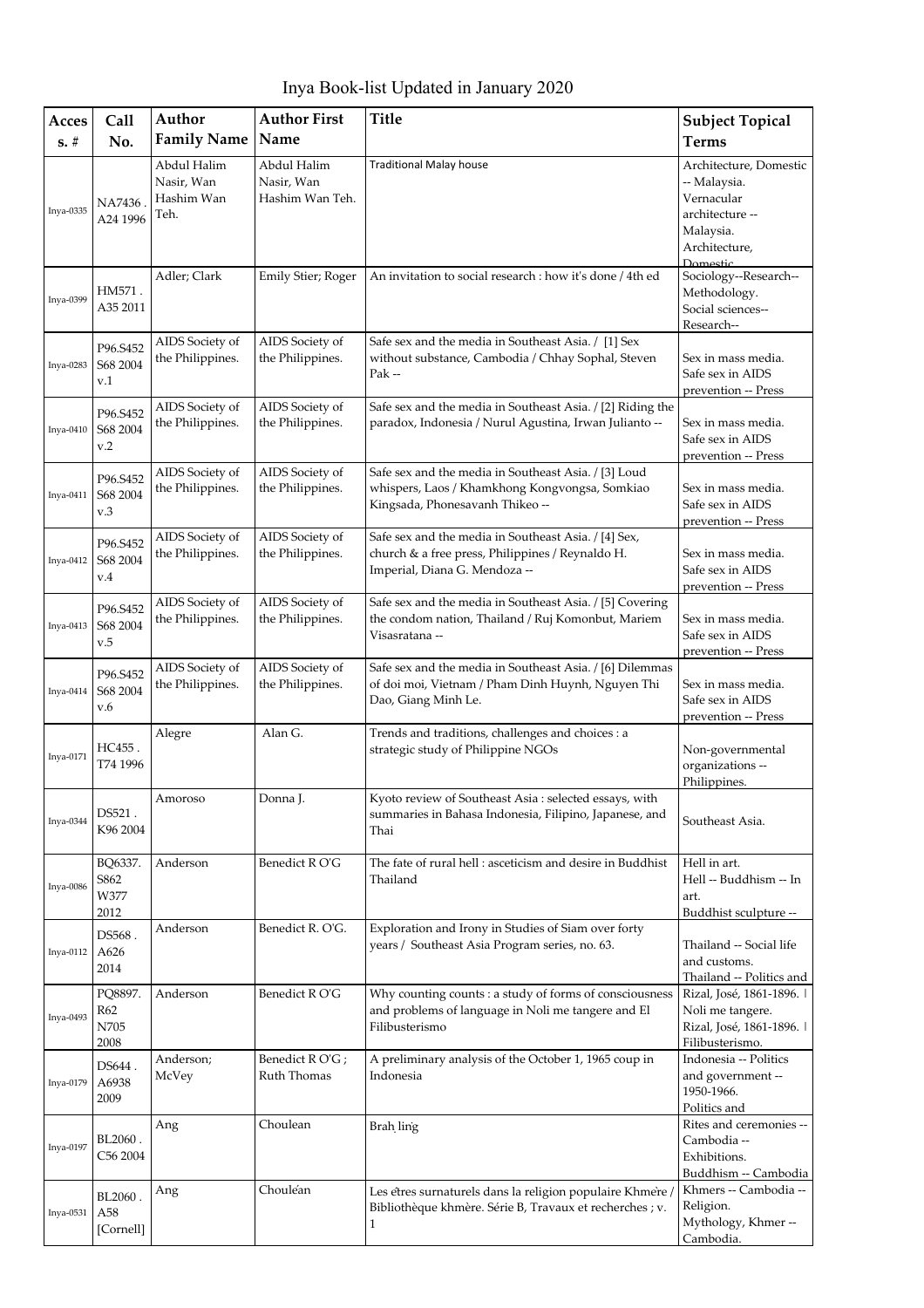Inya Book-list Updated in January 2020

| Acces<br>$s. \#$ | <b>Call</b><br>No.               | Author<br><b>Family Name</b>    | <b>Author First</b><br>Name     | <b>Title</b>                                                                                                                                                | <b>Subject Topical</b><br><b>Terms</b>                                                             |
|------------------|----------------------------------|---------------------------------|---------------------------------|-------------------------------------------------------------------------------------------------------------------------------------------------------------|----------------------------------------------------------------------------------------------------|
| Inya-0236        | PL4329.<br>A58 1996              | Antelme                         | Michel                          | La reappropriation en Khmer de mots empruntes par la<br>langue siamoise au vieux khmer                                                                      | Khmer language--<br>Foreign elements--<br>Thai.<br>Thai language--Foreign                          |
| Inya-0169        | DS655.<br>A65 2009               | Ateneo de Manila<br>University. | Ateneo de Manila<br>University. | Agenda for hope : ideas on building a nation                                                                                                                | Philippines.                                                                                       |
| Inya-0744        | TP756.5<br>A96 2018              | Aung Lwin                       | Aung Lwin                       | The Impact of Gas Pipeline Projects and Their Corporate<br>Social Responsibility Programs Development Challenges<br>in Yephyu, Thanintharyi Region, Myanmar | Gas Industry --- Gas<br>Pipline --- Socio-<br>Economic Change ---<br><b>CSR</b> Programs           |
| Inya-0540        | DS530.9.<br>P3 A921<br>[Cornell] | Aung Thaw                       | Aung Thaw                       | Report on the excavations at Beikthano                                                                                                                      | Pyu Civilization-<br>Burma-Archaeology                                                             |
| Inya-0024        | DS527.6.<br>A86 2011             | Aung Thwin                      | Maitrii                         | The Return of the Galon King: History, Law, and<br>Rebellion in Colonial Burma                                                                              | 1. Burma--History--<br>Peasant Uprising, 1930.<br>2. Anti-imperialist<br>movements -- Burma --     |
| Inya-0749        | RC388.<br>A96 2018               | Aung Zaw Moe                    | Aung Zaw Moe                    | Understanding The Health-Seeking Behavior of People<br>With Lay-Ngan-Yaw-Gar (Stroke) In Bago Township,<br>Myanmar                                          | Lay Ngan Yaw Gar ---<br>Stroke --- Modern<br>Medicine                                              |
| Inya-0006        | DS528.4.<br>A96 1998             | Aung-Thwin                      | Michael A.                      | Myth and History in the Historiography of Early Burma                                                                                                       | Burma--History--<br>Historical Geography                                                           |
| Inya-0538        | DS528.5 .<br>A96 2012            | Aung-Thwin                      | Maitrii                         | A History of Myanmar since Ancient Times: Traditions<br>and Transformations                                                                                 | Burma--History--<br>Politics and<br>Government--Social<br>Conditions                               |
| Inya-0172        | DS686.5.<br>A98 2003             | Auvray                          | Stephane                        | Elites et developpement aux Philippines : un pari perdu?                                                                                                    | Philippines --<br>Conditions<br>economiques -- 1946-<br>Philippines --                             |
| Inya-0362        | DS570.98<br>S78 1978.            | Ayal                            | Eliezer B.                      | The Study of Thailand : analyses of knowledge,<br>approaches and prospects in anthropology, art history,<br>economics, history, and political science       | Thailand--Study and<br>teaching--Congresses.<br>Thailand--<br>Bibliography.                        |
| Inya-0397        | H62.B2<br>2013                   | Babbie                          | Earl R.                         | The practice of social research / 13th ed                                                                                                                   | Social sciences--<br>Research--<br>Methodology.<br>Social sciences--<br>Research--<br>Methodology. |
| <b>Inya-0398</b> | H62.B18<br>2011                  | Babbie                          | Earl R.                         | Introduction to social research / 5th Ed.                                                                                                                   | Social sciences--<br>Research.                                                                     |
| Inya-0045        | DS529.3.<br>S2613<br>1981        | Bagshawe                        | Euan L.                         | The Maniyadanabon of Shin Sandalinka                                                                                                                        |                                                                                                    |
| Inya-0443        | DS529.3.<br>S2613<br>1981        | Bagshawe                        | Euan L.                         | The Maniyadanabon of Shin Sandalinka / Cornell<br>University. Southeast Asia Program. Data paper no. 115                                                    |                                                                                                    |
| Inya-0066        | DS568.<br>S63 2004               | Baker                           | Chris                           | The Society of Siam: Selected Articles for the Siam<br>Society's Centenary                                                                                  | Thailand -- Social<br>conditions -- 1945-1986                                                      |
| Inya-0068        | DS571.<br>P <sub>26</sub> 2009   | Baker &<br>Phongpaichit         | Chris & Pasuk                   | A History of Thailand / 2nd edition                                                                                                                         | Thailand -- History.<br>Thailand --<br>Economic conditions.<br>Thailand --<br>Economic conditions  |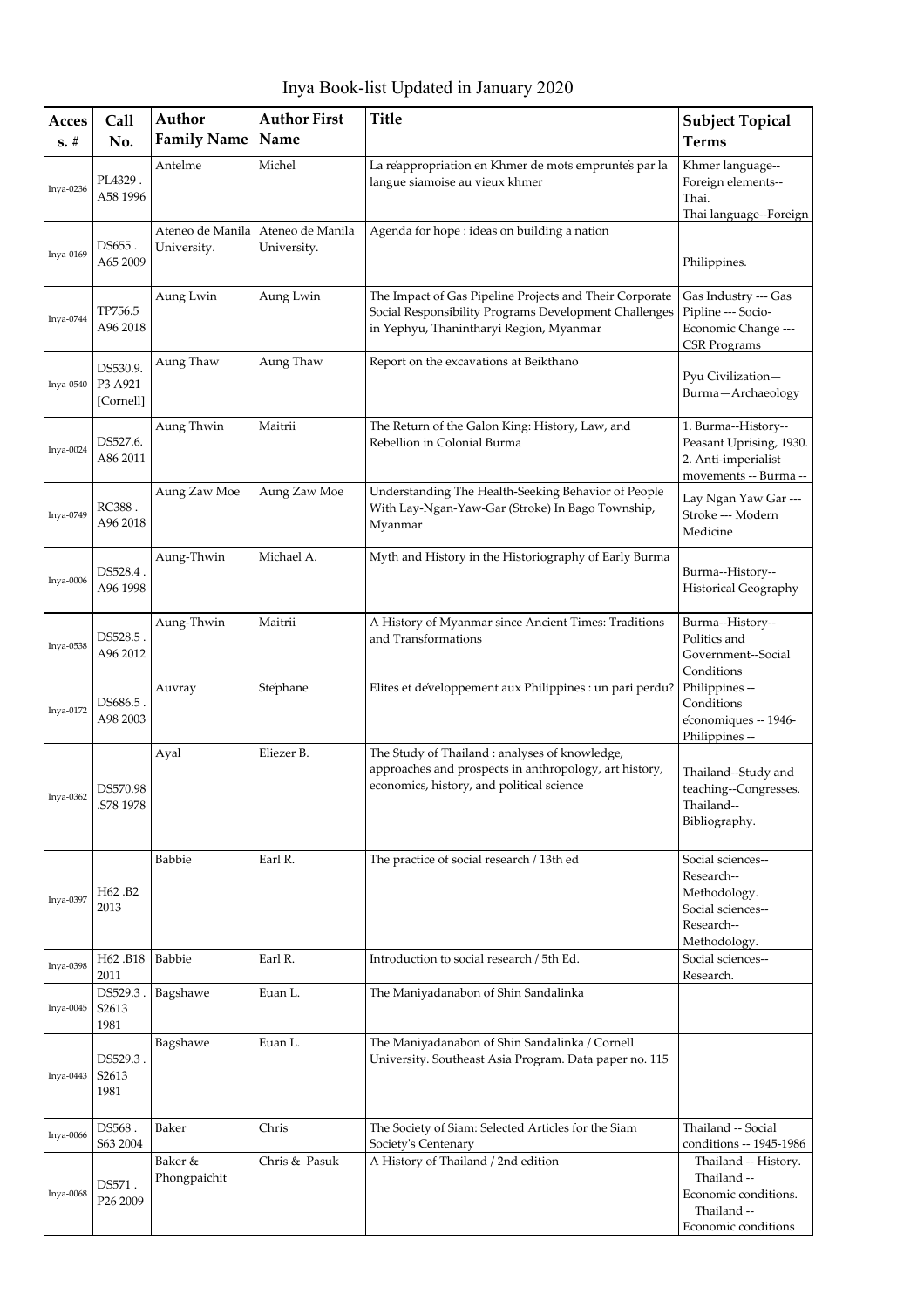| Inya Book-list Updated in January 2020 |  |  |  |
|----------------------------------------|--|--|--|
|----------------------------------------|--|--|--|

| Acces     | Call                                     | Author                                 | <b>Author First</b>               | <b>Title</b>                                                                                                            | <b>Subject Topical</b>                                                                                                                                                                                                                                                                                                                                                                                         |
|-----------|------------------------------------------|----------------------------------------|-----------------------------------|-------------------------------------------------------------------------------------------------------------------------|----------------------------------------------------------------------------------------------------------------------------------------------------------------------------------------------------------------------------------------------------------------------------------------------------------------------------------------------------------------------------------------------------------------|
| $s. \#$   | No.                                      | <b>Family Name</b>                     | Name                              |                                                                                                                         |                                                                                                                                                                                                                                                                                                                                                                                                                |
|           |                                          |                                        |                                   |                                                                                                                         | <b>Terms</b>                                                                                                                                                                                                                                                                                                                                                                                                   |
| Inya-0754 | KPT134.<br>P35 2016                      | <b>Baker and Pasuk</b><br>Phongpaichit | Chris and Pasuk<br>Phongpaichit   | The Palace Law of Ayutthaya and The The Thammasat:<br>Law and Kingship in Siam                                          | Law--Thailand--<br>Sources.<br>Thailand--Law and<br>legislation--History--<br>Sources.                                                                                                                                                                                                                                                                                                                         |
| Inya-0728 | DS589.<br>P47 B34<br>2017                | Baker; Pasuk<br>Phongpaichit.          | Chris; Pasuk<br>Phongpaichit.     | A history of Ayutthaya : Siam in the early modern world                                                                 | Buddhism--Thailand--<br>History.<br>Phra Nakhon Si<br>Ayutthaya (Thailand)--<br>History.<br>Phra Nakhon Si<br>Ayutthaya (Thailand)--<br>Social conditions.<br>Phra Nakhon Si<br>Ayutthaya (Thailand)--<br>Politics and<br>government.<br>Phra Nakhon Si<br>Ayutthaya (Thailand)--<br>Commerce.<br>Thailand--History--To<br>1782.<br>Thailand--Kings and<br>rulers--History.<br>Thailand--History,<br>Military. |
| Inya-0119 | PL4209.<br>K48 K48<br>2010               | Baker;<br>Phongpaichit                 | Chris; Pasuk                      | The tale of Khun Chang Khun Phaen / illustrated by<br>Muangsing Janchai.                                                | Khun Chang Khun<br>Phaen.<br>Epic poetry, Thai --<br>Translations into<br>English.                                                                                                                                                                                                                                                                                                                             |
| Inya-0580 | TC513.<br>C16 R67<br>2011                | Bandeth; Tem<br>and Thompson           | Ros; Ly and Anna                  | Catchment governance and cooperation dilemmas : a<br>case study from Cambodia / CDRI working paper series<br>; no. 61   | Watershed<br>management--<br>Cambodia--Case<br>studies.<br>Water supply--<br>Cambodia--<br>Management--Case<br>studies.                                                                                                                                                                                                                                                                                        |
| Inya-0253 | BL2016.<br><b>B4 B26</b><br>2002         | Banerjee                               | Sumanta                           | Logic in a popular form : essays on popular religion in<br>Bengal                                                       | Bengal (India) --<br>Religion.<br>Religion.<br>India -- Bengal.                                                                                                                                                                                                                                                                                                                                                |
| Inya-0452 | NA1512.<br>2.R36<br>B <sub>36</sub> 2015 | Bansal; Fox; Oka                       | Ben; Elliott;<br>Manuel           | Architectural guide Yangon                                                                                              | Architecture -- Burma<br>-- Rangoon --<br>Guidebooks.<br>Rangoon (Burma) --<br>Buildings, structures,<br>etc. -- Guidebooks.<br>Architecture.                                                                                                                                                                                                                                                                  |
| Inya-0317 | DS559.<br>93.L339<br>T8 2008             | Bao tang dan toc<br>hoc Viet Nam.      | Bao tang dan toc<br>hoc Viet Nam. | Tư lang đến phổ: anh ký của người lang Lai Xa = From<br>village to town : a photographic journal of Lai Xa<br>villagers | Bao tang dan toc hoc<br>Viet Nam--Exhibitions.<br>Photography--<br>Vietnam--Lai Xa--<br>Exhibitions.<br>Lai Xa' (Vietnam)--<br>Social life and<br>customs--Exhibitions.<br>Lai Xa' (Vietnam)--<br>Pictorial works.                                                                                                                                                                                             |
| Inya-0262 | GN625.<br>I53 1995                       | Bares; Gray and<br>Kingbury            | Benedict                          | R. H.; Andrew and   Indigenous Peoples of Asia                                                                          | Indigenous peoples --<br>Asia.<br>Autochtones -- Asie.<br>Indigenous peoples.                                                                                                                                                                                                                                                                                                                                  |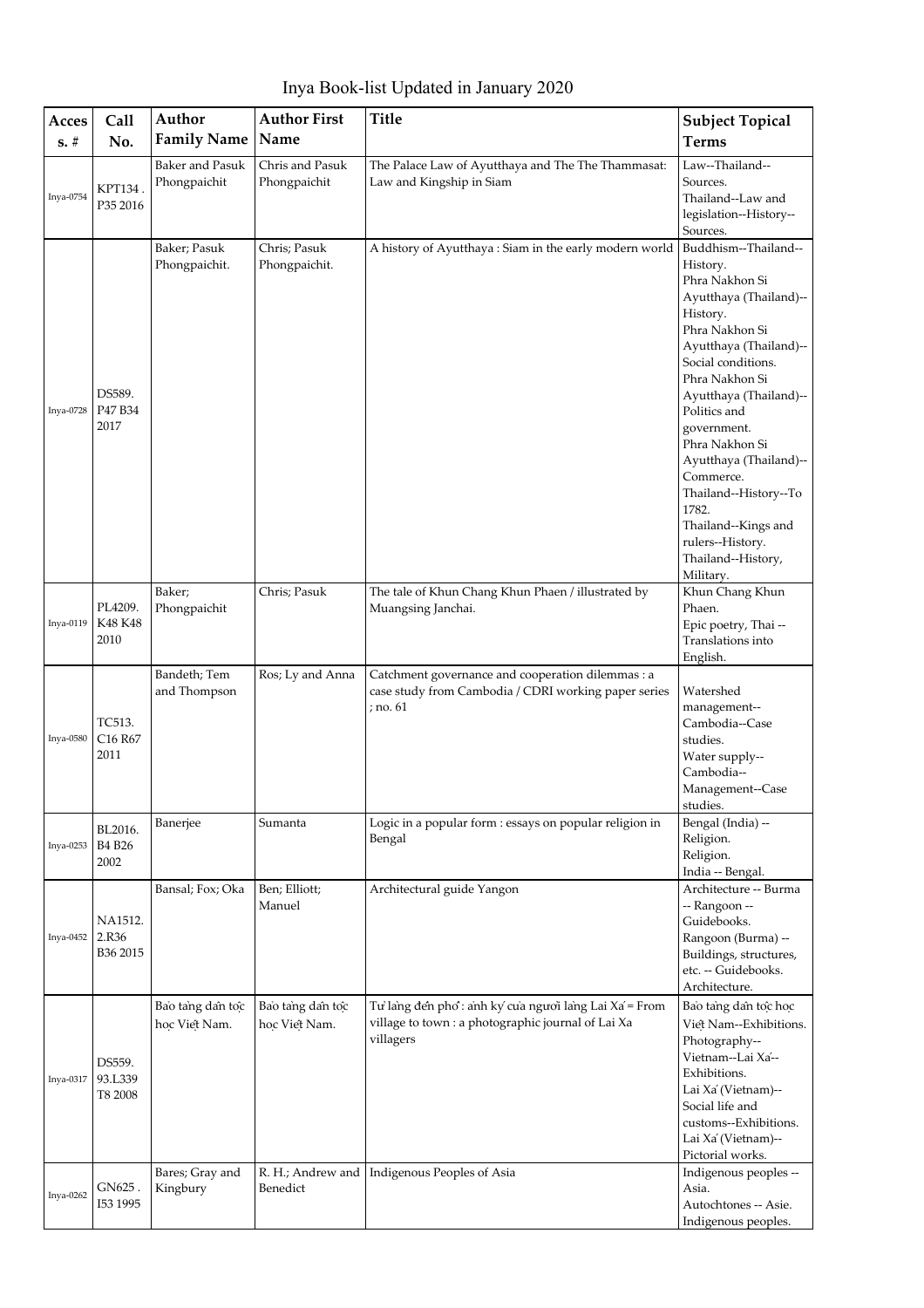Inya Book-list Updated in January 2020

| Acces<br>$s. \#$ | Call<br>No.                                  | Author<br><b>Family Name</b> | <b>Author First</b><br>Name | <b>Title</b>                                                                                                                                                                                                            | <b>Subject Topical</b><br><b>Terms</b>                                                                                                       |
|------------------|----------------------------------------------|------------------------------|-----------------------------|-------------------------------------------------------------------------------------------------------------------------------------------------------------------------------------------------------------------------|----------------------------------------------------------------------------------------------------------------------------------------------|
| Inya-0388        | JK468.<br>T67 B38<br>2011                    | Barkley                      | Bruce T.                    | Government program management                                                                                                                                                                                           | Project management--<br>United States.<br>Total quality<br>management--United<br>States.                                                     |
| Inya-0551        | DS589.<br><b>B2 A34</b><br>1990<br>[Cornell] | Barudhidhada                 | Bidyalabh                   | Accounts on the gilt lacquer screen in the Audience Hall<br>of Dusit displayed in the Museum of Emerald Buddha<br>Temple                                                                                                |                                                                                                                                              |
| Inya-0599        | DS423.<br>C86                                | Basham                       | A.L.                        | Cultural History of India                                                                                                                                                                                               | India--Civilization.                                                                                                                         |
| Inya-0603        | DS425.<br>B33 1967                           | Basham                       | A.L.                        | The Wonder that was India                                                                                                                                                                                               | India--Civilization--To<br>1200.<br>India--History--To 324<br>B.C.<br>India--History--324 B.<br>C.-1000 A.D.                                 |
| <b>Inya-0098</b> | DS584.<br>B36 1984                           | Batson                       | Benjamin A.                 | The end of the absolute monarchy in Siam / ASASS<br>Southeast Asia publications series, no. 10.                                                                                                                         | Thailand -- Politics and<br>government.<br>Prajadhipok, -- King of<br>Siam, -- 1893-1941.<br>Monarchy -- Thailand.                           |
| Inva-0437        | DS584.<br>B37                                | Batson                       | Benjamin A.                 | Siam's political future : documents from the end of the<br>absolute monarchy / Cornell University. Southeast Asia<br>Program. Data paper no. 96 [2 Copies]                                                              | Thailand--Politics and<br>government--Sources.                                                                                               |
| <b>Inya-0438</b> | DS584.<br><b>B37</b>                         | Batson                       | Benjamin A.                 | Siam's political future : documents from the end of the<br>absolute monarchy / Cornell University. Southeast Asia<br>Program. Data paper no. 96 [2 Copies]                                                              | Thailand--Politics and<br>government--Sources.                                                                                               |
| Inya-0404        | DS528.2.<br>M6 B38<br>1984                   | Bauer                        | Christian                   | A guide to Mon studies                                                                                                                                                                                                  | Mon (Southeast Asian<br>people)--Study and<br>teaching.                                                                                      |
| Inya-0148        | BQ4012.<br>W67<br>1991                       | Bechert and<br>Gombrich      | Heinz and Richard           | The world of Buddhism: Buddhist monks and nuns in<br>society and culture                                                                                                                                                | Buddhism.                                                                                                                                    |
| Inya-0205        | DS554.<br>98.A5<br>B43 1995                  | Bhandari                     | CМ                          | Saving Angkor                                                                                                                                                                                                           | Angkor (Extinct city)<br>Cambodia --<br>Antiquities --<br>Collection and<br>preservation.<br>Temples -- Cambodia<br>-- Angkor (Extinct city) |
| $Inya-0156$      | BL74.<br>N67 2015<br>v.4                     | Biale                        | David                       | Judaism / Norton anthology of world religions. Vol. 2                                                                                                                                                                   | Judaism.<br>Judaism -- History --<br>Sources.                                                                                                |
| Inya-0565        | DS485.<br>M48 C35<br>2012                    | Bihari                       | Nepram                      | The cheitharol kumbaba = The royal chronicle of<br>Manipur                                                                                                                                                              | Manipur (India) --<br>History.<br>India -- Manipur.                                                                                          |
| Inya-0376        | P96.C742<br>U625<br>2010                     | Bing III                     | Robert L.                   | Race, crime and the media                                                                                                                                                                                               | Crime in mass media.<br>Race relations in mass<br>media.<br>Criminal justice,<br>Administration of--                                         |
| Inya-0386        | HM1221<br>.B538<br>2011                      | <b>Bivins</b>                | Thomas H.                   | Public relations writing : the essentials of style and<br>format / 7th Ed.                                                                                                                                              | Public relations--<br>United States.<br>Public relations--<br>United States--<br>Authorship.                                                 |
| Inya-0350        | PL4328.<br>9.R353<br>B58 1989                | Bizot                        | Francois                    | Rāmaker, ou, L'amour symbolique de Rām et Seta /<br>Publications de l'Ecole française d'Extréme-Orient ; v.<br>155<br>Recherches sur le bouddhisme khmer; 5<br>Bizot, François. Recherches sur le bouddhisme khmer ; 5. | Ramkirti.<br>Ramkirți--Illustrations.                                                                                                        |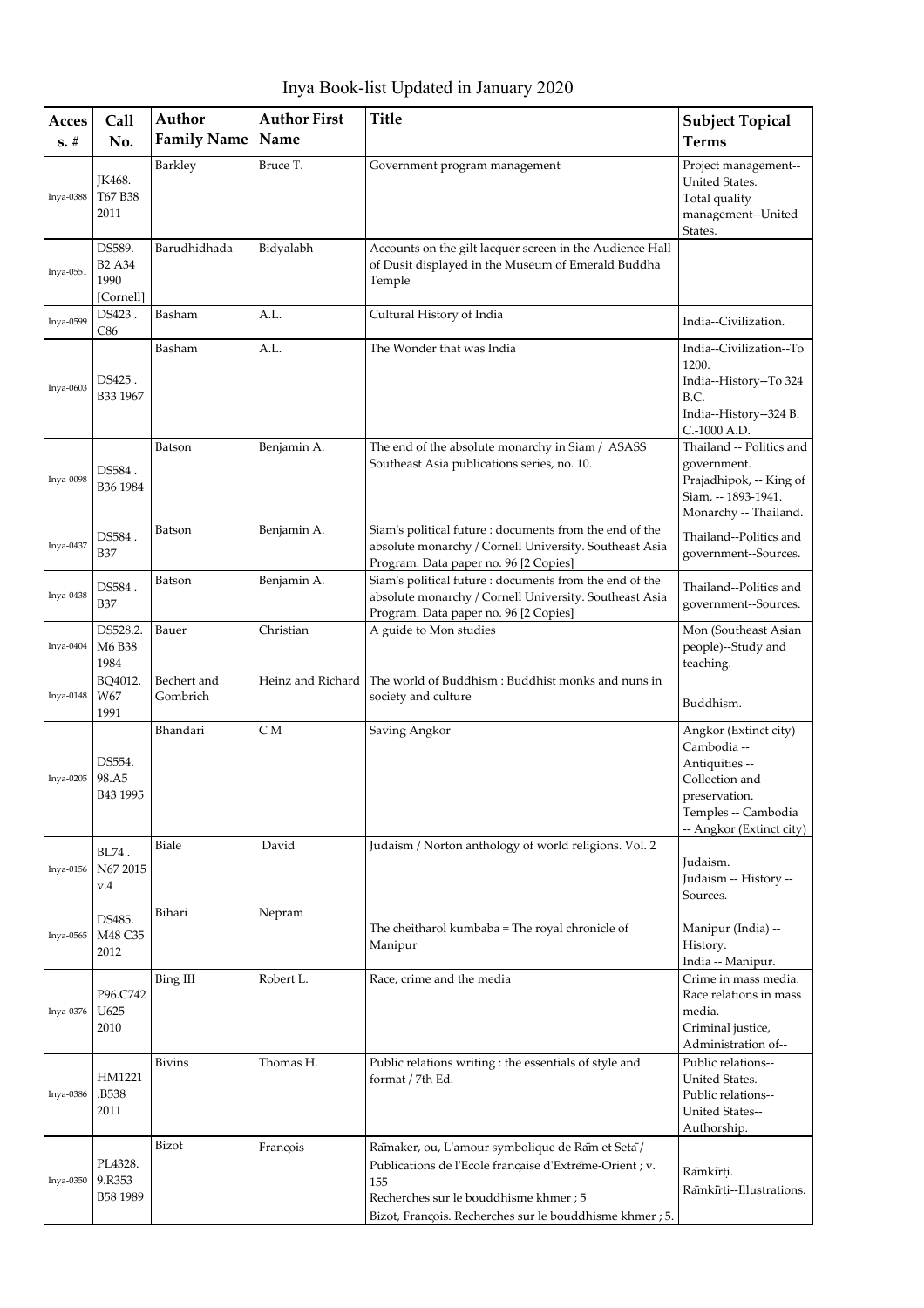Inya Book-list Updated in January 2020

| Acces       | Call                                  | Author                                                                           | <b>Author First</b>                                                              | <b>Title</b>                                                                                                                                                    | <b>Subject Topical</b>                                                                                                                                                                                                                                                                   |
|-------------|---------------------------------------|----------------------------------------------------------------------------------|----------------------------------------------------------------------------------|-----------------------------------------------------------------------------------------------------------------------------------------------------------------|------------------------------------------------------------------------------------------------------------------------------------------------------------------------------------------------------------------------------------------------------------------------------------------|
| $s. \#$     | No.                                   | <b>Family Name</b>                                                               | Name                                                                             |                                                                                                                                                                 | <b>Terms</b>                                                                                                                                                                                                                                                                             |
| Inya-0130   | BQ372.<br>B53 2001                    | Blackburn                                                                        | Anne M                                                                           | Buddhist learning and textual practice in eighteenth-<br>century Lankan monastic culture                                                                        | Buddhism -- Sri Lanka<br>-- History -- 18th<br>century.<br>Buddhist monasticism<br>and religious orders --<br>Sri Lanka -- History --<br>18th century.<br>Tipițaka -- Criticism,                                                                                                         |
| Inya-0061   | PL4189.<br>T43 2012                   | Boonmongkon;<br>Jackson                                                          | Pimpawun; Peter<br>Α                                                             | Thai Sex Talk: The Language of Sex and Sexuality in<br>Thailand                                                                                                 | interpretation, etc.<br>Thai language -- Terms<br>and phrases.<br>Sex -- Terminology.<br>Sex -- Thailand.                                                                                                                                                                                |
| Inya-0395   | Q180.55.<br>M4 B66<br>2008            | Booth; Colomb;<br>Williams                                                       | Wayne C; Gregory<br>G; Joseph M                                                  | The craft of research / 3rd ed.                                                                                                                                 | Research--<br>Methodology.<br>Technical writing.                                                                                                                                                                                                                                         |
| Inya-0566   | DS485.<br>N68 B74<br>1997             | Bose                                                                             | Manilal                                                                          | History of Arunachal Pradesh                                                                                                                                    | Arunachal Pradesh<br>(India) -- History.<br>India -- Arunachal<br>Pradesh.                                                                                                                                                                                                               |
| Inya-0010   | BQ422.<br>B87 2014                    | Brac de La<br>Perrière;<br>Rozenberg;<br>Turner                                  | Benedicte:<br>Guillaume; Alicia<br>Marie                                         | Champions of Buddhism : Weikza cults in contemporary<br>Burma                                                                                                   | Weikza -- Congresses.<br>Buddhist cults --<br>Burma -- Congresses.<br>Buddhist cults.                                                                                                                                                                                                    |
| $Inya-0116$ | Z8213.4.<br>B74 2008<br>/DS578.<br>32 | Breazeale                                                                        | Kennon                                                                           | The writings of Prince Damrong Rajanubhab : a<br>chronology with annotations                                                                                    | Damrongrachanuphap,<br>-- Prince, son of<br>Mongkut, King of<br>Siam, -- 1862-1943 --<br>Bibliography.<br>Damrongrachanuphap,<br>-- Prince, son of<br>Mongkut, King of<br>Thailand, -- 1862-1943.<br>Damrongrachanuphap,<br>-- Prince, son of<br>Mongkut, King of<br>Siam, -- 1862-1943. |
| $Inva-0009$ | HC422.<br>B76 2013                    | Brown                                                                            | Ian                                                                              | Burma's Economy in the Twentieth Century                                                                                                                        | Burma--Economic<br>Conditions--21<br>Century--Economic<br>Policy--Social Policy--<br>Politics and<br>Government                                                                                                                                                                          |
| Inya-0099   | R611.T45<br>B78 1987                  | Brun;<br>Schumacher                                                              | Viggo; Trond                                                                     | Traditional herbal medicine in northern Thailand /<br>Comparative studies of health systems and medical care                                                    | Medicine -- Thailand.<br>Traditional medicine --<br>Thailand.<br>Herbs -- Therapeutic<br>use.                                                                                                                                                                                            |
| Inya-0055   | PN1978.<br>B85 B78<br>2001            | <b>Bruns</b>                                                                     | Axel                                                                             | Burmesische Marionettenkunst: Entwicklung und<br>soziale Funktion des Marionettentheaters unter<br>besonderer Berucksichtigung der letzten zweihundert<br>Jahre | Hochschulschrift.<br>Marionettenspiel.<br>Birma.                                                                                                                                                                                                                                         |
| Inya-0549   | DS568.<br>I35<br>[Cornell]            | Bunnag; Smithies                                                                 | Tej ; Michael                                                                    | In memoriam Phya Anuman Rajadhon : contributions in<br>memory of the late president of the Siam Society                                                         | Thailand --<br>Civilization.                                                                                                                                                                                                                                                             |
| Inya-0610   | JQ751.<br>A91 S77<br>1999             | <b>Burma Center</b><br>Netherlands<br>(BCN),<br>Transnational<br>Institute (TNI) | <b>Burma Center</b><br>Netherlands<br>(BCN),<br>Transnational<br>Institute (TNI) | Strengtheining civil society in Burma: Possibilities and<br>dilemmas for international NGOs                                                                     | Burma -- Political --<br>Civil Soicety in Burma<br>-- International NGOs<br>in Burma                                                                                                                                                                                                     |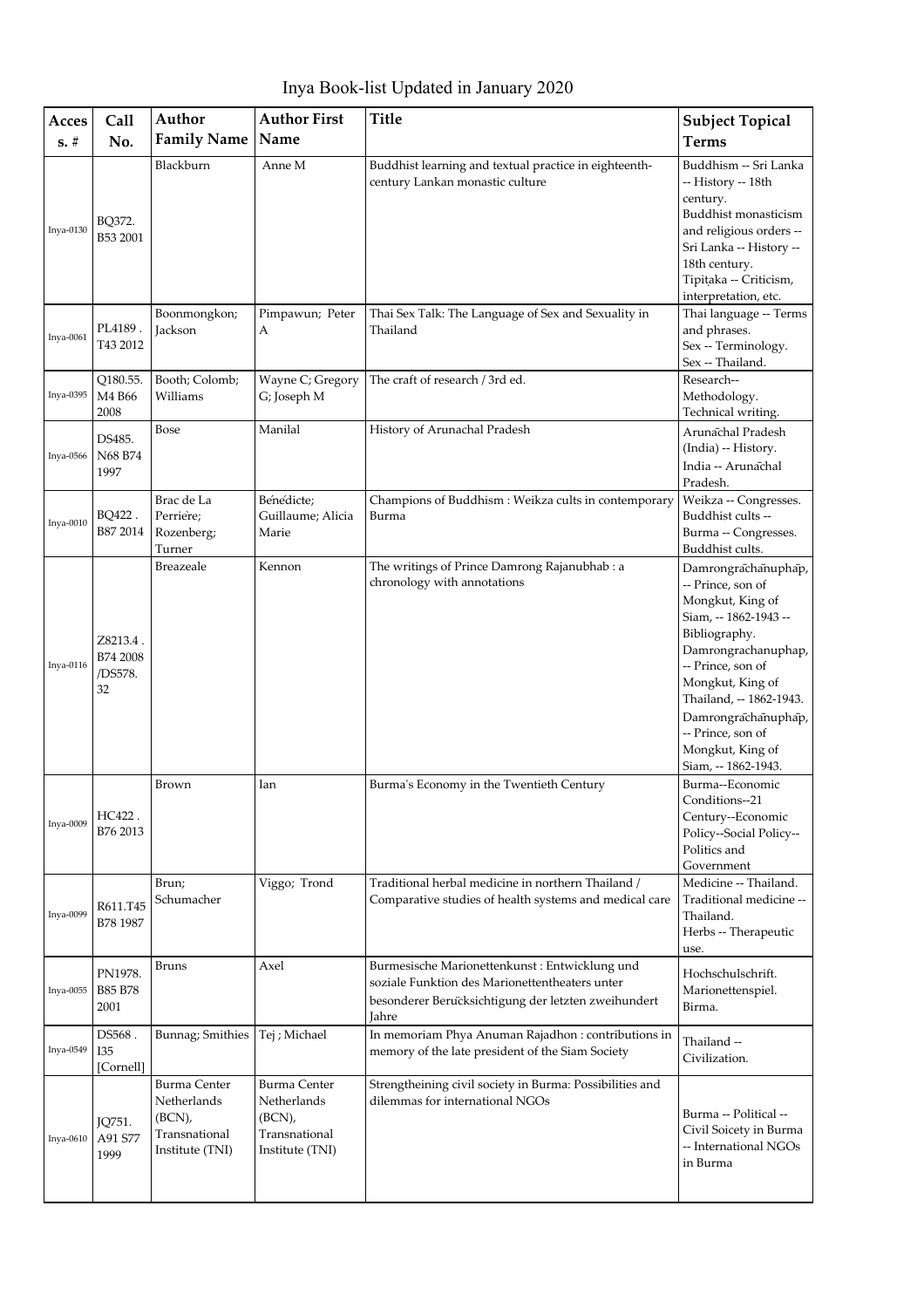| Acces<br>$s. \#$ | Call<br>No.                                            | Author<br><b>Family Name</b>        | <b>Author First</b><br>Name              | <b>Title</b>                                                                                                                                    | <b>Subject Topical</b><br><b>Terms</b>                                                                     |
|------------------|--------------------------------------------------------|-------------------------------------|------------------------------------------|-------------------------------------------------------------------------------------------------------------------------------------------------|------------------------------------------------------------------------------------------------------------|
|                  |                                                        | Burma. Economic<br>and Social Board | Burma. Economic<br>and Social Board      | Pyidawtha: The New Burma                                                                                                                        |                                                                                                            |
| Inya-0760        | HC415.<br>B.1 1954                                     |                                     |                                          |                                                                                                                                                 | Burma -- Economic<br>policy                                                                                |
| Inya-0449        | JZ5584.<br>B93 D43<br>2014                             | <b>Burma News</b><br>International  | <b>Burma News</b><br>International       | Deciphering Myanmar's peace process : a reference<br>guide 2014                                                                                 | Peace-building --<br>Burma.<br>Burma -- Politics and<br>government -- 21st<br>century.<br>Burma -- Foreign |
| Inya-0407        | DS527.9                                                | Burma Research                      | Burma Research                           | Burma and Japan : basic studies on their cultural and                                                                                           | relations.<br>Burma--Civilization.                                                                         |
| Inya-0758        | B87 1987<br>HC365.<br>C99                              | Group.<br>Cabasset & Tran           | Group.<br>Christine & Claire<br>Thi-Lien | social structure<br>L'asie Du Sud-Est 2019: Bilan, enjeux perspectives                                                                          | Japan--Civilization.<br>ASEAN--Southeast<br>Asia--Politics--<br>Economy--Society                           |
| Inya-0614        | DS509.3<br>C3                                          | Cady                                | John F.                                  | Thailand, Burma, Laos and Combodia                                                                                                              | <b>Modern Nations --</b><br>Historical -- Southeast<br>Asia Nations                                        |
| Inya-0008        | DS529.7.<br>C35 2003                                   | Callahan                            | Mary P.                                  | Making Enemies: War and State Building in Burma                                                                                                 | Burma--Politics and<br>Government--Armed<br>Force--Political<br>Activity                                   |
| Inya-0046        | DS530.9.<br>P33 C35<br>1997                            | Cangi                               | Ellen Corwin                             | Faded splendour, golden past : urban images of Burma                                                                                            | Pagan (Burma) --<br>History.<br>Mandalay (Burma) --<br>History.<br>Rangoon (Burma) --<br>History.          |
| Inya-0607        | BQ6160.<br>B93 C37<br>2011                             | Carbine                             | Jason A.                                 | Sons of the Buddha: Continuities and Ruptures in a<br><b>Burmese Monastic Tradition</b>                                                         | Burma --Tradition --<br>Buddhism -- Monastic<br>and religious life                                         |
| Inya-0441        | HX400.<br>C <sub>2</sub> C <sub>65</sub><br>1977       | Carney                              | <b>Timothy Michael</b>                   | Communist Party power in Kampuchea (Cambodia) :<br>documents and discussion / Cornell University.<br>Southeast Asia Program. Data paper no. 106 | Communism--<br>Cambodia.                                                                                   |
| Inya-0338        | DS485.<br>B85 C3                                       | Carrapiett                          | William James<br>Sherlock                | The Kachin tribes of Burma, for the information of<br>officers of the Burma frontier service, by W. J. S.<br>Carrapiett.                        | Kachin (Asian people)                                                                                      |
| Inya-0542        | DS530.9.<br>M68 L28<br>1947<br>$\overline{\text{num}}$ | Carter                              | Langham                                  | Old Moulmein, 875-1880                                                                                                                          | Moulmein (Burma) --<br>History.<br>Burma -- Moulmein.                                                      |
| Inya-0218        | DS554.44<br>.E84 2009                                  | Center for<br>Advanced Study        | Center for<br>Advanced Study             | Ethnic groups in Cambodia                                                                                                                       | Ethnology --<br>Cambodia.<br>Ethnology.<br>Cambodia.                                                       |
| Inya-0109        | CN1221.<br>S85 R35<br>1991                             | Chamberlain                         | James R.                                 | The Ram Khamhaeng Controversy: collected papers                                                                                                 | Inscriptions, Thai --<br>Thailand -- Sukhothai.<br>Sukhothai (Thailand) --<br>Antiquities.                 |
| Inya-0215        | NK1478.<br>6.C3 V57<br>2004                            | Chan                                | Vitharin                                 | Kbach: a study of Khmer ornament                                                                                                                | Decoration and<br>ornament -- Cambodia.<br>5.540.<br>Decoration and<br>ornament.                           |
| Inya-0200        | DS554.5<br>C <sub>46</sub> 1998                        | Chandler                            | David P.                                 | A history of Cambodia / 2nd ed., updated                                                                                                        | Cambodia -- History.<br>Cambodia.                                                                          |
| Inya-0746        | BL1243.<br>C <sub>454</sub><br>2018                    | Chan Myawe<br>Aung San              | Chan Myawe<br>Aung San                   | Festivals and Events As a Manifestation of Community<br>Cohesion Buddhist and Hindus Residents in an<br>Improverished Urban Neighborhood        | Hindu Community ----<br>Hindu Festival ---<br>Myanmar Community<br>--- Neiban-zay Festival                 |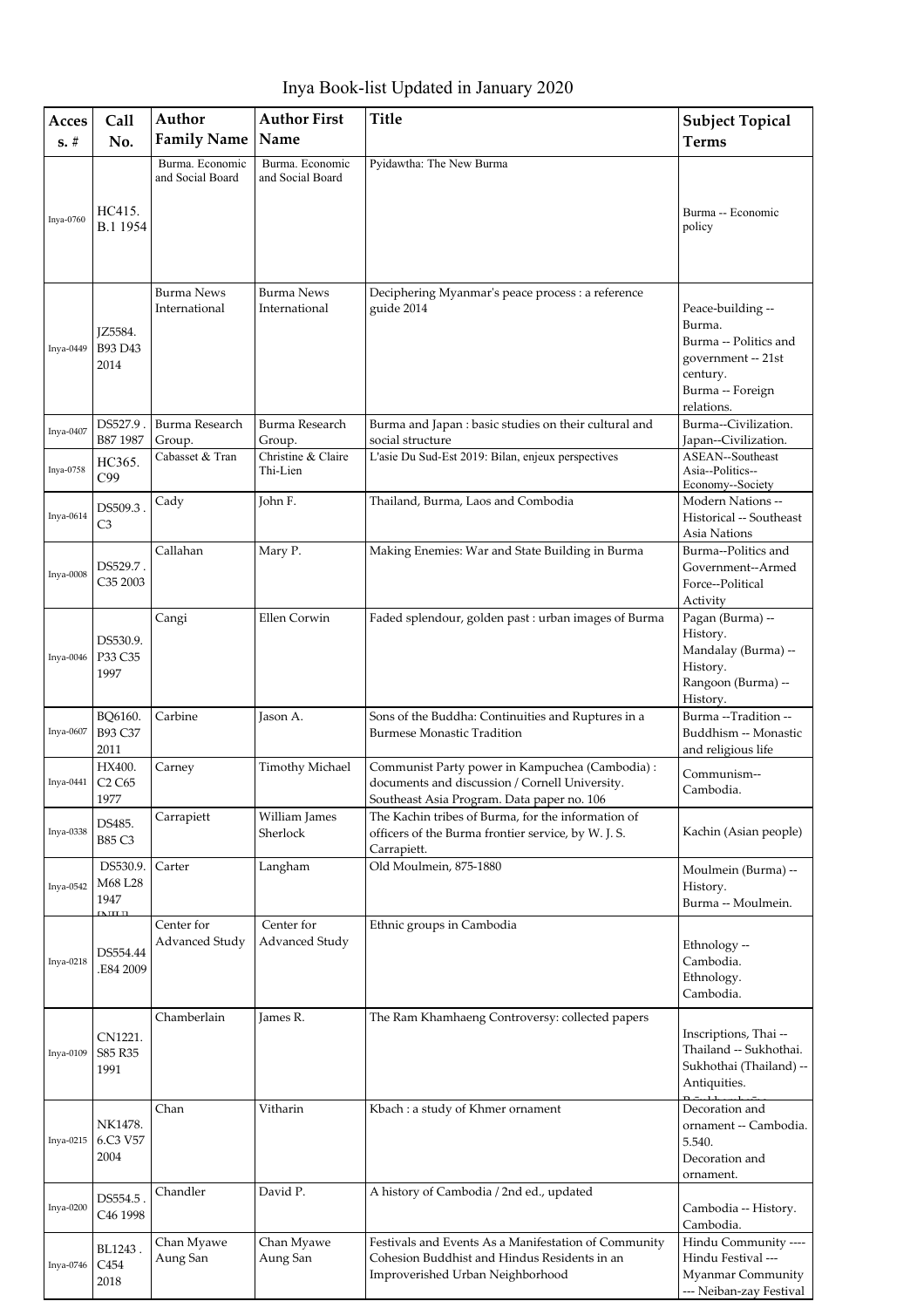| Acces<br>$s. \#$ | Call<br>No.                                                     | Author<br><b>Family Name</b> | <b>Author First</b><br>Name | <b>Title</b>                                                                                                                                                                      | <b>Subject Topical</b><br><b>Terms</b>                                                                                                                                                                                                           |
|------------------|-----------------------------------------------------------------|------------------------------|-----------------------------|-----------------------------------------------------------------------------------------------------------------------------------------------------------------------------------|--------------------------------------------------------------------------------------------------------------------------------------------------------------------------------------------------------------------------------------------------|
| $Inya-0125$      | AM79.<br>T <sub>52</sub><br>N358<br>2000                        | Chanthawit                   | Natthaphat                  | Visitors guide to the Nakhon Si Thammarat National<br>Museum / 2nd ed., abridged and simplified                                                                                   | Phiphitthaphanthasath<br>an hæng Chat Nakhon<br>Sī Thammarat --<br>Guidebooks.<br>Nakhon Si Thammarat<br>(Thailand: Province) --<br>History.<br>Nakhon Si Thammarat<br>(Thailand: Province) --<br>Antiquities.                                   |
| Inya-0039        | DS530.8.<br>S45 T93<br>1987                                     | Chao                         | Tzang Yawnghwe              | The Shan of Burma: memoirs of a Shan exile                                                                                                                                        | Shan (Asian people) --<br>Burma -- History.<br>Shan (Asian people) --<br>Burma -- Politics and<br>government.<br>Shan State (Burma) --<br>History.                                                                                               |
| Inya-0572        | DS523.<br>C47 2003                                              | Chapman                      | William                     | Conservation of monuments and archaeology sites in<br>southeast Asia: context, history and identified needs /<br>for the Getty Conservation Institute, Los Angeles,<br>California |                                                                                                                                                                                                                                                  |
| $Inya-0022$      | DS530.4.<br>C45 2009                                            | Charney                      | Michael W.                  | A History of Modern Burma                                                                                                                                                         | Burma - Politics and<br>government                                                                                                                                                                                                               |
| $Inya-0251$      | DS465.<br>C53 2012                                              | Chatterjee                   | Partha                      | The Black Hole of Empire : history of a global practice of<br>power                                                                                                               | Bengal (India) --<br>Colonization -- History<br>-- 18th century.<br>Black Hole Incident,<br>Kolkata, India, 1756.<br>East India Company --<br>History -- 18th century.                                                                           |
| Inya-0487        | NA6012.<br>C48 2011<br>[Cornell]                                | Chaturawong                  | Chotima                     | Architecture of Mon Buddhist Monasteries of Lower<br>Burma                                                                                                                        | Buddhist architecture ><br>Burma.<br>Buddhist monasteries ><br>Burma.<br>Buddhist art > Burma.                                                                                                                                                   |
| Inya-0581        | HD1741.<br>C <sub>16</sub> D <sub>43</sub><br>2011<br>[Cornell] | Chea Chou                    | Chea Chou                   | Decentralised governance of irrigation water in<br>Cambodia: matching principles to local realities /<br>CDRI working paper series ; no. 62                                       |                                                                                                                                                                                                                                                  |
| Inya-0226        | DS554.98<br>.B3813<br>1994                                      | Chhuong                      | Tauch                       | Battambang during the time of the lord governor                                                                                                                                   | Batdambang<br>(Cambodia) -- History.<br>Cambodia --<br>Batdambang.                                                                                                                                                                               |
| Inya-0550        | DS568.<br>T33<br>[Cornell]                                      | Chitakasem;<br>Turton        | Manas ;Andrew               | Thai constructions of knowledge                                                                                                                                                   | Thailand -- Civilization<br>-- Congresses.<br>Thai language.<br>Context (Linguistics)                                                                                                                                                            |
| Inya-0597        | NB1912.<br>G38 C49<br>2017                                      | Chiu                         | Angela S.                   | The Buddha In Lanna Art, Lineage, Power, And Place in<br>Northern Thailand                                                                                                        | Gautama Buddha--<br>Statues--Thailand,<br>Northern.<br>Buddhist sculpture--<br>Thailand, Northern.                                                                                                                                               |
| Inya-0450        | DS528.2.<br>T38 C57<br>2006<br>PL4209.                          |                              | Russ; Sann Kyaw             | Pa-O: rebels and refugees<br>Ngo Pa (Romance of the Sakai) / translated by Malithat                                                                                               | Taungthu (Southeast<br>Asian people)--<br>History.<br>Taungthu (Southeast<br>Asian people)--Politics<br>and government.<br>Forced migration--<br>Burma--Shan State.<br>Shan State (Burma)--<br>Politics and<br>government.<br>Thai literature -- |
| Inya-0564        | C54 N5<br>2002                                                  | Chulalongkorn,<br>Rama V     | Chulalongkorn,<br>Rama V    | Promathatavedi. / Translation Work from Thai to<br>English No. 4                                                                                                                  | Translations into<br>English.                                                                                                                                                                                                                    |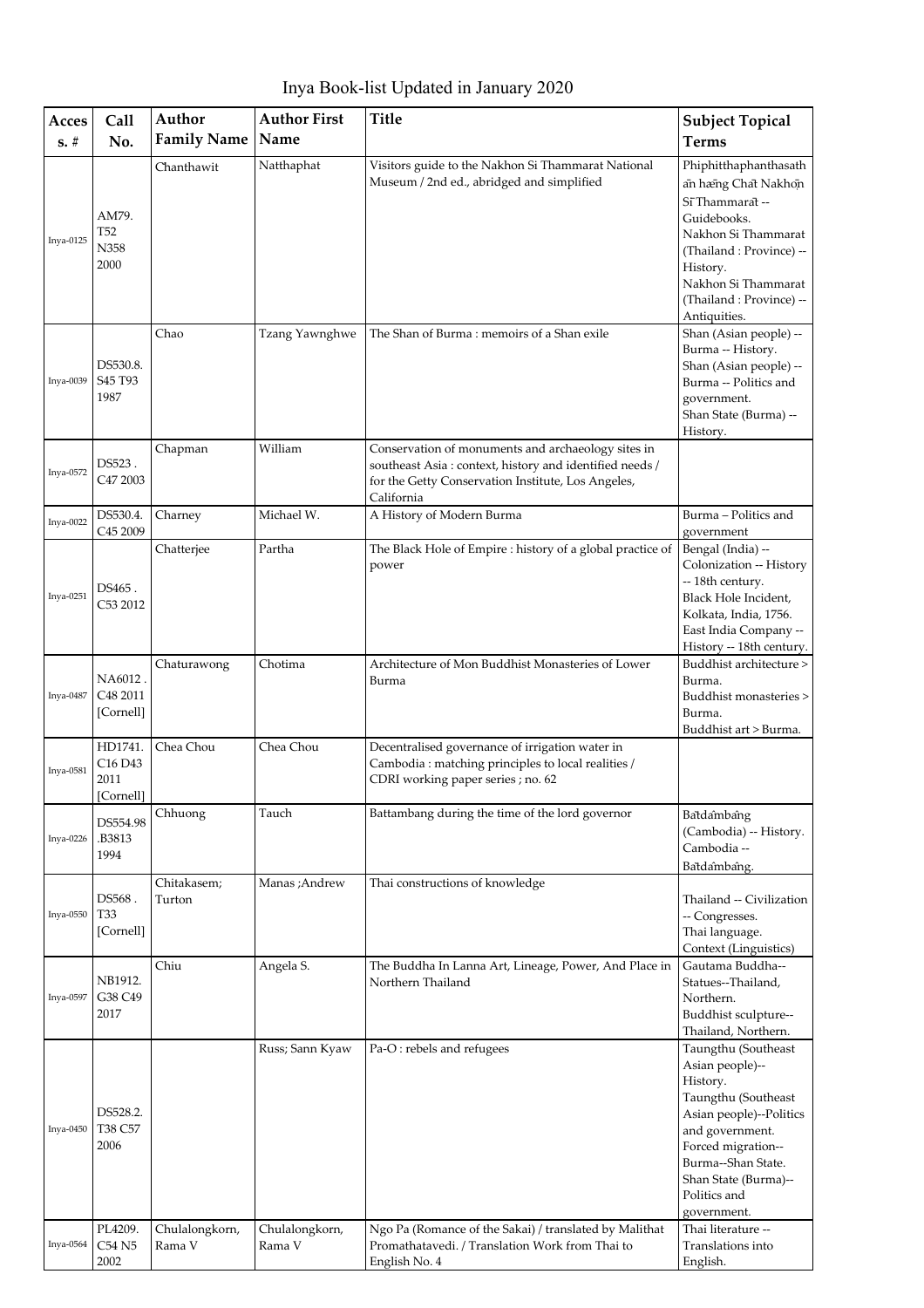Inya Book-list Updated in January 2020

| Acces     | Call                                             | Author                     | <b>Author First</b>        | <b>Title</b>                                                                                                                | <b>Subject Topical</b>                                                                                                                                                                                                                                                                                 |
|-----------|--------------------------------------------------|----------------------------|----------------------------|-----------------------------------------------------------------------------------------------------------------------------|--------------------------------------------------------------------------------------------------------------------------------------------------------------------------------------------------------------------------------------------------------------------------------------------------------|
| $s. \#$   | No.                                              | <b>Family Name</b>         | Name                       |                                                                                                                             | <b>Terms</b>                                                                                                                                                                                                                                                                                           |
| Inya-0264 | DS521.2.<br>R43 2002                             | Chutintaranond<br>& Baker  | Sunait & Chris             | Recalling Local Pasts: autonomous history in southeast<br>Asia                                                              | Southeast Asia --<br>History, Local.<br>Southeast Asia --<br>History.<br>Southeast Asia.                                                                                                                                                                                                               |
| Inya-0738 | CB145.<br>C160                                   | Cin Khan En Do<br>Pau      | Cin Khan En Do<br>Pau      | Factors Influencing The Uses And Effects of Small<br>Loans: The Case of Lamzaang, A Rural Village in<br>Northern Chin State | Microfinance ---<br>Microfinace in<br>Myanmar and Chin<br>State                                                                                                                                                                                                                                        |
| Inya-0533 | DS554.<br>98.A5<br>B39 2007<br>[Cornell/<br>NIU] | Clark                      | Joyce                      | Bayon : new perspectives                                                                                                    | Angkor (Extinct city)<br>Temples, Khmer-<br>Cambodia -- Angkor<br>(Extinct city)<br>Temples, Khmer.                                                                                                                                                                                                    |
| Inya-0525 | HT147.<br>A2 C47<br>1995<br>[NIU]                | Clement                    | Pierre                     | Cités d'Asie / Les cahiers de la recherche architecturale,<br>35/36                                                         | Politique urbaine --<br>Asie.<br>Villes -- Asie du Sud-<br>Est.<br>Villes -- Asie du Nord-<br>Est.                                                                                                                                                                                                     |
| Inya-0409 | DS32.9.<br>F72<br>P3736<br>2001                  | Clementin-Ojha;<br>Manguin | Catherine; Pierre-<br>Yves | Un siècle pour l'Asie : l'Ecole française d'Extréme-Orient,<br>1898-2000                                                    | Ecole française<br>d'Extreme-Orient<br>Asianists--France--<br>History--20th century.<br>Asianists--Indochina--<br>History.<br>Social sciences--Asia--<br>History--20th century.<br>Asia--Study and<br>teaching--History--20th<br>century.<br>France--Colonies--<br>Intellectual life--20th<br>century. |
| Inya-0629 | E183.8.<br>B93 C55<br>2015                       | Clymer                     | Kenton                     | A Delicate Relationship: The United States and<br>Burma/Myanmar since 1945                                                  | United States--Foreign<br>relations--Burma.<br>Burma--Foreign<br>relations--United<br>States.<br>United States--Foreign<br>relations--1945-1989.<br>United States--Foreign<br>relations--1989-<br>Burma--History--1948-                                                                                |
| Inya-0759 | SD657.<br>C16 C63<br>2016                        | Cock                       | Andrew                     | Governing Cambodia's Forests                                                                                                | Forest policy<br>-- Cambodia; Forest<br>management<br>-- Cambodia; Deforestati<br>on -- Political aspects<br>-- Cambodia                                                                                                                                                                               |
| Inya-0516 | CN1221.<br>S94 C63<br>1965<br>[Cornell]          | Coedes                     | George                     | L'inscription du roi Rama Gamhen de Sukhodaya, 1292 =<br>Stone inscriptions of Sukhothai                                    | Inscriptions, Thai --<br>Thailand -- Sukhothai.<br>Sukhothai (Thailand) --<br>History.<br>Inscriptions, Thai.                                                                                                                                                                                          |
| Inya-0356 | PL4111.<br>P37 1992                              | Compton;<br>Hartmann       | Carol J.; John F.          | Papers on Tai languages, linguistics, and literatures : in<br>honor of William J. Gedney on his 77th birthday               | Tai languages.<br>Thai language--<br>Dialects--History.<br>Thailand--Languages--<br>History.                                                                                                                                                                                                           |
| Inya-0134 | BQ4012.<br>C65 1959                              | Conze                      | Edward                     | Buddhism, its essence and development / Harper<br>torchbooks                                                                | Buddhism.<br>Religion.<br>RELIGION --<br>Buddhism -- History.                                                                                                                                                                                                                                          |
| Inya-0136 | BQ336.<br>C66x<br>1967                           | Conze                      | Edward                     | Buddhist thought in India: three phases of Buddhist<br>philosophy / Ann Arbor paperbacks, AA129.                            | Buddhism -- India.<br>Buddhist philosophy.<br>Mahayana Buddhism.                                                                                                                                                                                                                                       |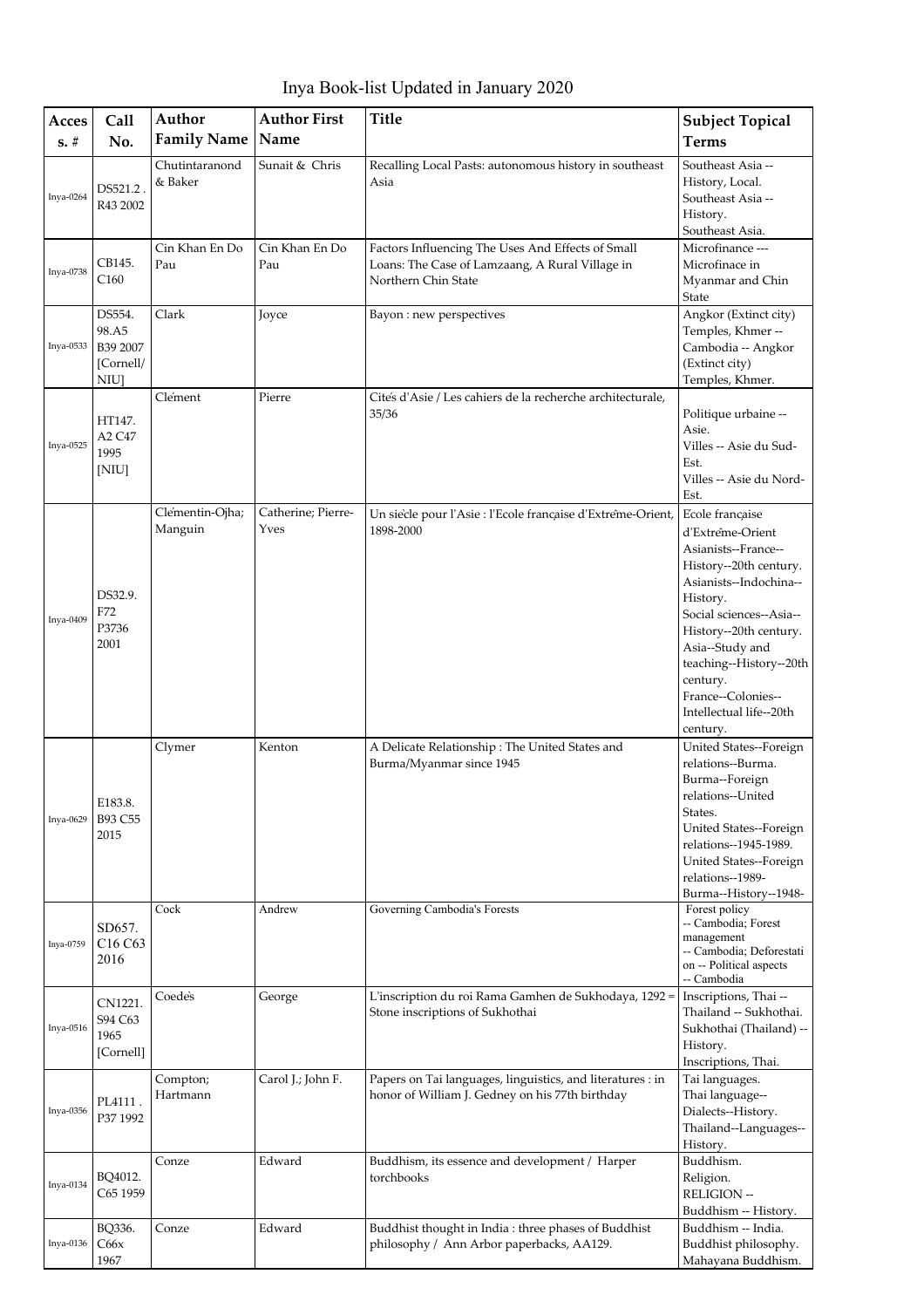Inya Book-list Updated in January 2020

| Acces       | Call                                                | Author                | <b>Author First</b>          | <b>Title</b>                                                                                                                  | <b>Subject Topical</b>                                                                                                                                                                                  |
|-------------|-----------------------------------------------------|-----------------------|------------------------------|-------------------------------------------------------------------------------------------------------------------------------|---------------------------------------------------------------------------------------------------------------------------------------------------------------------------------------------------------|
| $s. \#$     | No.                                                 | <b>Family Name</b>    | Name                         |                                                                                                                               | <b>Terms</b>                                                                                                                                                                                            |
| Inya-0144   | BL1410.<br>C6 1964                                  | Conze                 | Edward                       | Buddhist texts through the ages./ Harper torchbooks,<br>113. / 1st Harper Torchbook ed                                        | Buddhism -- Sacred<br>books.<br>Buddhism.                                                                                                                                                               |
| $Inya-0019$ | <b>DS503</b><br>ML1038.<br><b>B7.S77</b><br>vol. 16 | Cooler                | Richard M.                   | The Karen Bronze Drums of Burma: Types,<br>Iconography, Manufacture and Use / Studies in Asian<br>Art and Archaeology Vol. 16 | Karen Bronze Drum--<br>Burma--                                                                                                                                                                          |
| Inya-0520   | DS554.<br>98.A5<br>N28 1998<br>[Cornell]            | Croci                 | Giorgio                      | The structural behaviour of the temples of Angkor                                                                             | Buddhist temples ><br>Cambodia > Angkor<br>(Extinct city) ><br>Conservation and<br>restoration.<br>Angkor (Extinct city) ><br>Buildings, structures,<br>etc. > Conservation and<br>restoration.         |
| Inya-0328   | DS932.<br>C86 2003                                  | Cumings               | <b>Bruce</b>                 | North Korea : another country                                                                                                 | Korea (North)<br>Korea (North)--Social<br>conditions.                                                                                                                                                   |
| Inya-0157   | BL74.<br>N67 2015<br>v.5                            | Cunningham            | Lawrence                     | Christianity / Norton anthology of world religions. Vol.<br>2                                                                 | Christianity.<br>Church history --<br>Sources.<br>Church history.                                                                                                                                       |
| Inya-0417   | HC415.<br>E5 P37<br>2000                            | Dacanay and<br>Lacaba | Marie Lisa M. and<br>Jose F. | Pathways: in search of exemplary practices on<br>environment and sustainable development in Asia / 2nd<br>ed                  | Sustainable<br>development -- Asia --<br>Case studies.<br>Sustainable<br>development.<br>Asia.                                                                                                          |
| Inya-0456   | DS554.<br>98.A5<br>D3313<br>1995                    | Dagens                | Bruno                        | Angkor: heart of an Asian Empire / New horizons<br>(London, England)                                                          | Angkor (Extinct city) --<br>Description and travel.<br>Angkor (Extinct city)<br>Angkor Wat (Angkor)                                                                                                     |
| Inya-0252   | DS486.<br>D3 D275<br>2008                           | Dalrymple             | William                      | The last Mughal : the fall of a dynasty : Delhi, 1857                                                                         | India -- History --<br>Sepoy Rebellion, 1857-<br>1858.<br>Mogul Empire --<br>History -- 19th century.<br>Delhi (India) -- History<br>-- 19th century.                                                   |
| Inya-0231   | NB1015.<br>D35 2001                                 | Dalsheimer            | Nadine                       | Les collections du Musée national de Phnom Penh : l'art<br>du Cambodge ancien / introduction de Bruno Dagens                  | Sculpture, Khmer --<br>Catalogs.<br>Relief (Sculpture),<br>Khmer -- Catalogs.<br>Sculpture -- Cambodia<br>-- Phnom Penh --<br>Catalogs.                                                                 |
| Inya-0037   | DS578.<br>32.D36<br>D35 1991                        | Damrong<br>Rajanubhab | Damrong<br>Rajanubhab        | Journey through Burma in 1936: a view of the culture,<br>history and institutions                                             | Damrong Rajanubhab,<br>-- Prince, son of<br>Mongkut, King of<br>Siam, -- 1862-1943 --<br>Travel -- Burma.<br>Burma -- Description<br>and travel.<br>Princes -- Thailand --<br>Biography./<br>Travelogue |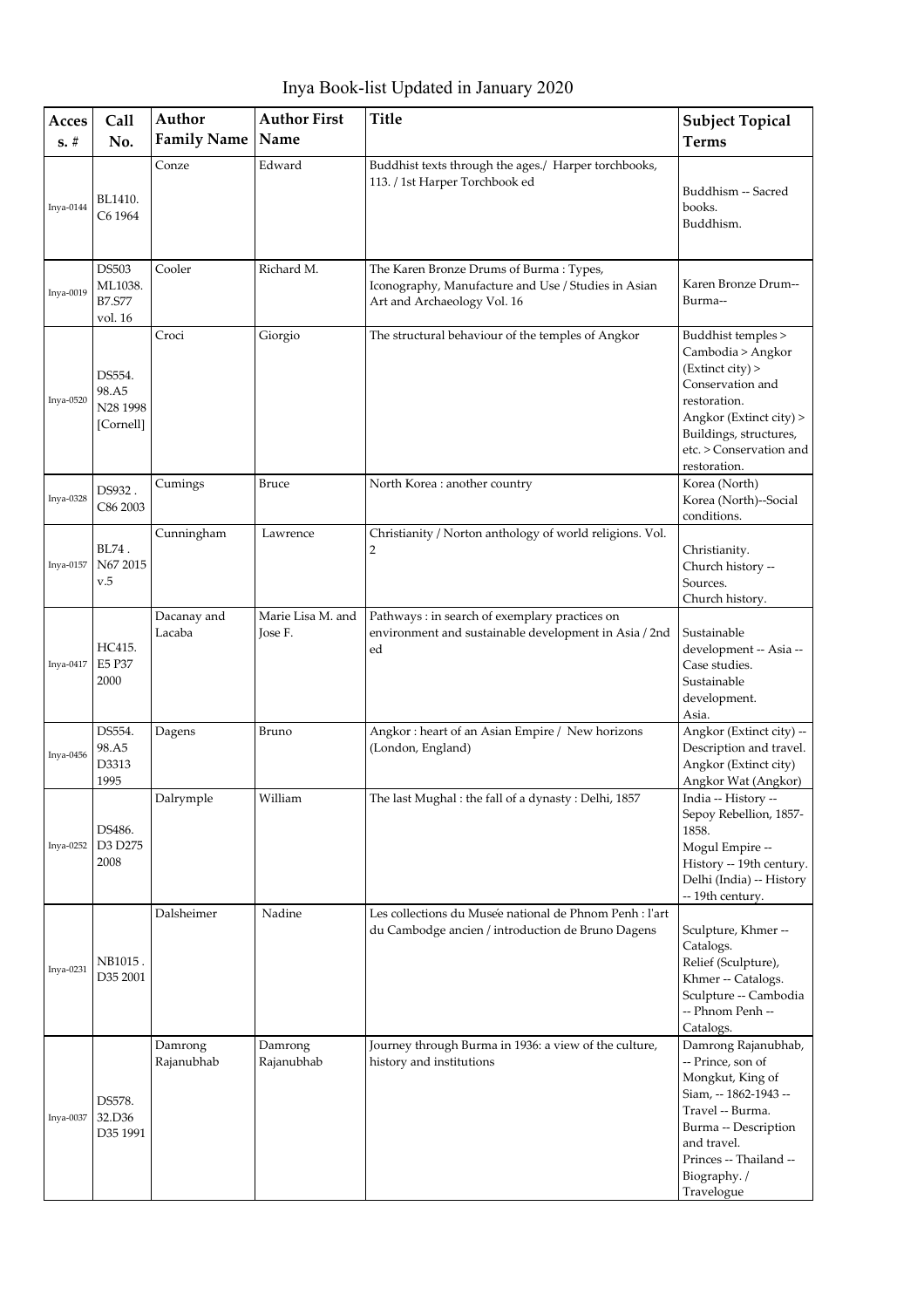| Acces       | Call                                     | Author                                                                                                 | <b>Author First</b>                                                                                    | <b>Title</b>                                                                                            | <b>Subject Topical</b>                                                                                                                                                                                                                                                       |
|-------------|------------------------------------------|--------------------------------------------------------------------------------------------------------|--------------------------------------------------------------------------------------------------------|---------------------------------------------------------------------------------------------------------|------------------------------------------------------------------------------------------------------------------------------------------------------------------------------------------------------------------------------------------------------------------------------|
| $s. \#$     | No.                                      | <b>Family Name</b>                                                                                     | Name                                                                                                   |                                                                                                         | <b>Terms</b>                                                                                                                                                                                                                                                                 |
| Inya-0769   | DS575.5.<br><b>B8 D365</b><br>2000       | Damrongrachanu<br>phap, Prince son<br>of Mongkut King<br>of Siam(<br>ดำรงราชานุภาพ,<br>สมเด็จกรมพระยา) | Damrongrachanup<br>hap, Prince son of<br>Mongkut King of<br>Siam(<br>ดำรงราชานุภาพ,<br>สมเด็จกรมพระยา) | Thai rop Phama: chabap ruam lem (ไทยรบพม่า<br>ฉบับรวมเล่ม)                                              | Thailand--Foreign<br>relations--Burma.<br>Burma--Foreign<br>relations--Thailand.<br>Thailand--History,<br>Military.<br>Burma--History,<br>Military.                                                                                                                          |
| Inya-0326   | ML541.<br>V5 D35<br>1998                 | Đào Huy Quyền                                                                                          | Đào Huy Quyền                                                                                          | Nhạc khí dan toc Jrai va Bahnar = Musical instruments<br>of the Jrai and Bahnar                         | Musical instruments--<br>Vietnam--Central<br>Highlands.<br>Jarai (Southeast Asian<br>people)--Music--<br>History and criticism.<br>Bahnar (Vietnamese<br>people)--Music--<br>History and criticism.                                                                          |
| Inya-0277   | GN484.3<br>S48 2009                      | Darwin; Wattie;<br>Susilastuti                                                                         | Muhadjir ; Anna<br>Marie; Dwei                                                                         | Sexual network across borders within greater Southeast<br>Asia nations : a new face in a far away place | Sex -- Southeast Asia --<br>Cross-cultural studies.<br>Sex.<br>Southeast Asia.                                                                                                                                                                                               |
| Inya-0775   | BQ5020.<br>D38 2016                      | Davis                                                                                                  | Erik W.                                                                                                | Deathpower: Buddhism's ritual imagination in<br>Cambodia                                                | Buddhist funeral rites<br>and ceremonies--<br>Cambodia.                                                                                                                                                                                                                      |
| $Inya-0041$ | DS527.4.<br><b>B576</b><br>2008          | Defert                                                                                                 | Gabriel                                                                                                | Birmanie contemporaine / Collection Monographies<br>nationales                                          | Birmanie.<br>Birmanie -- Politique et<br>gouvernement -- 1948-<br>Birmanie -- Conditions<br>sociales -- 1945-                                                                                                                                                                |
| Inya-0128   | PN6790.<br><b>B93</b><br>C4713<br>2013   | Delisle                                                                                                | Guy                                                                                                    | Burma chronicles ဘားမား ခရိုနီကယ္                                                                       | Burma -- Politics and<br>government -- 1988- --<br>Comic books, strips,<br>etc.<br>Burma -- Social<br>conditions -- 21st<br>century -- Comic<br>books, strips, etc.<br>Birmanie -- Politique et<br>gouvernement -- 1988-<br>-- Bandes dessinées.                             |
| $Inya-0521$ | DS554.<br>98.A5<br>A51 2001<br>[Cornell] | Delvert                                                                                                | Jean                                                                                                   | Angkor & L'eau                                                                                          | Angkor (Extinct city) --<br>Buildings, structures,<br>etc. -- Conservation<br>and restoration --<br>Congresses.<br>Waterworks --<br>Cambodia -- Angkor<br>(Extinct city) --<br>Congresses.<br>Waterworks-<br>Cambodia -- Khet<br>Siemreab-OTar<br>Meanchey --<br>Congresses. |
| Inya-0081   | BL1445.<br>T3 P57<br>1965<br>[Cornell]   | Dhani Nivat,<br>Kromamun<br>Bidyalabh<br>Bridhyakorn, H.<br>H. Prince                                  | Dhani Nivat,<br>Kromamun<br>Bidyalabh<br>Bridhyakorn, H.H.<br>Prince                                   | A history of Buddhism in Siam / 2nd edition                                                             | Buddhism -- Thailand<br>-- History.<br>Buddhism.<br>Thailand.                                                                                                                                                                                                                |
| Inya-0448   | PL4209.<br>D6<br>A2713<br>1992           | Dokmaisot                                                                                              | Dokmaisot                                                                                              | A secret past / translated by Ted Strehlow / Originally<br>published as Kam Kao                         | Thailand -- Fiction.<br>Thailand.                                                                                                                                                                                                                                            |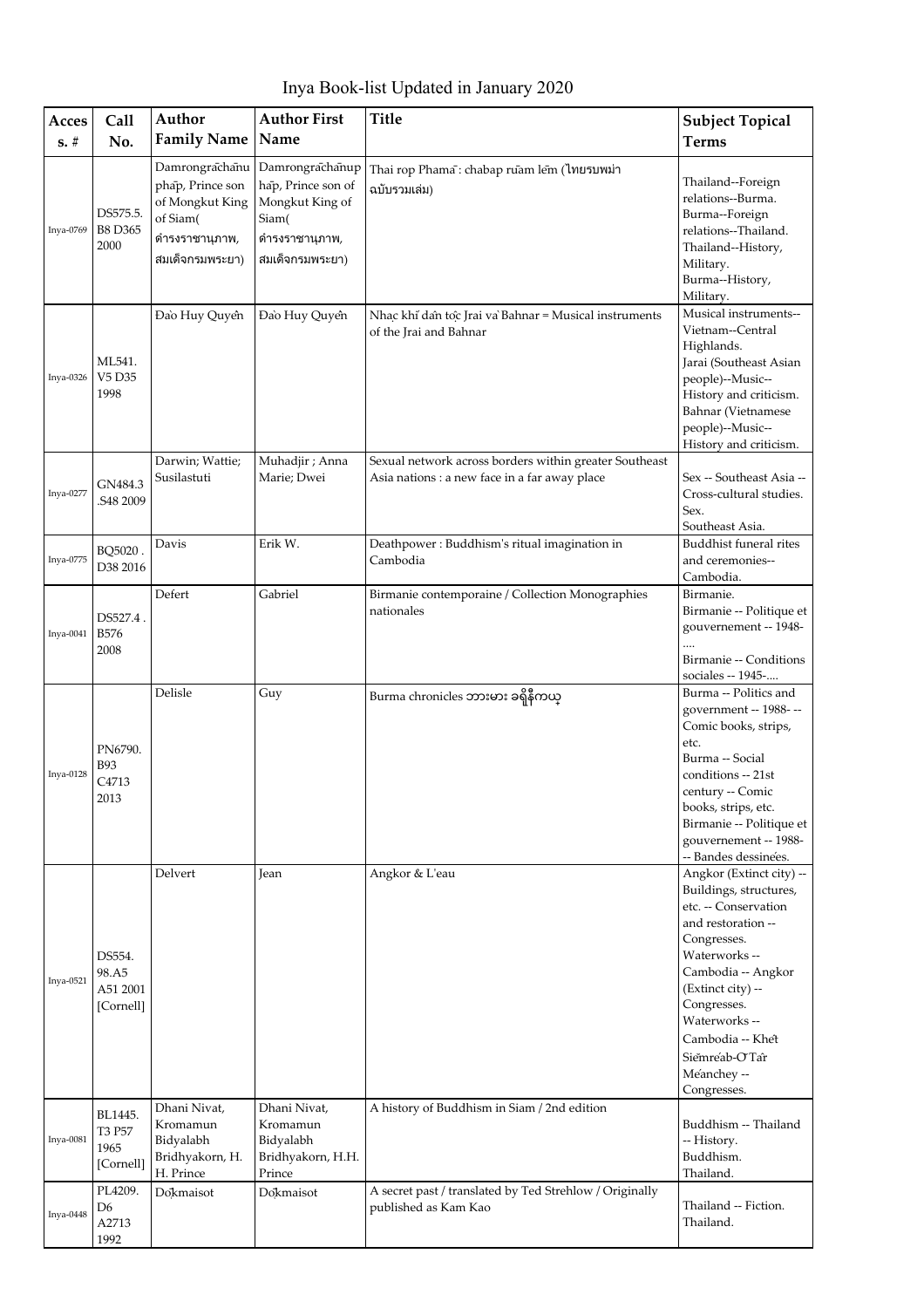Inya Book-list Updated in January 2020

| Acces     | Call                                              | Author               | <b>Author First</b> | <b>Title</b>                                                                        | <b>Subject Topical</b>                                                                                                                                                                                                                                                         |
|-----------|---------------------------------------------------|----------------------|---------------------|-------------------------------------------------------------------------------------|--------------------------------------------------------------------------------------------------------------------------------------------------------------------------------------------------------------------------------------------------------------------------------|
| $s. \#$   | No.                                               | <b>Family Name</b>   | Name                |                                                                                     | <b>Terms</b>                                                                                                                                                                                                                                                                   |
| Inya-0589 | NX120.<br>C <sub>15</sub> D <sub>65</sub><br>2001 | Doling               | Tim                 | Cambodia arts directory / Visiting Arts South East Asia<br>regional arts profile.   | Arts -- Cambodia --<br>Directories.<br>Learned institutions<br>and societies --<br>Cambodia --<br>Directories.<br>Arts facilities --<br>Cambodia --<br>Directories.                                                                                                            |
| Inya-0590 | NX120.<br>C15 D65<br>2001 c.2                     | Doling               | Tim                 | Cambodia arts directory / Visiting Arts South East Asia<br>regional arts profile.   | Arts -- Cambodia --<br>Directories.<br>Learned institutions<br>and societies --<br>Cambodia --<br>Directories.<br>Arts facilities --<br>Cambodia --<br>Directories.                                                                                                            |
| Inya-0587 | NX120.<br>T5 T53x<br>2002<br>[Cornell]            | Doling               | Tim                 | Thailand : arts directory / Visiting Arts South East Asia<br>regional arts profile. | Arts -- Thailand --<br>Directories.<br>Learned institutions<br>and societies --<br>Thailand -- Directories.<br>Arts facilities --<br>Thailand -- Directories.                                                                                                                  |
| Inya-0588 | NX120.<br>V5 V54<br>2002                          | Doling               | Tim                 | Viet Nam arts directory / Visiting Arts South East Asia<br>regional arts profile.   | http://classify.oclc.<br>org/classify2/ClassifyDe<br>mo?search-standnum-<br>txt=190234930X&startRe<br>$c=0$                                                                                                                                                                    |
| Inya-0153 | BL74.<br>N67 2015<br>v.1                          | Doniger              | Wendy               | Hinduism / Norton anthology of world religions. Vol. 1                              | Hinduism.<br>Hindu literature --<br>History and criticism.<br>Hinduism -- Rituals --<br>Sources.                                                                                                                                                                               |
| Inya-0541 | DS530.4.<br>A25 1996<br>[Cornell]                 | Donkers &<br>Nijhuis | Jan & Minka         | Burma behind the mask / မ်က္ဥာဖုံးစပြုထားတဲ့ျမန္ <b>မာ</b>                          | Burma -- Description<br>and travel.<br>Burma -- Politics and<br>government -- 1988-<br>Burma -- Economic<br>conditions -- 1948-                                                                                                                                                |
| Inya-0106 | DS563.5.<br>T477<br>2001                          | Dovert               | Stephane            | Thailande contemporaine / Collection Monographies<br>nationales.                    | Bouddhisme --<br>Thailande -- 20e siecle.<br>Thailande -- 20e siecle.<br>Thailande -- Politique<br>et gouvernement -- 20e<br>siecle.                                                                                                                                           |
| Inya-0532 | BX1650.<br>C3 D83<br>2004<br>[Cornell]            | Dubus                | Arnaud              | Cambodge : la longue marche des chrétiens khmers                                    | Catholic Church ><br>Cambodia.<br>Cambodia > Church<br>history.<br>Christian people<br>Genocide Cambodia<br>20th century<br>Église catholique<br>1950-1999<br>Chrétien<br>Khmer<br>Histoire<br>Cambodge<br>Rote Khmer.<br>Geschichte 1970-2000.<br>Christentum.<br>Kambodscha. |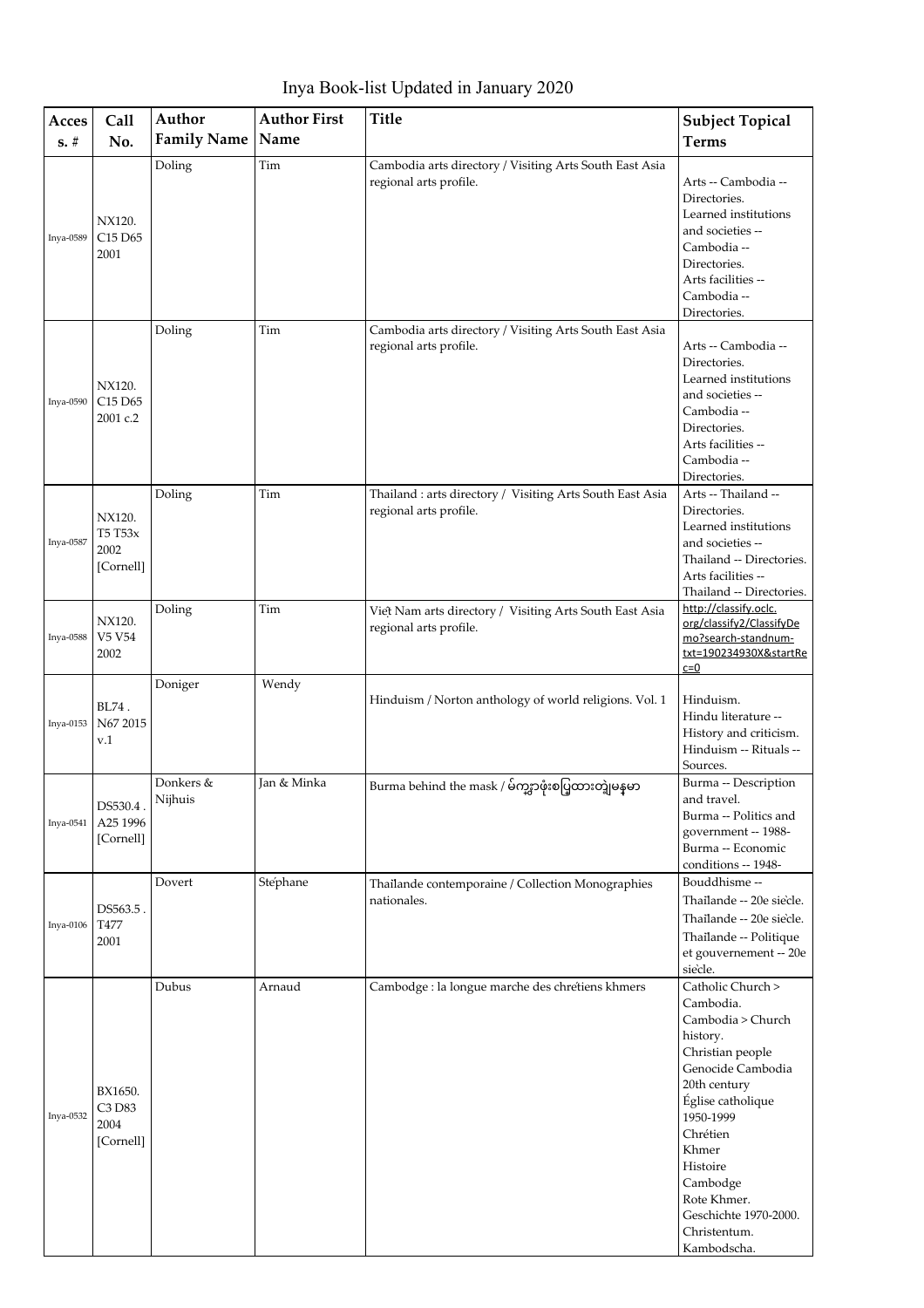Inya Book-list Updated in January 2020

| Acces     | Call                                              | Author                       | <b>Author First</b>     | <b>Title</b>                                                                                                                                                                                                | <b>Subject Topical</b>                                                                                                                                                                                                                                                                                         |
|-----------|---------------------------------------------------|------------------------------|-------------------------|-------------------------------------------------------------------------------------------------------------------------------------------------------------------------------------------------------------|----------------------------------------------------------------------------------------------------------------------------------------------------------------------------------------------------------------------------------------------------------------------------------------------------------------|
| $s. \#$   | No.                                               | <b>Family Name</b>           | Name                    |                                                                                                                                                                                                             | <b>Terms</b>                                                                                                                                                                                                                                                                                                   |
| Inya-0288 | <b>NA1511</b><br>D8613<br>2003                    | Dumarçay                     | Jacques                 | Architecture and its models in South-East Asia                                                                                                                                                              | Architecture--<br>Southeast Asia.<br>Architectural design--<br>Southeast Asia.                                                                                                                                                                                                                                 |
| Inya-0237 | HT720.<br>D813<br>1998                            | Dumont;<br>Sainsbury; Gulati |                         | Louis; Mark; Basia   Homo hierarchicus : the caste system and its<br>implications / Complete rev. English ed                                                                                                | Caste -- India.<br>Caste.<br>India.                                                                                                                                                                                                                                                                            |
| Inya-0486 | N8193.<br>B93 D87<br>1999<br>[NIU]                | Duroiselle                   | Charles                 | The Ananda temple at Pagan                                                                                                                                                                                  | Pagan (Burma). --<br>Ananda temple.<br>Tempels.                                                                                                                                                                                                                                                                |
| Inya-0361 | DS570.<br>S52 D87                                 | Durrenberger                 | E. Paul                 | Agricultural production and household budgets in a<br>Shan peasant village in northwestern Thailand : a<br>quantitative description / Papers in international<br>studies., Southeast Asia series ;, no. 49. | Shan (Asian people)--<br>Thailand--Mae Hong<br>Son--Economic<br>conditions--Statistics.<br>Agriculture--<br>Thailand--Mae Hong<br>Son--Statistics.<br>Cost and standard of<br>living--Thailand--Mae<br>Hong Son--Statistics.<br>Mae Hong Son<br>(Thailand: Province)--<br>Economic conditions--<br>Statistics. |
| Inya-0240 | DS486.<br>C <sub>2</sub> D <sub>885</sub><br>2013 | Dutta                        | Krishna                 | Calcutta : a cultural and literary history / Rev. and<br>updated Indian ed.                                                                                                                                 | Popular culture --<br>India -- Kolkata.<br>Kolkata (India) --<br>Description and travel.<br>Kolkata (India) --<br>History.                                                                                                                                                                                     |
| Inya-0403 | PL4328.<br>K47 1990                               | Dy                           | Khing Hoc               | Contribution a' l'histoire de la littérature khmere. Vol. 2,<br>Ecrivains et expressions littéraires du Cambodge au XXe<br>siecle                                                                           | Khmer literature--<br>History and criticism.                                                                                                                                                                                                                                                                   |
| Inya-0498 | DS554.8.<br>D56 2007<br>[Cornell]                 | Dy                           | Khamboly                | A History of Democratic Kampuchea (1975-1979)                                                                                                                                                               | Cambodia -- History --<br>1975-1979.<br>Parti communiste du<br>Kampuchea.<br>Cambodia -- Politics<br>and government --<br>1975-1979.                                                                                                                                                                           |
| Inya-0355 | HQ1750.<br>55.G46<br>1988                         | Eberhardt                    | Nancy                   | Gender, power, and the construction of the moral order:<br>studies from the Thai periphery / Monograph<br>(University of Wisconsin--Madison. Center for Southeast<br>Asian Studies), 4.                     | Women--Thailand--<br>Social conditions.<br>Sex role--Thailand.<br>Minority women--<br>Thailand.                                                                                                                                                                                                                |
| Inya-0135 | PK3971.<br>E38 1953                               | Edgerton                     | Franklin                | Buddhist Hybrid Sanskrit reader.                                                                                                                                                                            | Sanskrit language --<br>Texts.<br>Buddhism -- Sacred<br>books.<br>Buddha (The concept)                                                                                                                                                                                                                         |
| Inya-0175 | DS647.<br><b>B2 E35</b><br>1989 v.1               | Eiseman                      | Fred B. Jr.             | Bali : Sekala and Niskala. Vol. I, Essays on religion,<br>ritual, and art                                                                                                                                   | Bali Island (Indonesia)<br>--Civilization.                                                                                                                                                                                                                                                                     |
| Inya-0181 | DS821.<br>E49 1996                                | Eisenstadt                   | Shmuel N.               | Japanese Civilization : a comparative view                                                                                                                                                                  | Japan -- Civilization.<br>Japon -- Civilisation.<br>Civilization.                                                                                                                                                                                                                                              |
| Inya-0102 | KQB.<br>E57                                       | Engel                        | David M.                | Code and custom in a Thai provincial court : the<br>interaction of formal and informal systems of justice /<br>Monographs of the Association for Asian Studies, no. 34.<br>/ Editor. Frank Reynolds         | Courts -- Thailand.<br>Law -- Thailand.<br>Justice, Administration<br>of -- Thailand.                                                                                                                                                                                                                          |
| Inya-0366 | GE105.<br>E54 2010                                | Enger; Smith                 | Eldon D.; Bradley<br>F. | Environmental science : a study of interrelationships /<br>12th ed.                                                                                                                                         | Environmental<br>sciences--Textbooks.                                                                                                                                                                                                                                                                          |
| Inya-0105 | DS578.<br>E54 2001                                | Englehart                    | Neil A.                 | Culture and power in traditional Siamese government /<br>Southeast Asia Program series, no. 18.                                                                                                             | Thailand -- Politics and<br>government -- 19th<br>century.<br>Political culture --<br>Thailand.<br>Political culture.                                                                                                                                                                                          |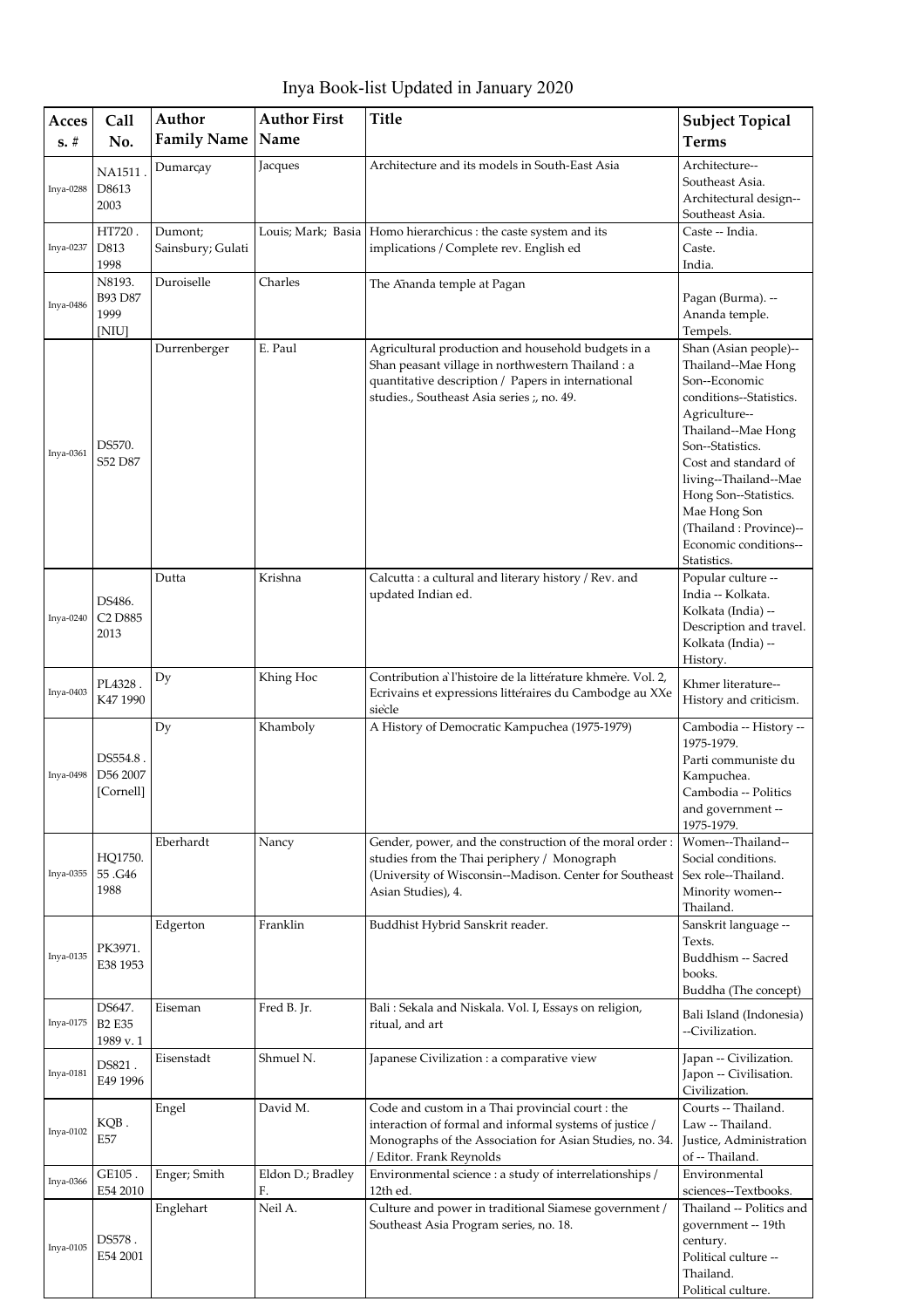| Acces<br>$s. \#$ | Call<br>No.                       | Author<br><b>Family Name</b>  | <b>Author First</b><br>Name               | <b>Title</b>                                                                                                                             | <b>Subject Topical</b><br><b>Terms</b>                                                                                                                                                                               |
|------------------|-----------------------------------|-------------------------------|-------------------------------------------|------------------------------------------------------------------------------------------------------------------------------------------|----------------------------------------------------------------------------------------------------------------------------------------------------------------------------------------------------------------------|
| Inya-0294        | HF1604.<br>Z4 I489<br>2000        | Evans; Hutton;<br>Khun        | Grant;<br>Christopher; Eng<br>Kuah-Pearce | Where China meets Southeast Asia : social & cultural<br>change in the border regions                                                     | China--Foreign<br>economic relations--<br>Indochina.<br>Indochina--Foreign<br>economic relations--<br>China.<br>China--Foreign<br>economic relations--<br>Burma.<br>Burma--Foreign<br>economic relations--<br>China. |
| Inya-0260        | HT384.<br>A785<br>E93 2000        | Evers; Korff                  | Hans-Dieter;<br>Rudiger                   | Southeast Asian urbanism : the meaning and power of<br>social space                                                                      | Urbanization --<br>Southeast Asia.<br>Urban policy --<br>Southeast Asia.<br>Social structure --<br>Southeast Asia.                                                                                                   |
| Inya-0385        | HM585.<br>R43 2011                | Farganis                      | James                                     | Readings in social theory : the classic tradition to post-<br>modernism / 6th Ed.                                                        | Sociology--Philosophy.                                                                                                                                                                                               |
| Inya-0781        | DS527.9.<br>S24 1995              | Father Vincenzo<br>Sangermano | Father Vincenzo<br>Sangermano             | The Burmese Empire A Hundred Years Ago (As<br>described by Father Vincenzo Sangermano with an<br>Introduction and Notes by John Jardine) | Burma--Civilization.                                                                                                                                                                                                 |
| Inya-0207        | <b>KNM454</b><br>0.F39<br>2004    | Fawthrop &<br>Jarvis          | Tom & Helen                               | Getting Away with Genocide? : elusive justice and the<br>Khmer Rouge Tribunal                                                            | Parti communiste du<br>Kampuchea.<br>Political atrocities --<br>Cambodia.<br>Cambodia -- Politics<br>and government --<br>1975-1979.                                                                                 |
| Inya-0166        | PN2911.<br>F47 1996               | Fernandez                     | Doreen G.                                 | Palabas: essays on Philippine theater history                                                                                            | Theater -- Philippines<br>-- History.<br>Philippine drama --<br>History and criticism.<br>Philippine drama.                                                                                                          |
| $Inya-0530$      | BF637.I5<br>F47 1995<br>[Cornell] | Fernandez                     | Doreen                                    | Face to face : the craft of interviewing                                                                                                 | Interviews.<br>Interviewing.<br>Interviewing in<br>journalism.                                                                                                                                                       |
| Inya-0392        | GN316.<br>F46 2011                | Ferraro;<br>Andreatta         | Gary; Susan                               | Cultural anthropology : an applied perspective / Ninth<br>Edition.                                                                       | Ethnology.<br>Applied anthropology.                                                                                                                                                                                  |
| Inya-0040        | DS530.6.<br>F56 2001              | Fink                          | Christina                                 | Living silence : Burma under military rule                                                                                               | Burma -- Politics and<br>government -- 1962-<br>1988.<br>Burma -- Politics and<br>government -- 1988-<br>Politics and<br>government                                                                                  |
| Inya-0337        | DS432.<br>L4 F36<br>2003          | Foning                        | A R                                       | Lepcha, my vanishing tribe                                                                                                               | Foning, A.R.<br>Lepcha (South Asian<br>people)<br>Lepcha (South Asian<br>people)--Biography.                                                                                                                         |
| Inya-0178        | JQ776.<br>B49 2014                | Ford & Pepinsky               | Micheleand &<br>Thomas B.                 | Beyond oligarchy: wealth, power, and contemporary<br>Indonesian politics                                                                 | Indonesia -- Politics<br>and government --<br>1998-<br>Oligarchy -- Indonesia.                                                                                                                                       |
| Inya-0431        | N7312.<br>E46 2009                | Forrest                       | McGill                                    | Emerald Cities: Arts of Siam and Burma, 1775-1950                                                                                        | Art, Burmese --<br>Exhibitions.<br>Art, Thai --<br>Exhibitions.<br>Asian Art Museum of<br>San Francisco --<br>Exhibitions.                                                                                           |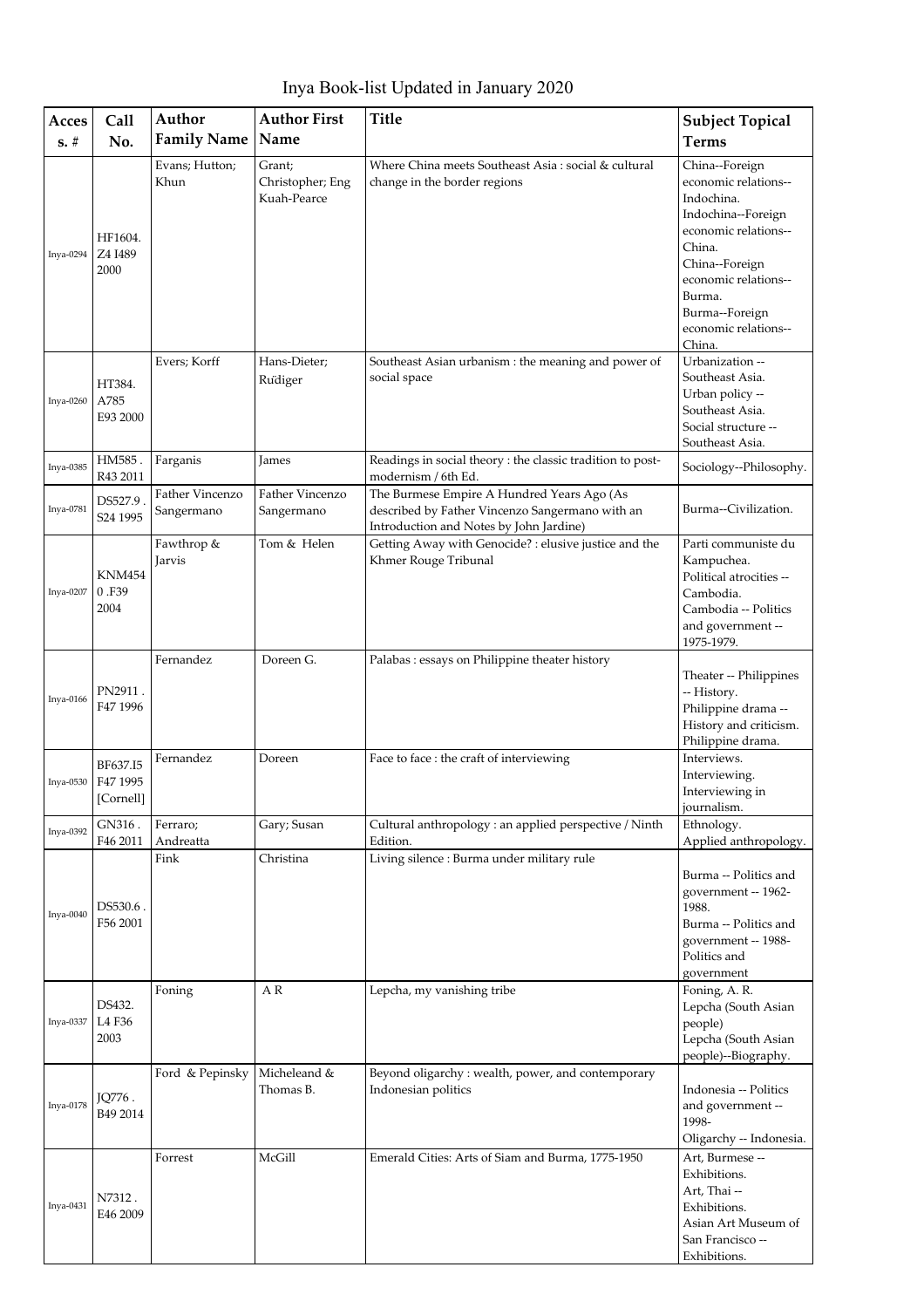Inya Book-list Updated in January 2020

| Acces<br>$s. \#$ | Call<br>No.                 | Author<br><b>Family Name</b> | <b>Author First</b><br>Name | <b>Title</b>                                                                                                                                   | <b>Subject Topical</b><br><b>Terms</b>                                                                                                                                                             |
|------------------|-----------------------------|------------------------------|-----------------------------|------------------------------------------------------------------------------------------------------------------------------------------------|----------------------------------------------------------------------------------------------------------------------------------------------------------------------------------------------------|
| Inya-0035        | NA6012.<br>F73 2001         | Fraser-Lu                    | Sylvia                      | Splendour in wood : the Buddhist monasteries of Burma                                                                                          | Buddhist architecture<br>-- Burma.<br><b>Buddhist monasteries</b><br>-- Burma -- Designs<br>and plans.<br>Building Wooden.                                                                         |
| Inya-0036        | NK1052.<br>6.A1 F73<br>1994 | Fraser-Lu                    | Sylvia                      | Burmese crafts : past and present                                                                                                              | Art objects -- Burma.<br>Buddhist art objects --<br>Burma.<br>Art, Burmese. / Art and<br>Architecture                                                                                              |
| Inya-0213        | DS554.<br>98.A5<br>F73 1999 | Freeman; Jacques             | Michael; Claude             | Ancient Angkor / River Books guides                                                                                                            | Angkor (Extinct city)<br>Angkor (Extinct city) --<br>Pictorial works.<br>Cambodia --<br>Antiquities.                                                                                               |
| Inya-0464        | Q127.<br>E85 S73<br>1993    | Frits                        | Staal                       | Concepts of science in Europe and Asia / Frits Staal;<br>[editor, Paul van der Velde].                                                         | Science--Europe.<br>Science--Asia.                                                                                                                                                                 |
| Inya-0256        | DS485.<br>A87 G3<br>2008    | Gait                         | <b>Edward Albert</b>        | A history of Assam / 2nd edt 4th Indian reprint                                                                                                | Assam (India) --<br>History.<br>India -- Assam.                                                                                                                                                    |
| Inya-0330        | HN400.<br>R3 G36<br>2006    | Gandhi                       | Leela                       | Affective communities : anticolonial thought, Fin-De-<br>Siecle radicalism, and the politics of friendship / Politics,<br>history, and culture | Radicalism -- England<br>-- History -- 19th<br>century.<br>Radicalism -- England<br>-- History -- 20th<br>century.<br>Anti-imperialist<br>movements -- England<br>-- History -- 19th<br>century.   |
| Inya-0370        | JK2281.<br>G376<br>2010     | Garrett                      | R. Sam                      | Campaign crises : detours on the road to Congress                                                                                              | United States.<br>Congress--Elections.<br>Campaign<br>management--United<br>States.<br>Political campaigns--<br>United States.<br>Elections--United<br>States.                                     |
| Inya-0756        | DS632.<br>B24 G39<br>2016   | Gaynor                       | Jennifer L.                 | Intertidal History in Island Southeast Asia: Submerged<br>Genealogy & the Legacy of Coastal Capture                                            | Bajau (Southeast Asian<br>people)--History.<br>Bugis (Malay people)--<br>History.<br>Seafaring life--<br>Indonesia--Sulawesi--<br>History.<br>Sulawesi (Indonesia)--<br>History.<br>Bone (Sulawesi |
| Inya-0174        | DS646.23<br>K3 1964.        | Geertz                       | Hildred                     | Letters of a Javanese princess / UNESCO collection of<br>representative works., Indonesian series.                                             | Kartini, -- Raden<br>Adjeng, -- 1879-1904 --<br>Correspondence.<br>Feminists -- Indonesia<br>-- Java --<br>Correspondence.<br>Women -- Indonesia --<br>Java -- Social<br>conditions.               |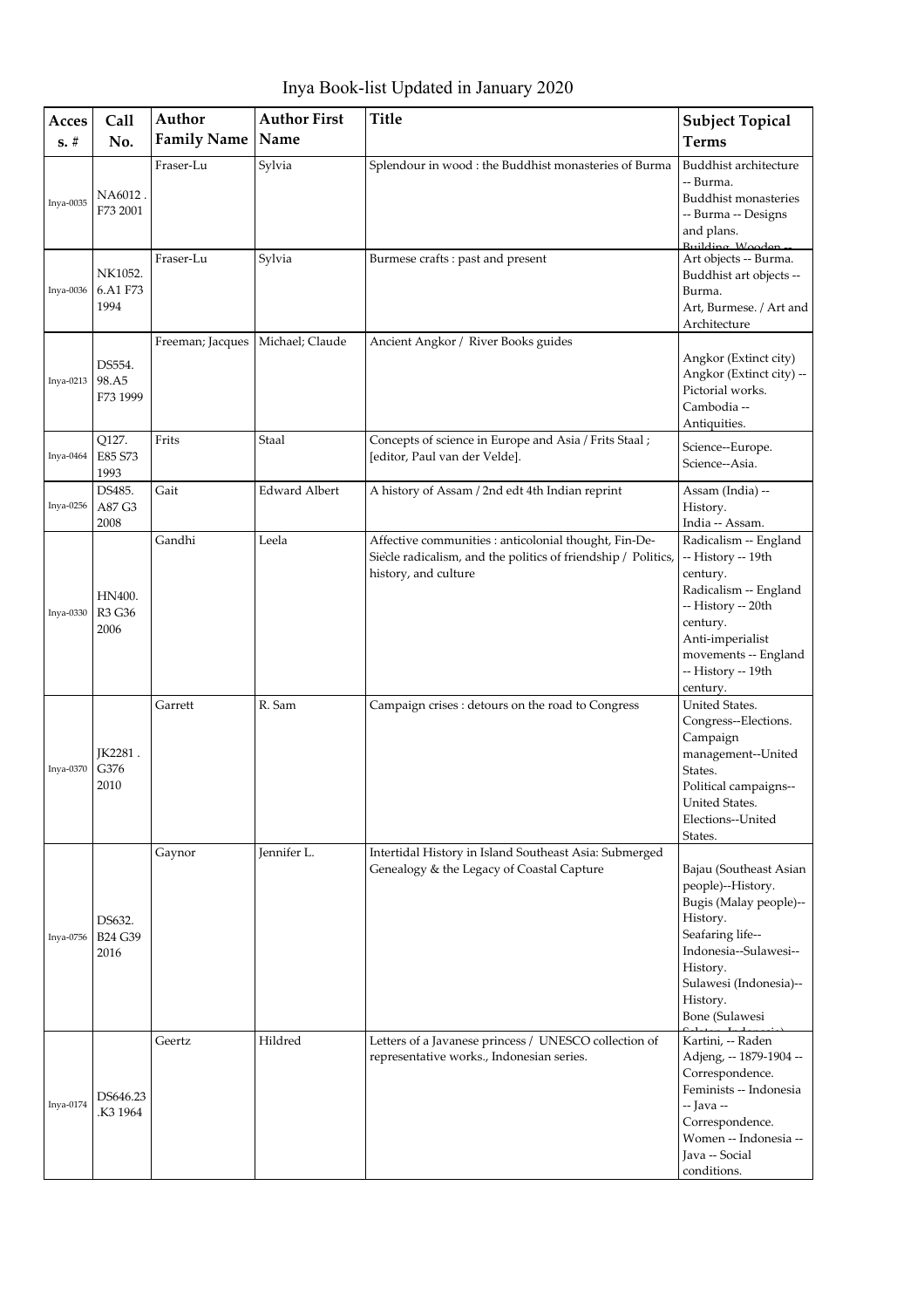Inya Book-list Updated in January 2020

| Acces     | Call                          | Author<br><b>Family Name</b> | <b>Author First</b><br>Name | <b>Title</b>                                                                                     | <b>Subject Topical</b>                                                                                                                                                                                                                      |
|-----------|-------------------------------|------------------------------|-----------------------------|--------------------------------------------------------------------------------------------------|---------------------------------------------------------------------------------------------------------------------------------------------------------------------------------------------------------------------------------------------|
| $s. \#$   | No.                           |                              |                             |                                                                                                  | <b>Terms</b>                                                                                                                                                                                                                                |
| Inya-0176 | DS647.<br><b>B2 G38</b>       | Geertz                       | Clifford                    | Negara : the theatre state in nineteenth-century Bali                                            | Bali Island (Indonesia)<br>-- Civilization.<br>Bali Island (Indonesia)<br>-- Politics and<br>government.<br>Bali (Indonesia) --<br>Civilization.                                                                                            |
| Inya-0160 | BQ384.<br>G45 2001            | Gellner                      | David N.                    | The anthropology of Buddhism and Hinduism:<br>Weberian themes / Oxford India paperbacks          | Buddhism -- Social<br>aspects -- Nepal.<br>Hinduism -- Social<br>aspects -- Nepal.<br>Buddhism -- sociology.                                                                                                                                |
| Inya-0111 | DS450.<br>T5 C66<br>2009      | Ghosh                        | Lipi                        | Connectivity and beyond : Indo-Thai relations through<br>ages                                    | India -- Relations --<br>Thailand --<br>Congresses.<br>Thailand -- Relations --<br>India -- Congresses.                                                                                                                                     |
| Inya-0331 | PR9499.<br>3.G536<br>S43 2009 | Ghosh                        | Amitav                      | Sea of poppies / 1st Picador ed                                                                  | Schooners--Fiction.<br>Voyages and travels--<br>Fiction.<br>Sailors--Fiction.<br>Travelers--Fiction.<br>Social classes--India--<br>Fiction.<br>Opium trade--<br>History--Fiction.<br>India--Social<br>conditions--19th<br>century--Fiction. |
| Inya-0332 | PR9499.<br>3.G536<br>R58 2011 | Ghosh                        | Amitav                      | River of smoke                                                                                   | Schooners -- Fiction.<br>Voyages and travels --<br>Fiction.<br>Sailors -- Fiction.                                                                                                                                                          |
| Inya-0627 | DS529.7.<br>G45 1999          | Ghosh                        | Parimal                     | Brave men of the hills : resistance and rebellion in<br>Burma, 1825-1932                         | Burma--History--1824-<br>1948.                                                                                                                                                                                                              |
| Inya-0101 | ND3255.<br>A1 G549<br>2000    | Ginsburg                     | Henry                       | Thai art and culture : historic manuscripts from western<br>collections                          | Illumination of books<br>and manuscripts, Thai.<br>Buddhist illumination<br>of books and<br>manuscripts --<br>Thailand.<br>Thailand --<br>Civilization.                                                                                     |
| Inya-0216 | DS554.<br>98.A5<br>G57 1997   | Giteau                       | Madeleine                   | History of Angkor / Civilisations & sociétés.                                                    | Angkor (Extinct city) --<br>History.<br>Cambodia -- History --<br>800-1444.<br>Cambodia.                                                                                                                                                    |
| Inya-0602 | DS554.<br>98.A5<br>G58 1993   | Glaize                       | Maurice                     | Angkor                                                                                           | Angkor (Extinct city) --<br>Description and travel.<br>Angkor (Extinct city) --<br>Monuments.<br>Monuments.                                                                                                                                 |
| Inya-0189 | DS881.95<br>.G58<br>1985      | Gluck                        | Carol                       | Japan's Modern Myths: Ideology in the late Meiji Period<br>/ Studies of the East Asian Institute | Japan -- History --<br>Meiji period, 1868-<br>1912.<br>Ideology.<br>Ideología.                                                                                                                                                              |
| Inya-0164 | E183.8.<br>P6 A46<br>2005     | Go and Forster               | Julian & Anne L.            | The American Colonial State in the Philippines                                                   | United States --<br>Foreign relations --<br>Philippines.<br>Philippines -- Foreign<br>relations -- United<br>States.                                                                                                                        |

 $U \cdot I$   $\alpha$   $\cdots$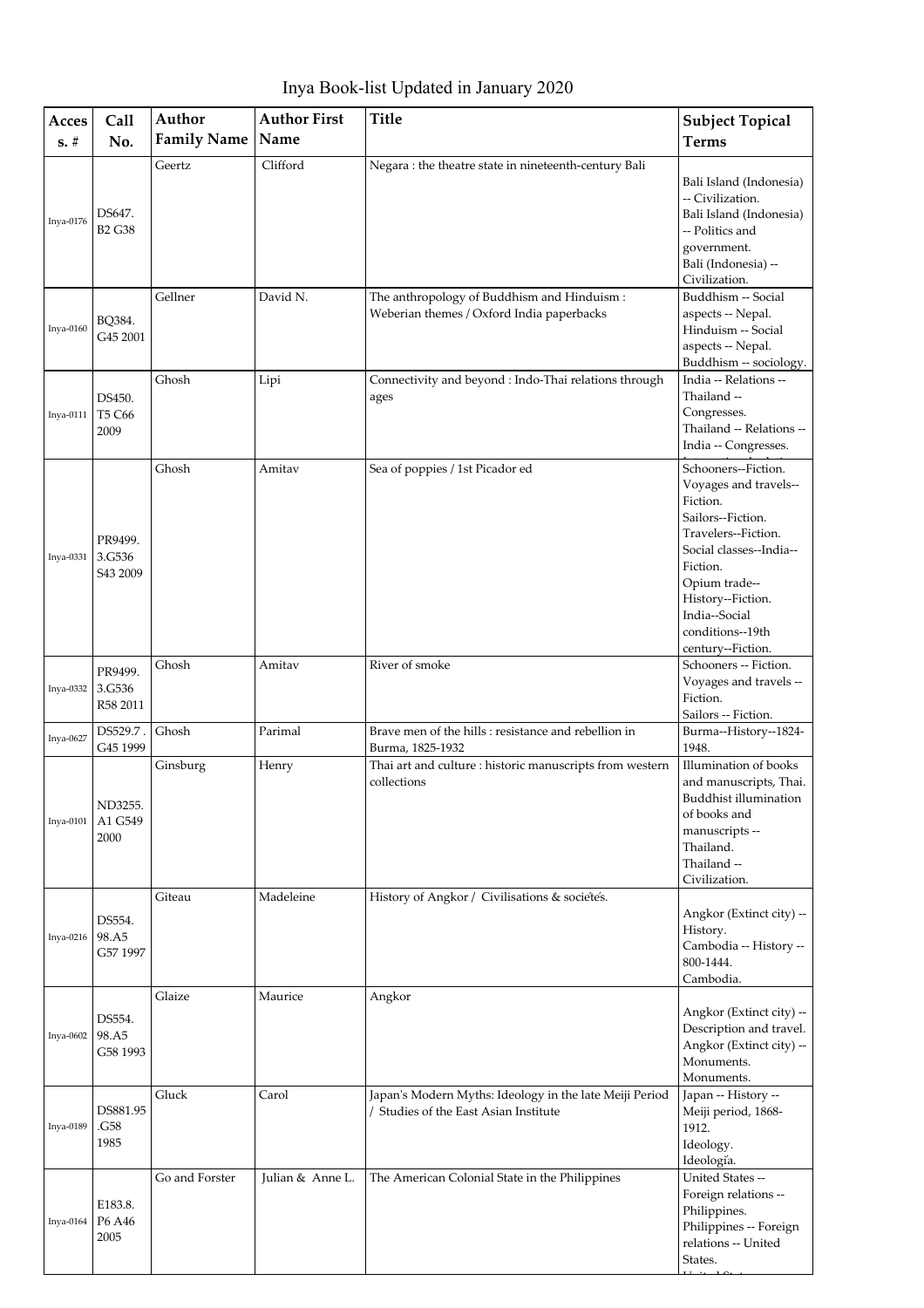Inya Book-list Updated in January 2020

| Acces       | Call                                                        | Author                     | <b>Author First</b>             | <b>Title</b>                                                                                                                                        | <b>Subject Topical</b>                                                                                                                                                                                        |
|-------------|-------------------------------------------------------------|----------------------------|---------------------------------|-----------------------------------------------------------------------------------------------------------------------------------------------------|---------------------------------------------------------------------------------------------------------------------------------------------------------------------------------------------------------------|
| $s. \#$     | No.                                                         | <b>Family Name</b>         | Name                            |                                                                                                                                                     | <b>Terms</b>                                                                                                                                                                                                  |
| $Inya-0104$ | HC445.<br>Z9 P612<br>1991                                   | Gohlert                    | Ernst W.                        | Power and culture : the struggle against poverty in<br>Thailand                                                                                     | Poor -- Thailand.<br>Non-governmental<br>organizations --<br>Thailand.<br>Economic<br>development --<br>Religious aspects --<br>Buddhism                                                                      |
| Inya-0476   | HQ1240.<br>5.C16<br>G67 1999                                | Gorman; Dorina<br>& Kheng  | Siobhan; Pon &<br>Sok           | Gender and development in Cambodia : an overview /<br>Working paper (Vidyasthan Panțuh Panțal nin Sravjrav<br>toempī Qabhivaddhn Kambuja) ; no. 10. | Women in<br>development--<br>Cambodia.                                                                                                                                                                        |
| Inya-0313   | DS556.8.<br>G67 2012                                        | Goscha                     | Christopher E.                  | Going Indochinese: Contesting Concepts of Space and<br>Place in French Indochina / NIAS classics series, no. 3.                                     | Nationalism--Vietnam.<br>Nationalism--<br>Indochina.<br>Southeast Asia--<br>Colonial influence.<br>Vietnam--Politics and<br>government--1858-<br>1945.<br>Vietnam--Politics and<br>government--1945-<br>1975. |
| Inya-0622   | PR9530.<br>A1 S913<br>1989                                  | Goudie; Thomas;<br>Effendy | Donald J.; Phillip<br>L.; Tenas | Syair Perang Siak                                                                                                                                   | Sumatera Barat<br>(Indonesia) -- Kings<br>and rulers -- Poetry.<br>Kings and ruleres.<br>Indonesia -- Sumatera<br>Barat.                                                                                      |
| Inya-0760   | BQ470.<br>L36<br>2015                                       | Grabowsky/Georg<br>Berger  | Volker/Hans                     | The Lao Sangha and Modernity                                                                                                                        | Buddhist Archive of<br>Photography<br>(Louangphrabang, Laos)<br>Buddhism--Laos--<br>History--Sources.<br>Temple records and<br>registers, Buddhist--<br>Laos--Louangphrabang.                                 |
| Inya-0300   | DS555.<br>98.C48<br>G73 2008                                | Grabowsky &<br>Wichasin    | Volker & Renoo                  | Chronicles of Chiang Khaeng : a Tai Lu principality of<br>the upper Mekong                                                                          | Xiangkhoang (Laos:<br>Province)--History.                                                                                                                                                                     |
| Inya-0539   | DS530.9.<br>R3 G73<br>1995<br>[Cornell/<br>NIU <sub>l</sub> | Grant                      | Colesworthy                     | Rough Pencillings of A Rough Trip to Rangoon in 1846 /<br>Itineraria Asiatica / Burma, 2.                                                           | Rangoon (Burma) ><br>Description and travel.                                                                                                                                                                  |
| Inya-0013   | DS530.<br>G73 1999                                          | Gravers                    | Mikael                          | Nationalism as Political Paranoia in Burma / NIAS<br>reports, no. 11. / 2nd edt                                                                     | Nationalism -- Burma<br>-- History.<br>Burma -- Politics and<br>government -- 1824-<br>1948.                                                                                                                  |
| Inya-0357   | N7322.<br>S84 G74<br>1967                                   | Griswold                   | A.B.                            | Towards a history of Sukhodaya art                                                                                                                  | Art, Sukhothai--<br>Thailand--Sukhothai.<br>Art, Thai--Thailand--<br>Sukhothai.<br>Buddhist art--<br>Thailand--Sukhothai.                                                                                     |
| Inya-0316   | DS525.5<br>G713                                             | Groslier                   | <b>Bernard Philippe</b>         | Indochina / Archaeologia mundi.                                                                                                                     | Art, Indochinese.<br>Southeast Asia--<br>Antiquities.                                                                                                                                                         |
| Inya-0548   | DS554.6.<br>G76 2002<br>[Cornell/<br>NIU <sub>l</sub>       | Groslier                   | Bernard-Philippe                | The Syam Kuk of Angkor Wat's Bas-Reliefs                                                                                                            | Cambodia -- History.<br>Thailand -- History.<br>Cambodia.                                                                                                                                                     |
| Inya-0133   | BQ4570.<br>W6 G76<br>1993                                   | Gross                      | Rita M                          | Buddhism after patriarchy : a feminist history, analysis,<br>and reconstruction of Buddhism                                                         | Women in Buddhism.<br>Women -- Religious<br>aspects -- Buddhism.<br>Feminism -- Religious<br>aspects -- Buddhism.                                                                                             |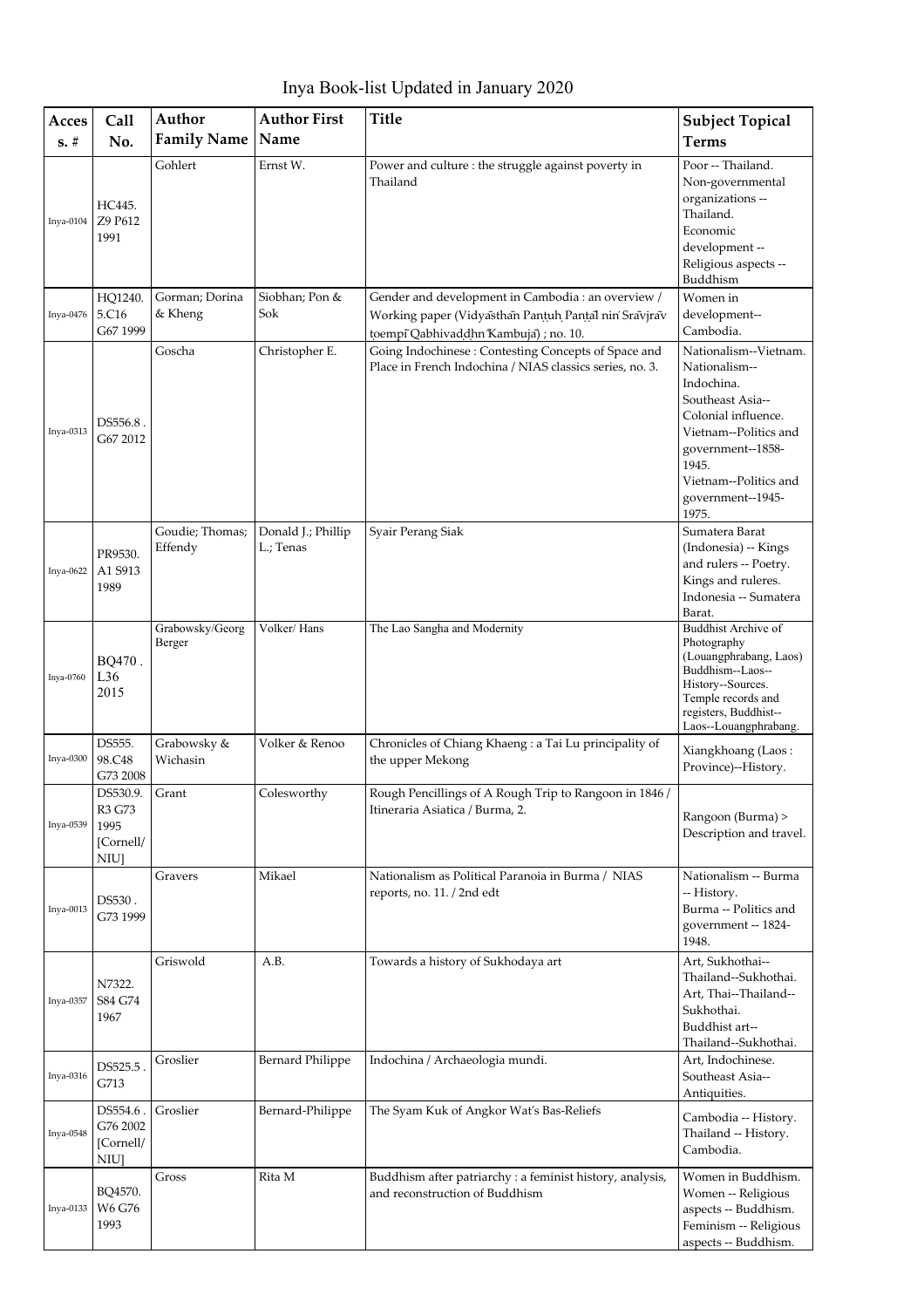Inya Book-list Updated in January 2020

| Acces     | Call                                  | Author                 | <b>Author First</b>              | <b>Title</b>                                                                                                                                  | <b>Subject Topical</b>                                                                                                                                                                                 |
|-----------|---------------------------------------|------------------------|----------------------------------|-----------------------------------------------------------------------------------------------------------------------------------------------|--------------------------------------------------------------------------------------------------------------------------------------------------------------------------------------------------------|
| $s. \#$   | No.                                   | <b>Family Name</b>     | Name                             |                                                                                                                                               | <b>Terms</b>                                                                                                                                                                                           |
| Inya-0612 | JV8756.5<br>M54.<br>2017              | Gu; Kironska;<br>Lien  | Changyong; Kristi<br>na; Pei-te  | Migration In East And Southeast Asia                                                                                                          | East Asia -- Emigration<br>and immigration --<br>Congresses. Southeast<br>Asia -- Emigration and<br>immigration --                                                                                     |
| Inya-0341 | DS556.<br>45.M6<br>D47 2003           | Guérin                 | Mathieu                          | Des montagnards aux minorités ethniques : quelle<br>intégration nationale pour les habitants des hautes terres<br>du Viet Nam et du Cambodge? | Congresses<br>Montagnards<br>(Vietnamese people)--<br>Cultural assimilation.<br>Indigenous peoples--<br>Vietnam.<br>Indigenous peoples--<br>Cambodia.<br>Minorities--Vietnam.<br>Minorities--Cambodia. |
| Inya-0242 | DS463.<br>G837<br>1998                | Guha                   | Ranajit                          | Dominance without hegemony : history and power in<br>colonial India                                                                           | India -- History --<br>British occupation,<br>1765-1947.<br>Civil service -- India.<br>India -- Politics and                                                                                           |
| Inya-0250 | DS463.<br>S426<br>1988                | Guha & Spivak          | Ranajit & Gayatri<br>Chakravorty | Selected Subaltern Studies                                                                                                                    | India -- History --<br>British occupation,<br>1765-1947.<br>India -- History.<br>India.                                                                                                                |
| Inya-0043 | DS523.<br>M65 G85<br>1999             | Guillon                | Emmanuel                         | The Mons: a civilization of Southeast Asia                                                                                                    | Mon (Southeast Asian<br>people)<br>Southeast Asia --<br>Civilization.<br>Civilization.                                                                                                                 |
| Inya-0621 | DS493.9.<br>T47 G86<br>1999           | Guneratne              | Katharine Bjork                  | In the Circle of the Dance: Notes of an Outsider in Nepal                                                                                     | Nepal -- Nation --<br><b>Wedding Seasons</b>                                                                                                                                                           |
| Inya-0254 | HD1537.<br>I4 D <sub>25</sub><br>2008 | Gupta                  | Malabika Das                     | Economic impact of raids on the shifting cultivators of<br>Tripura / Monograph (Asiatic Society (Kolkata, India)),<br>no. 49.                 | Peasants -- India --<br>Tripura -- Economic<br>conditions.<br>Peasants -- Violence<br>against -- India --<br>Tripura.<br>Lushai (Asian people)<br>-- India -- Tripura.                                 |
| Inya-0619 | PK1071.<br>G86 2003                   | Gupta                  | K. Manohar                       | Linguistics In Pali                                                                                                                           | Language -- Pali --<br>Ancient Language                                                                                                                                                                |
| Inya-0282 | NB1011.<br>G89 2014                   | Guy                    | John                             | Lost kingdoms: Hindu-Buddhist sculpture of early<br>Southeast Asia                                                                            | Hindu sculpture --<br>Southeast Asia --<br>History -- Exhibitions.<br>Buddhist sculpture --<br>Southeast Asia --<br>History -- Exhibitions.                                                            |
| Inya-0727 | <b>JC599.T5</b><br>H33 2018           | Haberkorn              | Tyrell                           | In plain sight : impunity and human rights in Thailand                                                                                        | Human rights--<br>Thailand.<br>Impunity--Thailand.<br>Thailand--Politics and<br>government.                                                                                                            |
| Inya-0563 | DS588.<br>L36 P46<br>2007             | Hans                   | Penth                            | Hans Georg Penth and Lan Na History/History of Lan<br>Na: Selected Papers of Dr. Hans Penth                                                   | Lanna (Kingdom) --<br>Civilization.<br>Lanna (Kingdom) --<br>History.<br>Buddhism -- Thailand<br>-- Lanna (Kingdom)                                                                                    |
| Inya-0202 | DS554.5 .<br>A8 2008                  | Hansen &<br>Ledgerwood | Anne Ruth & Judy                 | At the Edge of the Forest/Eassays on Cambodia History,<br>and Narrative in Honor of David Chandler / Studies on<br>Southeast Asia, no. 46.    | Cambodia -- History.<br>Cambodia -- Politics<br>and government.<br>Cambodia --<br>Civilization.                                                                                                        |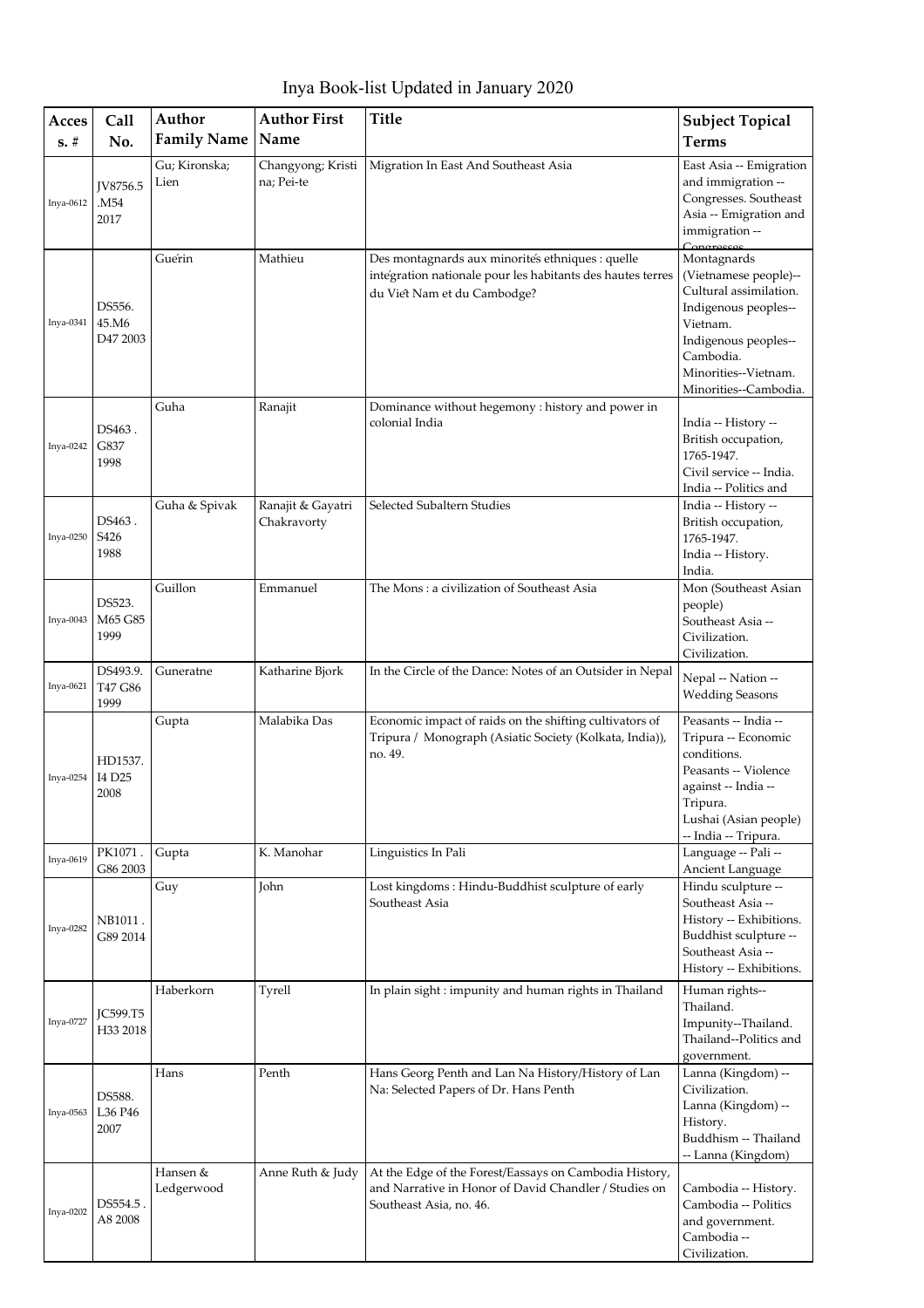Inya Book-list Updated in January 2020

| Acces<br>$s. \#$ | Call<br>No.                              | Author<br><b>Family Name</b> | <b>Author First</b><br>Name | <b>Title</b>                                                                                                                                                   | <b>Subject Topical</b><br>Terms                                                                                                      |
|------------------|------------------------------------------|------------------------------|-----------------------------|----------------------------------------------------------------------------------------------------------------------------------------------------------------|--------------------------------------------------------------------------------------------------------------------------------------|
| $Inya-0014$      | HV8242.<br>7.A2 L35<br>2015              | Hanwong                      | Lalita<br>Hingkanonta       | Policing in Colonial Burma                                                                                                                                     |                                                                                                                                      |
| Inya-0245        | DS432.<br>M28 H37<br>2004                | Hardgrove                    | Anne                        | Community and public culture : the Marwaris in<br>Calcutta                                                                                                     | Marwaris -- India --<br>Kolkata -- History.<br>Marwaris -- India --<br>Kolkata -- Ethnic<br>identity.<br>Marwar.                     |
| Inya-0433        | GN780.<br><b>B6 H3</b>                   | Harrisson and<br>O'Connor    | Tom and Stanley J.          | Excavations of the prehistoric iron industry in West<br>Borneo / Cornell University. Southeast Asia Program.<br>Data paper no. 72                              | Iron age--Borneo.                                                                                                                    |
| Inya-0436        | GN635.<br>B6 H3                          | Harrisson and<br>O'Connor    | Tom and Stanley J.          | Gold and megalithic activity in prehistoric and recent<br>West Borneo / Cornell University. Southeast Asia<br>Program. Data paper no. 77                       | Goldwork--Malaysia--<br>Sarawak.<br>Megalithic<br>monuments--Southeast<br>Asia.                                                      |
| Inya-0147        | BQ4022.<br>H37 2013                      | Harvey                       | Peter                       | An introduction to Buddhism : teachings, history and<br>practices / Introduction to religion. / Second edition                                                 | Buddhism.<br><b>RELIGION --</b><br>Buddhism -- General.                                                                              |
| Inya-0048        | HC437.<br><b>B8 H3</b>                   | Hay                          | John Ogilvy                 | Arakan : past--present--future. A resume of two<br>campaigns for its development                                                                               | Burma -- Economic<br>conditions.<br>Economic<br>development -- Burma.<br>Economic<br>development.                                    |
| Inya-0271        | HQ671.<br>H39 2012                       | Hayami                       | Yoko                        | The family in flux in Southeast Asia : institution,<br>ideology, practice                                                                                      | Families -- Southeast<br>Asia.<br>Families.<br>Southeast Asia.                                                                       |
| Inya-0267        | BO7170.<br>H38<br>2002                   | Hazra                        | Kanai Lal                   | History of Theravada Buddhism in South-East Asia:<br>with special reference to India and Ceylon / 2nd ed                                                       | Theravada Buddhism<br>-- History.<br>Theravada Buddhism.<br>Geschichte.                                                              |
| Inya-0616        | BQ7170<br>H38 1982                       | Hazra                        | Kanai Lal                   | History of Theravada Buddhism in Southeast Asia                                                                                                                | Theravada Buddhism<br>-- Southeast Asia --<br>Religious Tile --<br>History of Theravada<br>Buddhism In Southeast<br>Asia             |
| Inya-0276        | DS525.<br>S66 2000                       | Heidhues                     | Mary Somers                 | Southeast Asia: a concise history                                                                                                                              | Southeast Asia --<br>History.<br>Southeast Asia.                                                                                     |
| Inya-0526        | BQ9800.<br>S256 H45<br>1997<br>[Cornell] | Heikkila-Horn                | Marja-Leena                 | Buddhism with open eyes : belief and practice of Santi<br>Asoke                                                                                                | Santi 'Asok<br>(Organization)<br>Buddhism -- Thailand.<br>Phothirak, -- Phikku, --<br>1934-                                          |
| Inya-0435        | PL4072.<br>95.W45<br>H45 1969            | Heimbach                     | Ernest E.                   | White Hmong - English dictionary. Compiled by Ernest<br>E. Heimbach. / Linguistics series 4 / Cornell University.<br>Southeast Asia Program. Data paper no. 75 | White Hmong dialect--<br>Dictionaries--English.                                                                                      |
| Inya-0323        | DS539.<br>M58 N68<br>2006                | Hemmet                       | Christine                   | "Nous avons mange la foret " : Georges Condominas<br>au Vietnam / Collection du musée du quai Branly.                                                          | Condominas,<br>Georges--Exhibitions.<br>Mnong (Vietnamese<br>people)--Exhibitions.<br>Sar Luk (Vietnam)--<br>Exhibitions.            |
| Inya-0485        | DS530.9.<br>R4 H463<br>2015              | Henderson                    | Virginia                    | Yangon echoes : inside heritage homes                                                                                                                          | Rangoon (Burma) --<br>Social life and customs.<br>Rangoon (Burma) --<br>Social conditions.<br>Burmese -- Dwellings./<br>Oral History |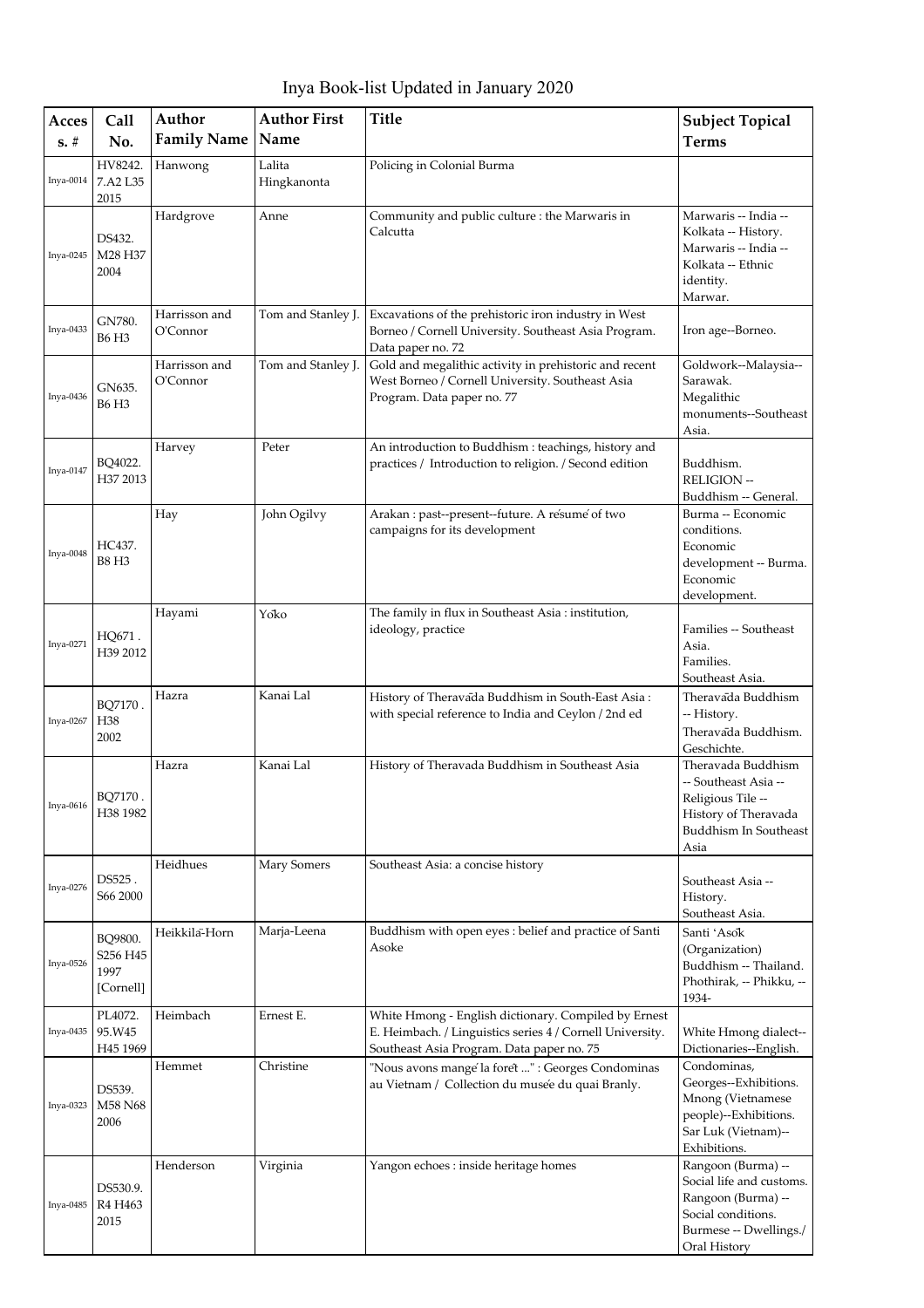Inya Book-list Updated in January 2020

| Acces<br>$s. \#$ | Call<br>No.                                   | Author<br><b>Family Name</b>                | <b>Author First</b><br>Name                 | <b>Title</b>                                                                                                                                | <b>Subject Topical</b><br><b>Terms</b>                                                                                                                                                  |
|------------------|-----------------------------------------------|---------------------------------------------|---------------------------------------------|---------------------------------------------------------------------------------------------------------------------------------------------|-----------------------------------------------------------------------------------------------------------------------------------------------------------------------------------------|
| Inya-0190        | HN723.5<br>.H46<br>1995                       | Hendry                                      | Joy                                         | Understanding Japanese Society / 2nd ed                                                                                                     | Japan -- Social<br>conditions.<br>Culture.<br>Society.                                                                                                                                  |
| Inya-0582        | JS7150.3.<br>A3 H46<br>2011<br>[Cornell]      | Heng; Kim and<br>So                         | Seiha; Sedara and<br>Sokbunthoeun.          | Decentralised governance in a hybrid polity : localisation<br>of decentralisation reform in Cambodia / CDRI working<br>paper series; no. 63 | Decentralization in<br>government ><br>Cambodia.<br>Cambodia > Politics<br>and government > 21st<br>century.                                                                            |
| Inya-0295        | G2309.<br>S2S1 H4<br>1999                     | Henriot                                     | Christian                                   | Atlas de Shanghai : espaces et representations de 1849 a'<br>nos jours / Collection Asie Orientale.                                         | Shanghai (China) --<br>History -- Maps.<br>Urbanisme -- Shanghai<br>(Chine) -- Cartes.<br>Shanghai (Chine) --<br>Geographie -- Cartes.                                                  |
| $Inya-0052$      | DS530.9.<br>M3 C413<br>2003                   | Hgnet                                       | Hsue                                        | The straight lines of Mandalay / translated by Yay Chan<br>(Mandalay)                                                                       | Mandalay (Burma) --<br>Description and travel.<br>Mandalay (Burma) --<br>History.<br>Travel.                                                                                            |
| Inya-0184        | N7353.4<br><b>J39 1996</b>                    | Hickman                                     | Money L.                                    | Japan's golden age : Momoyama                                                                                                               | Art, Japanese --<br>Kamakura-Momoyama<br>periods, 1185-1600 --<br>Exhibitions.<br>Japan -- History --<br>Azuchi-Momoyama<br>period, 1568-1603 --<br>Exhibitions.                        |
| Inya-0387        | HV6773.<br>H54 2010                           | Higgins                                     | George E.                                   | Cybercrime : an introduction to an emerging<br>phenomenon                                                                                   | Computer crimes.                                                                                                                                                                        |
| Inya-0578        | IV8754.<br>H56 2011<br>[Cornell]              | Hing Vutha, Lun<br>Pide and Phann<br>Dalis. | Hing Vutha, Lun<br>Pide and Phann<br>Dalis. | Irregular migration from Cambodia : characteristics,<br>challenges and regulatory approach /<br>Working paper series ; no. 58               | Cambodians ><br>Employment > Foreign<br>countries.<br>Illegal aliens ><br>Cambodia.<br>Cambodia ><br>Emigration and<br>immigration.<br>Emigration and<br>immigration law ><br>Cambodia. |
| Inya-0152        | BQ372.<br>H65 1996                            | Holt                                        | John                                        | The religious world of Kirti Sri: Buddhism, art, and<br>politics in late medieval Sri Lanka                                                 | Buddhism -- Sri Lanka<br>-- History.<br>Kīrti Srī Rajasinha, --<br>King of Ceylon, --<br>$1790 \div 1792$                                                                               |
| Inya-0546        | DS526.3.<br>H67 1986                          | Hoshino                                     | Tatsuo                                      | Pour une histoire médiévale du moyen Mékong                                                                                                 | Mekong River Region<br>-- History.<br>Southeast Asia --<br>History.<br>Mekong River Region.                                                                                             |
| Inya-0065        | DS528.2.<br><b>B8 H68</b><br>2001             | Howard &<br>Wattanpun                       | Michael &<br>Wattana                        | The Palaung in Northern Thailand                                                                                                            | Thai-Burma-Ethnic<br>Studies                                                                                                                                                            |
| <b>Inya-0488</b> | BQ6160.<br><b>B8 H87</b><br>1986<br>[Cornell] | Htun Hmat Win,<br>Sao.                      | Htun Hmat Win,<br>Sao.                      | The initiation of novicehood and the ordination of<br>monkhood in the Burmese Buddhist culture                                              | Buddhist monks ><br>Burma.<br>Buddhist novices ><br>Burma.<br>Buddhism > Burma ><br>Rituals.<br>Buddhism > Social<br>aspects > Burma.                                                   |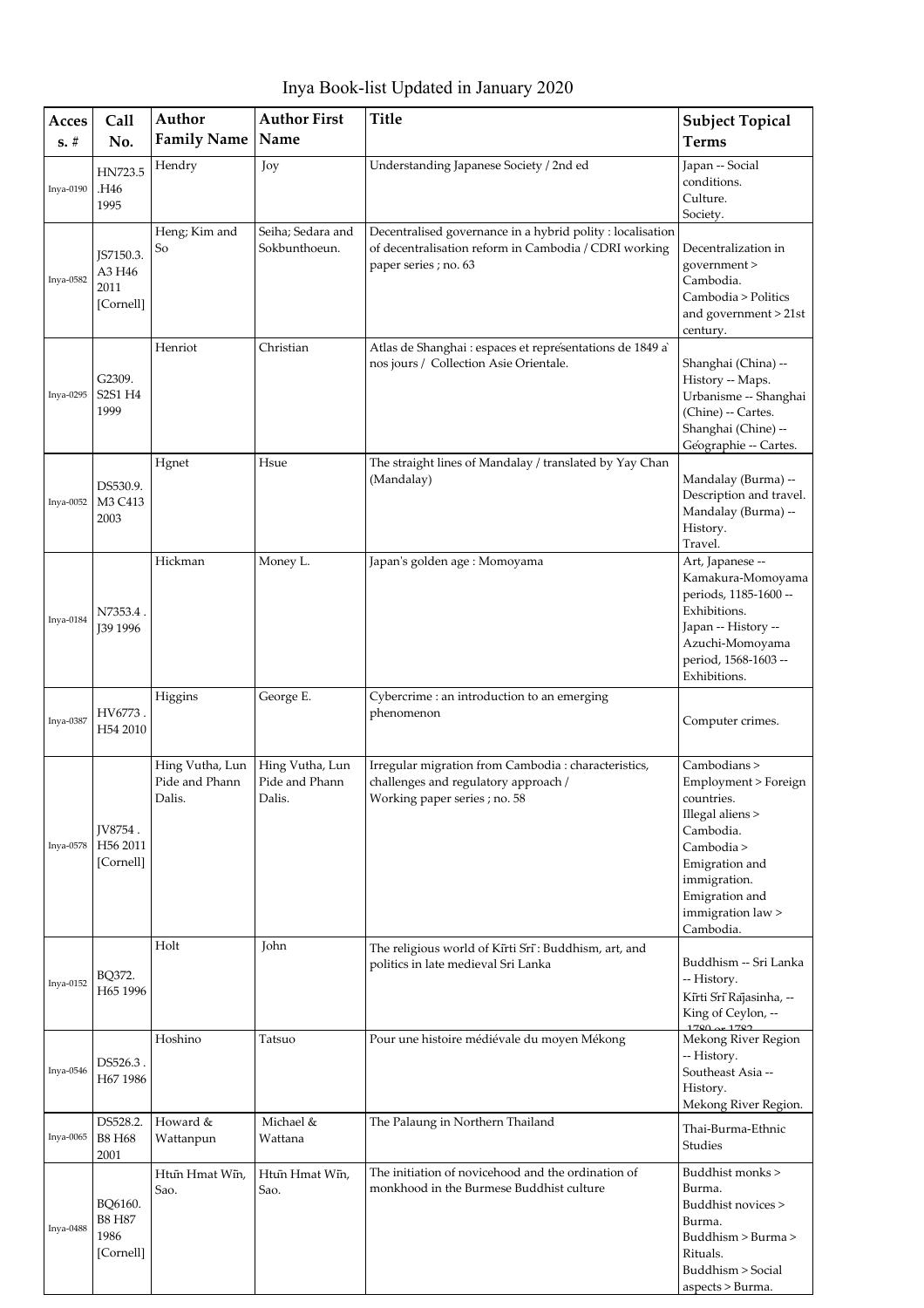Inya Book-list Updated in January 2020

| Acces       | Call                                                 | Author<br><b>Family Name</b> | <b>Author First</b><br>Name       | <b>Title</b>                                                                                                                                                               | <b>Subject Topical</b>                                                                                                                                           |
|-------------|------------------------------------------------------|------------------------------|-----------------------------------|----------------------------------------------------------------------------------------------------------------------------------------------------------------------------|------------------------------------------------------------------------------------------------------------------------------------------------------------------|
| $s. \#$     | No.                                                  |                              |                                   |                                                                                                                                                                            | <b>Terms</b>                                                                                                                                                     |
| Inya-0090   | PL4209.<br>H67 A24<br>1993                           | Hudak                        | Thomas John                       | The tale of Prince Samuttakote : a Buddhist epic from<br>Thailand / Monographs in international studies.,<br>Southeast Asia series ;, no. 90.                              | Thai poetry --<br>Translations into<br>English.<br>Thai poetry.                                                                                                  |
| Inya-0761   | GV649.<br>H84<br>2016                                | Huebner                      | Stefan                            | Pan-Asian Sports and The Emergence of Modern Asia 1913-<br>1974                                                                                                            | Sport--Social aspect--<br>Asia--History.<br>Nationalism and sports--<br>Asia--History. Asia--<br>Civilization--20th<br>century.                                  |
| Inya-0235   | PL4323.<br>H83                                       | Huffman                      | Franklin E.                       | Modern spoken Cambodian / Yale linguistic series.                                                                                                                          | Khmer language --<br>Spoken Khmer.<br>Khmer language --<br>Textbooks for foreign                                                                                 |
| Inya-0594   | PL4326.<br>H85                                       | Huffman and<br>Proum         | Franklin E. and Im                | English-Khmer dictionary /<br>Yale linguistic series                                                                                                                       | English language--<br>Dictionaries--Khmer.                                                                                                                       |
| $Inya-0126$ | <b>MLCM</b><br>2013/424<br>39 (H)<br>[LC]            | Huguet;                      | Jerrold W.                        | International migration in Thailand                                                                                                                                        | Thailand -- Emigration<br>and immigration.<br>Emigration and<br>immigration.<br>Thailand.                                                                        |
| Inya-0309   | GN36.<br>V <sub>52</sub><br>H3684<br>2008            | Huy & Bodemer                | Nguyen Van &<br>Margaret Barnhill | Faces, Voices and Lives: Experiences of a Director in<br>Building a Museum for Communities                                                                                 | Bao tang dan toc hoc<br>Việt Nam.<br>Ethnological museums<br>and collections--<br>Vietnam--Hanoi.<br>Museums--Social<br>aspects--Vietnam--<br>Hanoi.             |
| Inya-0494   | BL2058.<br>H9 H89<br>2007<br>[Cornell/<br><b>NIU</b> | Huynh Thi Anh<br>Van.        | Huynh Thi Anh<br>Van.             | Revival of ritual ceremony in Hue royal temples after<br>renovation / Working paper series, resource politics and<br>cultural transformation in the Mekong Region ; no. 5. | Ancestor worship ><br>Vietnam > Huể.<br>Temples > Vietnam ><br>Huế.<br>Shrines > Vietnam ><br>Huế.<br>Temples > Vietnam ><br>Hue.<br>Shrines > Vietnam ><br>Hue. |
| Inya-0217   | NK7978.<br>6.C3 J47<br>2006                          | Ibbitson Jessup              | Helen                             | Masterpieces of the National Museum of Cambodia : an<br>introduction to the collection = Chefs d'œuvre du Musée<br>national du Cambodge : introduction aux collections     | Saramandir Jati<br>Kambuja -- Catalogs.<br>Art, Khmer -- Catalogs.<br>Sculpture, Khmer-<br>Catalogs.                                                             |
| Inya-0137   | BQ4570.<br>S48 B83<br>1992                           | Ignacio Cabezon              | José                              | Buddhism, sexuality, and gender                                                                                                                                            | Sex -- Religious aspects<br>-- Buddhism.<br>Women -- Religious<br>aspects -- Buddhism.<br>Buddhism -- Doctrines.                                                 |
| Inya-0732   | ND3252<br>C35 2018<br>[Cornell]                      | Igunma and San<br>San May    | Jana and San San<br>May           | Buddhism illuminated<br>manuscript art from Southeast Asia                                                                                                                 | Buddhist illumination<br>of books and<br>manuscripts ><br>Southeast Asia.<br>Buddhist art.                                                                       |
| Inya-0023   | HQ1735.<br>7.I54<br>2012                             | Ikeya                        | Chie                              | Refiguring Women, Colonialism, and Modernity in<br>Burma                                                                                                                   | Burmese Women--<br>Gender Studies in<br>Burma--Burmese<br>Women and<br>Colonialism--Burma--<br>History                                                           |
| Inya-0168   | DS674.<br>I35 1979                                   | Ileto                        | Reynaldo Clemena                  | Pasyon and Revolution : popular movements in the<br>Philippines, 1840-1910 / winner of the Masayoshi Ohira<br>book prize for 1986                                          | Revolutions --<br>Philippines -- History.<br>Philippines -- History<br>$-1812 - 1898.$<br>Philippines -- History<br>-- 1898-1946.                                |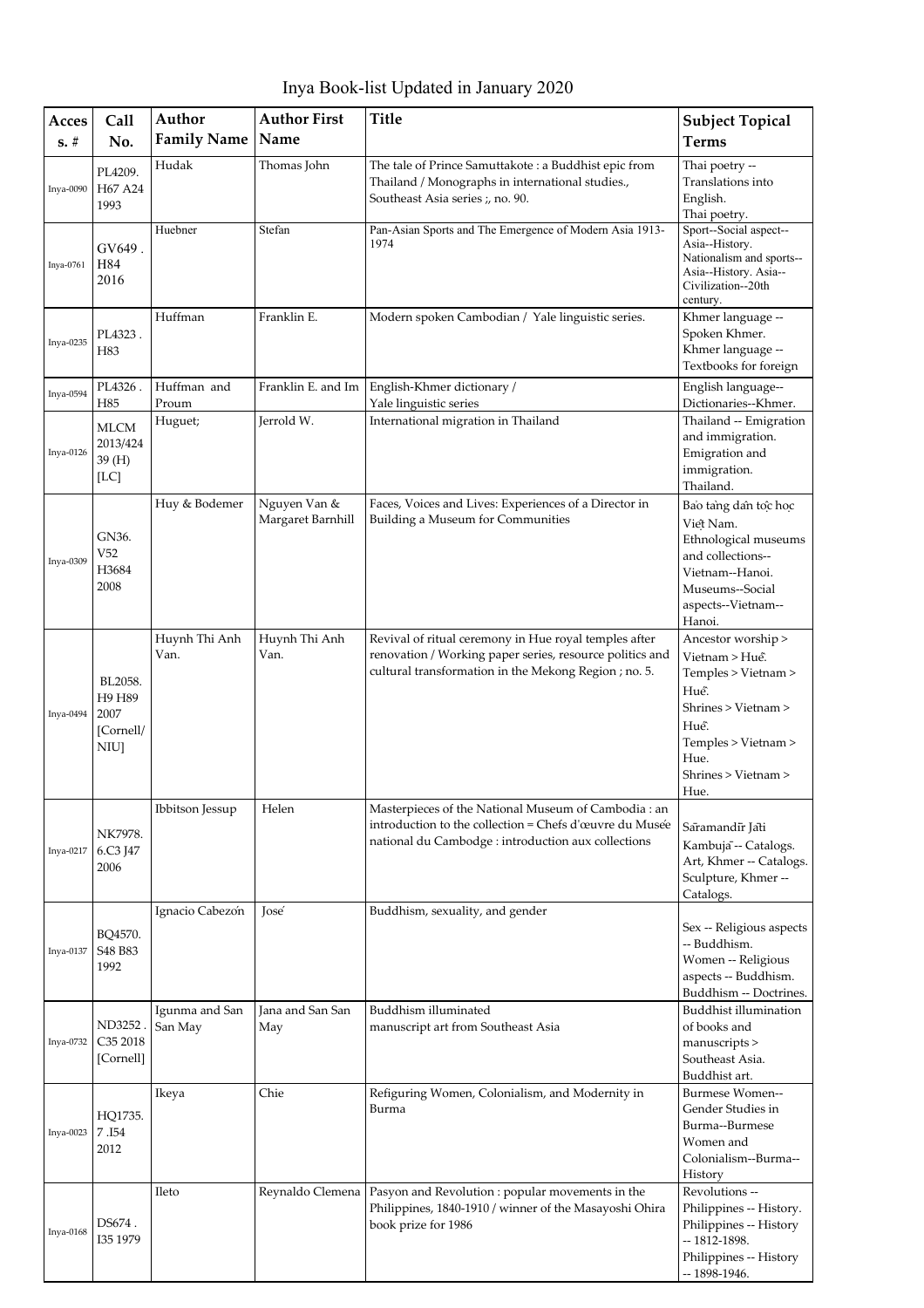| Inya Book-list Updated in January 2020 |  |  |
|----------------------------------------|--|--|
|----------------------------------------|--|--|

| Acces<br>$s. \#$ | <b>Call</b><br>No.                                | Author<br><b>Family Name</b>                                           | <b>Author First</b><br>Name                                         | <b>Title</b>                                                                                                                                                                                                    | <b>Subject Topical</b><br><b>Terms</b>                                                                                                                                                                                     |
|------------------|---------------------------------------------------|------------------------------------------------------------------------|---------------------------------------------------------------------|-----------------------------------------------------------------------------------------------------------------------------------------------------------------------------------------------------------------|----------------------------------------------------------------------------------------------------------------------------------------------------------------------------------------------------------------------------|
| Inya-0289        | HM728.<br>R47 2002                                | International<br>House of Japan:<br>Japan<br>Foundation Asia<br>Center | International<br>House of Japan:<br>Japan Foundation<br>Asia Center | Rethinking existing paradigms                                                                                                                                                                                   | Intellectuals--Asia--<br>Congresses.<br>Social justice--Asia--<br>Congresses.<br>Globalization--Social<br>aspects--Asia--<br>Congresses.<br>Asian cooperation--<br>Congresses.<br>Asia--Intellectual life--<br>Congresses. |
| Inya-0534        | DS554.<br>98.A5<br>T3613<br>1999<br>[Cornell]     | Ishizawa                                                               | Yoshiaki                                                            | Along the royal roads to Angkor                                                                                                                                                                                 | Angkor (Extinct city) --<br>History.<br>Angkor (Extinct city) --<br>History -- Pictorial<br>works.<br>Angkor (Extinct city)                                                                                                |
| Inya-0342        | DS830.<br>I89 1995                                | Ivy                                                                    | Marilyn                                                             | Discourses of the vanishing : modernity, phantasm,<br>Japan                                                                                                                                                     | Ethnology--Japan.<br>National<br>characteristics,<br>Japanese.<br>Nationalism--Japan.<br>Ethnocentrism--Japan.<br>Culture--Semiotic<br>models.<br>Japan--Social life and<br>customs.                                       |
| Inya-0416        | DS525.9.<br>J3 A825<br>1999                       | Japan<br>Association for<br>Cultural<br>Exchange                       | Japan Association<br>for Cultural<br>Exchange                       | Beyond the crisis : reflections on cultural discourse in<br>Asia                                                                                                                                                | Southeast Asia--<br>Relations--Japan.<br>Japan--Relations--<br>Southeast Asia.                                                                                                                                             |
| Inya-0233        | Z3232.<br><b>J37 1997</b><br>DS554.3              | Jarvis                                                                 | Helen                                                               | Cambodia / World bibliographical series, vol. 200.                                                                                                                                                              | Cambodia--<br>Bibliography.                                                                                                                                                                                                |
| Inya-0497        | DS554.42<br>.J45 1999<br>[Cornell/<br>NIU]        | Jeldres                                                                | Julio A.                                                            | The Royal Palace of Phnom Penh and Cambodian royal<br>life                                                                                                                                                      | Palaces -- Cambodia --<br>Phnom Penh.<br>Architecture --<br>Cambodia.<br>Cambodia -- Kings and<br>rulers -- Dwellings.                                                                                                     |
| Inya-0519        | DS554.47<br>.J45 2003<br>[Cornell]                | <b>Ieldres</b>                                                         | Julio A.                                                            | The Royal House of Cambodia                                                                                                                                                                                     | Cambodia > Kings and<br>rulers > Biography.<br>Cambodia > History.<br>Royal houses ><br>Cambodia.                                                                                                                          |
| Inya-0624        | DS632.<br>B <sub>25</sub> J <sub>46</sub><br>1992 | Jensen                                                                 | Gordon D.                                                           | The Balinese People: A Reinvestigation of Character                                                                                                                                                             | Balinese (Indonesian<br>People) -- Psychology<br>-- Mental Health --<br>Social Life and<br>customs -- Personality<br>and Culture -- Bali<br>Isaland                                                                        |
| Inya-0234        | N7315.<br><b>J47 2004</b>                         | Jessup                                                                 | Helen Ibbitson                                                      | Art & architecture of Cambodia / World of art.                                                                                                                                                                  | Art, Khmer.<br>Architecture--<br>Cambodia.                                                                                                                                                                                 |
| Inya-0060        | HT178.<br>T52 C535<br>2014                        | Johnson                                                                | Andrew Alan                                                         | Ghosts of the new city: Spirits, Urbanity, and the Ruins<br>of progress in Chiang Mai                                                                                                                           | History / Asia /<br>Southeast Asia<br>Social Science /<br>Anthropology /<br>Sociology / General                                                                                                                            |
| Inya-0123        | GN635.<br>M4 J64<br>2012                          | Johnson                                                                | Irving Chan                                                         | The Buddha on Mecca's verandah : encounters,<br>mobilities, and histories along the Malaysian-Thai<br>border / Critical dialogues in Southeast Asian studies;<br>Critical dialogues in Southeast Asian studies. | Thais -- Malaysia --<br>Kelantan -- Social life<br>and customs.<br>Buddhists -- Malaysia<br>-- Kelantan -- Social life<br>and customs.<br>Ethnology -- Malaysia                                                            |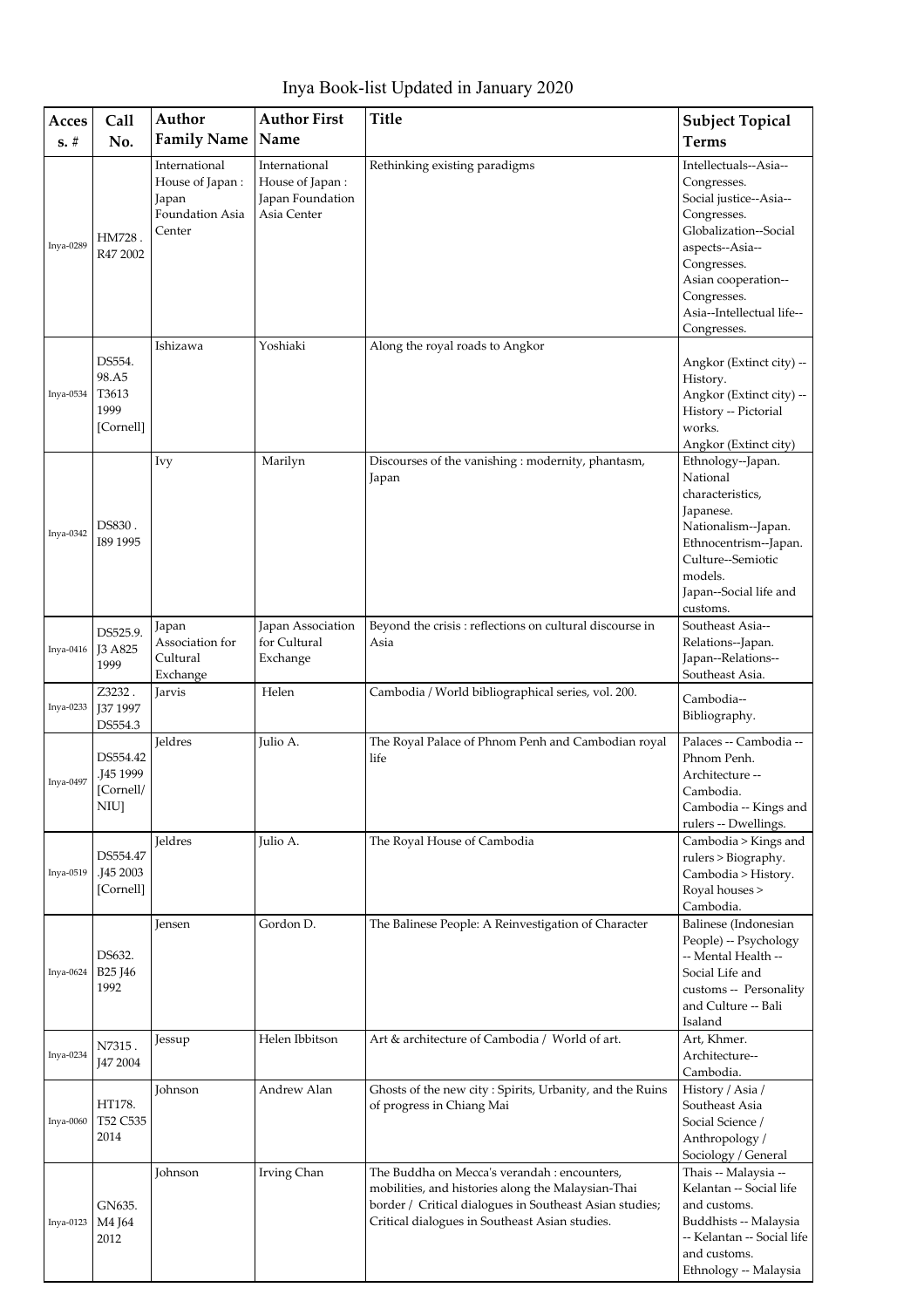Inya Book-list Updated in January 2020

| Acces     | Call                                | Author                         | <b>Author First</b>                | <b>Title</b>                                                                                                                                                                      | <b>Subject Topical</b>                                                                                                                                                                                         |
|-----------|-------------------------------------|--------------------------------|------------------------------------|-----------------------------------------------------------------------------------------------------------------------------------------------------------------------------------|----------------------------------------------------------------------------------------------------------------------------------------------------------------------------------------------------------------|
| $s. \#$   | No.                                 | <b>Family Name</b>             | Name                               |                                                                                                                                                                                   | <b>Terms</b>                                                                                                                                                                                                   |
| Inya-0092 | PL4200.<br>Ī6                       | Jones;<br>Mendiones            | Robert B.; Ruchira<br>Chinnapongse | Introduction to Thai literature                                                                                                                                                   | Thai literature --<br>History and criticism.<br>Thai literature<br>(Selections: Extracts,<br>etc.)                                                                                                             |
| Inya-0020 | BQ438.<br><b>J67 2007</b>           | Jordt                          | Ingrid                             | Burma's Mass Lay Meditation Movement : Buddhism<br>and the Cultural Construction of Power                                                                                         | Buddhism-Social<br>aspects-Burma.<br>2. Buddhist laymen-<br>Burma.<br>3. Buddhism and<br>politics-Burma.<br>4. Human rights<br>movements-Burma.                                                                |
| Inya-0080 | BQ554.<br>C <sub>45</sub> 1991      | Kabilsingh                     | Chatsumarn                         | Thai women in Buddhism                                                                                                                                                            | Thailand --<br>Buddhismus -- Frau<br>Women in Buddhism<br>-- Thailand.<br>Women in Buddhism.                                                                                                                   |
| Inya-0255 | DS485.<br>M48 K33<br>2015           | Kabui                          | Gangmumei                          | History of Manipur : pre-colonial period / Third revised<br>and enlarged edition                                                                                                  | Manipur (India) --<br>History.<br>Manipur (India) --<br>Kings and rulers.<br>Kings and rulers.                                                                                                                 |
| Inya-0244 | DS430.<br>K35 2007                  | Kakar;<br>Poggendorf-<br>Kakar | Sudhir; Katharina                  | The Indians: portrait of a people                                                                                                                                                 | East Indians -- Ethnic<br>identity.<br>Group identity -- Social<br>aspects -- India.                                                                                                                           |
| Inya-0782 | DS582.<br>K324<br>2009<br>[Cornell] | Kannikar<br>Sartraproong       | Kannikar<br>Sartraproong           | A True Hero: King Chulalongkorn of Siam's visit to<br>Singapore and Java in 1871                                                                                                  | Chulalongkorn, -- King<br>of Siam, -- 1853-1910 --<br>Travel -- Singapore.<br>Chulalongkorn, -- King<br>of Siam, -- 1853-1910 --<br>Travel -- Indonesia --<br>Java.<br>Singapore --<br>Description and travel. |
| Inya-0307 | G155.M45                            | Kaosa-ard                      | Mingsarn                           | Mekong tourism : blessings for all?                                                                                                                                               | Tourism -- Mekong<br>River Valley --<br>Planning.<br>Mekong River Region<br>-- Description and<br>travel.                                                                                                      |
| Inya-0306 | HC441.<br>S643<br>2003              | Kaosa-ard; Dore                | Mingsarn; John                     | Social challenges for the Mekong Region                                                                                                                                           | Social change--Mekong<br>River Valley.<br>Mekong River Valley--<br>Economic conditions.<br>Mekong River Valley--<br>Social conditions.<br>Mekong River Valley--<br>Economic integration.                       |
| Inya-0185 | PL726.6.<br>K2813<br>1993           | Karatani                       | Kojin                              | Origins of modern Japanese literature / Post-<br>contemporary interventions.                                                                                                      | Japanese literature --<br>Meiji period, 1868-1912<br>-- History and<br>criticism.<br>Literature.<br>Japanese literature --<br>Meiji period.                                                                    |
| Inya-0369 | PL4491.5<br>.A38<br>1998            | Karim; Moussay;<br>Dharma      | Abdul; G; Po                       | Akayet Dowa Mano = Hikayat Dowa Mano = Epopee<br>Dowa Mano / Koleksi manuskrip Melayu Campa =<br>Collection des manuscrits cam ; no. 2<br>Koleksi manuskrip Melayu Campa ; no. 2. | Cham literature--<br>History and criticism.<br>Manuscripts, Cham.                                                                                                                                              |
| Inya-0067 | DS577 .<br>C45                      | Kasetsiri                      | Charnvit                           | The Rise of Ayudhya: a history of Siam in the fourteenth<br>and fifteenth centuries                                                                                               | Thailand -- History.<br>Phra Nakhon Si<br>Ayutthaya (Thailand)<br>-- History.<br>Middle Ages.                                                                                                                  |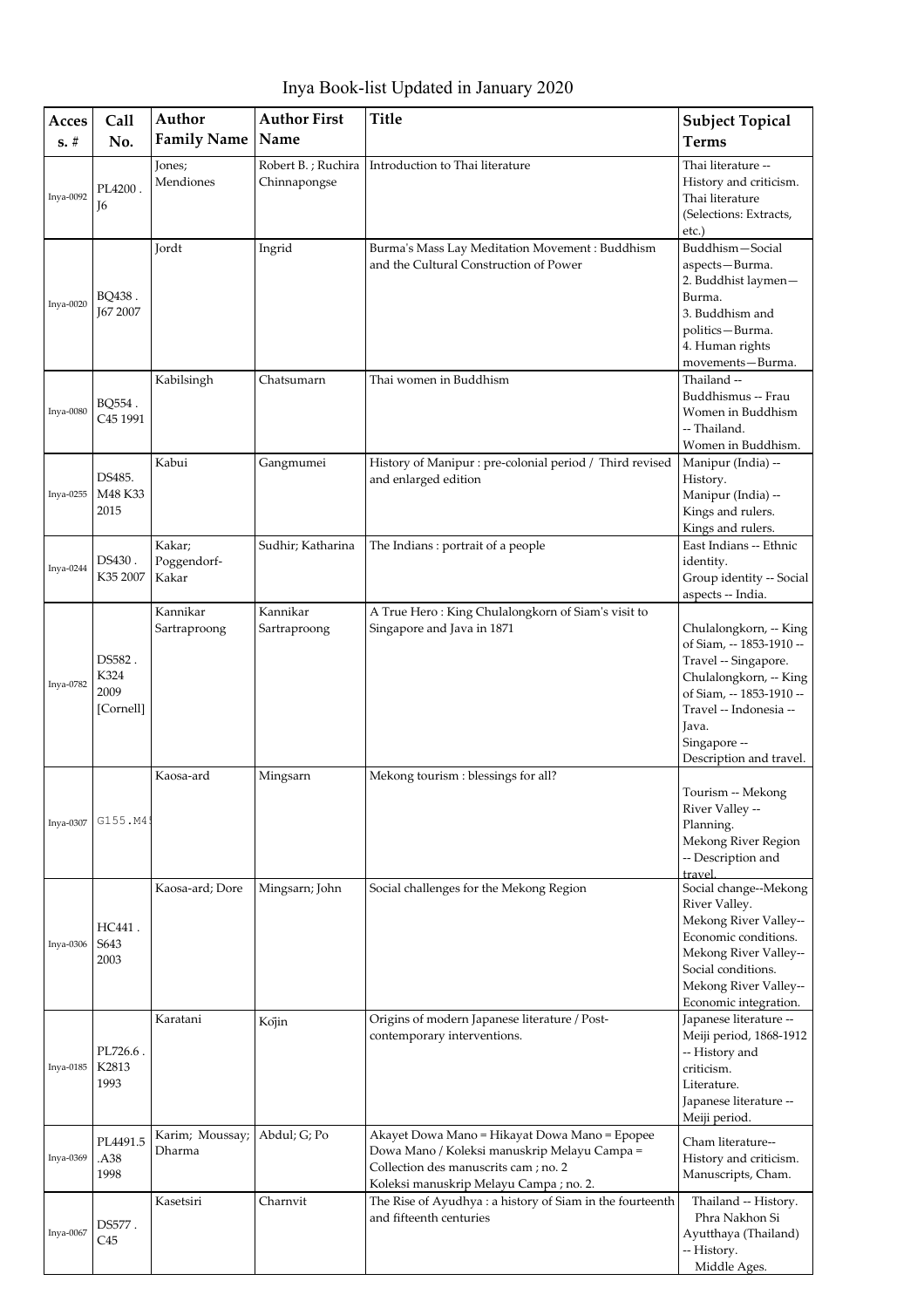Inya Book-list Updated in January 2020

| Acces<br>$s. \#$ | Call<br>No.                    | Author<br><b>Family Name</b>          | <b>Author First</b><br>Name      | <b>Title</b>                                                                                                                                      | <b>Subject Topical</b><br><b>Terms</b>                                                                                                                                                                            |
|------------------|--------------------------------|---------------------------------------|----------------------------------|---------------------------------------------------------------------------------------------------------------------------------------------------|-------------------------------------------------------------------------------------------------------------------------------------------------------------------------------------------------------------------|
| Inya-0124        | DS577.<br>K39 2001             | Kasetsiri                             | Charnvit                         | Ayutthaya and Asia / The International Seminar has<br>been organized on the occasion of 6th Cycle Birthday<br>Anniversary of His Majesty the King | Phra Nakhon Si<br>Ayutthaya (Thailand)<br>-- Foreign relations --<br>Asia -- Congresses.<br>Asia -- Foreign<br>relations -- Thailand --<br>Phra Nakhon Si<br>Ayutthaya --<br>Congresses.<br>Diplomatic relations. |
| Inya-0302        | Z3221<br>A545<br>2008<br>DS521 | Kasetsiti; Baker                      | Charnvit; Chris                  | Annotated bibliography on the Mekong                                                                                                              | Mekong River<br>Watershed--<br>Bibliography.                                                                                                                                                                      |
| Inya-0225        | ML541.<br>C16 K34<br>2005      | Keo                                   | Narom                            | Cambodian music                                                                                                                                   | Music -- Cambodia.<br>Musical instruments --<br>Cambodia.<br>Music                                                                                                                                                |
| Inya-0140        | BQ4022.<br>K46 1996            | Keown                                 | Damien                           | Buddhism / a very short introduction                                                                                                              | Buddhism.<br><b>RELIGION --</b><br>Buddhism -- General.                                                                                                                                                           |
| $Inya-0031$      | DS570.<br>K37 E86              | Keyes                                 | Charles F.                       | Ethnic adaptation and identity : the Karen on the Thai<br>frontier with Burma                                                                     | Karen Ethnic identity.<br>Thailand --Burma<br>Ethnology                                                                                                                                                           |
| Inya-0757        | BP63.<br>M35 A45<br>2018       | Khairudin<br>Aljunied                 | Khairudin<br>Aljunied            | Hamka and Islam: cosmopolitan reform in the Malay<br>world                                                                                        | Hamka, 1908-1981.<br>Islamic renewal--<br>Malay Archipelago.<br>Faith and reason--<br>Islam.<br>Islam--20th century.                                                                                              |
| Inya-0453        | DS554.6.<br>K55 2002           | Khin                                  | Sok                              | L'annexion du Cambodge par les Vietnamiens au XIX°<br>siècle : d'après les deux poèmes du vénérable Bâtum<br><b>Baramey Pich</b>                  | Cambodia--History--<br>1444-1863.                                                                                                                                                                                 |
| Inva-0475        | DS529.7.<br>B86 2003           | Khin Mar Mar                          | Khin Mar Mar                     | Guide to the archival sources of the British<br>administration period 1826-1948, Myanmar                                                          | Burma. National<br>Archives Department--<br>Archives.<br>Burma--History--1824-<br>1948--Sources.                                                                                                                  |
| Inya-0642        | DS527.8<br>K45 2016            | Khin Maung<br>Nyunt                   | Khin Maung<br>Nyunt              | The Historic Bells of Yangon                                                                                                                      | Bells in Pagoda ---<br>Yangon Area ---                                                                                                                                                                            |
| Inya-0747        | HD1525<br>K48.<br>2018         | Khin Soe Kyi                          | Khin Soe Kyi                     | Social Relationships of Myanmar Migrant Workers in<br>Malaysia An Ethnographic Study                                                              | Labor Migration in<br>Malaysia --- Labor<br>Migration in Myanmar<br>--- Difficulties upon<br>Arrival to Malaysia                                                                                                  |
| Inya-0741        | SB191.R5<br>K47 2016           | Khin Swe Hlaing<br>Tun                | Khin Swe Hlaing<br>Tun           | Evaluating varieties of rice (Oryza sativa L.) adapted to<br>lowland rainfed conditions in Central Myanmar:a<br>farmer participatory approach     | Rice Production ---<br>Farming --- Farmer                                                                                                                                                                         |
| Inya-0430        | DS35.<br>W4 2000               | Kian-Woon;<br>Arumugam;<br>Chia; Keng | Kwok; Indira;<br>Karen; Lee Chee | WeAsians': between past and future                                                                                                                | Asia--History--20th<br>century--Congresses.                                                                                                                                                                       |
| Inya-0193        | DS554.7.<br>K542<br>2004       | Kiernan                               | Ben                              | How Pol Pot Came to Power: colonialism, nationalism,<br>and communism in Cambodia, 1930-1975 / 2nd ed                                             | Cambodia -- Politics<br>and government --<br>20th century.<br>Communism --<br>Cambodia -- History --<br>20th century.<br>Communism --<br>Cambodia -- History.                                                     |
| Inya-0194        | DS554.8.<br>K584<br>2005       | Kiernan                               | Ben                              | The Pol Pot Regime: race, power, and genocide in<br>Cambodia under the Khmer Rouge, 1975-79                                                       | Parti communiste du<br>Kampuchea.<br>Communism--<br>Cambodia.<br>Political atrocities--<br>Cambodia.                                                                                                              |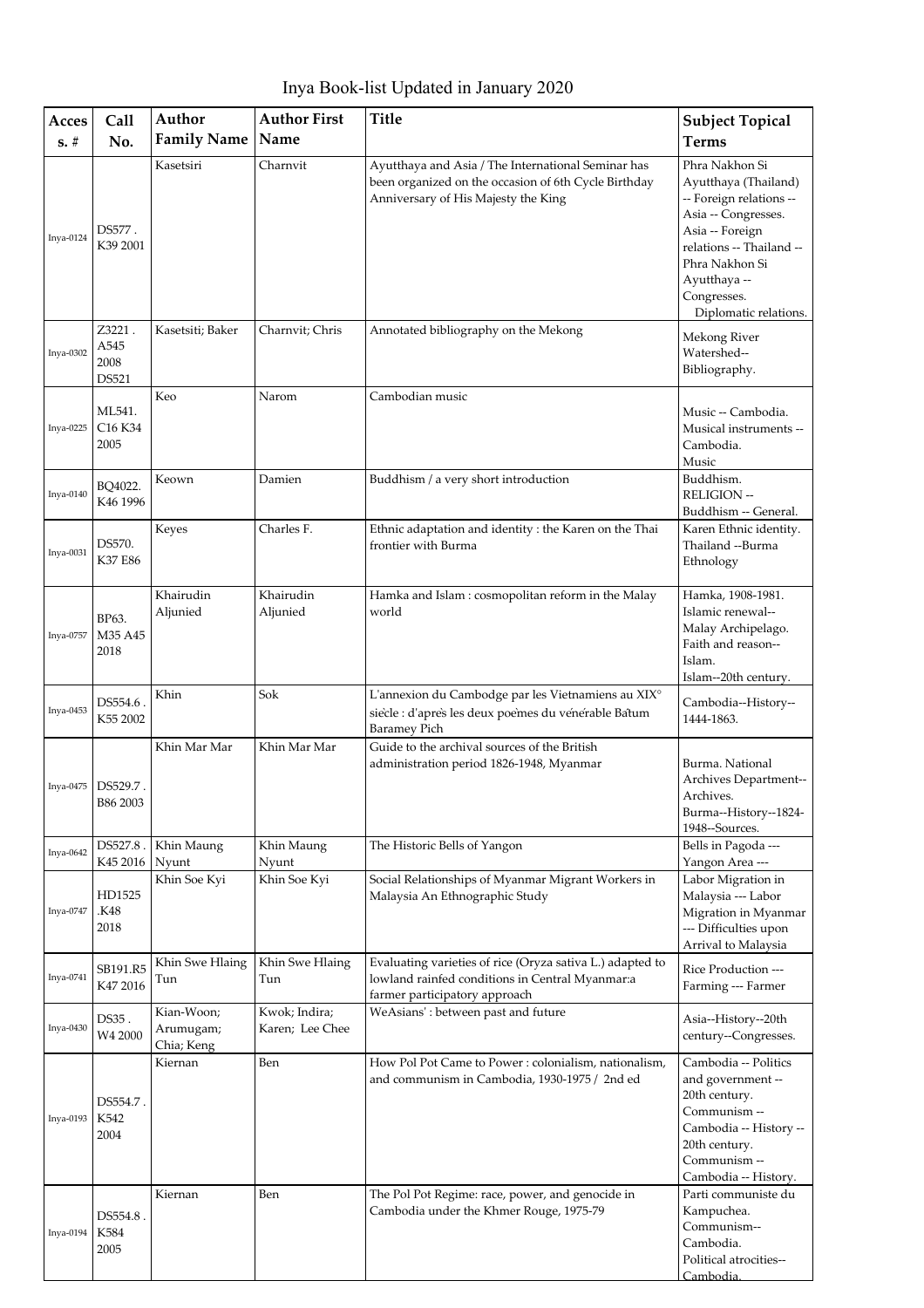Inya Book-list Updated in January 2020

| Acces<br>$s. \#$ | Call<br>No.                                                      | Author<br><b>Family Name</b>               | <b>Author First</b><br>Name                | <b>Title</b>                                                                                                                                                            | <b>Subject Topical</b><br><b>Terms</b>                                                                                                            |
|------------------|------------------------------------------------------------------|--------------------------------------------|--------------------------------------------|-------------------------------------------------------------------------------------------------------------------------------------------------------------------------|---------------------------------------------------------------------------------------------------------------------------------------------------|
|                  |                                                                  |                                            |                                            |                                                                                                                                                                         |                                                                                                                                                   |
| Inya-0535        | H62.5.<br>C <sub>15</sub> K <sub>36</sub><br>2001                | Kim                                        | Hourn Kao                                  | The role of think tanks in Cambodia : achievements,<br>challenges and prospects / CICP working paper, v. 1,<br>issue no. 1.                                             | Research institutes --<br>Cambodia.<br>Social sciences --<br>Research -- Cambodia.<br>Cambodia -- History --<br>20th century.                     |
| Inva-0577        | HD1741.<br>C <sub>16</sub> T <sub>664</sub><br>2011<br>[Cornell] | Kimsun, Socheth<br>and Santos              | Tong, Hem and<br>Paulo                     | The impact of irrigation on household assets / Working<br>paper series; no. 57                                                                                          | Irrigation > Economic<br>aspects > Cambodia.<br>Households ><br>Economic aspects ><br>Cambodia.                                                   |
| Inya-0021        | BL1443.<br>2.K5<br>1964                                          | King                                       | Winston L.                                 | A Thousand Lives Away: Buddhism in Contemporary<br>Burma / Preface by Edward Conze                                                                                      | Buddhism-Social<br>aspects-Burma.<br>2. Buddhist laymen-<br>Burma.<br>3. Buddhism and<br>politics-Burma.                                          |
| Inya-0308        | DS559.<br>93.L36<br>K54 1999                                     | Kleinen                                    | John                                       | Facing the Future, Reviving the Past: A Study of Social<br>Changes in a Northern Vietnamese Village                                                                     | Villages--Vietnam,<br>Northern--Case<br>studies.<br>Local government--<br>Vietnam, Northern--<br>Case studies.<br>Lang To (Vietnam)--<br>History. |
| $Inya-0005$      | DS529.3.<br>K64 1990                                             | Koenig                                     | William J.                                 | The Burmese Polity, 1752-1819: politics, adminstration<br>and social organization in the early Kon-baung period                                                         |                                                                                                                                                   |
| Inya-0529        | HN652.5<br>.A85<br>1999<br>[Cornell]                             | Kokusai Bunka<br>Kaikan                    | Kokusai Bunka<br>Kaikan                    | Culture, development, and emancipation : the search for<br>a new paradigm. / Asia Leadership Fellow Program,<br>1997 program report                                     | Asia Leadership<br>Fellow Program.<br>Asia > Social<br>conditions.                                                                                |
| Inya-0553        | IC599.<br>A78 K66<br>1995<br>[Manoa]                             | Kooijmans                                  | Pieter                                     | Human rights in an interdependent world / IIAS lecture<br>series, 3.                                                                                                    | Human rights -- Asia.<br>Human rights.<br>Asia.                                                                                                   |
| Inva-0391        | GN316.<br>K643<br>2013                                           | Kottak                                     | Conrad Phillip                             | Cultural anthropology : appreciating cultural diversity                                                                                                                 | Ethnology.                                                                                                                                        |
| Inya-0371        | KFP583.2<br>K73.<br>2009                                         | Kramer; Ulmer                              | John H.; Jeffery T.                        | Sentencing guidelines : lessons from Pennsylvania                                                                                                                       | Pennsylvania.<br>Commission on<br>Sentencing--History.<br>Sentences (Criminal<br>procedure)--<br>Pennsylvania.<br>Prison sentences-               |
| Inya-0360        | JS7404.<br>A1 K7                                                 | Krannich                                   | Ronald L.                                  | Mayors and managers in Thailand : the struggle for<br>political life in administrative settings / Papers in<br>international studies., Southeast Asia series ;, no. 51. | Municipal<br>government--Thailand.<br>Municipal officials and<br>employees--Thailand.<br>Mayors--Thailand.                                        |
| Inya-0089        | PZ8.1.<br>K87 Se                                                 | Krueger                                    | Kermit                                     | The serpent prince : folk tales from Northeastern<br>Thailand / Illustrated by Yoko Mitsuhashi                                                                          | folk tales /<br>Northeastern Thailand<br>/ Fiction                                                                                                |
| Inya-0115        | PL4209.<br>K8 S513<br>1998                                       | Kukrit                                     | Pramoj                                     | Four reigns (Si phaendin)                                                                                                                                               | Thailand -- Social life<br>and customs -- Fiction.<br>Manners and customs.<br>Thailand.                                                           |
| Inya-0442        | BL2060.<br>K8413                                                 | Kulke                                      | Hermann                                    | The devaraja cult / Cornell University. Southeast Asia<br>Program. Data paper no. 108                                                                                   | Devaraja (Cult)--<br>Cambodia.<br>Cambodia--Kings and<br>rulers.<br>Cambodia--Religion.                                                           |
| Inya-0049        | QL691.<br><b>B8 K96</b><br>2005                                  | Kyaw Nyunt<br>Lwin and Khin<br>Ma Ma Thwin | Kyaw Nyunt Lwin<br>and Khin Ma Ma<br>Thwin | Birds of Myanmar                                                                                                                                                        | Birds -- Burma --<br>Identification.<br>Birds.<br>Burma.                                                                                          |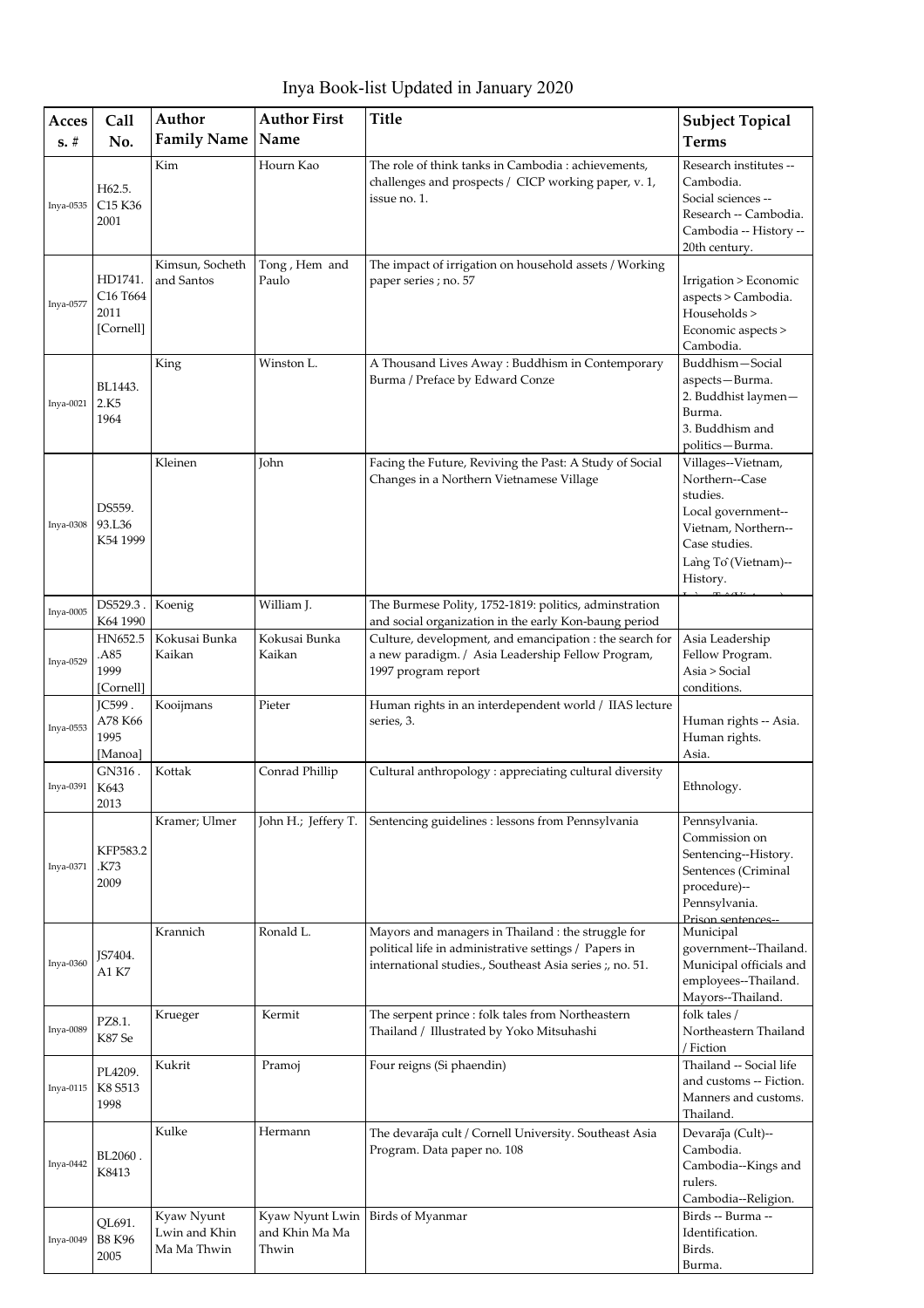Inya Book-list Updated in January 2020

| Acces<br>$\mathbf{s},\mathbf{\#}$ | Call<br>No.                                         | Author<br><b>Family Name</b> | <b>Author First</b><br>Name | <b>Title</b>                                                                                                                                                                  | <b>Subject Topical</b><br><b>Terms</b>                                                                                                                                                       |
|-----------------------------------|-----------------------------------------------------|------------------------------|-----------------------------|-------------------------------------------------------------------------------------------------------------------------------------------------------------------------------|----------------------------------------------------------------------------------------------------------------------------------------------------------------------------------------------|
| Inya-0742                         | DS528.2.<br>C <sub>45</sub> K <sub>95</sub><br>2017 | Kyin Lam Mang                | Kyin Lam Mang               | Challenges and changes : the Khami Chin people of<br>Southern Chin State and their adaptive livelihood<br>strategies                                                          | Khami Chin --- The<br>Town of Sami                                                                                                                                                           |
| Inya-0327                         | N7314.<br>V565<br>1998                              | Lachowsky;<br>Benzakin       | Michele; Joel               | Vietnam XX : arts plastiques et visuels de 1925 a'nos<br>jours = Nghe thuat tao hinh va nghe nhin tu 1925 den<br>nay.                                                         | Art, Vietnamese--20th<br>century--Exhibitions.                                                                                                                                               |
| Inya-0457                         | BQ408.<br>B85 2015                                  | Lammerts                     | Christian D.                | Buddhist Dynamics in Pre-modern and Early Modern<br>Southeast Asia / Nalanda-Sriwijaya series, 24.                                                                            | Buddhism--Southeast<br>Asia--History.                                                                                                                                                        |
| Inya-0054                         | DS530.65<br>H37.<br>2009                            | Lay                          | Harn                        | Defiant humor: the best of Harn Lay's political cartoons<br>from the Irrawaddy / vol. 2                                                                                       | Harn Lay --<br>Caricatures and<br>cartoons.<br>Burma -- Politics and<br>government-<br>Caricatures and<br>cartoons.                                                                          |
| Inya-0209                         | <b>NB1280</b><br>M39<br>1995                        | Le Bonheur                   | Albert                      | Of gods, kings, and men: bas-reliefs of Angkor Wat and<br>Bayon                                                                                                               | Bas-relief -- Cambodia.<br>Relief (Sculpture),<br>Khmer -- Cambodia.<br>Angkor Wat (Angkor)                                                                                                  |
| Inya-0639                         | PC2640.<br>C69 2012                                 | Le Fur                       | Dominique                   | Collins Robert French Unabridged Dictionary                                                                                                                                   | French language --<br>Dictionaries -- English.<br>English Language --<br>Dictionaries -- French.<br>English laguage.                                                                         |
| Inya-0462                         | ML345.<br>V5 L4<br>1991                             | Le Tuan Hung.                | Le Tuan Hung.               | The dynamics of change in Hue and Tai Tu music of<br>Vietnam between c.1890 and c.1920 / Working papers<br>(Monash University. Centre of Southeast Asian Studies),<br>no. 67. | Music--Vietnam--<br>Chinese influences.<br>Music--Vietnam--<br>Philosophy and<br>aesthetics.<br>Music--Vietnam--<br>History and criticism.<br>Vietnam--Civilization--<br>Chinese influences. |
| Inya-0002                         | DS485.<br><b>B85 L4</b>                             | Leach                        | Edmund R.                   | Political Systems of Highland Burma: A study of Kachin<br>social structure [2 copies including xerox copy]                                                                    | Burma--Anthropology                                                                                                                                                                          |
| Inya-0011                         | DS485.<br>B85 L4 b                                  | Leach                        | Edmund R.                   | Political Systems of Highland Burma: A study of Kachin<br>social structure [2 copies including xerox copy]                                                                    | Burma--Anthropology                                                                                                                                                                          |
| Inya-0312                         | PL4378.<br>9.N5K5<br>1968                           | Le-xuan-Thuy.                | Le-xuan-Thuy.               | Kim-van-Kieu: English translation, footnotes and<br>commentaries / 2nd Ed.                                                                                                    | Le, Xuan Thuy.                                                                                                                                                                               |
| Inya-0167                         | PR9550.<br>9.B46<br>Z58 1995                        | Licuanan                     | Virginia Benitez            | Paz Marquez Benitez : one woman's life, letters, and<br>writings                                                                                                              | Benitez, Paz Marquez,<br>$-1894-1983-$<br>Correspondence.<br>Women authors,<br>Filipino -- Biography.<br>Women educators --                                                                  |
| Inya-0640                         | DS712<br>L56 2015                                   | Lin                          | Chris                       | Searching for Shambhala: Exploring China's Remote<br>West in the footsteps of Early Western Explorers                                                                         |                                                                                                                                                                                              |
| Inya-0159                         | BL65.T47<br>L56 2003                                | Lincoln                      | <b>Bruce</b>                | Holy terrors : thinking about religion after September 11                                                                                                                     | September 11 Terrorist<br>Attacks, 2001.<br>Terrorism -- Religious<br>aspects.<br>Religion -- Philosophy.                                                                                    |
| Inya-0142                         | BQ130.<br>D5                                        | Ling                         | Trevor                      | A Dictionary of Buddhism.                                                                                                                                                     | Buddhism --<br>Dictionaries.<br>Bouddhisme --<br>Dictionnaires anglais.<br>Buddhism.                                                                                                         |
| Inya-0146                         | BQ359.<br>L56 1989                                  | Lingat                       | Robert                      | Royautés bouddhiques : Asoka et la Fonction royale a'<br>Ceylan / Recherches d'histoire et de sciences sociales, 38.                                                          | Buddhism and state --<br>Sri Lanka.<br>Asoka, -- King of<br>Magadha, -- active 259<br>B.C. -- Religion.<br>Sri Lanka -- Kings and<br>rulers -- Religious<br>aspects.                         |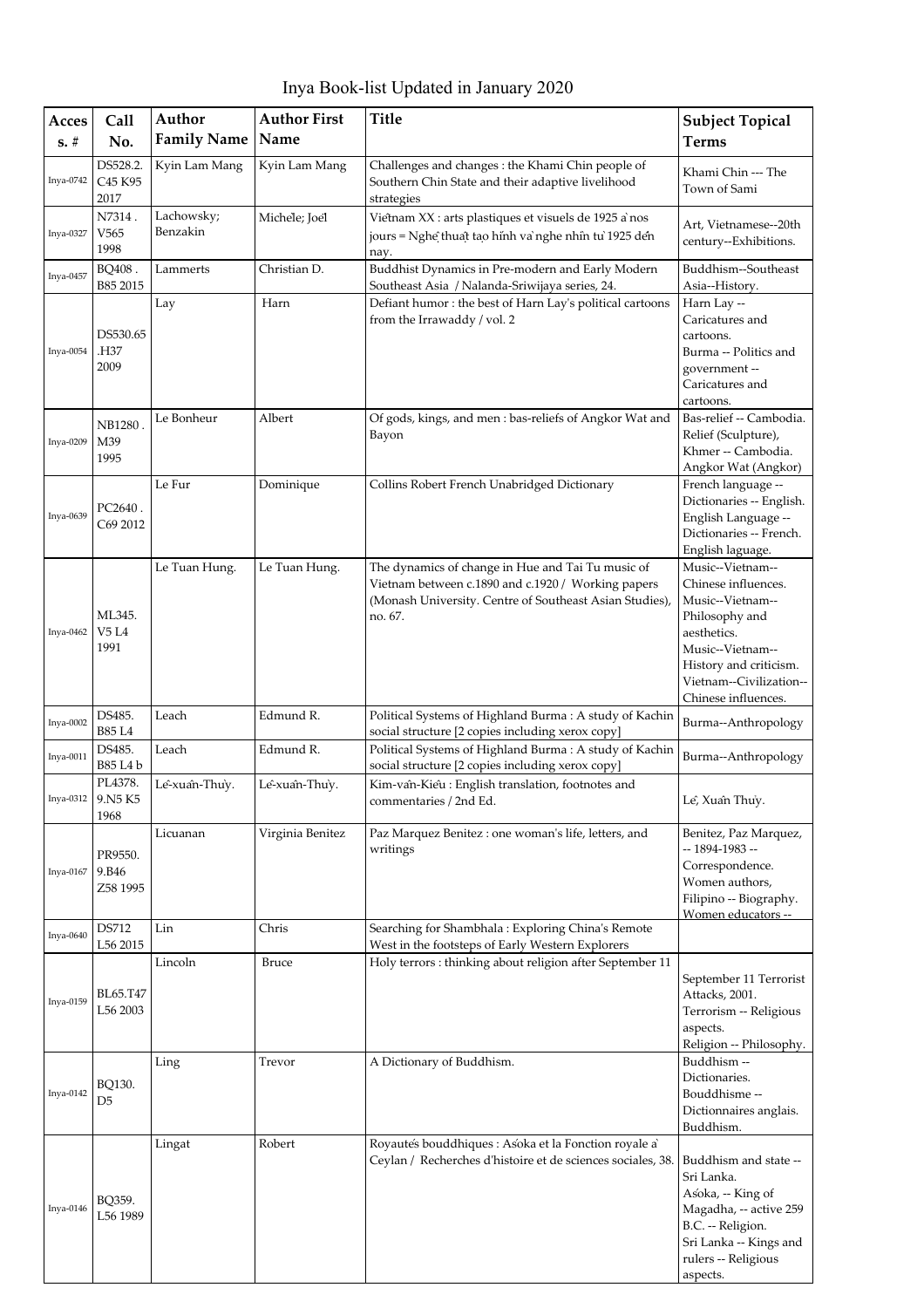Inya Book-list Updated in January 2020

| Acces<br>$s. \#$ | Call<br>No.                            | Author<br><b>Family Name</b> | <b>Author First</b><br>Name | <b>Title</b>                                                                                                                   | <b>Subject Topical</b><br><b>Terms</b>                                                                                                         |
|------------------|----------------------------------------|------------------------------|-----------------------------|--------------------------------------------------------------------------------------------------------------------------------|------------------------------------------------------------------------------------------------------------------------------------------------|
| Inya-0606        | <b>JQ459.</b><br>A53 L56<br>1990       | Lintner                      | Bertil                      | The Rise and Fall of the Communist Party of Burma<br>(CPB)                                                                     | Burma -- Rise and Fall<br>of the Commuist Party                                                                                                |
| Inya-0617        | DS530.4.<br>L56 1990                   | Lintner                      | Bertil                      | Outtage: Burma's Struggle for Democracy                                                                                        | Burma -- History --<br>1948 -- Burma --<br>Politics and<br>government -- 1948                                                                  |
| Inya-0630        | DS530.4.<br>L55 1994                   | Lintner                      | Bertil                      | Burma in revolt: opium and insurgency since 1948                                                                               | Minorities--Burma.<br>Opium trade--Burma.<br>Burma--Politics and<br>government--1948-<br>Burma--History--<br>Autonomy and                      |
| Inya-0608        | HV5840.<br>G65 L566<br>2009            | Lintner and Black            |                             | Bertil and Michael   Merchant of Madness: The Methamphetamine Explosion<br>in the Golden Triangle                              | Golden Triangle --<br>Borders of Thailan,<br>Laos, Burma interset --<br>drug merchants                                                         |
| Inya-0292        | DS731.<br>Y3 L57<br>2000               | Litzinger                    | Ralph A.                    | Other Chinas : the Yao and the politics of national<br>belonging                                                               | Yao (Southeast Asian<br>people) -- Ethnic<br>identity.<br>Yao (Southeast Asian<br>people) -- History.<br>Yao (Southeast Asian                  |
| Inya-0192        | DS554.8.<br>L62 2004                   | Locard                       | Henri                       | Pol Pot's Little Red Book: the saying of Angkar                                                                                | Cambodia -- Politics<br>and government --<br>1975-1979.<br>Parti communiste du<br>Kampuchea.<br>Political slogans --<br>Cambodia.              |
| Inya-0275        | DS525.<br>L65 2009                     | Lockard                      | Craig                       | Southeast Asia in World History                                                                                                | Southeast Asia --<br>History.<br>Asie du Sud-Est --<br>Histoire.<br>Southeast Asia.                                                            |
| Inya-0321        | DS559.<br>93.H36<br>L64 2000           | Logan                        | William S.                  | Hanoi: biography of a city / An UNSW Press book                                                                                | Hanoi (Vietnam)--<br>History.<br>Hanoi (Vietnam)--<br>Description and travel.                                                                  |
| <b>Inya-0408</b> | HT147.<br>A2 D57<br>2002               | Logan                        | William S.                  | The disappearing "Asian" city : protecting Asia's urban<br>heritage in a globalizing world                                     | Cities and towns--Asia.<br>City planning--Asia.<br>Historic preservation--<br>Asia.                                                            |
| Inya-0528        | DS32.9.<br>E8 L84<br>1994<br>[Cornell] | Lombard                      | Denys                       | De la vertu des aires culturelles et de celle des aires<br>culturelles asiatiques en particulier / IIAS Lecture<br>series., 2. | Etudes regionales --<br>Asie.<br>Area studies -- Europe.<br>Culture.                                                                           |
| Inya-0138        | BQ4012.<br>L65 2001                    | Lopez                        | Donald S, Jr.               | The story of Buddhism : a concise guide to its history<br>and teachings                                                        | Buddhism.                                                                                                                                      |
| Inya-0141        | BQ7604.<br>L66 1998                    | Lopez                        | Donald S, Jr.               | Prisoners of Shangri-La: Tibetan Buddhism and the<br>West                                                                      | Tibet Autonomous<br>Region (China) --<br>History -- 1951-<br><b>Tibet Autonomous</b><br>Region (China) --<br>Social conditions.                |
| Inya-0154        | BL74.<br>N67 2015<br>v.2               | Lopez                        | Donald S, Jr.               | Buddhism / Norton anthology of world religions. Vol. 1                                                                         | Buddhism.<br>Buddhism -- History --<br>Sources.                                                                                                |
| Inya-0188        | GT3415.<br><b>J3 L68</b><br>1992       | Louis                        | Lisa                        | Butterflies of the night : mama-sans, geisha, strippers,<br>and the Japanese men they serve                                    | <b>Bars</b> (Drinking<br>establishments) --<br>Japan -- Kyoto.<br>Entertaining -- Japan --<br>Kyoto.<br>Cocktail servers --<br>Japan -- Kyoto. |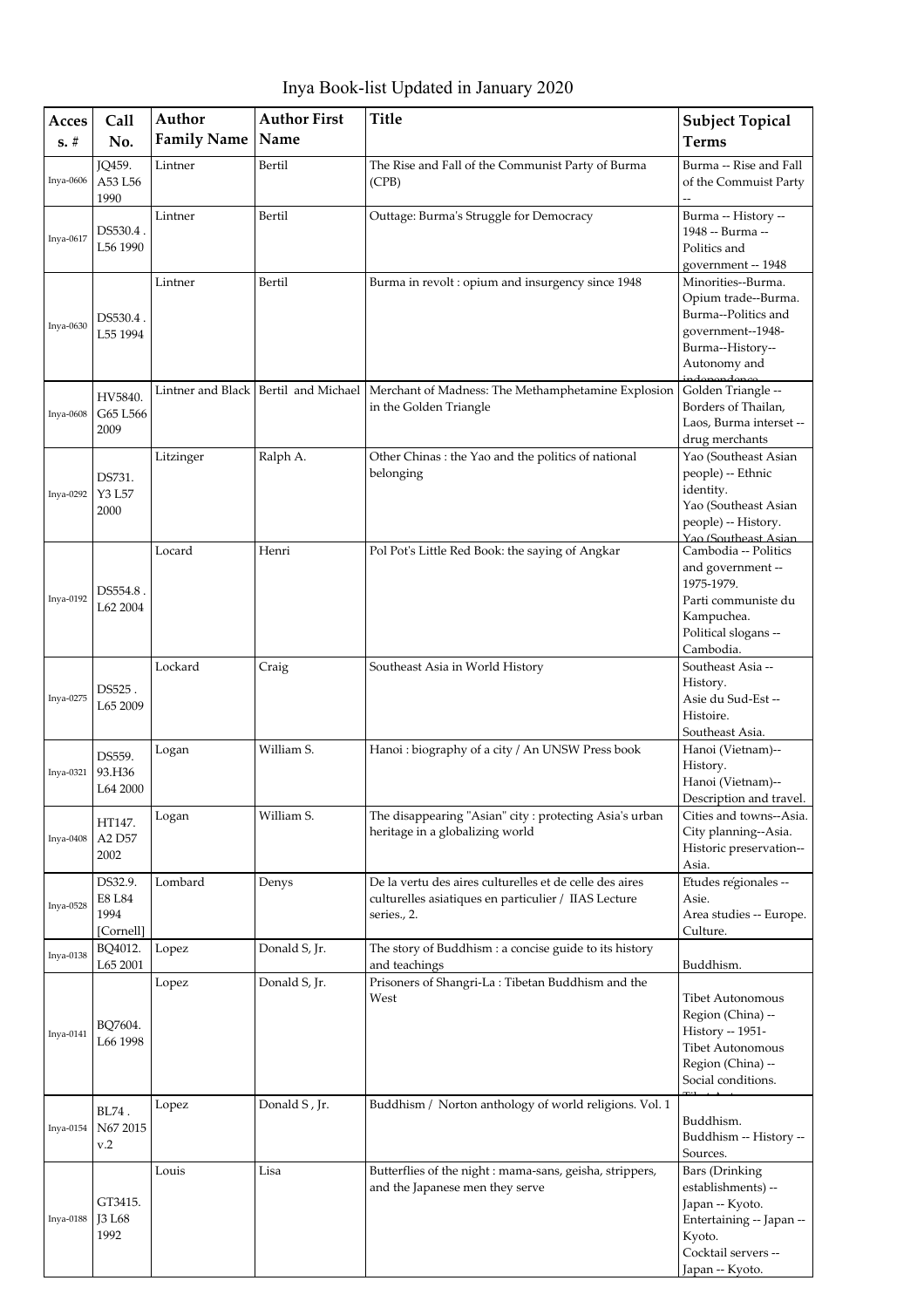Inya Book-list Updated in January 2020

| Acces            | Call                                                      | Author                          | <b>Author First</b>    | <b>Title</b>                                                                                                                                               | <b>Subject Topical</b>                                                                                                                                                               |
|------------------|-----------------------------------------------------------|---------------------------------|------------------------|------------------------------------------------------------------------------------------------------------------------------------------------------------|--------------------------------------------------------------------------------------------------------------------------------------------------------------------------------------|
| $s. \#$          | No.                                                       | <b>Family Name</b>              | Name                   |                                                                                                                                                            | <b>Terms</b>                                                                                                                                                                         |
| Inya-0365        | HD58.7 .<br>L86 2010                                      | Lussier                         | Robert N               | Human relations in organizations : applications and skill<br>building                                                                                      | Organizational<br>behavior.<br>Interpersonal relations.                                                                                                                              |
| Inya-0495        | BQ1470.<br>S263 K65<br>2003<br>[Cornell]                  | Ly                              | Daravuth               | THE SOVANNASAM CHEADOK                                                                                                                                     | Tipitaka. --<br>Suttapițaka. --<br>Khuddakanikaya. --<br>Jataka. -- Sarvananda.<br><b>Iataka</b> stories.                                                                            |
| Inya-0499        | N7315.<br>S63 2008<br>[NIU]                               | Ly                              | Daravuth               | in transition: contemporary Cambodian artists<br>(Snataisilpa)                                                                                             | Artists -- Cambodia --<br>Interviews.<br>Art, Modern -- 21st<br>century -- Catalogs.<br>Art, Modern.                                                                                 |
| Inya-0220        | GN635.<br>C3 U63<br>2001                                  | Ly and Muan                     | Daravuth and<br>Ingrid | TOOLS AND PRACTICES<br>Change and continuity in the Cambodian countryside<br>(Bilingual Khmer and English) / Reyum Institute of Arts<br>and Culture, no. 4 | Material culture --<br>Cambodia --<br>Exhibitions.<br>Tools -- Cambodia --<br>Exhibitions.<br>Material culture.                                                                      |
| Inya-0496        | ND1015.<br>V48 2002<br>[Cornell]                          | Ly and Muan                     | Daravuth and<br>Ingrid | Visions of the future : an exhibition of contemporary<br>Cambodian art                                                                                     | Painting -- Cambodia<br>-- 20th century --<br>Exhibitions.<br>Painting -- Cambodia<br>-- 21st century --<br>Exhibitions.<br>Painters -- Cambodia --<br>20th century --<br>Biography. |
| Inya-0512        | NK4156.<br>C3 K86<br>2000<br>[Cornell]                    | Ly; Muan                        | Daravvuth; Ingrid      | Ceramics from "Lor Pok" : an exhibition December 2000 -<br>January 2001                                                                                    | Pottery, Khmer--<br>Cambodia --<br>Exhibitions.<br>Pottery -- Cambodia --<br>Lor Pok -- Exhibitions.                                                                                 |
| Inya-0432        | GV1225.<br>A78 A75<br>2004                                | Mackenzie and<br>Finkel         | Colin and Irving       | Asian games : the art of contest                                                                                                                           | Indoor games--Asia--<br>History--Exhibitions.<br>Games--Asia--<br>History--Exhibitions.                                                                                              |
| Inya-0544        | DS821.5.<br>E85<br>O <sub>46</sub> x<br>2001<br>[Cornell] | Macouin; Omoto   Francis; Keiko |                        | Quand le Japon s'ouvrit au monde : Emile Guimet et les<br>arts d'Asie / Découvertes Gallimard. Histoire, 99                                                | Guimet, Emile, -- 1836-<br>1918. -- Voyages --<br>Japon.<br>Musée Guimet(Lyon)<br>Musée Guimet(Paris)                                                                                |
| Inya-0762        | CJ3576<br>M43<br>2012                                     | Mahlo                           | Dietrich               | The Early Coins of Myanmar (Burma)                                                                                                                         | Coins, Burmese --<br>History                                                                                                                                                         |
| <b>Inya-0208</b> | DS554.6.<br>M34<br>1980                                   | Majumdar                        | R <sub>C</sub>         | Kambuja-Desa: or, An ancient Hindu colony in<br>Cambodia / Sir William Meyer lectures, 1942-43.                                                            | Cambodia -- History --<br>To 800.<br>Cambodia -- History --<br>800-1444.<br>Cambodia --<br>Civilization -- Indic<br>influences.                                                      |
| Inya-0618        | HQ1735.<br>9.M34<br>2007                                  | Majupuria                       | Indra                  | Nepalese Women                                                                                                                                             | Nepalese Women --<br>Nationality                                                                                                                                                     |
| Inya-0145        | BQ372.<br>M34<br>1976                                     | Malalgoda                       | Kitsiri                | Buddhism in Sinhalese society, 1750-1900 : a study of<br>religious revival and change                                                                      | Buddhism -- Sri Lanka<br>-- History.<br>Buddhism.<br>Sri Lanka.                                                                                                                      |
| Inya-0243        | GR305.<br>M366<br>2009                                    | Mandal                          | Pratibha               | An approach to the cultural mapping of North-East<br>India in respect of tribal tales / Monograph (Asiatic<br>Society (Kolkata, India)), no. 51.           | Tales -- India,<br>Northeastern --<br>History and criticism.<br>Ethnology -- India,<br>Northeastern.<br>Tribes -- India,<br>Northeastern.                                            |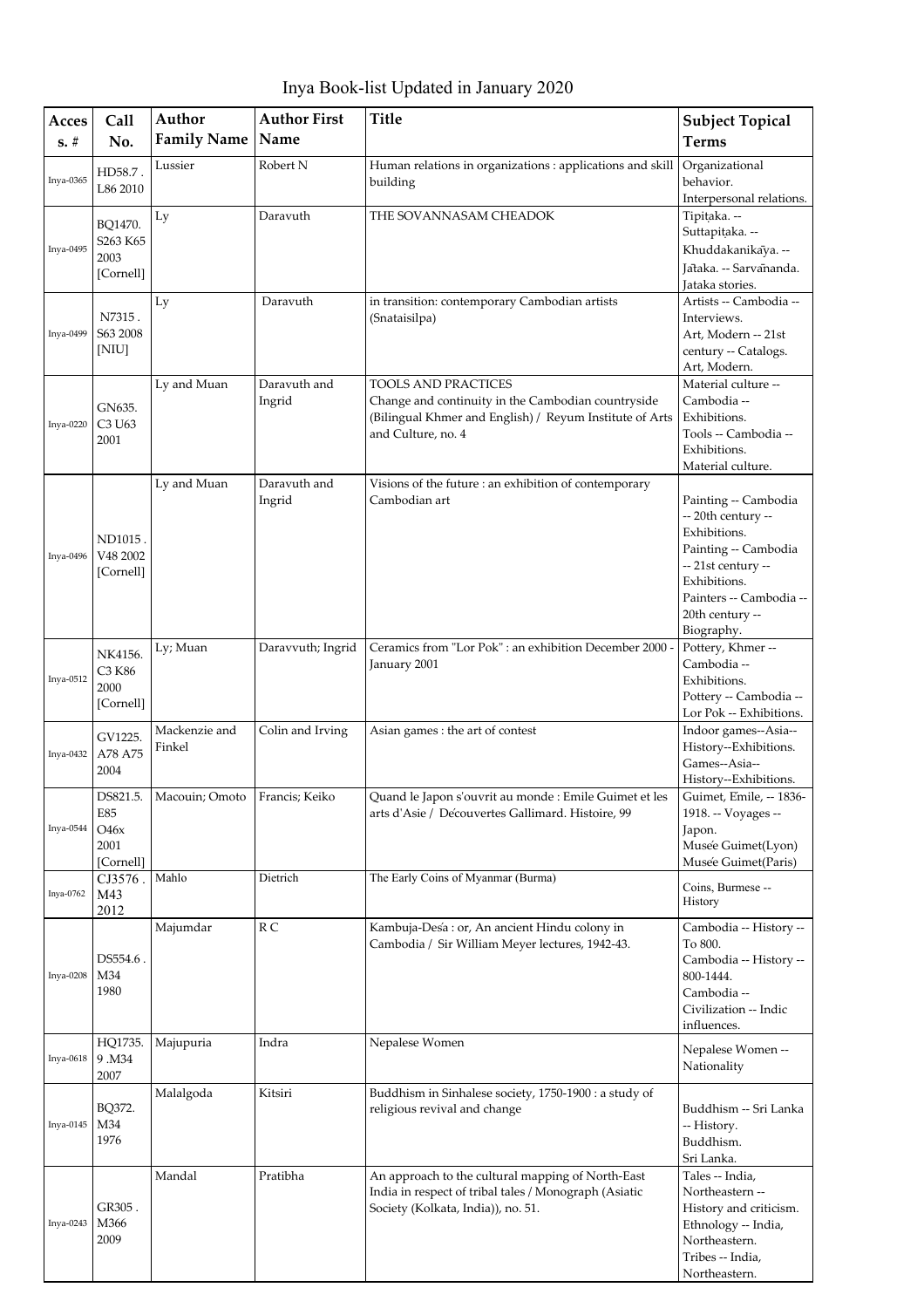Inya Book-list Updated in January 2020

| Acces       | Call                            | Author                                                                               | <b>Author First</b>                                                                          | <b>Title</b>                                                                                                                             | <b>Subject Topical</b>                                                                                                                                                       |
|-------------|---------------------------------|--------------------------------------------------------------------------------------|----------------------------------------------------------------------------------------------|------------------------------------------------------------------------------------------------------------------------------------------|------------------------------------------------------------------------------------------------------------------------------------------------------------------------------|
| $s. \#$     | No.                             | <b>Family Name</b>                                                                   | Name                                                                                         |                                                                                                                                          | <b>Terms</b>                                                                                                                                                                 |
| Inya-0210   | DS554.<br>98.A5<br>M36<br>2000  | Mannikka                                                                             | Eleanor                                                                                      | Angkor Wat: time, space and kingship                                                                                                     | Astronomy, Khmer.<br>Distances --<br>Measurement-<br>History.<br>Angkor Wat (Angkor)                                                                                         |
| Inya-0025   | DS485.<br><b>B84 N3</b><br>1973 | Manning                                                                              | Nash                                                                                         | The golden road to modernity: village life in<br>contemporary Burma                                                                      | Village communities --<br>Burma.<br>Burma -- Social life and<br>customs.<br>Manners and<br>customs/Anthropology                                                              |
| $Inya-0161$ | BL1400.<br>C6 1962              | Manning                                                                              | Nash                                                                                         | Anthropological studies in Theravada Buddhism /<br>Cultural report series, no. 13.                                                       | Religion -- Congresses.<br>Buddhism -- Southeast<br>Asia -- Congresses.<br>Hinayana Buddhism --<br>Congresses.                                                               |
| Inya-0336   | DS432.<br>N3 I48<br>2011        | Mar Imsong                                                                           | Mar Imsong                                                                                   | God, land, people : an ethnic Naga identity                                                                                              | Naga (South Asian<br>people)--Ethnic<br>identity.<br>Naga (South Asian<br>people)--History.<br>Naga (South Asian<br>people)--Religion.<br>Christianity--India--<br>Nagaland. |
| Inya-0375   | HM821.<br>M37<br>2010           | Marger                                                                               | Martin N.                                                                                    | Social inequality : patterns and processes / 5th ed.                                                                                     | Equality.<br>Social classes.<br>Social structure.<br>Marginality, Social.                                                                                                    |
| Inya-0297   | DS555.34<br>M37.<br>1998        | Marini                                                                               | G.F. de                                                                                      | A New and Interesting Description of the Lao Kingdom                                                                                     | Laos -- Description and<br>travel.<br>Christians -- Laos --<br>History.<br>Christians.                                                                                       |
| Inya-0182   | BH221.J3<br>H57 2001            | Marra                                                                                | Michael F.                                                                                   | A history of modern Japanese aesthetics / Translated and<br>edited by Michael F Marra                                                    | Aesthetics, Japanese --<br>19th century.<br>Aesthetics, Japanese --<br>20th century.<br>Aesthetics, Japanese.                                                                |
| $Inya-0050$ | DS432.<br>K2 M32                | Marshall                                                                             | Harry Ignatius                                                                               | The Karens of Burma / Burma pamphlets, no. 8.                                                                                            | Karen (Southeast<br>Asian people)<br>Karen.<br>Birma.                                                                                                                        |
| Inya-0734   | HD2080.<br>55.B68<br>2018 c.1   | Maxime; Céline;<br>Marie; Stephen;<br>U San Thein; Tin<br>Myo Win; Khin<br>Pyae Sone | Boutry;<br>Allaverdian;<br>mMellac; Huard;<br>U San Thein; Tin<br>Myo Win; Khin<br>Pyae Sone | Land Tenure in Rual Lowland Myanmar: From historical<br>perspectives to comtempory realities in the Dry zone<br>and the Delta [4 copies] | Making of<br>contmeporary land<br>tenure in lowland<br>Myanmar --- Making<br>of modern land tenure<br>(1800s to 1948)                                                        |
| Inya-0735   | HD2080.<br>55.B68<br>2018 c.2   | Maxime; Céline;<br>Marie; Stephen;<br>U San Thein; Tin<br>Myo Win; Khin<br>Pyae Sone | Boutry;<br>Allaverdian;<br>mMellac; Huard;<br>U San Thein; Tin<br>Myo Win; Khin<br>Pyae Sone | Land Tenure in Rual Lowland Myanmar: From historical<br>perspectives to comtempory realities in the Dry zone<br>and the Delta [4 copies] |                                                                                                                                                                              |
| Inya-0736   | HD2080.<br>55.B68<br>2018 c.3   | Maxime; Céline;<br>Marie; Stephen;<br>U San Thein; Tin<br>Myo Win; Khin<br>Pyae Sone | Boutry;<br>Allaverdian;<br>mMellac; Huard;<br>U San Thein; Tin<br>Myo Win; Khin<br>Pyae Sone | Land Tenure in Rual Lowland Myanmar: From historical<br>perspectives to comtempory realities in the Dry zone<br>and the Delta [4 copies] |                                                                                                                                                                              |
| Inya-0737   | HD2080.<br>55.B68<br>2018 c.4   | Maxime; Céline;<br>Marie; Stephen;<br>U San Thein; Tin<br>Myo Win; Khin<br>Pyae Sone | Boutry;<br>Allaverdian;<br>mMellac; Huard;<br>U San Thein; Tin<br>Myo Win; Khin<br>Pyae Sone | Land Tenure in Rual Lowland Myanmar: From historical<br>perspectives to comtempory realities in the Dry zone<br>and the Delta [4 copies] |                                                                                                                                                                              |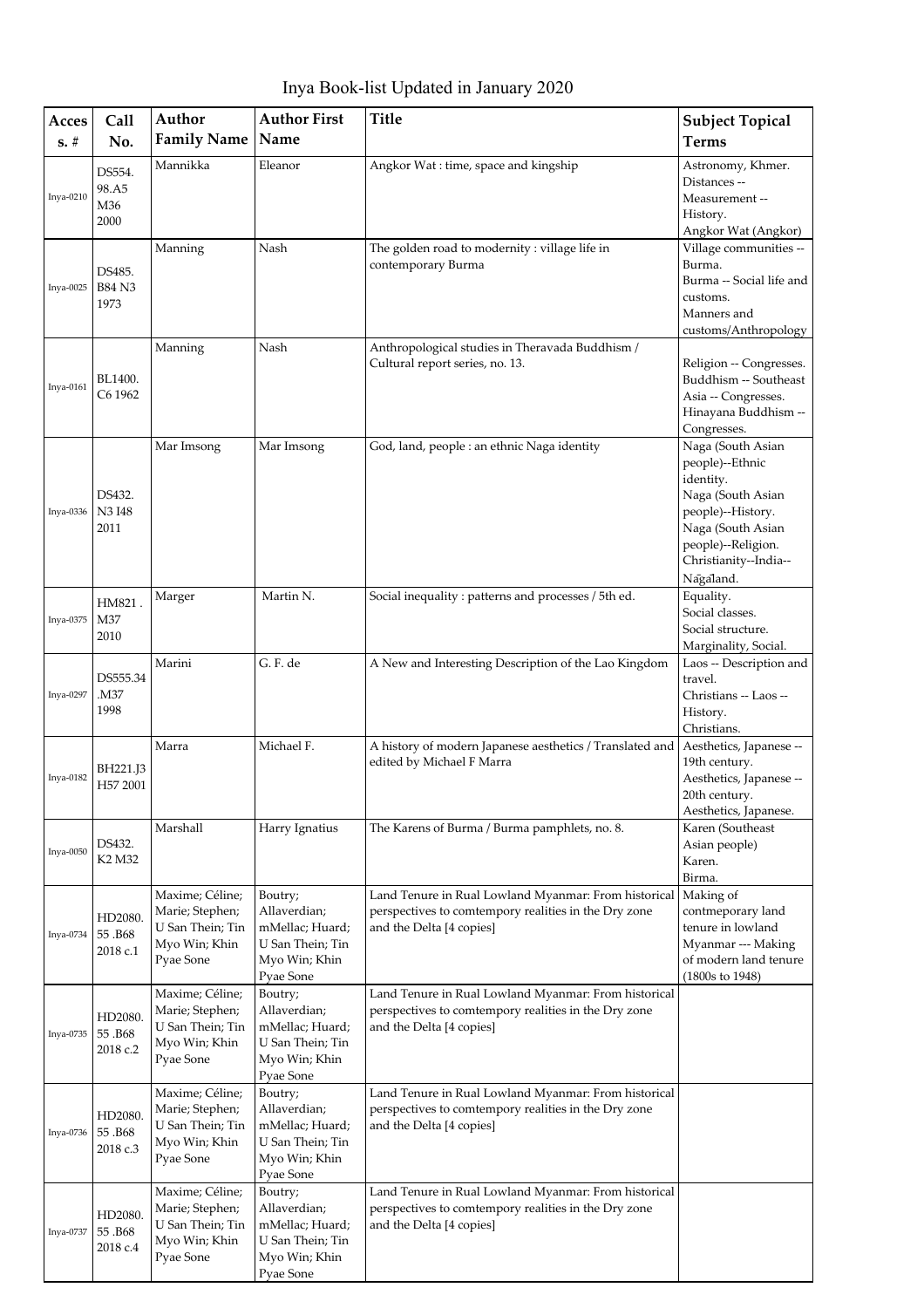| Inya Book-list Updated in January 2020 |  |  |
|----------------------------------------|--|--|
|----------------------------------------|--|--|

| Acces       | Call                           | Author                                                                                               | <b>Author First</b>                                                                               | <b>Title</b>                                                                                                                                                            | <b>Subject Topical</b>                                                                                                                                                                                  |
|-------------|--------------------------------|------------------------------------------------------------------------------------------------------|---------------------------------------------------------------------------------------------------|-------------------------------------------------------------------------------------------------------------------------------------------------------------------------|---------------------------------------------------------------------------------------------------------------------------------------------------------------------------------------------------------|
| $s. \#$     | No.                            | <b>Family Name</b>                                                                                   | Name                                                                                              |                                                                                                                                                                         | <b>Terms</b>                                                                                                                                                                                            |
| Inya-0755   | GN635.<br>C3 E25<br>2018       | May Mayko<br>Ebihara; Edited<br>by Andrew<br>Mertha with an<br>introduction by<br>Judy<br>Ledgerwood | May Mayko<br>Ebihara; Edited by<br>Andrew Mertha<br>with an<br>introduction by<br>Judy Ledgerwood | Svay: A Khmer Village in Cambodia                                                                                                                                       | Khmers--Cambodia--<br>Svay Rieng.<br>Village communities--<br>Cambodia--Svay<br>Rieng.<br>Svay Rieng<br>(Cambodia)--Social life<br>and customs.<br>Svay Rieng<br>(Cambodia)--History--<br>20th century. |
| Inya-0158   | BL74.<br>N67 2015<br>v.6       | McAuliffe                                                                                            | Jane Dammen                                                                                       | Islam / Norton anthology of world religions. / Norton<br>anthology of world religions. Vol. 2                                                                           | Qur'an -- Criticism,<br>interpretation, etc.<br>Islam.<br>Islam -- History --<br>Sources.                                                                                                               |
| Inya-0064   | DS588.<br>S68 M34<br>2009      | McCargo                                                                                              | Duncan                                                                                            | Tearing apart the land : Islam and legitimacy in<br>Southern Thailand                                                                                                   | Thailand, Southern --<br>Politics and<br>government.<br>Legitimacy of<br>governments --<br>Thailand, Southern.<br>Islam and politics --<br>Thailand, Southern.                                          |
| $Inya-0100$ | DS565.<br>M12<br>1994          | McCarthy                                                                                             | James                                                                                             | Surveying and exploring in Siam : with descriptions of<br>Lao dependencies and of battles against the Chinese<br>Haws / Introduction by Walter E. J. Tips / 2nd Edition | Thailand -- Description<br>and travel.<br>Surveying -- Thailand.<br>Laos -- Description and<br>travel.                                                                                                  |
| Inya-0044   | DS523.4.<br>M65<br>M66<br>2011 | McCormick,<br>Jenny and Baker                                                                        | Patrick, Mathias,<br>and Chris                                                                    | The Mon over Two millennia Monuments, manuscripts,<br>movements                                                                                                         | Mon (Southeast Asian<br>people)                                                                                                                                                                         |
| Inya-0072   | BQ566.<br>M38<br>2011          | McDaniel                                                                                             | Justin                                                                                            | The Lovelorn Ghost and the Magical Monk: Practicing<br>Buddhism in Modern Thailand / Winner of the George<br>McT. Kahin Book Prize / 2 copies                           | Buddhism -- Social<br>aspects -- Thailand --<br>History.<br>RELIGION -- General.<br>Buddhism -- Social<br>aspects.                                                                                      |
| Inya-0073   | BQ566.<br>M38<br>2011 c.2      | McDaniel                                                                                             | McDaniel, Justin                                                                                  | The Lovelorn Ghost and the Magical Monk: Practicing<br>Buddhism in Modern Thailand / Winner of the George<br>McT. Kahin Book Prize / 2 copies                           | Buddhism -- Social<br>aspects -- Thailand --<br>History.<br>RELIGION -- General.<br>Buddhism -- Social<br>aspects.                                                                                      |
| Inya-0074   | BQ162.<br>L28 M33<br>2009      | McDaniel                                                                                             | Justin Thomas                                                                                     | Gathering leaves & lifting words : histories of Buddhist<br>monastic education in Laos and Thailand                                                                     | Buddhism -- Study and<br>teaching -- Laos --<br>History.<br>Buddhism -- Study and<br>teaching -- Thailand --<br>History.<br>Buddhist monks --<br>Education -- Laos --<br>History.                       |
| Inya-0446   | N7321.<br>K56 2005<br>PK 1936. | McGill;<br>Pattaratorn;<br>McGregor                                                                  | Forrest;<br>Pattaratorn<br>R.S                                                                    | The kingdom of Siam : the art of central Thailand, 1350-<br>1800<br>Oxford Hindi-English Dictionary                                                                     | Art, Thai--Exhibitions.<br>Buddhist art--<br>Thailand--Exhibitions.<br>Art, Thai--Exhibitions.<br>Buddhist art--<br>Exhibitions.<br>Art, Thai.<br>Buddhist art.                                         |
| Inya-0591   | O98 2003                       |                                                                                                      |                                                                                                   |                                                                                                                                                                         | Dictionary-Reference                                                                                                                                                                                    |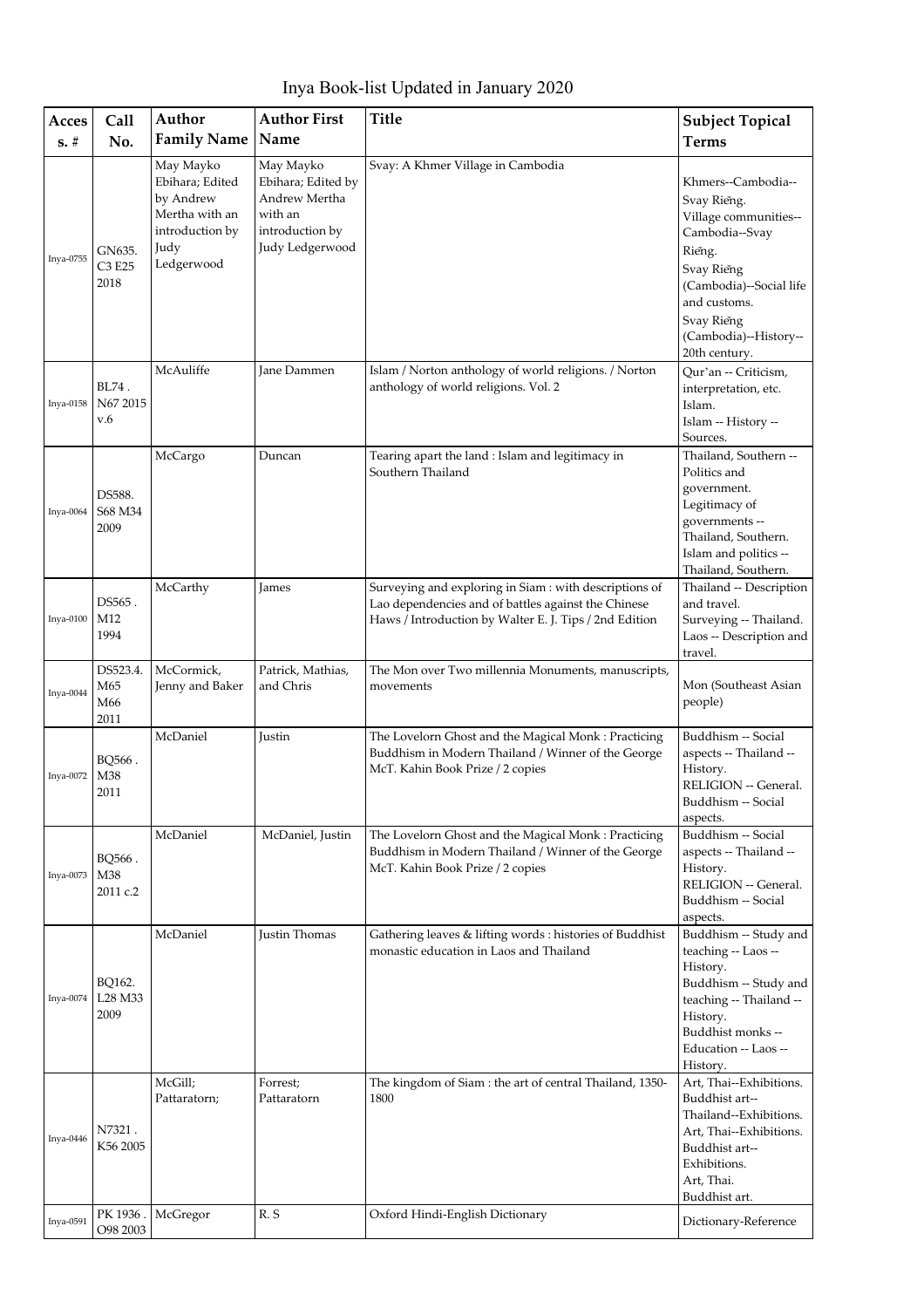Inya Book-list Updated in January 2020

| Acces     | Call                                       | Author                                                    | <b>Author First</b>                                    | <b>Title</b>                                                                                                                                                                                                 | <b>Subject Topical</b>                                                                                                                                                                                       |
|-----------|--------------------------------------------|-----------------------------------------------------------|--------------------------------------------------------|--------------------------------------------------------------------------------------------------------------------------------------------------------------------------------------------------------------|--------------------------------------------------------------------------------------------------------------------------------------------------------------------------------------------------------------|
| $s. \#$   | No.                                        | <b>Family Name</b>                                        | Name                                                   |                                                                                                                                                                                                              | <b>Terms</b>                                                                                                                                                                                                 |
| Inya-0593 | PE1628.<br>C <sub>23</sub> 2013            | McIntosh                                                  | Colin                                                  | Cambridge advanced learner's dictionary                                                                                                                                                                      | English language--<br>Dictionaries.<br>English language--<br>Textbooks for foreign<br>speakers.                                                                                                              |
| Inya-0401 | LB1556.5<br>.M35<br>2011                   | McLurkin                                                  | Denise L.                                              | Challenging social issues for today's elementary teachers<br>/ Practical guide series (McGraw-Hill Companies)                                                                                                | Elementary school<br>teaching--United<br>States--Case studies.<br>First year teachers--<br>United States--Case<br>studies.<br>Social problems--<br>United States--Case<br>studies.                           |
| Inya-0303 | Z7164.I3<br>M54<br>2008<br><b>IV8753.7</b> | Mekong<br>Migration<br>Network.; Asian<br>Migrant Centre. | Mekong Migration<br>Network.; Asian<br>Migrant Centre. | Migration in the Greater Mekong Subregion : resource<br>book : in-depth study : arrest, detention and deportation<br>/ 3rd ed                                                                                | Immigrants -- Mekong<br>River Region.<br>Foreign workers --<br>Mekong River Region.<br>Human rights --<br>Mekong River Region.                                                                               |
| Inya-0304 | Z7164.I3<br>M54<br>2009<br><b>IV8753.7</b> | Mekong<br>Migration<br>Network.; Asian<br>Migrant Centre. | Mekong Migration<br>Network.; Asian<br>Migrant Centre. | Migration in the Greater Mekong Subregion : an<br>annotated bibliography. /<br>4th ed.                                                                                                                       | Foreign workers--<br>Migration, Internal--<br>Bibliogrpahy.<br>Mekong River Region--<br>Emigration and<br>immigration--<br>Bibliography.<br>Mekong River Region--<br>Migration, Internal--<br>Bibliogrpahy.  |
| Inya-0305 | HB2101.<br>M <sub>55</sub><br>2008         | Mekong<br>Migration<br>Network.; Asian<br>Migrant Centre. | Mekong Migration<br>Network.; Asian<br>Migrant Centre. | Migrants, migration and development in the Greater<br>Mekong Subregion / proceedings of the workshop co-<br>organised by Mekong Migration Network (MMN) [and<br>others]; 15-16 July 2008, Vietiane, Lao PDR. | Immigrants--Mekong<br>River Region--<br>Congresses.<br>Economic<br>development projects--<br>Mekong River Region--<br>Congresses.<br>Mekong River Region--<br>Emigration and<br>immigration--<br>Congresses. |
| Inya-0026 | BQ6160.<br>B93 M46                         | Mendelson                                                 | Michael E.                                             | Sangha and state in Burma : a study of monastic<br>sectarianism and leadership                                                                                                                               | Buddhist monasticism<br>and religious orders --<br>Burma.<br>Buddhism and state --<br>Burma.                                                                                                                 |
| Inya-0087 | PL4208.<br>2.E5 I5<br>1985                 | Mendiones;<br>Anderson                                    | Ruchira; Benedict<br>R O'G                             | In the mirror : literature and politics in Siam in the<br>American era                                                                                                                                       | Short stories, Thai --<br>Translations into<br>English.<br>Thailand -- Social life<br>and customs -- Fiction.<br>Politics and literature<br>-- Thailand.                                                     |
| Inya-0088 | PL4208.<br>2.E5 I5<br>1985                 | Mendiones;<br>Anderson                                    | Ruchira; Benedict<br>R O'G                             | In the mirror : literature and politics in Siam in the<br>American era                                                                                                                                       | Short stories, Thai --<br>Translations into<br>English.<br>Thailand -- Social life<br>and customs -- Fiction.<br>Politics and literature<br>-- Thailand.                                                     |
| Inya-0552 | DS554.6.<br>M55<br>2009<br>[Manoa]         | Mikaelian                                                 | Gregory                                                | La royauté d'Oudong : réformes des institutions et crise<br>du pouvoir dans le royaume khmer du XVIIe siècle /<br>Asie                                                                                       | Actes royaux --<br>Cambodge -- 17e siècle.<br>Cambodge -- Politique<br>et gouvernement -- 17e<br>siecle.<br>Histoire politique.                                                                              |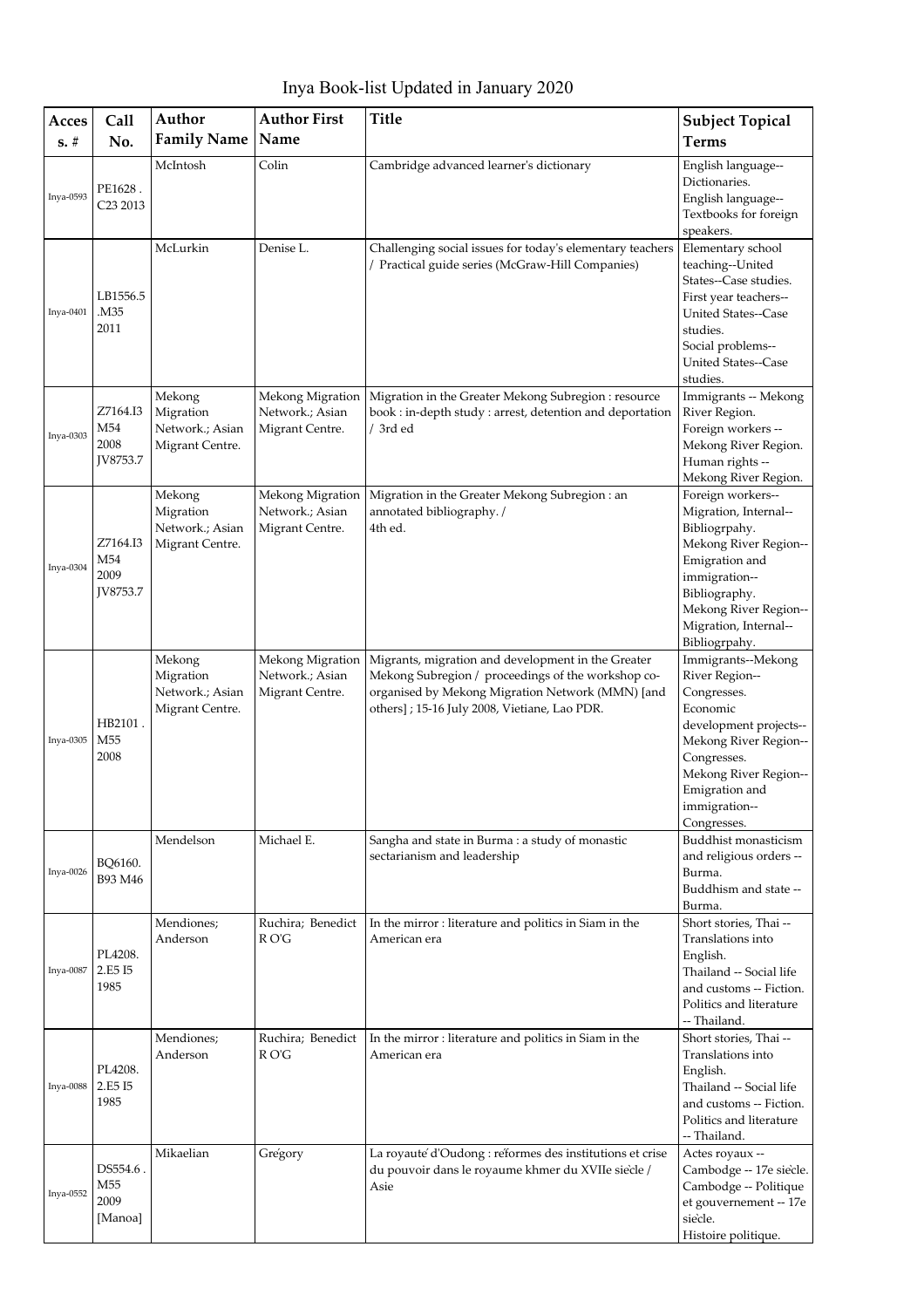Inya Book-list Updated in January 2020

| Acces<br>$s. \#$ | Call<br>No.                               | Author<br><b>Family Name</b>                                                                                                      | <b>Author First</b><br>Name                                                                                            | <b>Title</b>                                                                                                                                                                                                  | <b>Subject Topical</b><br><b>Terms</b>                                                                                                        |
|------------------|-------------------------------------------|-----------------------------------------------------------------------------------------------------------------------------------|------------------------------------------------------------------------------------------------------------------------|---------------------------------------------------------------------------------------------------------------------------------------------------------------------------------------------------------------|-----------------------------------------------------------------------------------------------------------------------------------------------|
| Inya-0228        | HT384.<br>C162 P47<br>1997                | Ministere de la<br>culture. Atelier<br>parisien<br>d'urbanisme                                                                    | Ministere de la<br>culture. Atelier<br>parisien<br>d'urbanisme                                                         | Phnom Penh : developpement urbain et patrimoine                                                                                                                                                               | Urbanization --<br>Cambodia -- Phnom<br>Pehnh.<br>Historic buildings --<br>Cambodia -- Phnom<br>Penh.<br>Phnom Penh<br>(Cambodia) -- History. |
| Inya-0772        | BQ915.<br>D53 1998                        | Ministry of<br>Religious Affairs                                                                                                  | Ministry of<br>Religious Affairs                                                                                       | The Teachings of Buddha (Basic Level)                                                                                                                                                                         |                                                                                                                                               |
| Inya-0773        | BQ915.<br>D53 2003                        | Ministry of<br>Religious Affairs                                                                                                  | Ministry of<br>Religious Affairs                                                                                       | The Teachings of Buddha (Higher Level Volume I)                                                                                                                                                               |                                                                                                                                               |
| Inya-0162        | BQ130.<br>D53 1996                        | Ministry of<br>Religious Affairs,<br>1996.                                                                                        | Ministry of<br>Religious Affairs,<br>1996.                                                                             | A dictionary of Buddhist terms ဗုဒၶဒေသနာတော့<br>ဝေါဟာရ အဘိဓာန္ 2nd edition                                                                                                                                    | Buddhism --<br>Dictionaries.<br>English language --<br>Dictionaries -- Pali.<br>English language --<br>Dictionaries --<br>Burmese.            |
| Inya-0149        | BQ266.<br>B48 2008<br>c.1                 | Mitchell                                                                                                                          | Donald W.                                                                                                              | Buddhism: introducing the Buddhist experience / 2nd<br>ed (2 copied)                                                                                                                                          | Buddhism -- History.<br>Budismo -- Historia.<br>Buddhism.                                                                                     |
| Inya-0150        | BQ266.<br>B48 2008<br>c.2                 | Mitchell                                                                                                                          | Donald W.                                                                                                              | Buddhism: introducing the Buddhist experience / 2nd<br>ed (2 copied)                                                                                                                                          | Buddhism -- History.<br>Budismo -- Historia.<br>Buddhism.                                                                                     |
| Inya-0186        | DS822.5.<br>P62 1989                      | Miyoshi;<br>Harootunian                                                                                                           | Masao; Harry D.                                                                                                        | Postmodernism and Japan / Post-contemporary<br>interventions.                                                                                                                                                 | Japan -- Civilization --<br>1945-<br>Postmodernism --<br>Japan.<br>Postmodernisme --<br>Japon.                                                |
| Inya-0768        | DS530.65<br>M65.<br>2000                  | $M$ o $E$ (โม เอ โม<br>เอ ; จิตราภรณ์<br>วนัสพงศ์ และ ธารา<br>ุรินศานต์, แปล<br>จิตราภรณ์<br>วนัสพงศ์ <i>,</i> ธารา<br>ุรินศานต์) | $M$ o $E$ (โม เอ โม เอ<br>; จิตราภรณ์ วนัสพงศ์<br>และ ธารา รินศานต์,<br>ี แปล จิตราภรณ์<br>วนัสพงศ์, ธารา<br>รินศานต์) | Phama læ khaphachao, sip pi thi phanphon : rưang<br>ching khong nakkhian Phama phu thuk chongcham nai<br>khuk 'Inseng (พม่าและข้าพเจ้าสิบปีที่ผ่านพ้น :<br>เรื่องจริงของนักเขียนพม่าผู้ถูกจองจำในคุกอินเส่ง ) | Mo 'E, 1964-<br>Burma--Politics and<br>government--1988-                                                                                      |
| Inya-0177        | JQ779.<br>J32 M63x<br>1981                | Moertono                                                                                                                          | Soemarsaid                                                                                                             | State and statecraft in old Java; a study of the later<br>Mataram period, 16th to 19th century / Monograph<br>series (Cornell University. Modern Indonesia Project),<br>publication no. 43                    | Java (Indonesia) --<br>Politics and<br>government.<br>Politics and<br>government<br>Indonesia -- Java.                                        |
| Inya-0016        | NK9777.<br>6.A1<br>M66<br>1999            | Moilanen &<br>Ozhegov                                                                                                             | Irene & Sergey S.                                                                                                      | Mirrored in Wood: Burmese Art and Architecture                                                                                                                                                                | Burmese Art and<br>Architecure--Burma--<br>History; Woodcarving<br>in Burma--Burma--<br>History                                               |
| Inya-0489        | PR9550.<br>9.M65<br>H68 1997<br>[Cornell] | Mojares                                                                                                                           | Resil B.                                                                                                               | House of memory : essays                                                                                                                                                                                      | Philippine essays<br>(English)                                                                                                                |
| Inya-0170        | DS665.<br>A97 1995                        | Molina Azurin                                                                                                                     | Arnold                                                                                                                 | Reinventing the Filipino sense of being & becoming:<br>critical analyses of the Orthodox views in anthropology,<br>history, folklore & letters / National government<br>publication: English: 2nd ed          | National<br>characteristics,<br>Philippine.<br>Philippines --<br>Civilization.<br>Civilization.                                               |
| Inya-0367        | QH541.<br>M553<br>2010                    | Molles                                                                                                                            | Manuel C.                                                                                                              | Ecology: concepts and applications / 5th ed.                                                                                                                                                                  | Ecology.                                                                                                                                      |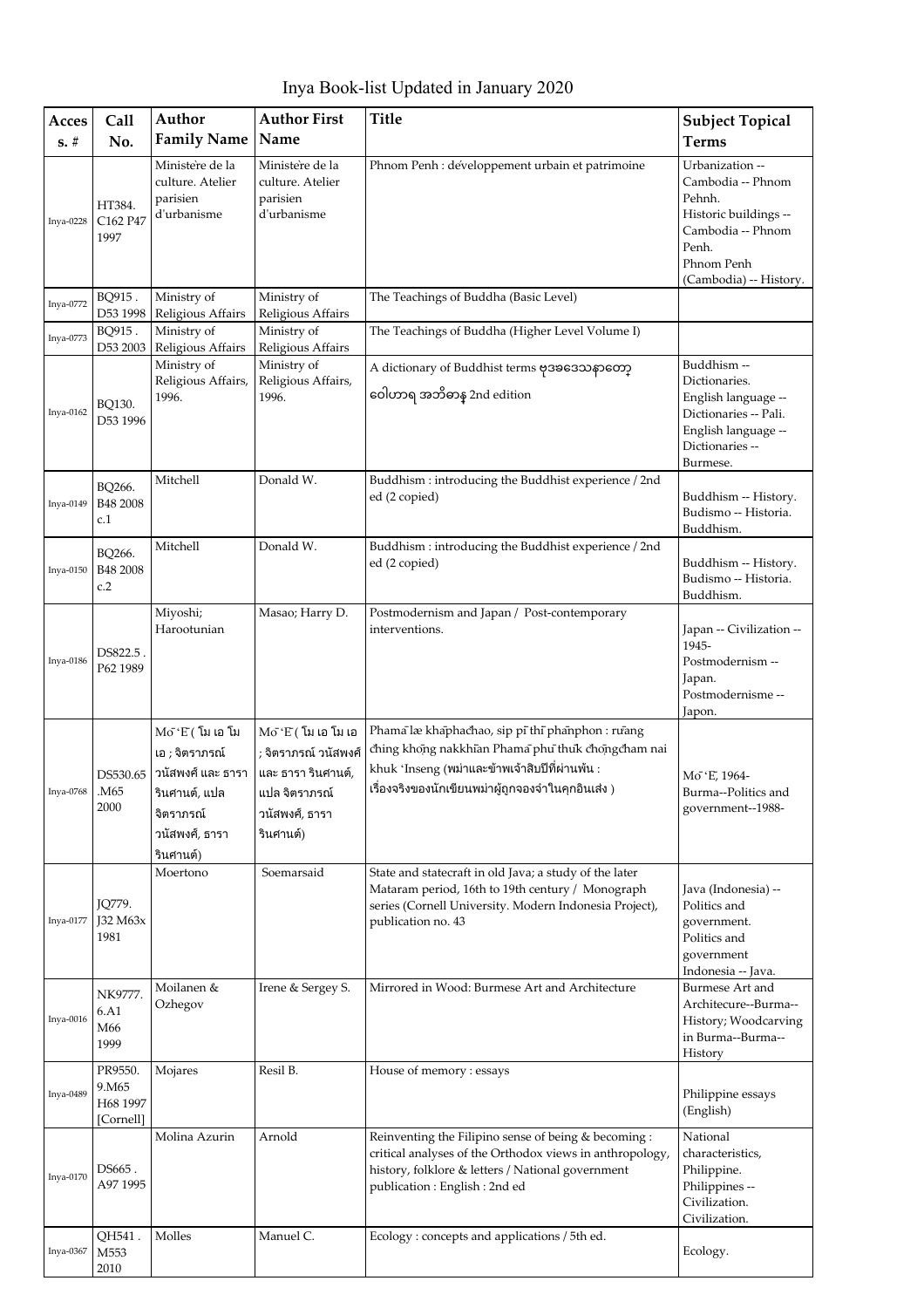Inya Book-list Updated in January 2020

| Acces<br>$s. \#$ | Call<br>No.                                      | Author<br><b>Family Name</b>                                                                                      | <b>Author First</b><br>Name                                                                                          | <b>Title</b>                                                                                                          | <b>Subject Topical</b><br><b>Terms</b>                                                                                                                                                                                   |
|------------------|--------------------------------------------------|-------------------------------------------------------------------------------------------------------------------|----------------------------------------------------------------------------------------------------------------------|-----------------------------------------------------------------------------------------------------------------------|--------------------------------------------------------------------------------------------------------------------------------------------------------------------------------------------------------------------------|
| Inya-0229        | GR310.<br>M6 1985                                | Monod                                                                                                             | $G - H$                                                                                                              | Contes Khmers / Feuilles de l'Inde no 9                                                                               | Tales -- Cambodia.<br>Folk literature --<br>Translations into                                                                                                                                                            |
| Inya-0038        | DS528.2.<br>S5 I57<br>2009                       | Monthira Ratho;<br>Khanittha<br>Khanthawichai                                                                     | Monthira Ratho;<br>Khanittha<br>Khanthawichai                                                                        | Shan and beyond : essays on Shan archaeology,<br>anthropology, history, politics, religion and human<br>rights        | Shan Studies from<br>different perspectives /<br>Burma / Ethnology                                                                                                                                                       |
| Inya-0514        | DS486.<br>C <sub>2</sub> M <sub>63</sub><br>1994 | Moorhouse                                                                                                         | Geoffrey                                                                                                             | Calcutta: the city revealed / Penguin travel library.                                                                 | Kolkata (India) --<br>Social life and customs.<br>Manners and customs.<br>India -- Kolkata.                                                                                                                              |
| Inya-0108        | CN1221.<br>S85 M85<br>2003                       | Mukhom<br>Wongthes                                                                                                | Mukhom<br>Wongthes                                                                                                   | Intellectual Might and National Myth: A Forensic<br>Investigation of the Ram Khamhaeng Controversy in<br>Thai Society | Inscriptions, Thai --<br>Thailand -- Sukhothai.<br>Ramkhamhæng, --<br>King of Sukhothai, -- -<br>approximately 1300.<br>Thai language --<br>Writing.                                                                     |
| Inya-0358        | BQ5160.<br>T4 M84<br>1973                        | Mulder                                                                                                            | J. A. Niels                                                                                                          | Monks, merit, and motivation: Buddhism and national<br>development in Thailand / 2d rev. ed.                          | Buddhist monks--<br>Thailand.<br>Buddhism and social<br>problems--Thailand.<br>Community<br>development--<br>Thailand.                                                                                                   |
| Inya-0604        | BL2120.<br><b>J3 M86</b><br>1998                 | Mulder                                                                                                            | <b>Niels</b>                                                                                                         | Mysticism in Java, Ideology in Indonesia                                                                              | Mysticism--Indonesia--<br>Java.<br>Ideology--Indonesia.                                                                                                                                                                  |
| $Inya-0033$      | BQ6335.<br>P65 M86<br>2007                       | Munier; Myint<br>Aung                                                                                             | Christophe ; Myint<br>Aung                                                                                           | Burmese Buddhist murals Vol. 1 Epigraphic corpus of<br>the Powin Taung caves                                          | Buddhist cave temples<br>-- Burma -- Powin<br>Taung.<br>Buddhist mural<br>painting and<br>decoration -- Burma --<br>Powin Taung.<br><b>Buddhist inscriptions</b><br>-- Burma -- Powin<br>Taung./ Art and<br>Architecture |
| Inya-0751        | ND2794.<br>M86<br>2018                           | Munier-Gaillard                                                                                                   | Cristophe                                                                                                            | Mural art studies on paintings in Asia                                                                                | Mural painting and<br>decoration -- Asia.<br>Mural painting and<br>decoration --<br>Conservation and<br>restoration -- Asia.<br>Mural painting and<br>decoration.                                                        |
| Inya-0400        | BC177.<br>C67 2010                               | Munson; Black                                                                                                     | Ronald; Andrew G                                                                                                     | The elements of reasoning / 6th ed.                                                                                   | Reasoning.<br>Critical thinking.                                                                                                                                                                                         |
| Inya-0763        | N8193.<br>B93 C57<br>2016                        | Murphy, Tan,<br>Moore, San Win,<br>Nan Kyi Kyi<br>Khaing, Khin Ma<br>Ma Mu, Galloway,<br>Cheong and<br>McCullough | Stephen A, Heidi,<br>Elizabeth, San Win,<br>Nan Kyi Kyi<br>Khaing, Khin Ma<br>Ma Mu, Charlotte,<br>Conan and Theresa | Cities and Kings: Ancient Treasures From Myanmar                                                                      | Buddhist art -- Burma;<br>Buddhist art and<br>symbolism -- Burma;<br>Buddhism and art --<br>Burma; Buddhism and<br>art; Buddhist art;<br>Buddhist art and<br>symbolism; Burma                                            |
| Inya-0191        | DS821.<br>H918                                   | Murakami;<br>Richie                                                                                               | Hyoe; Donald                                                                                                         | A Hundred more things Japanese                                                                                        | Japanese language--<br>Glossaries,<br>vocabularies, etc.                                                                                                                                                                 |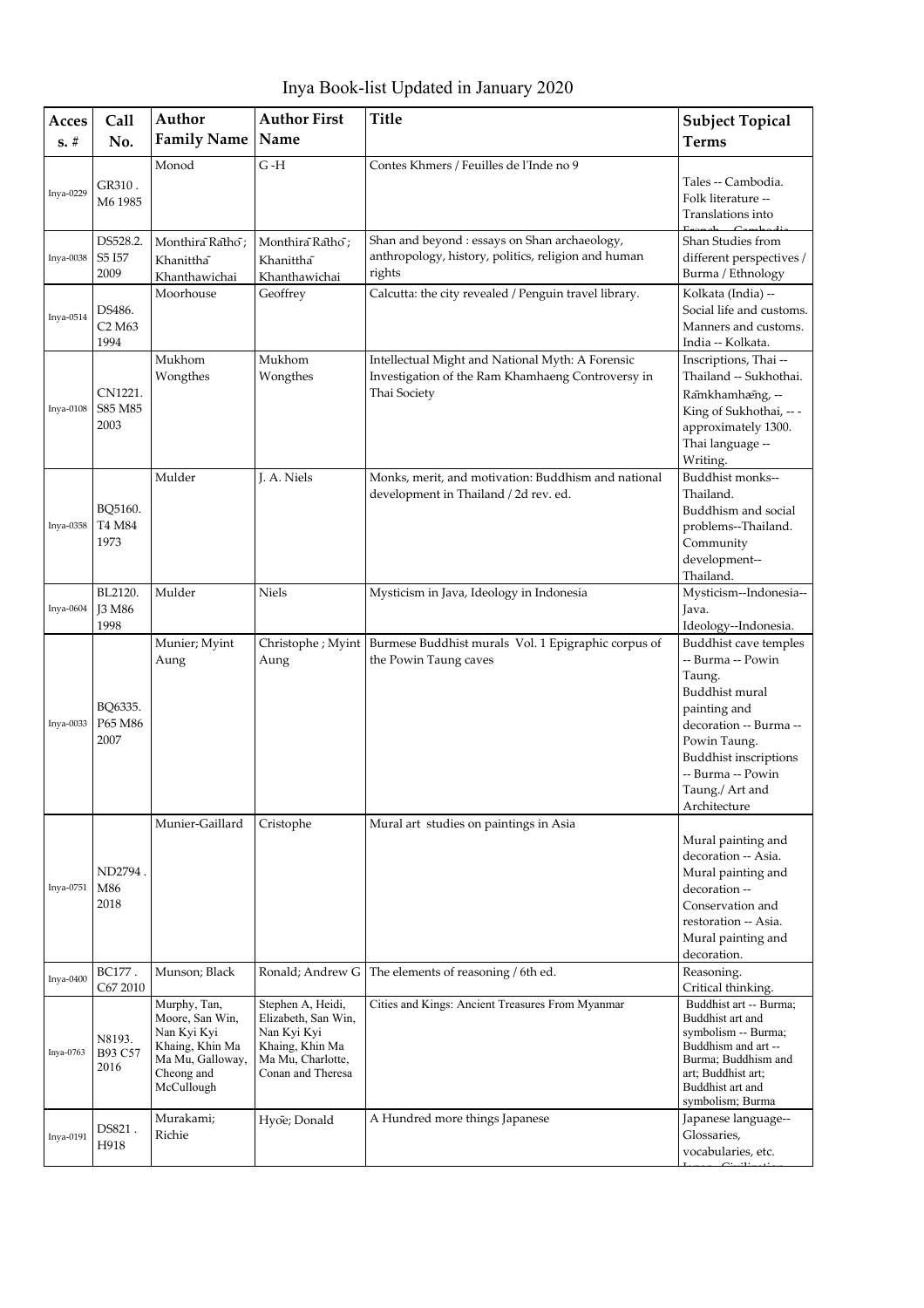Inya Book-list Updated in January 2020

| Acces       | Call                        | Author                                                                                      | <b>Author First</b>                                                                         | <b>Title</b>                                                                                                                                                                                                                                                          | <b>Subject Topical</b>                                                                                                                                                |
|-------------|-----------------------------|---------------------------------------------------------------------------------------------|---------------------------------------------------------------------------------------------|-----------------------------------------------------------------------------------------------------------------------------------------------------------------------------------------------------------------------------------------------------------------------|-----------------------------------------------------------------------------------------------------------------------------------------------------------------------|
| $s. \#$     | No.                         | <b>Family Name</b>                                                                          | Name                                                                                        |                                                                                                                                                                                                                                                                       | <b>Terms</b>                                                                                                                                                          |
| Inya-0132   | BQ1452.<br>E5 M87<br>1991   | Murcott                                                                                     | Susan                                                                                       | The first Buddhist women: translations and<br>commentaries on the Therigatha                                                                                                                                                                                          | Tipitaka. --<br>Suttapitaka. --<br>Khuddakanikaya. --<br>Therigatha-<br>Commentaries.<br>Tripitaka. --<br>Sutrapitaka. --<br>Khuddakanika                             |
| Inya-0748   | GV1301<br>M95<br>2018       | Myint Myint Kyu                                                                             | Myint Myint Kyu                                                                             | Gambling As Development: A Case Study of Myanamr's<br>Kokang Self-Administered Zone                                                                                                                                                                                   | Gambling Industry in<br>Kokang region,<br>Myanmar                                                                                                                     |
| Inya-0615   | DS485.<br>A88 N34<br>1990   | Nag                                                                                         | Sajal                                                                                       | Roots of Ethnic Conflict                                                                                                                                                                                                                                              | Nationalism--India--<br>Assam.<br>Bengali (South Asian<br>people)--India--Assam.<br>Assam (India)--Politics<br>and government.<br>Assam (India)--Ethnic<br>relations. |
| $Inya-0042$ | DS523.4.<br>M65 P36<br>2013 | Nai Pan Hla                                                                                 | Nai Pan Hla                                                                                 | A short Mon history                                                                                                                                                                                                                                                   | Mon (Southeast Asian<br>people) -- History.<br>Burma -- History.<br>Mon (Southeast Asian<br>people)                                                                   |
| Inya-0127   | BQ1463.<br>M65              | Nai Pan Hla                                                                                 | Nai Pan Hla                                                                                 | မန္ဒြဘာသာ ရွေးဟောင္းပေမှု ဇာတ္ ၅၅၀ အ႒မတန္ဖြိဳင္၀န္းလွ<br>တည္ျပတ္သည္ The 550 Jatakas (Stories of the Buddha's<br>Former Births) Mon Version Vol. VIII<br>Edited by Nai Pan Hla                                                                                         | Gautama Buddha--Pre-<br>existence.                                                                                                                                    |
| Inya-0129   | BQ1463.<br>M65 b            | Nai Pan Hla                                                                                 | Nai Pan Hla                                                                                 | မန္ဒြဘာသာ ရွေးဟောင္းပေမူ ဇာတ္ ၅၅၀ အ႒မတန္ဖြိဳင္ပပန္းလွ<br>တည္ျပတ္သည္ The 550 Jatakas (Stories of the Buddha's<br>Former Births) Mon Version Vol. VIII<br>Edited by Nai Pan Hla                                                                                         | Gautama Buddha--Pre-<br>existence.                                                                                                                                    |
| Inya-0075   | BQ942.<br>H373<br>B66 2004  | Nāņasampanno                                                                                | Boowa                                                                                       | Venerable Acariya Mun Bhuridatta Thera : a spiritual<br>biography / translated from the Thai by Dick Silaratano,<br>Bhikkhu                                                                                                                                           | Phurithatto, --<br>Phikkhu, -- 1870-1949.<br>Buddhist monks --<br>Thailand -- Biography.<br>Bhurithatto, --<br>Phikkhu, -- 1870-1949.                                 |
| Inya-0247   | PK1727.<br>P66 N36<br>1994  | Nandy                                                                                       | Ashis                                                                                       | The illegitimacy of nationalism : Rabindranath Tagore<br>and the politics of self / Oxford India paperbacks                                                                                                                                                           | Tagore, Rabindranath,<br>-- 1861-1941 -- Political<br>and social views.<br>Nationalism -- India.<br>Tagore, Rabindranath,<br>-- 1861-1941.                            |
| Inya-0447   | DS480.45<br>N27.<br>1995    | Nandy                                                                                       | Ashis                                                                                       | The Savage Frued and Other Essays on Possible and<br><b>Retrievable Selves</b>                                                                                                                                                                                        | India -- Politics and<br>government -- 20th<br>century.<br>India -- Civilization.                                                                                     |
| Inya-0576   | HD1698.<br>C36 N36<br>2011  | Nang                                                                                        | Phirun                                                                                      | Improving the governance of water resources in<br>Cambodia : a stakeholder analysis : understanding<br>stakeholder's roles, perceptions and constraints for<br>effective irrigation and catchment management and<br>development / CDRI working paper series ; no. 54. | Water resources<br>development--<br>Cambodia.<br>Water-supply--<br>Cambodia.                                                                                          |
| Inya-0382   | Z6605.<br>B87 P74<br>1997   | National<br>Commission for<br>the Preservation<br>of Traditional<br>Manuscripts<br>(Burma), | National<br>Commission for<br>the Preservation of<br>Traditional<br>Manuscripts<br>(Burma), | Proceedings of the Preservation and Conservation<br>Meeting: held in Yangon, Myanmar, 20-21 November,<br>1995 (2 Copies)                                                                                                                                              | Manuscripts,<br>Burmese--<br>Conservation and<br>restoration--Burma--<br>Congresses.                                                                                  |
| Inya-0405   | Z6605.<br>B87 P74<br>1997   | National<br>Commission for<br>the Preservation<br>of Traditional<br>Manuscripts<br>(Burma), | National<br>Commission for<br>the Preservation of<br>Traditional<br>Manuscripts<br>(Burma), | Proceedings of the Preservation and Conservation<br>Meeting: held in Yangon, Myanmar, 20-21 November,<br>1995 (2 Copies)                                                                                                                                              | Manuscripts,<br>Burmese--<br>Conservation and<br>restoration--Burma--<br>Congresses.                                                                                  |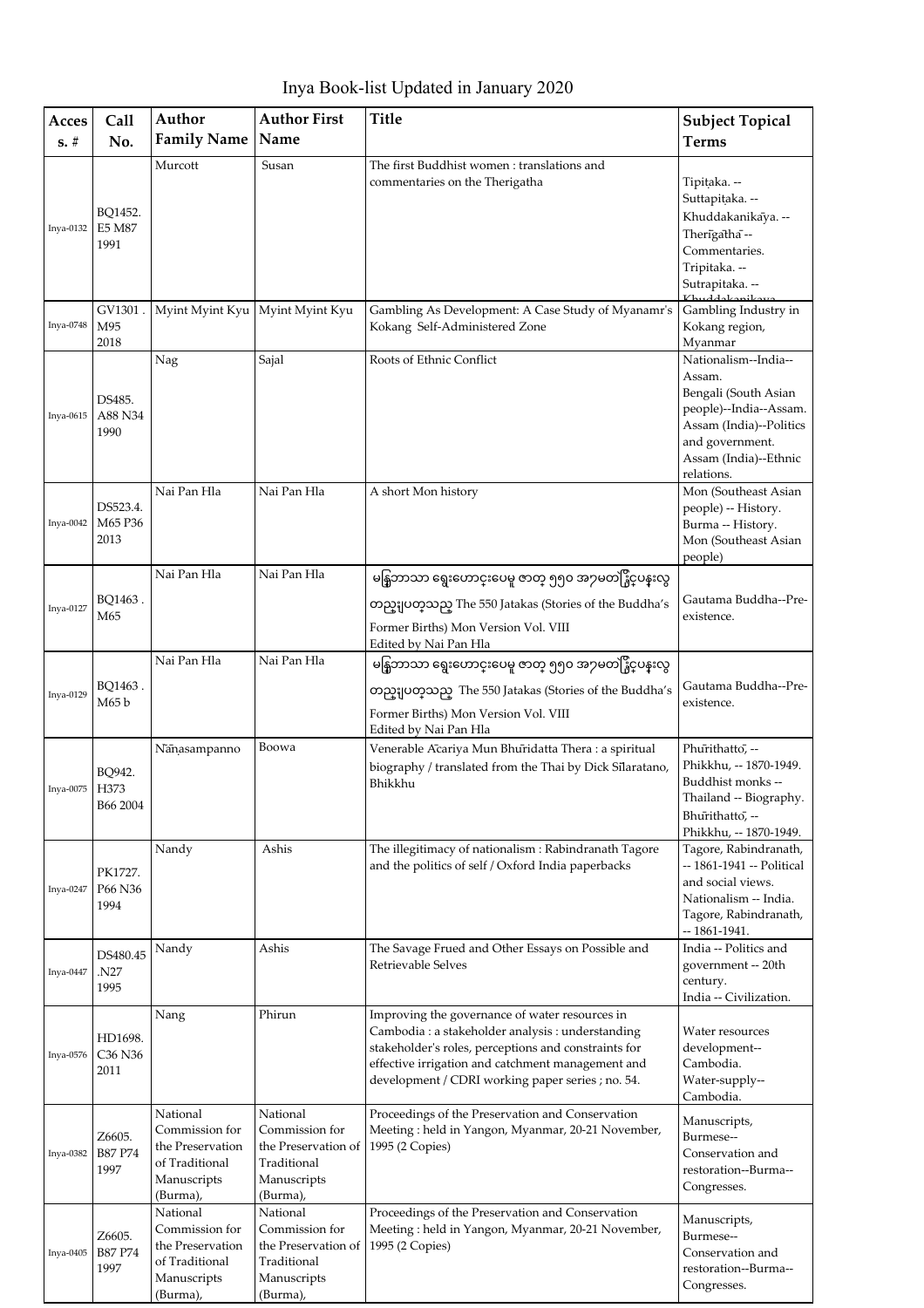Inya Book-list Updated in January 2020

| Acces     | Call<br>No.                                         | Author<br><b>Family Name</b>              | <b>Author First</b><br>Name               | <b>Title</b>                                                                                                                                                                   | <b>Subject Topical</b><br><b>Terms</b>                                                                                                              |
|-----------|-----------------------------------------------------|-------------------------------------------|-------------------------------------------|--------------------------------------------------------------------------------------------------------------------------------------------------------------------------------|-----------------------------------------------------------------------------------------------------------------------------------------------------|
| $s. \#$   |                                                     |                                           |                                           |                                                                                                                                                                                |                                                                                                                                                     |
| Inya-0363 | GN36.<br>J32<br>O8755<br>1991                       | National<br>Museum of<br>Ethnology, Japan | National Museum<br>of Ethnology,<br>Japan | Guide to the National Museum of Ethnology.                                                                                                                                     | Kokuritsu<br>Minzokugaku<br>Hakubutsukan--<br>Guidebooks.<br>Ethnological museums<br>and collections--<br>Japan--Osaka--<br>Guidebooks.             |
| Inya-0364 | BJ1012.<br>N49 2011                                 | Newman                                    | Micah                                     | Ethics demystified / McGraw-Hill "Demystified" series.                                                                                                                         | Demystified series<br>McGraw-Hill<br>"Demystified" series.                                                                                          |
| Inya-0301 | GR740.<br>M38<br>2009                               | Ngaosrivathana<br>& Pheuiphanh            | Mayoury &<br>Pheuiphanh                   | The Enduring Sacred Landscape of the Naga                                                                                                                                      | Serpents -- Mythology<br>-- Mekong River<br>Valley.<br>Southeast Asians --<br>Religious life and<br>customs.<br>Mekong River Valley --<br>Religion. |
| Inya-0325 | DS555.<br>45.V54<br>D5213<br>2008                   | Nguyen Duy<br>Thieu                       | Nguyen Duy<br>Thieu                       | Migration and change in the way of life : an<br>anthropological introduction to the Vietnamese<br>community in Laos                                                            | Vietnamese--Laos.<br>Vietnamese--<br>Migrations.<br>Vietnamese--Laos--<br>Social conditions.<br>Laos--Social<br>conditions.                         |
| Inya-0315 | PN1978.<br>V <sub>5</sub><br>N4713<br>2001          | Nguyen Huy<br>Hong, Tran<br>Trung Chinh   | Nguyen Huy<br>Hong, Tran Trung<br>Chinh   | Vietnamese traditional water puppetry/3rd Ed.                                                                                                                                  | Water puppetry.                                                                                                                                     |
| Inya-0340 | DS526.4.<br>G84 1998                                | Nguyên Thế Anh<br>et Alain Forest         | Nguyên Thế Anh<br>et Alain Forest         | Guerre et paix en Asie du Sud-Est                                                                                                                                              | Guerre -- Asie du Sud-<br>Est -- Histoire.<br>Asie du Sud-Est --<br>Politique et<br>gouvernement.<br>Asie du Sud-Est--<br>Relations exterieures.    |
| Inya-0765 | CC79.<br>N5 2008<br>v1                              | Ni Ni Khet                                | Ni Ni Khet                                | LES OBJETS EN FER PROTOHISTORIQUES DE<br>HAUTE BIRMANIE: RÉALISATION D'UN CORPUS,<br>CLASSEMENT TYPOLOGIQUE, APPROCHES<br>MORPHOLOGIQUE ET TECHNOLOGIQUE (Volumet<br>1-Texxte) |                                                                                                                                                     |
| Inya-0766 | CC79.<br>N5 2008<br>v2                              | Ni Ni Khet                                | Ni Ni Khet                                | LES OBJETS EN FER PROTOHISTORIQUES DE<br>HAUTE BIRMANIE: RÉALISATION D'UN CORPUS,<br>CLASSEMENT TYPOLOGIQUE, APPROCHES<br>MORPHOLOGIQUE ET TECHNOLOGIQUE (volume<br>II-corpus) |                                                                                                                                                     |
| Inya-0598 | $\mathtt{D} \mathtt{S}530$ .<br>N <sub>5</sub> 2000 | Ni Ni Myint                               | Ni Ni Myint                               | Burma's Struggle Against British Imperialism, 1885-1895<br>(พม่ากับการต่อต้านจักรวรรดินิยมอังกฤษ ค.ศ. 1885-1895)                                                               | Burma --- History<br>$-1824-1948$<br>Burma --- Foreign<br>relations --- Great<br>Britain.<br>Great Britain--- Foreign<br>relations --- Burma.       |
| Inya-0633 | BL1216.<br>6.B93<br>R39 1998                        | Nihar Ranjan Ray                          | Nihar Ranjan Ray                          | Brahmanical Gods in Burma (A Chapter of Indian Art<br>and Iconography)                                                                                                         | Hindu gods--Burma.<br>Buddhist art--Indic<br>influences.<br>Art, Indic--Influence.<br>Brahmanism in art.                                            |
| Inya-0110 | ND3255.<br>A1 N6<br>1985                            | No Na Pak Nam                             | No Na Pak Nam                             | Khoi Manuscript Paintings of the Ayutthaya Period /<br>Mural paintings of Thailand series.                                                                                     | Illumination of books<br>and manuscripts, Thai.<br>Painting, Thai.                                                                                  |
| Inya-0396 | BL41.<br>N67 2012                                   | Northey;<br>Anderson; Lohr                | Margot; Bradford;<br>Joel                 | Making sense in religious studies : a student's guide to<br>research and writing                                                                                               | Religion--Study and<br>teaching (Higher)--<br>Great Britain.<br>Religion--Research--<br>Great Britain.<br>Report writing                            |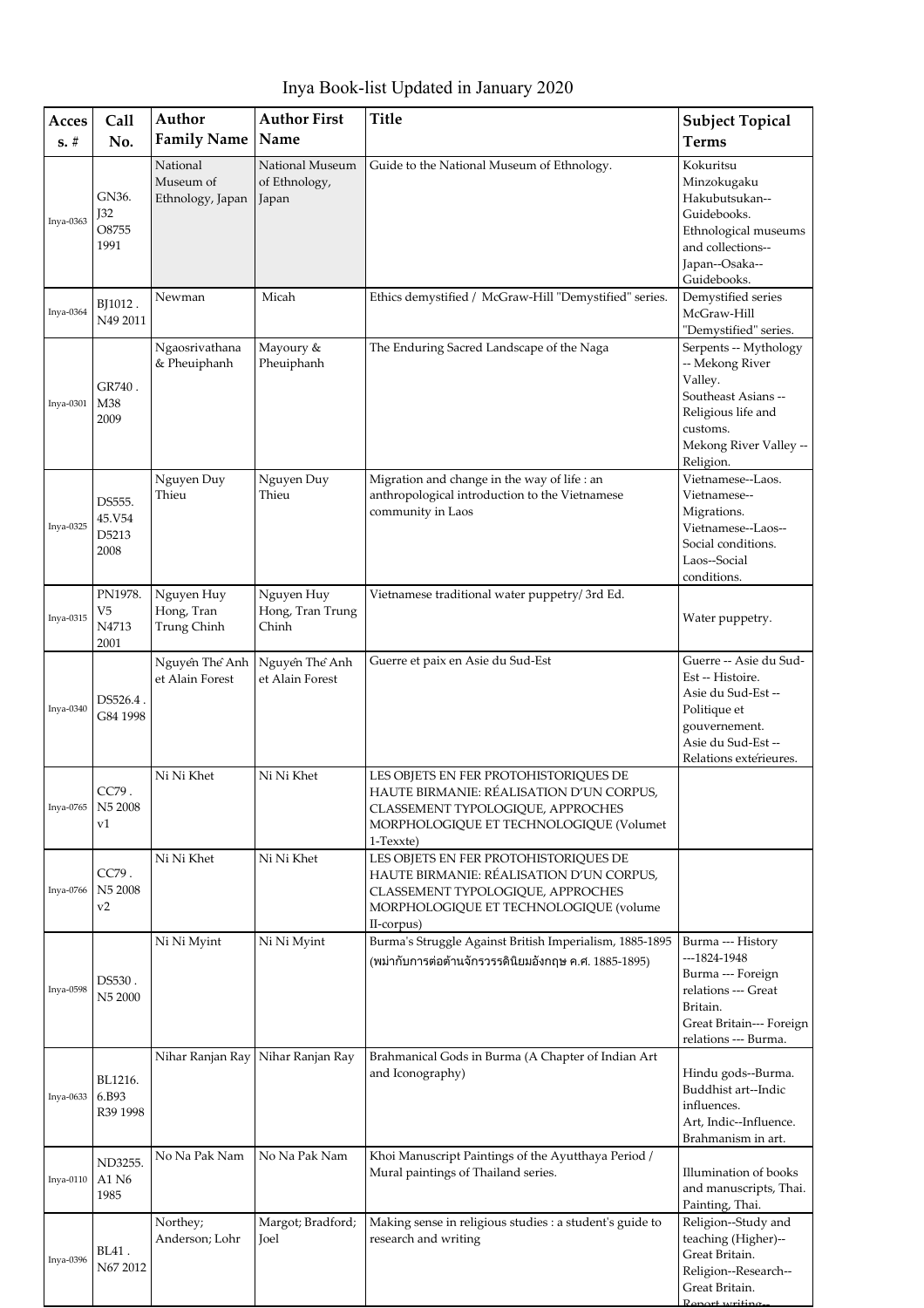Inya Book-list Updated in January 2020

| Acces<br>$s. \#$ | Call<br>No.                            | Author<br><b>Family Name</b>       | <b>Author First</b><br>Name        | <b>Title</b>                                                                                | <b>Subject Topical</b><br><b>Terms</b>                                                                                                                                                                                               |
|------------------|----------------------------------------|------------------------------------|------------------------------------|---------------------------------------------------------------------------------------------|--------------------------------------------------------------------------------------------------------------------------------------------------------------------------------------------------------------------------------------|
|                  | PL3947.                                | Okell                              | <b>John</b>                        | Burmese : an introduction to the literary style /                                           | Burmese language--                                                                                                                                                                                                                   |
| Inya-0351        | O416<br>1994                           |                                    |                                    | Southeast Asian language text series.                                                       | Style.<br>Style, Literary.<br>Burmese language--<br>Rhetoric.                                                                                                                                                                        |
| Inya-0352        | PL3938.<br>O424<br>1994 b.1            | Okell                              | John                               | An introduction to the spoken language ; Book 1. /<br>Southeast Asian language text series. | Burmese language--<br>Spoken Burmese--<br>Problems, exercises,<br>etc.<br>Burmese language--<br>Textbooks for foreign<br>speakers--English.<br>Burmese language--<br>Conversation and<br>phrase books.                               |
| Inya-0353        | PL3938.<br>O424<br>1994 b.2            | Okell                              | John                               | An introduction to the spoken language ; Book 2. /<br>Southeast Asian language text series. | Burmese language--<br>Spoken Burmese--<br>Problems, exercises,<br>etc.<br>Burmese language--<br>Textbooks for foreign<br>speakers--English.<br>Burmese language--<br>Conversation and<br>phrase books.                               |
| Inya-0384        | Z3221.<br>M57<br>1997<br>PL3508.5      | Olson                              | Grant                              | Modern Southeast Asian literature in translation : a<br>resource for teaching               | Southeast Asian<br>literature--Translations<br>into English--<br>Bibliography.<br>Southeast Asian<br>literature--Study and<br>teaching--<br>Bibliography.                                                                            |
| Inya-0463        | HC412.<br>P69 1995                     | Om Prakash                         | Om Prakash                         | Asia and the pre-modern world economy / IIAS lecture<br>series; 4                           | Economic history.<br>Asia--Economic<br>conditions.                                                                                                                                                                                   |
| Inya-0780        | DS539.<br>F74 P35<br>2016<br>[Cornell] | Pairaudeau                         | Natasha                            | Mobile citizens : French Indians in Indochina, 1858-1954                                    | East Indians ><br>Indochina > Social<br>conditions.<br>Indochina<br>Karaikal<br>Vietnam<br>France.<br>Indochina > History ><br>19th century.<br>Indochina > History ><br>20th century.                                               |
| Inya-0567        | DS485.<br>N68 P36<br>2012              | Pandey                             | Deepak                             | History of Arunachal Pradesh (Earliest time to 1947 A.<br>D.)                               | Arunachal Pradesh<br>(India) -- History.<br>India -- Arunachal<br>Pradesh.                                                                                                                                                           |
| Inya-0626        | HC445.<br>U529<br>2016                 | Pasuk<br>Phongpaichit and<br>Baker | Pasuk<br>Phongpaichit and<br>Chris | Unequal Thailand aspects of Income, wealth and power                                        | Equality -- Economic<br>aspects -- Thailand.<br>Equality -- Social<br>aspects -- Thailand.<br>Equality -- Political<br>aspects -- Thailand.<br>Income distribution --<br>Thailand.<br>Wealth -- Thailand.<br>Capitalism -- Thailand. |
| Inya-0249        | GV1796.<br>O34 P36<br>2007             | Pathy                              | Dinanath                           | Rethinking Odissi                                                                           | Odissi dance.                                                                                                                                                                                                                        |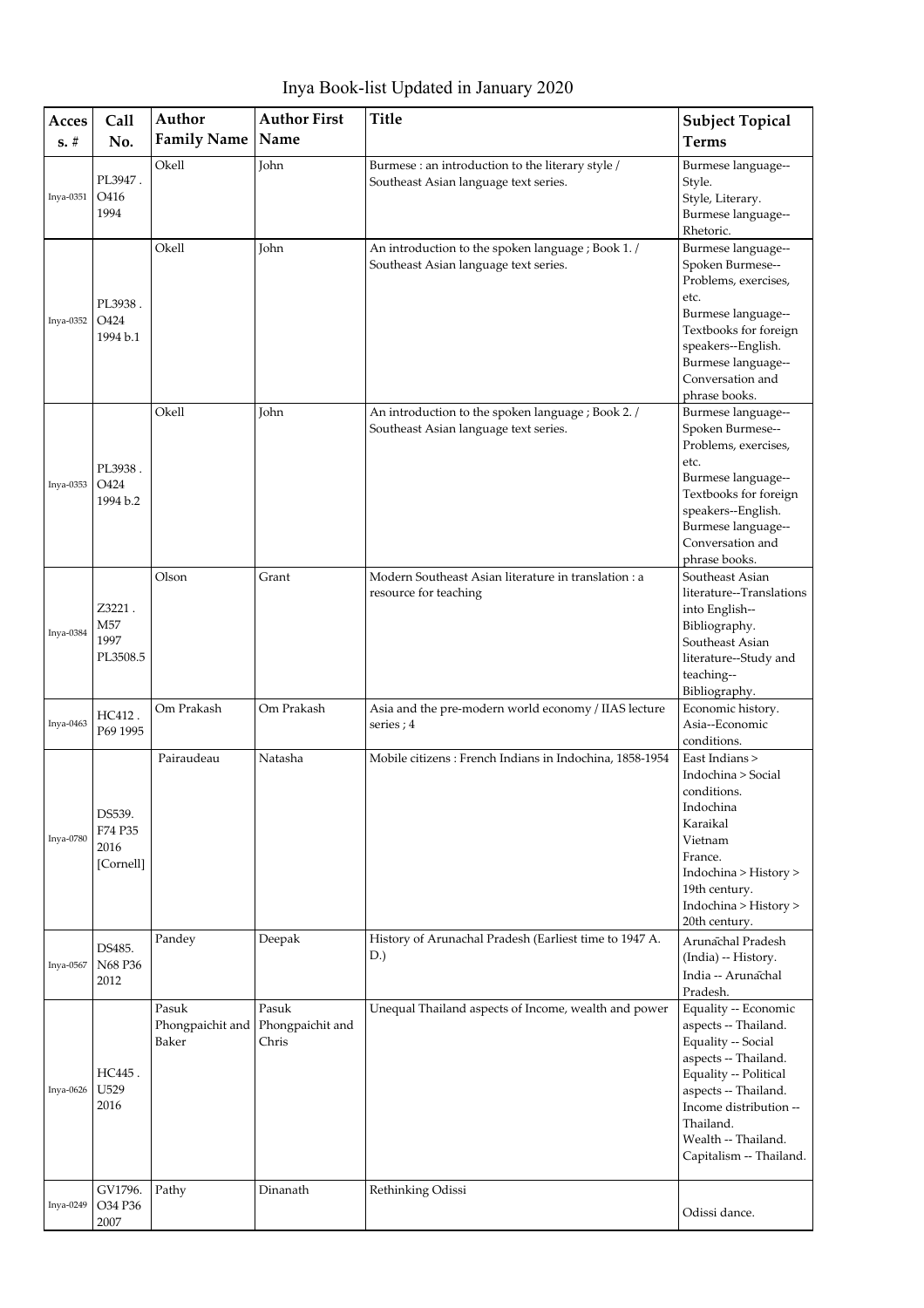Inya Book-list Updated in January 2020

| Acces     | Call                                                    | Author                   | <b>Author First</b>      | <b>Title</b>                                                                                                                                   | <b>Subject Topical</b>                                                                                                                                  |
|-----------|---------------------------------------------------------|--------------------------|--------------------------|------------------------------------------------------------------------------------------------------------------------------------------------|---------------------------------------------------------------------------------------------------------------------------------------------------------|
| $s. \#$   | No.                                                     | <b>Family Name</b>       | Name                     |                                                                                                                                                | <b>Terms</b>                                                                                                                                            |
| Inya-0374 | P94.M36<br>2011                                         | Patterson;<br>Wilkins    | Philip; Lee              | Media ethics: issues and cases / 7th ed.                                                                                                       | Mass media--Moral<br>and ethical aspects.<br>Communication--<br>Moral and ethical<br>aspects.                                                           |
| Inya-0028 | DS529.2<br>H5613<br>1960                                | Pe Maung Tin<br>and Luce | Pe Maung Tin and<br>G.H. | The Glass Palace chronicle of the kings of Burma                                                                                               | Burma -- History -- To<br>1824.<br>Burma -- Chronicle of<br>Kings and rulers in<br>Burma                                                                |
| Inya-0224 | PN1979.<br>S5 K75<br>1995                               | Pech Tum                 | Kravel                   | Sbek thom: Khmer shadow theater                                                                                                                | Shadow shows --<br>Cambodia.<br>Shadow shows.<br>Cambodia.                                                                                              |
| Inya-0097 | JQ1746.<br>P4 2002                                      | Peleggi                  | Maurizio                 | Lords of Things: The Fashioning of Siamese Monarchy's<br>Modern Image                                                                          | Monarchy -- Thailand.<br>Thailand -- Politics and<br>government.<br>Thailand -- Social<br>conditions.                                                   |
| Inya-0070 | DS588.<br>L36 P46<br>2000                               | Penth                    | Hans                     | A Brief History of Lan Na: civilization of north Thailand                                                                                      | Lanna (Kingdom) --<br>History.<br>Lanna (Kingdom) --<br>Civilization.<br>Thailand -- Lanna<br>(Kingdom)                                                 |
| Inya-0390 | GN316.<br>P384<br>2012                                  | Peoples; Bailey          | James; Garrick           | Humanity : an introduction to cultural anthropology                                                                                            | Ethnology.<br>Anthropology--<br>Philosophy.                                                                                                             |
| Inya-0206 | DS554.8.<br>P443<br>2000                                | Peou                     | Sorpong                  | Intervention and Change in Cambodia (towards<br>democracy?)                                                                                    | Cambodia -- Politics<br>and government.<br>Cambodia -- Foreign<br>relations.<br>Democracy --<br>Cambodia.                                               |
| Inya-0062 | GN635.<br>T4 P47<br>2006                                | Perve                    | Emmanuel                 | The hill tribes living in Thailand                                                                                                             | Indigenous peoples --<br>Thailand.<br>Ethnology -- Thailand.<br>Ethnology.                                                                              |
| Inya-0579 | HD1741.<br>C16<br>C <sub>488</sub><br>2011<br>[Cornell] | Phalla.                  | Che                      | Hydrological analysis in support of irrigation<br>management / CDRI working paper series ; no. 59                                              | Irrigation > Cambodia<br>> Management > Case<br>studies.<br>Hydrology ><br>Cambodia > Case<br>studies.                                                  |
| Inya-0322 | NB1014.<br>P46 2003                                     | Pham                     | Thuy Hop                 | Sưu tap đieu khać Champa tai Bao tang Lịch sư Viet<br>Nam = The collection of Champa sculpture in the<br>National Museum of Vietnamese History | Bao tang lịch sư Việt<br>Nam (Hanoi, Vietnam)<br>--Catalogs.<br>Sculpture, Cham--<br>Vietnam--Catalogs.<br>Champa (Kingdom)--<br>Antiquities--Catalogs. |
| Inya-0318 | BL2055.<br>P437<br>2009                                 | Pham Quynh<br>Phuong.    | Pham Quynh<br>Phuong.    | Hero and deity: Tran Hung Dao and the resurgence of<br>popular religion in Vietnam                                                             | Tran, Hưng Đạo, 1226-<br>1300--Cult.<br>Vietnam--Religion.                                                                                              |
| Inya-0311 | DS556.<br>42.P52<br>V2 2002<br>[Cornell]                | Pham Van Dong            | Pham Van Dong            | Culture and Renovation                                                                                                                         | Vietnam--Politics and<br>government--1975-<br>Vietnam--Civilization.                                                                                    |
| Inya-0359 | ND2835.<br>Z9 W533<br>1989                              | Phanitchaphan            | Withi                    | Wiang Ta murals                                                                                                                                | Buddhist mural<br>painting and<br>decoration--Thailand--<br>Wiang Ta.<br>Mural painting and<br>decoration Thai.                                         |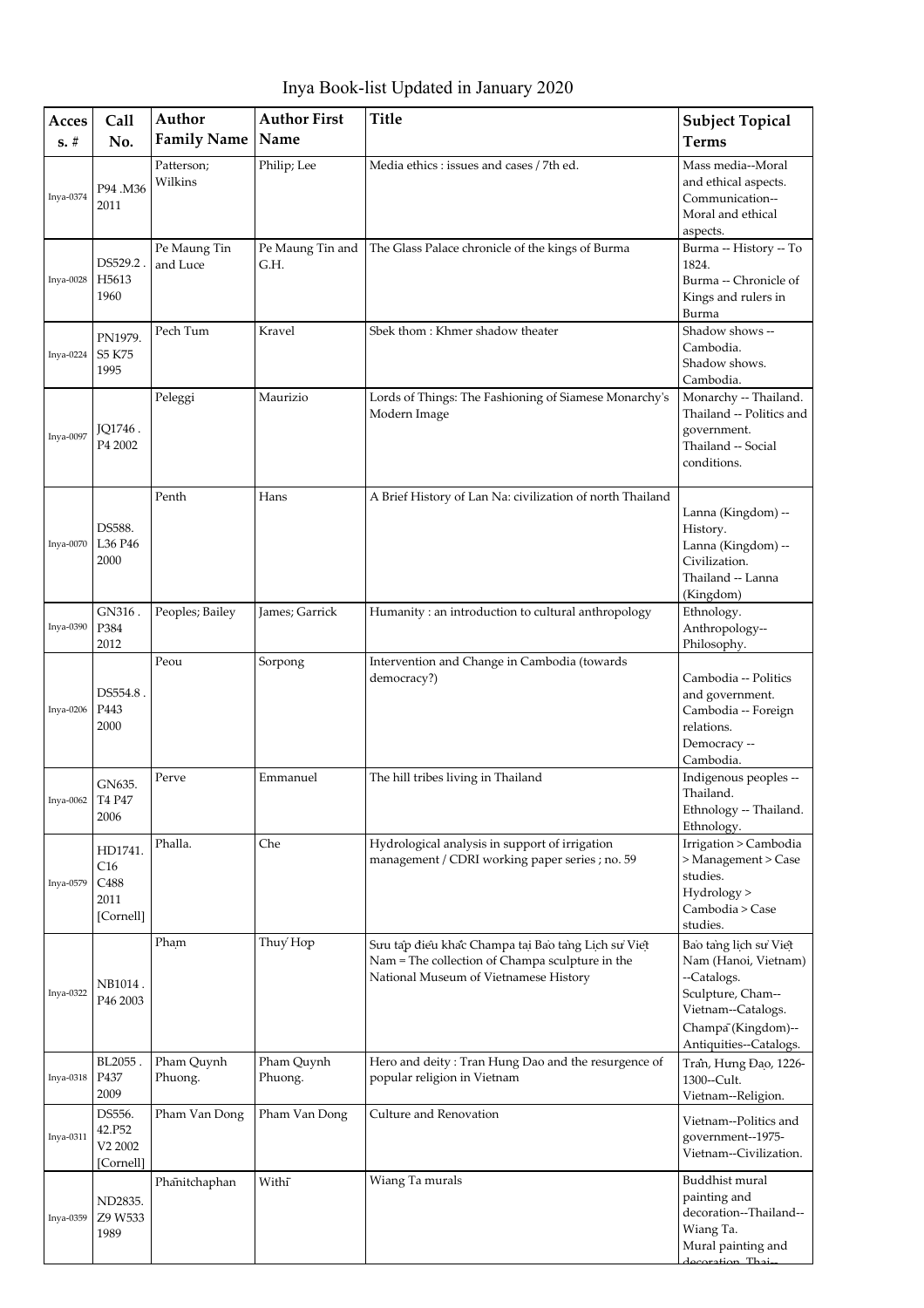Inya Book-list Updated in January 2020

| Acces     | Call                                        | Author                                                                                                                                                                                                                                                     | <b>Author First</b>                                                                                                                                                                                                                                     | <b>Title</b>                                                                                                                                        | <b>Subject Topical</b>                                                                                                                                                                                                                                                                       |
|-----------|---------------------------------------------|------------------------------------------------------------------------------------------------------------------------------------------------------------------------------------------------------------------------------------------------------------|---------------------------------------------------------------------------------------------------------------------------------------------------------------------------------------------------------------------------------------------------------|-----------------------------------------------------------------------------------------------------------------------------------------------------|----------------------------------------------------------------------------------------------------------------------------------------------------------------------------------------------------------------------------------------------------------------------------------------------|
| $s. \#$   | No.                                         | <b>Family Name</b>                                                                                                                                                                                                                                         | Name                                                                                                                                                                                                                                                    |                                                                                                                                                     | <b>Terms</b>                                                                                                                                                                                                                                                                                 |
| Inya-0096 | PL4200.<br>P44 1987                         | Phillips                                                                                                                                                                                                                                                   | Herbert P.                                                                                                                                                                                                                                              | Modern Thai literature : with an ethnographic<br>interpretation                                                                                     | Thai literature -- 20th<br>century -- History and<br>criticism.<br>Thai literature -- 20th<br>century.<br>Literature and society<br>-- Thailand.                                                                                                                                             |
| Inya-0298 | DS555.5<br>S27 1998                         | Phinith Saveng,<br>Souk-Aloun<br>Phou Ngeun,<br>Thongchanh<br>Vannida.                                                                                                                                                                                     | Phinith Saveng,<br>Souk-Aloun Phou<br>Ngeun,<br>Thongchanh<br>Vannida.                                                                                                                                                                                  | Histoire du Pays Lao, de la prehistoire a' la Republique                                                                                            | Laos -- History.<br>Laos.<br>Laos -- History                                                                                                                                                                                                                                                 |
| Inya-0774 | HT169.<br>C272 P46<br>2003                  | Phnom Penh,<br>Bureau des<br>affaires urbaines<br>[et] Paris, Atelier<br>parisien<br>d'urbanisme [et]<br>Venise, Direzione<br>centrale sviluppo<br>del territorio e<br>mobilita, avec le<br>soutien du<br>programme Asia<br>Urbs de l'Union<br>européenne. | Phnom Penh,<br>Bureau des affaires<br>urbaines [et] Paris,<br>Atelier parisien<br>d'urbanisme [et]<br>Venise, Direzione<br>centrale sviluppo<br>del territorio e<br>mobilità, avec le<br>soutien du<br>programme Asia<br>Urbs de l'Union<br>européenne. | Phnom Penh a' l'aube du XXIe siècle : contributions a' la<br>definition de quelques projets pour l'amelioration des<br>conditions de la vie urbaine | City planning--<br>Cambodia--Phnom<br>Penh.<br>Flood damage--<br>Cambodia--Phnom<br>Penh.<br>Housing--Cambodia--<br>Phnom Penh.<br>Architecture--<br>Cambodia--Phnom<br>Penh.<br>Urban renewal--<br>Cambodia--Phnom<br>Penh.<br>Phnom Penh<br>(Cambodia)--<br>Buildings, structures,<br>etc. |
| Inya-0314 | ML345.<br>V5 N48<br>1991                    | Phong T. Nguyen                                                                                                                                                                                                                                            | Phong T. Nguyen                                                                                                                                                                                                                                         | New perspectives on Vietnamese music : six essays /<br>Lac Viet series, no. 14.                                                                     | Music--Vietnam--<br>History and criticism.                                                                                                                                                                                                                                                   |
| Inya-0299 | HC443.<br>P47 2009                          | Phraxayavong                                                                                                                                                                                                                                               | Viliam                                                                                                                                                                                                                                                  | History of aid to Laos: motivations and impacts                                                                                                     | Economic assistance--<br>Laos--History.<br>Laos--Economic<br>conditions.                                                                                                                                                                                                                     |
| Inya-0131 | BQ6315.<br>B83 2003                         | Pichard;<br>Lagirarde                                                                                                                                                                                                                                      | Pierre; Francois                                                                                                                                                                                                                                        | The Buddhist monastery : a cross-cultural survey                                                                                                    | Buddhist monasteries<br>-- Congresses.<br><b>Buddhist monasteries</b><br>-- Asia -- Congresses.<br><b>Buddhist monasteries</b><br>-- Southeast Asia --<br>Congresses.                                                                                                                        |
| Inya-0063 | DS570.<br>P48 P47<br>1992                   | Pookajorn                                                                                                                                                                                                                                                  | Surin                                                                                                                                                                                                                                                   | The Phi Tong Luang (Mlabri) : a hunter-gatherer group<br>in Thailand                                                                                | Phi Tong Luang<br>(Southeastern Asian<br>people) -- History.<br>Phi Tong Luang<br>(Southeastern Asian<br>people) -- Civilization.                                                                                                                                                            |
| Inya-0562 | PL4321.<br>P68 2000                         | Pou                                                                                                                                                                                                                                                        | Saveros                                                                                                                                                                                                                                                 | Qvī jā khmer wichaiā = What is khmerology?                                                                                                          | Khmer language --<br>Study and teaching<br>(Higher)                                                                                                                                                                                                                                          |
| Inya-0778 | NA1507.<br>I4 P37<br>2005                   | Pramar.                                                                                                                                                                                                                                                    | V. S.                                                                                                                                                                                                                                                   | A social history of Indian architecture                                                                                                             | Architecture--India.<br>Architecture--India--<br>Foreign influence.<br>Architecture and<br>society--India--<br>History--21st century.<br>Architecture.                                                                                                                                       |
| Inya-0118 | PZ3.P914<br>$\rm Sr$<br>PR9570.<br>$\rm P7$ | Prem Purachatra                                                                                                                                                                                                                                            | Prem Purachatra                                                                                                                                                                                                                                         | The story of Khun Chang Khun Phan / illustrations by<br>Hem Vejakorn / edited by Montri Umavijani                                                   |                                                                                                                                                                                                                                                                                              |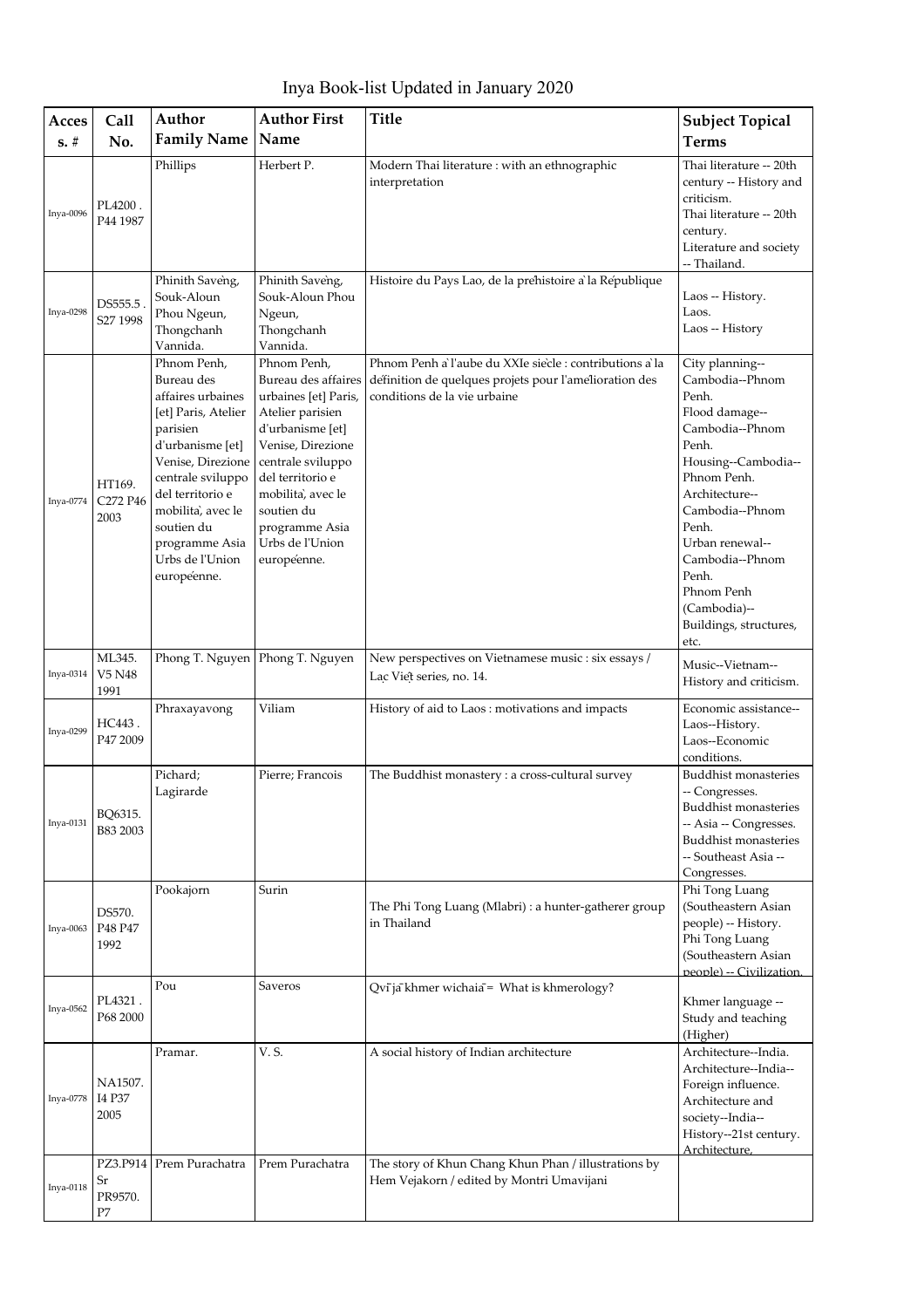Inya Book-list Updated in January 2020

| Acces<br>$s. \#$ | Call<br>No.                                             | Author<br><b>Family Name</b>                               | <b>Author First</b><br>Name                                | <b>Title</b>                                                                                                                                                                                      | <b>Subject Topical</b><br><b>Terms</b>                                                                                                                                                                               |
|------------------|---------------------------------------------------------|------------------------------------------------------------|------------------------------------------------------------|---------------------------------------------------------------------------------------------------------------------------------------------------------------------------------------------------|----------------------------------------------------------------------------------------------------------------------------------------------------------------------------------------------------------------------|
| $Inya-0120$      | RA643.<br>86.T8<br>P74 2004                             | Press                                                      | <b>Brahm</b>                                               | Untangling Vulnerability: A study on HIV/AIDS<br>prevention programming for migrant fishermen and<br>related populations in Thailand                                                              | HIV infections --<br>Thailand -- Prevention.<br>AIDS (Disease) --<br>Thailand -- Prevention.<br>Migrant labor --<br>Thailand.                                                                                        |
| $Inya-0204$      | DS554.<br>98.A5<br>P76 1997                             | Prodromides                                                | Maxime                                                     | Angkor: chronique d'une renaissance                                                                                                                                                               | Angkor (Extinct city)<br>Excavations<br>(Archaeology) --<br>Cambodia -- Angkor<br>(Extinct city)<br>Excavations<br>(Archaeology)                                                                                     |
| Inya-0440        | BQ6337.<br>T472<br>W38513<br>1976                       | Pruess                                                     | James B.                                                   | That Phanom chronicle : a shrine history and its<br>interpretation / Cornell University. Southeast Asia<br>Program. Data paper no. 104                                                            | Wat Phrathatphanom<br>(That Phanom,<br>Thailand)--History.                                                                                                                                                           |
| Inya-0596        | GR309.5.<br>S53 P85<br>2014                             | Puloi Hom (Sao<br>Hso Hom), Puloi<br>Tun (Sai Aung<br>Tun) | Puloi Hom (Sao<br>Hso Hom), Puloi<br>Tun (Sai Aung<br>Tun) | ရှးေခတ်ေရှမ်းပုံပငြ်များ (Shan Legends)                                                                                                                                                           | Shan (Asian people)--<br>Burma--Shan State--<br>Folklore.<br>Tales--Burma--Shan<br>State.<br>Shan State (Burma)--<br>Social life and customs                                                                         |
| Inya-0281        | NK8877.<br>S43 2007                                     | Puranananda                                                | Jane                                                       | The secrets of Southeast Asian textiles : myth, status, and<br>the supernatural : the James H W Thompson Foundation<br>Symposium papers                                                           | Textile design --<br>Southeast Asia --<br>History -- Congresses.<br>Textile design --<br>Southeast Asia --<br>Themes, motives --<br>Congresses.<br>Textile fabrics --<br>Southeast Asia --<br>History -- Congresses. |
| Inya-0763        | JQ6311.<br>A95 E54<br>2015                              | Pyidaungsu<br>Institute                                    | Pyidaungsu<br>Institute                                    | အတိတ်ကပခြာနသေဓာ အနာဂတ်စိန်ခဓါမှ(နဓာင်လာမည့်<br>ရှၗေကဓာက်ပွဲများအတွက်၂၀၁၀နင့်၂၀၁၂<br>ရွေးကဓာက်ပွဲသင်ခန်းစာများ)                                                                                    | ရွးေကဓာက်ပွဲ --<br>လမ်းညွှန် --<br>သိမှတ်ဖွယ်ရာ --<br>အသုံးချလမ်းညွ့န်                                                                                                                                               |
| Inya-0740        | R729.G4<br>P96 2016                                     | Pyone Mjinzu<br>Lwin                                       | Pyone Mjinzu<br>Lwin                                       | The Role of General Practitioners In The Myanmar<br>Health Care System: A Study of Private Clinics in<br>Yangon Region, Myanmar                                                                   | Yangon Clinics ---<br>Health Care System in<br>Myanmar                                                                                                                                                               |
| Inya-0434        | HN750.5<br>.A8A63                                       | Rabibhadana                                                | Akin M.R.                                                  | The organization of Thai society in the early Bangkok<br>period, 1782-1873. / Cornell University. Southeast Asia<br>Program. Data paper no. 74                                                    | Social classes--<br>Thailand--History.<br>Thailand--Social<br>conditions.                                                                                                                                            |
| Inya-0286        | HV7375.<br>F53 1999                                     | Rafael                                                     | Vicente L.                                                 | Figures of Criminality in Indonesia, the Philippines, and<br>Colonial Vietnam                                                                                                                     |                                                                                                                                                                                                                      |
| Inya-0094        | PL4209.<br>P548 S2<br>1973                              | Rama II                                                    | Rama II                                                    | Sang thong; a dance-drama from Thailand / Written by<br>King Rama II and Poets of His Court / Translation with<br>Introduction and Notes by Fern S. Ingersoll / Illustrated<br>by Bunson Sukhphun | Thai drama                                                                                                                                                                                                           |
| Inya-0490        | DS556.<br>45.T35<br>R37 1999<br>[Cornell/<br><b>NIU</b> | Rattanaphon<br>Setthakun.                                  | Rattanaphon<br>Setthakun.                                  | Community rights of the Lue in China, Laos and<br>Thailand : a comparative study                                                                                                                  | Tai (Southeast Asian<br>people)--Thailand,<br>Northern.<br>Tai (Southeast Asian<br>people)--Social life and<br>customs.<br>Tai (Southeast Asian<br>people)--China.<br>Tai (Southeast Asian<br>people)--Laos.         |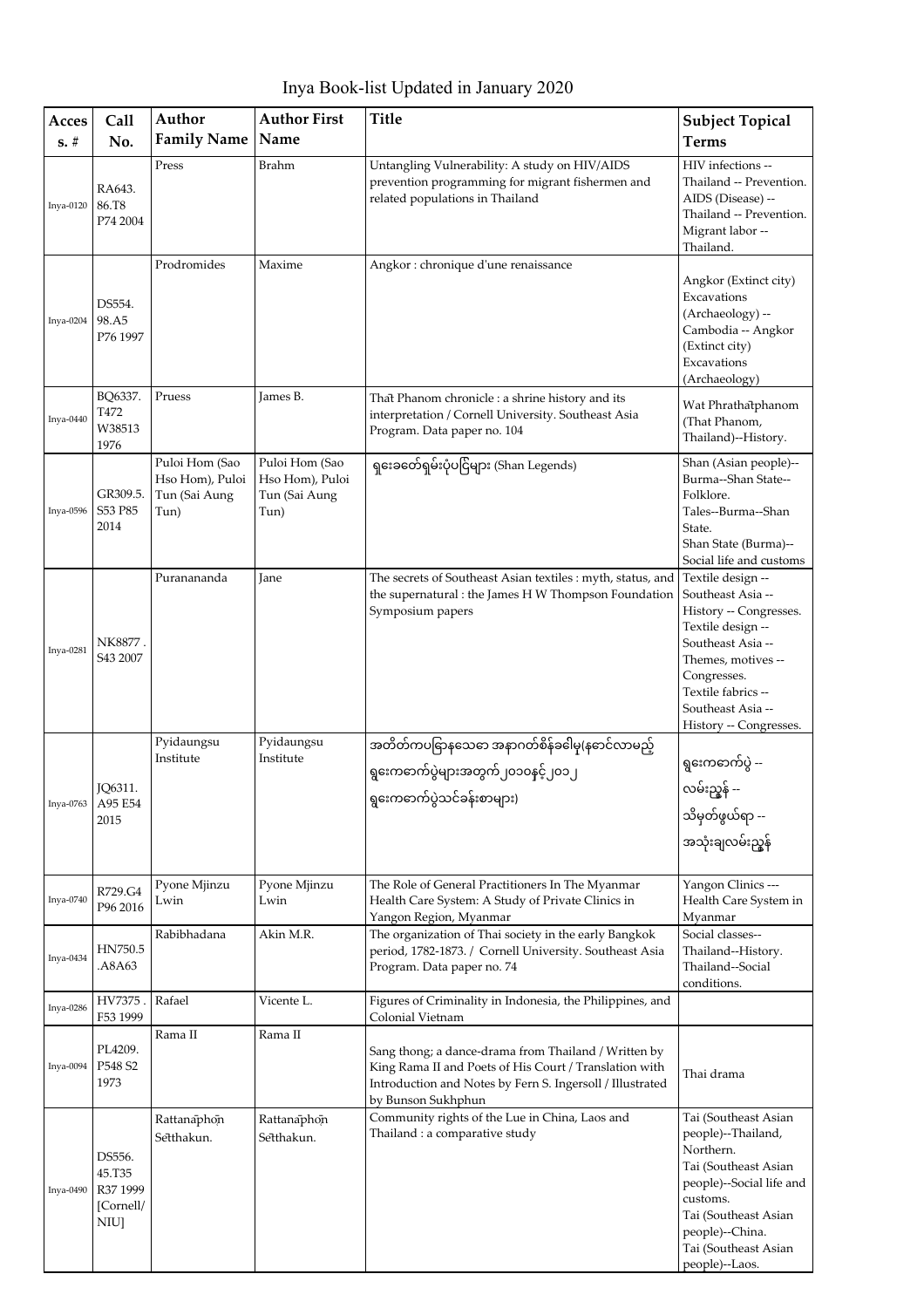| Acces       | Call                                           | Author                            | <b>Author First</b>                          | <b>Title</b>                                                                                                                                                                            | <b>Subject Topical</b>                                                                                                                                                                                        |
|-------------|------------------------------------------------|-----------------------------------|----------------------------------------------|-----------------------------------------------------------------------------------------------------------------------------------------------------------------------------------------|---------------------------------------------------------------------------------------------------------------------------------------------------------------------------------------------------------------|
| $s. \#$     | No.                                            | <b>Family Name</b>                | Name                                         |                                                                                                                                                                                         | <b>Terms</b>                                                                                                                                                                                                  |
| Inya-0527   | N7321.<br>P84 2006<br>$IC$ ornelll             | Rawanchaikul                      | Navin                                        | Public art in(ter)vention : fly with me to another world                                                                                                                                | Navin Rawanchaikul.<br>Inson Wongsam.<br>$Art$ Thai -- $20th$                                                                                                                                                 |
| $Inya-0611$ | BQ287.<br>R39 1998                             | Ray                               | Himanshu P.                                  | The Winds of Change: Buddhism and the Maritime<br>Links of Early Southeast Asia                                                                                                         | Buddhism--History--<br>To ca. 100 A.D.<br>Navigation--India--<br>History.<br>India--Commerce--<br>History.<br>India Ocean Region--<br>Commerce--History.<br>Southeast Asia--<br>Commerce--India--<br>History. |
| Inya-0613   | DS485.<br>M684<br>R39 1993                     | Ray                               | A C                                          | Mizoram: India-the land and the people                                                                                                                                                  | India -- The Land and<br>The People --Custom --<br>Ceremonial --<br>Economic                                                                                                                                  |
| Inya-0455   | QC981.8.<br>G56 C55<br>2011                    | Rayanakorn                        | Kobkun                                       | Climate change challenges in the Mekong region / CMU,<br>Mekong series.                                                                                                                 | Global warming--<br>Economic aspects--<br>Southeast Asia.<br>Climatic changes--<br>Economic aspects--<br>Mekong River Region.<br>Global warming--<br>Economic aspects--<br>Mekong River Region.               |
| Inya-0389   | KF1600.<br>C <sub>6</sub> 2010                 | Reed                              | Lee O.                                       | The legal and regulatory environment of business / 15th<br>ed                                                                                                                           | Project management--<br>United States.<br>Total quality<br>management--United<br>States.                                                                                                                      |
| Inya-0263   | HC441.<br>L37 1997                             | Reid                              | Anthony                                      | The Last Stand of Asian Autonomies: responses to<br>modernity in the diverse states of southeast Asia and<br>Korea, 1750-1900 / Studies in the economies of East and<br>South-East Asia | Southeast Asia --<br>Economic conditions.<br>Korea -- Economic<br>conditions.<br>Southeast Asia --<br>Economic policy.                                                                                        |
| Inya-0274   | DS526.4.<br>R43 1999                           | Reid                              | Anthony                                      | Charting the Shape of Early Modern Southeast Asia                                                                                                                                       | Southeast Asia --<br>History -- 16th century.<br>Southeast Asia --<br>History -- 17th century.<br>Southeast Asia --<br>Commerce -- History.                                                                   |
| Inya-0379   | JK1759.<br>C58 2010                            | Remy; Patrick;<br>Saffel; Clayton | Richard C.; John<br>J.; David C.; Gary<br>Е. | Glencoe. Civics today : citizenship, economics, & you                                                                                                                                   | Civics -- Study and<br>teaching (Secondary)<br>United States -- Politics<br>and government --<br>Study and teaching<br>(Secondary)<br>Civics.                                                                 |
| Inya-0492   | PL5540.<br>L58 2005<br>[Cornell/<br><b>NIU</b> | Revel                             | Nicole                                       | Literature of voice : epics in the Philippines / with CD                                                                                                                                | Epic poetry, Philippine<br>-- History and criticism<br>-- Congresses.<br>Epic poetry,<br>Philippine.                                                                                                          |
| Inya-0334   | DS676.8.<br><b>B66</b><br>M3933<br>1997        | Reyes Churchill                   | Bernardita                                   | Determining the truth : the story of Andres Bonifacio :<br>being critiques of and commentaries on Inventing a<br>hero, the posthumous re-creation of Andres Bonifacio                   | May, Glenn Anthony.<br>Inventing a hero.<br>Bonifacio, Andres,<br>1863-1897.<br>Revolutionaries--<br>Philippines--<br>Biography.<br>Philippines--Politics<br>and government.                                  |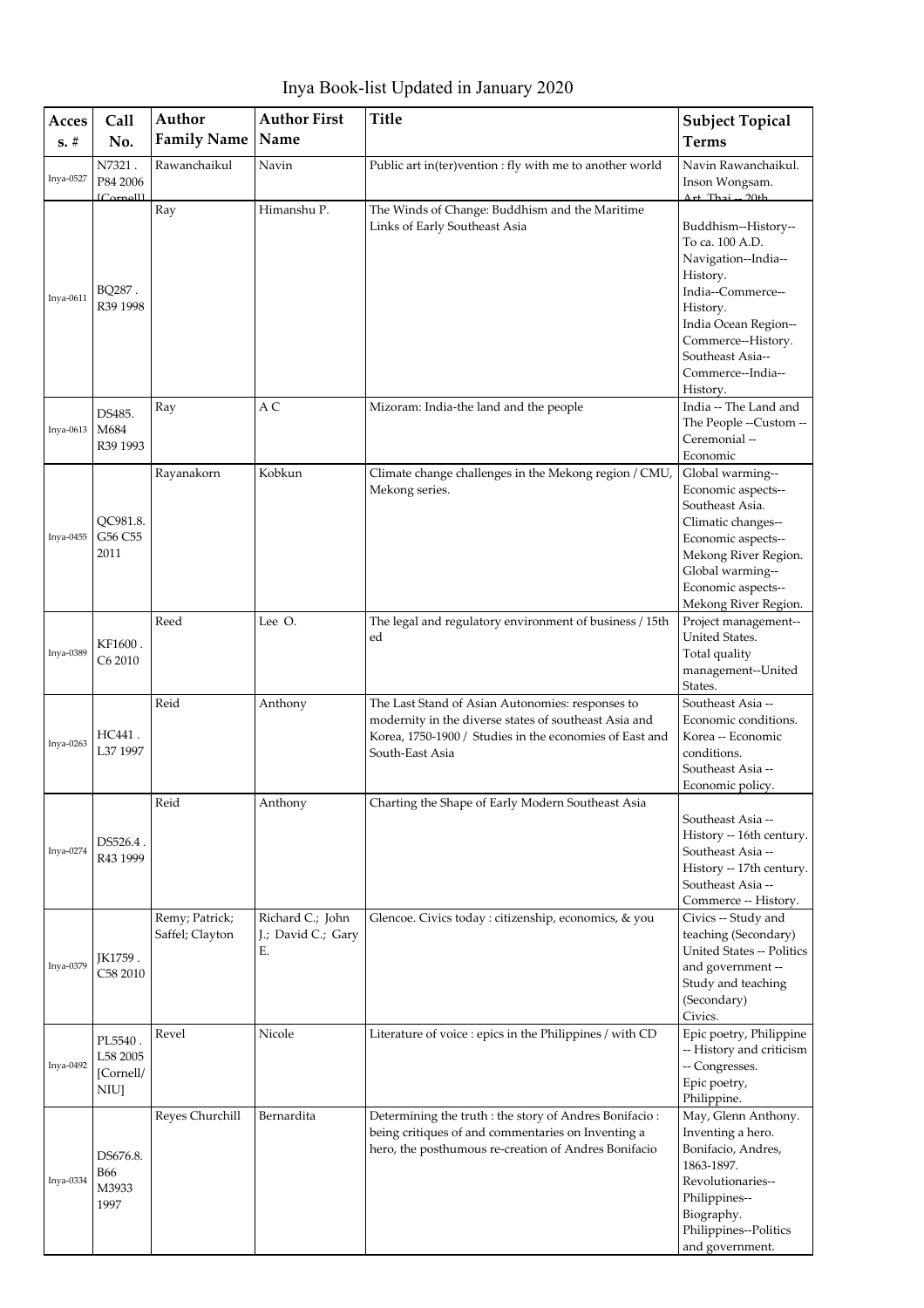Inya Book-list Updated in January 2020

| Acces     | Call                                                             | Author             | <b>Author First</b> | <b>Title</b>                                                                                                                                                                   | <b>Subject Topical</b>                                                                                                                                                            |
|-----------|------------------------------------------------------------------|--------------------|---------------------|--------------------------------------------------------------------------------------------------------------------------------------------------------------------------------|-----------------------------------------------------------------------------------------------------------------------------------------------------------------------------------|
| $s. \#$   | No.                                                              | <b>Family Name</b> | Name                |                                                                                                                                                                                | <b>Terms</b>                                                                                                                                                                      |
| Inya-0345 | HC441.<br>S74 1998                                               | Reynolds; McVey    | Craig J.; Ruth      | Southeast Asian studies: reorientations / Frank H.<br>Golay memorial lecture, 2-3.                                                                                             | Southeast Asia--<br>Economic conditions.<br>Southeast Asia--<br>Economic policy.<br>Southeast Asia--<br>Politics and<br>government--1945-<br>International economic<br>relations. |
| Inya-0258 | DS521.62<br>R542.<br>1997                                        | Rigg               | <b>Jonathan</b>     | Southeast Asia the human landscape of modernization<br>and development / 2 editions                                                                                            | Human geography--<br>Southeast Asia.<br>Southeast Asia--<br>Geography.<br>Southeast Asia--<br>Economic conditions.                                                                |
| Inya-0259 | DS521.62<br>R542<br>2003                                         | Rigg               | Jonathan            | Southeast Asia the human landscape of modernization<br>and development / 2 editions                                                                                            | Human geography--<br>Southeast Asia.<br>Southeast Asia--<br>Geography.<br>Southeast Asia--<br>Economic conditions.                                                                |
| Inya-0620 | DS530.9.<br>R3 R63<br>2016                                       | Roberts            | Jayde Lin           | Mapping Chinese Rangoon: Place and Nation among<br>the Sino-Burmese                                                                                                            | Chinese -- Burma --<br>Rangoon -- History.<br>Chinese -- Burma --<br>Rangoon -- Social<br>conditions.<br>Chinese -- Burma --<br>Rangoon -- Ethnic<br>identity.                    |
| Inya-0155 | BL74.<br>N67 2015<br>v.3                                         | Robson             | James               | Daoism / Norton anthology of world religions. Vol. 1                                                                                                                           | Taoism.<br>Taoism -- History --<br>Sources.                                                                                                                                       |
| Inya-0056 | BL2052.<br>N37 R63<br>1992                                       | Rodrigue           | Yves                | Nat-Pwe: Burma's supernatural sub-culture                                                                                                                                      | Nats -- Burma.<br>Cults -- Burma.<br>Animism.                                                                                                                                     |
| Inya-0766 | NA1512<br>2.R36<br>R66<br>2012                                   | Rooney             | Sarah               | 30 Heritage Buildings of Yangon Inside The City That<br>Captured Time                                                                                                          | 1.Architecture--Burma--<br>History. 2.<br>Architecture--<br>Conservation and<br>restoration--Burma--<br>Rangoon. 3. Rangoon<br>(Burma)--Buildings,<br>structure, etc.             |
| Inya-0584 | S600.64.<br>C <sub>16</sub> R <sub>67</sub><br>2011<br>[Cornell] | Ros                | Bansok              | Agricultural development and climate change :<br>the case of Cambodia / Working paper series ; no. 65.                                                                         | Crops and climate ><br>Cambodia.<br>Climatic changes ><br>Cambodia.<br>Agriculture ><br>Cambodia.<br>Rural development ><br>Cambodia.                                             |
| Inya-0007 | JQ751.<br>A91 B87<br>1998                                        | Rotberg            | Robert I.           | Burma: Prospects for a Democratic Future                                                                                                                                       | Burma--Politics and<br>Government-1998--<br>Political Culture--<br>Ecomomic Policy--<br>Social Policy                                                                             |
| Inya-0586 | HC442.<br>Z9 P667<br>2012<br>[Cornell]                           | Roth               | Vathana             | Sectoral composition of China's economic growth,<br>poverty reduction and inequality : development and<br>policy implications for Cambodia / Working paper series<br>; no. 68. | Poverty - Cambodia.<br>Poverty - China.  <br>Economic<br>development -<br>Cambodia.   Economic<br>development - China.                                                            |
| Inya-0211 | NB1280.<br>R69 2002                                              | Roveda             | Vittorio            | Sacred Angkor: the carved reliefs of Angkor Wat                                                                                                                                | Relief (Sculpture),<br>Khmer -- Cambodia --<br>Angkor (Extinct city)<br>Relief (Sculpture),<br>Hindu -- Cambodia --                                                               |

Angkor (Extinct city)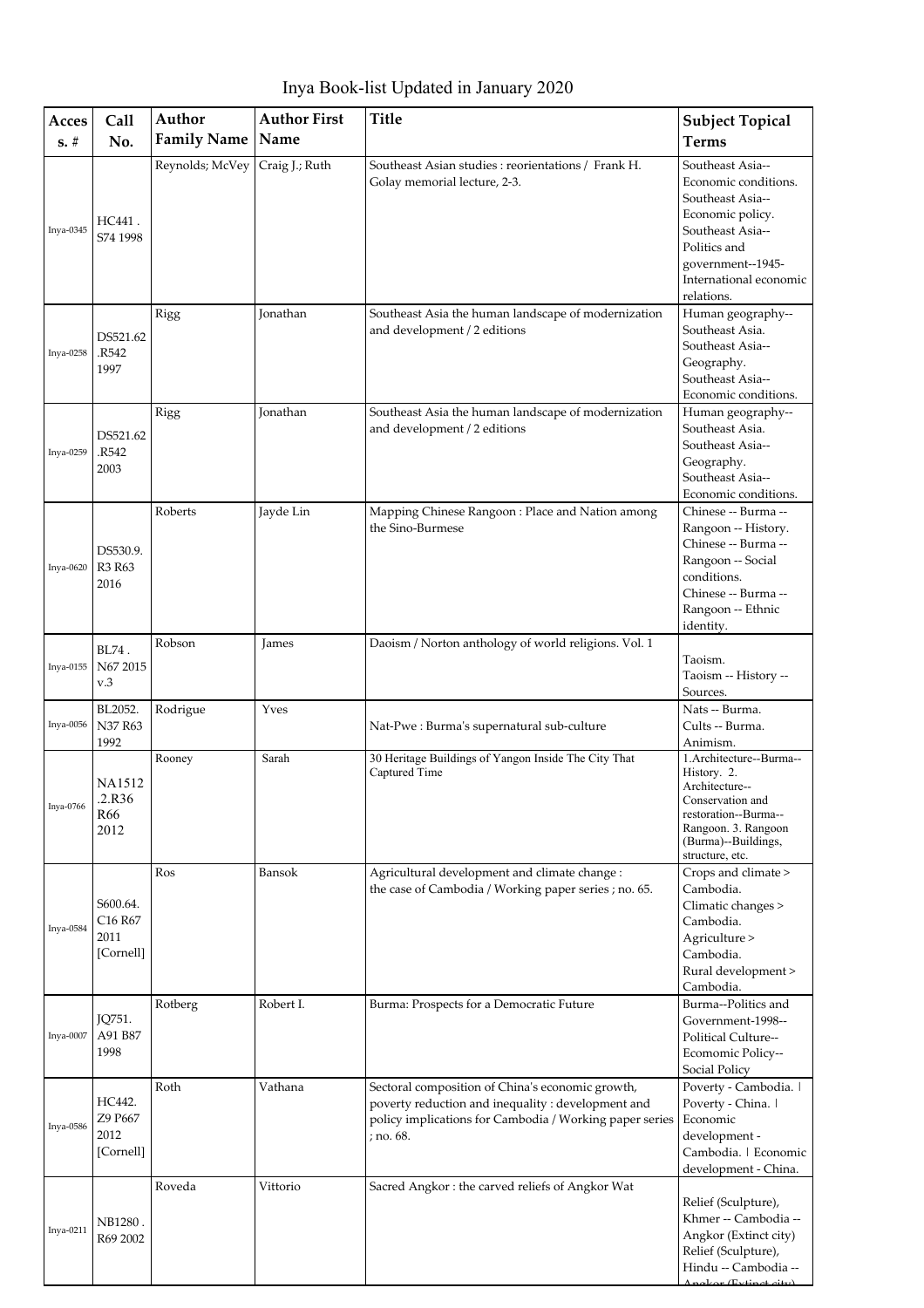Inya Book-list Updated in January 2020

| Acces     | <b>Call</b>                                                      | Author                | <b>Author First</b> | <b>Title</b>                                                                                                                  | <b>Subject Topical</b>                                                                                                                                                                                                                                                         |
|-----------|------------------------------------------------------------------|-----------------------|---------------------|-------------------------------------------------------------------------------------------------------------------------------|--------------------------------------------------------------------------------------------------------------------------------------------------------------------------------------------------------------------------------------------------------------------------------|
| $s. \#$   | No.                                                              | <b>Family Name</b>    | Name                |                                                                                                                               | <b>Terms</b>                                                                                                                                                                                                                                                                   |
| Inya-0513 | BQ6354.<br>C <sub>362</sub><br>P735<br>2000<br>[Cornell/<br>NIU] | Roveda                | Vittorio            | Preah Vihear [Prāsāt Khao Phra Wihān] / River book<br>guides                                                                  | Prasat Preah Vihear<br>(Cambodia)<br>Temples -- Cambodia.<br>Cambodia --<br>Antiquities.                                                                                                                                                                                       |
| Inya-0183 | BQ5020.<br>R69 2011                                              | Rowe                  | Mark                | Bonds of the dead : temples, burial, and the<br>transformation of contemporary Japanese Buddhism                              |                                                                                                                                                                                                                                                                                |
| Inya-0257 | DS422.<br>C3 R69<br>2014                                         | Roychowdhury          | Deboshruti          | Gender and caste hierarchy in colonial Bengal : inter-<br>caste interventions of ideal womanhood                              | Caste -- India -- Bengal<br>-- History -- 19th<br>century.<br>Gender identity --<br>India -- Bengal --<br>History -- 19th century.                                                                                                                                             |
| Inya-0623 | BQ438.<br>R6913<br>2010                                          | Rozenberg             | Guillaume           | Renynciation and Power: The Quest for Sainthhood in<br>Comtemporary Burma                                                     | Buddhist monks --<br>Burma<br>Buddhist Priests --<br>Burma<br>Asceticism -- Buddhist<br>Saints -- Burma --<br>Religious life and<br>customs                                                                                                                                    |
| Inya-0733 | DS327.5<br>R84 2018                                              | Rugy                  | Marie de            | Aux confins des empires : cartes et constructions<br>territoriales dans le nord de la péninsule indochinoise<br>$(1885-1914)$ |                                                                                                                                                                                                                                                                                |
| Inya-0239 | NA1508.<br><b>J3 S33</b><br>2002                                 | Sachdev;<br>Tillotson | Vibhuti; GHR        | Building Jaipur : the making of an Indian city                                                                                | Architecture -- India --<br>Jaipur -- History.<br>Jaipur (India) --<br>Buildings, structures,<br>etc.                                                                                                                                                                          |
| Inya-0750 | DS528.2.<br>K3 S33<br>2013                                       | Sadan                 | Mandy               | Being and becoming Kachin: histories beyond the state<br>in the borderworlds of Burma                                         | Architecture -- Inde --<br>Kachin (Asian people)<br>--Burma.<br>Ethnic conflict--<br>Burma--History--20th<br>century.<br>Burma--History--1962-<br>1988.<br>Burma--History--1988-<br>Burma--Foreign<br>relations.                                                               |
| Inya-0015 | DS530.<br>S25 2013                                               | Saha                  | Jonathan            | Law, Disorder and the Colonial State/ Corruption in<br>Burma c. 1900 / Cambridge Imperial and Post-colonial<br>Studies        |                                                                                                                                                                                                                                                                                |
| Inya-0203 | NA6015.<br>2.A53<br>S <sub>25</sub> 2007                         | Sahai                 | Sachchidanand       | The Bayon of Angkor Thom                                                                                                      | Bayon (Angkor)<br>Temples, Khmer--<br>Cambodia -- Angkor<br>(Extinct city)<br>Angkor (Extinct city)                                                                                                                                                                            |
| Inya-0726 | DS528.2.<br>S5 S254<br>2009                                      | Sai Aung Tun          | Sai Aung Tun        | History of the Shan State: From its origins to 1962                                                                           | Shan (Asian people)--<br>History.<br>Shan (Asian people)--<br>Social conditions.<br>Shan (Asian people)--<br>Social life and customs.<br>Shan State (Burma)--<br>History.<br>Shan State (Burma)--<br>Social conditions.<br>Shan State (Burma)--<br>Politics and<br>government. |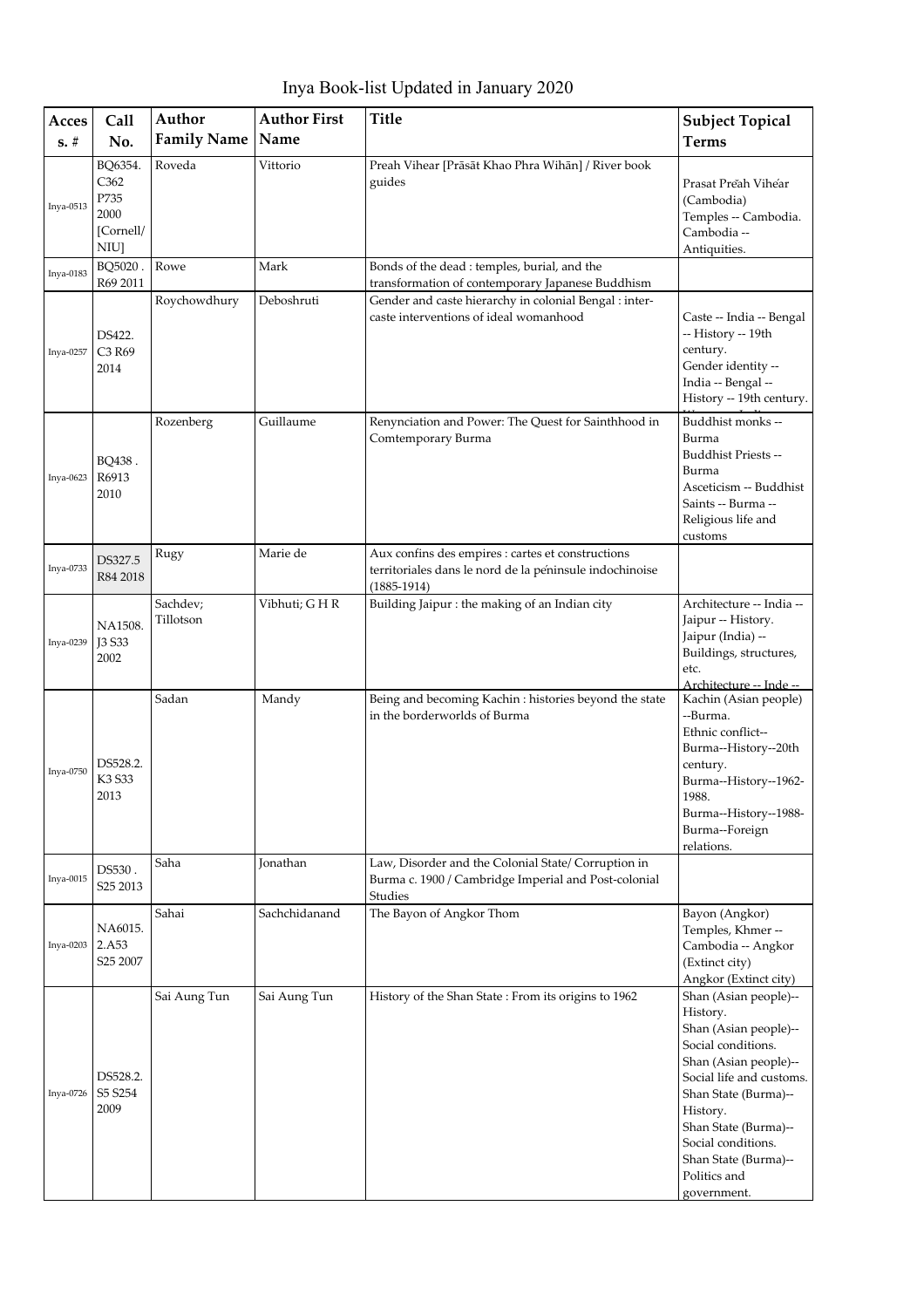Inya Book-list Updated in January 2020

| Acces     | Call                                                | Author             | <b>Author First</b> | <b>Title</b>                                                                                                                                                                                                               | <b>Subject Topical</b>                                                                                                                                                                                                |
|-----------|-----------------------------------------------------|--------------------|---------------------|----------------------------------------------------------------------------------------------------------------------------------------------------------------------------------------------------------------------------|-----------------------------------------------------------------------------------------------------------------------------------------------------------------------------------------------------------------------|
| $s. \#$   | No.                                                 | <b>Family Name</b> | Name                |                                                                                                                                                                                                                            | <b>Terms</b>                                                                                                                                                                                                          |
| Inya-0605 | PL4251.<br>S6 M66<br>2004                           | Sai Kham Mong      | Sai Kham Mong       | The History and development of the Shan Scripts                                                                                                                                                                            | Shan language --<br>Alphabet.<br>Shan language --<br>Dialects -- History.<br>Tai languages --<br>Southeast Asia --<br>History.<br>Shan (Asian people) --<br>Historiography.<br>Shan (taal)<br>Schrift.<br>Shan (volk) |
| Inya-0625 | DS528.2.<br>C44 S25<br>2005                         | Sai Kham Mong      | Sai Kham Mong       | KoKang and KaChin in the Shan State (1945-1960)                                                                                                                                                                            | <b>Burma's Northeast</b><br>Special Distract ---<br>KoKang in Shan State<br>--- KaChin Sub-State in<br>North Hsenwi State                                                                                             |
| Inya-0632 | <b>KNL140</b><br>S52 2012                           | Sai Kham Mong      | Sai Kham Mong       | Shan Thammasat Manuscripts                                                                                                                                                                                                 | Shan (Asian people)--<br>Legal status, laws, etc.<br>--History--To 1500--<br>Sources.<br>Customary law--<br>Burma--History--To<br>1500--Sources.<br><b>Burmese Buddhist</b><br>law--History--To<br>1500--Sources.     |
| Inya-0645 | DS528.2.<br>W32 S25                                 | Sai Kham Mong      | Sai Kham Mong       | Shan State Northeast Special District:<br>1. The Wa State (1945-1960): Problem of Emergence into<br>the Modern World<br>2. Kokang Question<br>3. The question of repening the Burma/Myanmar -China<br>Trade Road (1954-56) |                                                                                                                                                                                                                       |
| Inya-0187 | PL794.<br><b>N37 E5</b><br>1990                     | Saikaku            | Ihara               | The great mirror of male love                                                                                                                                                                                              | Gay men -- Sexual<br>behavior -- Japan --<br>Fiction.<br>Samurai -- Sexual<br>behavior -- Fiction.<br>Actors -- Sexual<br>behavior -- Japan --<br>Fiction.                                                            |
| Inya-0343 | Z3221.<br><b>J37 2006</b><br>DS520                  | Saito              | Shiro               | Japanese contributions to Southeast Asian studies : a<br>resource guide / Resources for scholarsip on Asia, no. 4.                                                                                                         | Southeast Asia--<br>Bibliography.<br>Southeast Asia--Study<br>and teaching--Japan.<br>Southeast Asia--<br>Research--Japan.                                                                                            |
| Inya-0029 | DS528.2.<br>C <sub>45</sub> S <sub>25</sub><br>2008 | Sakhong            | Lian H              | In search of Chin identity : a study in religion, politics<br>and ethnic identity in Burma/Nordic Institute of Asian<br>Studies monograph series, 91                                                                       | Chin (Southeast Asian<br>people) -- Race identity<br>-- Burma.<br>Chin (Southeast Asian<br>people) -- Burma --<br>Religion.<br>Ethnology -- Burma.                                                                    |
| Inya-0739 | DS528.2.<br>M86<br>M96<br>2016                      | Salai Myo Chit     | Salai Myo Chit      | A Threatened Identity: Social Structure and Traditional<br>Leadership in Cho Chin Society before Christianity                                                                                                              | Cho Chin --- Cho<br>Community                                                                                                                                                                                         |
| Inya-0222 | ML541.<br>C <sub>16</sub> S <sub>36</sub><br>2002   | Sam                | Sam-Ang             | Musical instruments of Cambodia / Senri ethnological<br>reports, 29.                                                                                                                                                       | Musical instruments --<br>Cambodia.<br>Music -- Cambodia --<br>History and criticism.<br>Music                                                                                                                        |
| Inya-0223 | ML3758.<br>C <sub>16</sub> S <sub>2</sub><br>1991   | Sam                | Sam-Ang             | Silent temples, songful hearts : traditional music of<br>Cambodia                                                                                                                                                          | Folk music --<br>Cambodia -- History<br>and criticism.<br>Folk music.<br>Cambodia.                                                                                                                                    |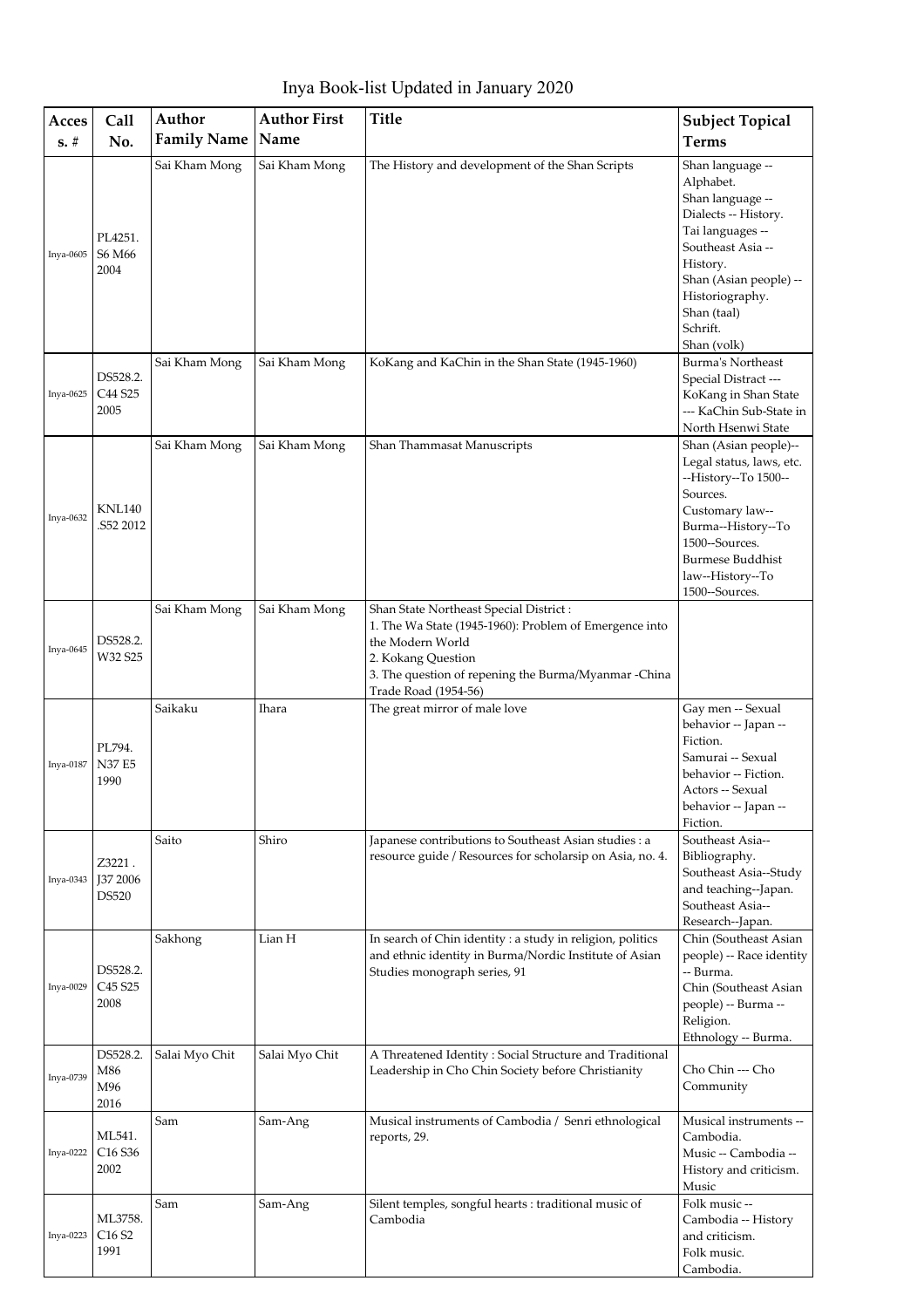Inya Book-list Updated in January 2020

| Acces<br>$s. \#$ | Call<br>No.                                     | Author<br><b>Family Name</b>                                             | <b>Author First</b><br>Name                                    | <b>Title</b>                                                                                                                    | <b>Subject Topical</b><br><b>Terms</b>                                                                                                                                                |
|------------------|-------------------------------------------------|--------------------------------------------------------------------------|----------------------------------------------------------------|---------------------------------------------------------------------------------------------------------------------------------|---------------------------------------------------------------------------------------------------------------------------------------------------------------------------------------|
| Inya-0165        | PN2914.<br>C66 2008                             | Samson                                                                   | Laura L.                                                       | A Continuing Narrative on Philippine Theatre: the story<br>of PETA (Philippine Educational Theater Association)                 | Philippine Educational<br>Theater Association --<br>History.<br>Theater -- Philippines<br>-- History.<br>Philippine Educational<br>Theater Association.                               |
| Inya-0348        | HD1537.<br>T5 Y67<br>2008                       | Santasombat                                                              | Yos                                                            | Flexible peasants : reconceptualizing the Third World's<br>rural types                                                          | Peasants--Thailand.<br>Northern--Case<br>studies.                                                                                                                                     |
| Inya-0601        | DS530.8.<br>S45 K937<br>1994                    | Sargent                                                                  | Inge                                                           | Twilight Over Burma: My life as a Shan Princess                                                                                 | Burma -- Nationalitites<br>-- Shan prince and<br>princess                                                                                                                             |
| Inya-0221        | PL4321.<br>P68 2003                             | Savaras Bau                                                              | Savaras Bau                                                    | Kamran qatthapad khan vijja Khmaer = Choix d'articles<br>de Khmerologie = Selected papers on Khmerology                         | Khmer language.<br>Khmer language --<br>Grammar.<br>Khmer (taal)                                                                                                                      |
| Inya-0319        | DS529.2.<br>S28 2016                            | Saw Mra Aung                                                             | Saw Mra Aung                                                   | A Glimpse Into Part of Ancient Myanmar History And<br>Fundamental Buddhist Concepts                                             | Myanmar Ethic --<br>Rakhine -- Buddhist<br>Concept                                                                                                                                    |
| Inya-0293        | DS731.<br>M <sub>5</sub> S <sub>3</sub><br>2000 | Schein                                                                   | Louisa                                                         | Minority Rules: The Miao and the feminine in China's<br><b>Cultural Politics</b>                                                | Hmong (Asian people)<br>-- China.<br>Hmong (Asian people)<br>-- China -- Social life<br>and customs.<br>Ethnic relations --<br>Political aspects.                                     |
| Inya-0163        | DS666.<br>T6 S36<br>1999                        | Schlegel                                                                 | Stuart                                                         | Wisdom from a Rainforest: the Spiritual Journey of an<br>Anthropologist                                                         | Tiruray (Philippine<br>people) -- Social<br>conditions.<br>Tiruray (Philippine<br>people) -- Psychology.<br>Tiruray (Philippine<br>people) -- Ethnic<br>identity.                     |
| Inya-0268        | BQ843.<br>S23 1997                              | Schober                                                                  | Juliane                                                        | Sacred biography in the Buddhist traditions of South<br>and Southeast Asia                                                      | Buddhist saints --<br>Biography -- History<br>and criticism.<br>Gautama Buddha.<br>Buddhist hagiography<br>-- History and<br>criticism.                                               |
| Inya-0173        | RT13.I55<br>J387 1995                           | Sciortino                                                                | Rosalia                                                        | Care-takers of Cure: An Anthropological Study of<br>Health Center Nurses in Rural Central Java / 2nd edt.                       | Rural nursing --<br>Indonesia -- Java.<br>Rural nurses --<br>Indonesia -- Java.<br>Nursing.                                                                                           |
| Inya-0285        | DS523.3.<br>S36 2010                            | Scott                                                                    | James C.                                                       | The art of not being governed : an anarchist history of<br>upland Southeast Asia                                                | Ethnology--Southeast<br>Asia.<br>Peasants--Political<br>activity--Southeast<br>Asia.<br>Southeast Asia--<br>Politics and<br>government--1945-<br>Southeast Asia--Rural<br>conditions. |
| Inya-0381        | DS527.9.<br>W67<br>2001                         | <b>SEAMEO</b><br><b>Regional Centre</b><br>for History and<br>Tradition. | <b>SEAMEO</b> Regional<br>Centre for History<br>and Tradition. | Cultural classics                                                                                                               | Burma--Civilization--<br>Congresses.<br>Thailand--<br>Civilization--<br>Congresses.                                                                                                   |
| Inya-0380        | DS525.32<br>.W67<br>2000                        | <b>SEAMEO</b><br>Regional Centre<br>for History and<br>Tradition         | <b>SEAMEO</b> Regional<br>Centre for History<br>and Tradition. | History agenda 21 : proceedings of working papers of<br>the Workshop History Agenda 21, 14-15 December 2000,<br>Yangon, Myanmar | Southeast Asia--<br>History--Congresses.                                                                                                                                              |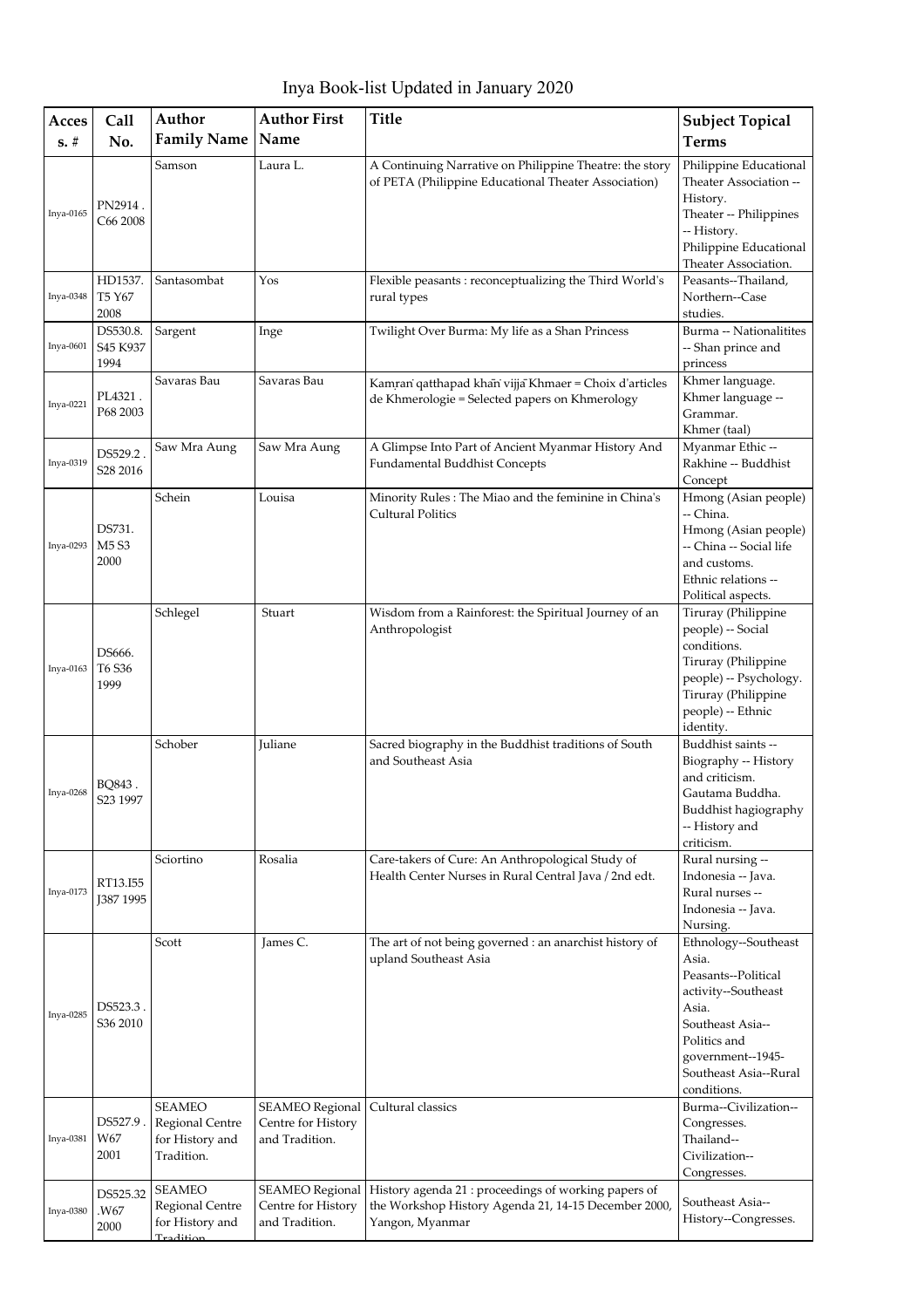Inya Book-list Updated in January 2020

| Acces     | <b>Call</b>                                  | Author                                                                                                      | <b>Author First</b>                                                                                                | <b>Title</b>                                                                                                                                                                            | <b>Subject Topical</b>                                                                                                                                                                                      |
|-----------|----------------------------------------------|-------------------------------------------------------------------------------------------------------------|--------------------------------------------------------------------------------------------------------------------|-----------------------------------------------------------------------------------------------------------------------------------------------------------------------------------------|-------------------------------------------------------------------------------------------------------------------------------------------------------------------------------------------------------------|
| $s. \#$   | No.                                          | <b>Family Name</b>                                                                                          | Name                                                                                                               |                                                                                                                                                                                         | <b>Terms</b>                                                                                                                                                                                                |
| Inya-0757 | DS.<br>555.120                               | <b>SEAMEO</b><br>REGIONAL<br><b>CENTRE FOR</b><br><b>HISTORY AND</b><br><b>TRADITION</b><br>(Edited Volume) | <b>SEAMEO</b><br><b>REGIONAL</b><br><b>CENTRE FOR</b><br><b>HISTORY AND</b><br><b>TRADITION</b><br>(Edited Volume) | Traditions 2005; Commenorating the Fifth Anniversary of<br><b>SEAMEO CHAT</b>                                                                                                           | Southeast--Asia--<br>Myanmar--History--<br>Antropology                                                                                                                                                      |
| Inya-0180 | DS896.64<br>.S44 1984                        | Seidensticker                                                                                               | Edward                                                                                                             | Low city, High City/ Tokyo from Edo to the earthquake:<br>how the shogun's ancient captial became a great modern<br>city, 1867-1923                                                     | Tokyo (Japan) --<br>History.<br>Tokyo (Japan) --<br>Popular culture.                                                                                                                                        |
| Inya-0377 | HB171.5<br>.S5498<br>2010                    | Sharp; Pegister;<br>Grimes.                                                                                 | Ansel M.; Charles<br>A.; Paul W.                                                                                   | Economics of social issues / 19th ed                                                                                                                                                    | Economics.<br>Social problems.                                                                                                                                                                              |
| Inya-0753 | DS646.<br>$15. A8$<br>K49 2017               | Sher Banu A.l.<br>Khan                                                                                      | Sher Banu A.l.<br>Khan                                                                                             | Sovereign women in a Muslim kingdom : the sultanahs<br>of Aceh, 1641-1699                                                                                                               | Queens--Indonesia--<br>Aceh (Sultanate)--<br>History--17th century.<br>Muslim women--<br>Indonesia--Aceh<br>(Sultanate)--History--<br>$17$ th contury                                                       |
| Inya-0287 | DS503.4.<br>F4 v. 1                          | Siam Society                                                                                                | Siam Society                                                                                                       | Felicitation volumes of Southeast-Asian Studies:<br>presented to his highness Prince Dhaninivat Kromamun<br>Bidyalabh Bridhyakron on the occasion of his eightieth<br>birthday. Vol. 1. | Southeast Asia                                                                                                                                                                                              |
| Inya-0095 | PL4209.<br>S <sub>465</sub><br>K3413<br>1994 | Sīdaoruāng                                                                                                  | Sīdaoruāng                                                                                                         | A drop of glass and other stories                                                                                                                                                       | Short stories, Thai --<br>Translations into<br>English.<br>Short stories Thai                                                                                                                               |
| Inya-0349 | DS32.9.<br>P372 S56<br>1999                  | Singaravelou                                                                                                | Pierre                                                                                                             | L'Ecole française d'Extréme-Orient, ou, L'institution des<br>marges, 1898-1956 : essai d'histoire sociale et politique de<br>la science coloniale                                       | Ecole française<br>d'Extréme-Orient.                                                                                                                                                                        |
| Inya-0731 | GA1081.<br>S56 2018                          | Singaravelou;<br>Argoune's                                                                                  | Pierre; Fabrice                                                                                                    | Le monde vu d'Asie : une histoire cartographique                                                                                                                                        | Musée Guimet (Paris,<br>France)--Exhibitions.<br>Cartography--Asia--<br>History--Exhibitions.<br>East and West--<br>History--Exhibitions.<br>Asia--Maps--<br>Exhibitions.<br>Europe--Maps--<br>Exhibitions. |
| Inya-0093 | PL4209.<br>S1726 V6<br>1991                  | Singh                                                                                                       | Samruam                                                                                                            | Voices from the Thai countryside : the short stories of<br>Samruam Singh / Edited and Translated by Katherine<br>Ann Bowie / Illustrations by Jongrak Siritan                           | Thailand -- Social life<br>and customs -- Fiction.<br>Short stories, Thai --<br>Translations into<br>English.<br>Thai fiction -- 20th<br>century -- History and<br>criticism.                               |
| Inya-0296 | G2374.<br>51.G1<br><b>B613</b><br>2000       | Sisouphanthong<br>and Taillard                                                                              | Bounthavy and<br>Christian                                                                                         | Atlas of Laos: Spatial Structures of the Economic and<br>Social Development of the Lao People's Democratic<br>Republic                                                                  | History / Asia /<br>Southeast Asia<br>Reference / Atlases,<br>Gazetteers & Maps                                                                                                                             |
| Inya-0030 | GN635.<br><b>B8 B87</b><br>2005              | Skidmore                                                                                                    | Monique                                                                                                            | Burma at the turn of the 21 st century                                                                                                                                                  | Ethnology -- Burma.<br>Burma -- Social<br>conditions.<br>Burma -- Politics and<br>government -- 1962-<br>1988.                                                                                              |
| Inya-0265 | BQ408.<br>S56 2009                           | Skilling                                                                                                    | Peter                                                                                                              | Buddhism and Buddhist literature of South-East Asia:<br>selected papers / Materials for the study of the Tripitaka,<br>v. 5. / edited by Claudio Cicuzza                                | Buddhism -- Southeast<br>Asia -- History.<br>Buddhist literature --<br>Southeast Asia --                                                                                                                    |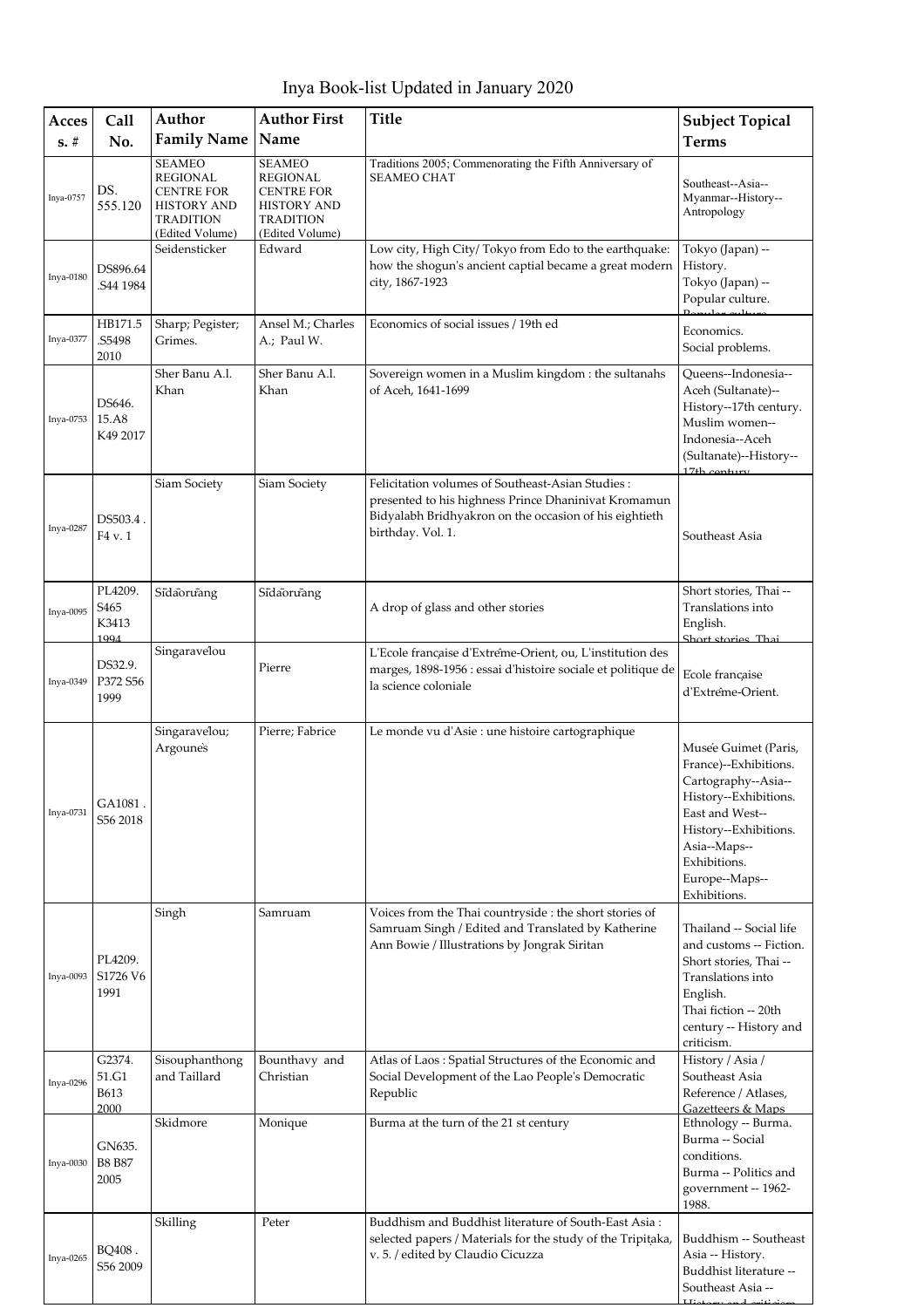Inya Book-list Updated in January 2020

| Acces       | Call                                    | Author                                                                                            | <b>Author First</b>                                                                            | <b>Title</b>                                                                                                                                                | <b>Subject Topical</b>                                                                                                                                                                     |
|-------------|-----------------------------------------|---------------------------------------------------------------------------------------------------|------------------------------------------------------------------------------------------------|-------------------------------------------------------------------------------------------------------------------------------------------------------------|--------------------------------------------------------------------------------------------------------------------------------------------------------------------------------------------|
| $s. \#$     | No.                                     | <b>Family Name</b>                                                                                | Name                                                                                           |                                                                                                                                                             | <b>Terms</b>                                                                                                                                                                               |
| Inya-0198   | F73.9.<br>K45 S65<br>1999               | Smith-Hefner                                                                                      | Nancy                                                                                          | Khmer American: Identity and Moral Education in a<br>Diasporic Community                                                                                    | Cambodian Americans<br>-- Massachusetts --<br>Boston -- Ethnic<br>identity.<br>Cambodian Americans<br>-- Massachusetts --<br>Boston -- Religion.<br>Boston (Mass.) --<br>Ethnic relations. |
| Inya-0117   | PL4208.<br>S47 1998                     | Smyth;<br>Chitakasem                                                                              | David; Manat                                                                                   | The Sergeant's garland and other stories                                                                                                                    | Short stories, Thai --<br>Translations into<br>English.<br>Thai fiction -- 20th<br>century -- Translations<br>into English.<br>Short stories, Thai.                                        |
| Inya-0631   | QL691.I4<br>S5 1953                     | Smythies                                                                                          | Bertram E.                                                                                     | The birds of Burma. with 31 colour plates by A. M.<br>Hughes.                                                                                               | Birds--Burma.                                                                                                                                                                              |
| Inya-0214   | DS554.42<br>.S64 2001                   | Snellgrove                                                                                        | David L.                                                                                       | Khmer civilization and Angkor / Orchid guides.                                                                                                              | Cambodia -- History --<br>800-1444.<br>Cambodia --<br>Civilization.<br>Angkor (Extinct city)                                                                                               |
| Inya-0346   | DS524.8.<br>U6 W45<br>2000              | Social Science<br>Research<br>Council, New<br>York                                                | Social Science<br>Research Council,<br>New York                                                | Weighing the balance : Southeast Asian studies ten years<br>after: proceedings of two meetings held in New York<br>City, November 15 and December 10, 1999. | Southeast Asia--Study<br>and teaching (Higher)<br>--United States--<br>Congresses.                                                                                                         |
| Inya-0743   | P94.5.<br>M552 B8<br>2017<br>[Cornell]  | Soe Kynn Htwe                                                                                     | Soe Kynn Htwe                                                                                  | The Role of Ethnic Media in the "New Myanmar"                                                                                                               | Ethnic Media In<br>Myanmar                                                                                                                                                                 |
| $Inya-0003$ | PL3976.<br>C85 2011                     | Soe Thuzar<br>Myint                                                                               | Soe Thuzar Myint                                                                               | The Portrayal of the Battle of Ayutthaya in Myanmar<br>Literature                                                                                           | Punnã, -- Ca le U", --<br>1802 or 1803-1866 or<br>1867.<br>Lak' vai Noʻratha, --<br>1723 or 1724-1791 or                                                                                   |
| Inya-0575   | HD890.3.<br>Z9 K363<br>2011             | Sopheak                                                                                           | Chann                                                                                          | An investigation of land cover and land use change in<br>Stung Chrey Bak catchment, Cambodia / CDRI working<br>paper series; no. 53                         | Land use--Cambodia--<br>Kampong Chhnang.<br>Land cover--<br>Cambodia--Kampong<br>Chhnang.<br>Watershed<br>management--<br>Cambodia--Kampong<br>Chhnang.                                    |
| Inya-0752   | HT147.<br>S644 T73<br>2017<br>[Cornell] | sous la direction<br>de Karine<br>Peyronnie,<br>Charles<br>Goldblum et<br>Bounleuam<br>Sisoulath. | sous la direction<br>de Karine<br>Peyronnie, Charles<br>Goldblum et<br>Bounleuam<br>Sisoulath. | Transitions urbaines en Asie du Sud-Est :<br>de la métropolisation émergente et de ses formes<br>dérivées                                                   | City planning ><br>Southeast Asia ><br>History.<br>Urbanization ><br>Southeast Asia ><br>History.<br>Metropolitan areas ><br>Southeast Asia ><br>History.                                  |
| Inya-0269   | TC558.<br>S25 S25<br>2004               | Southeast Asia<br><b>Rivers Networks</b><br>(SEARIN)                                              | Southeast Asia<br><b>Rivers Networks</b><br>(SEARIN)                                           | The Salween under threat: damming the longest free<br>river in Southeast Asia                                                                               | Dams -- Environmental<br>aspects -- Salween<br>River.<br>Dams -- Social aspects<br>-- Salween River.<br>Dams -- Economic                                                                   |
| Inya-0638   | DS520.<br>C95                           | Special Burma<br>Studies Issue                                                                    | Special Burma<br>Studies Issue                                                                 | Crossroads. An interdisciplinary journal of Southeast<br>Asian studies Vol. 4, No. 1                                                                        | Southeast Asian<br>Studies -- Crossroad --<br>Interdisciplinary                                                                                                                            |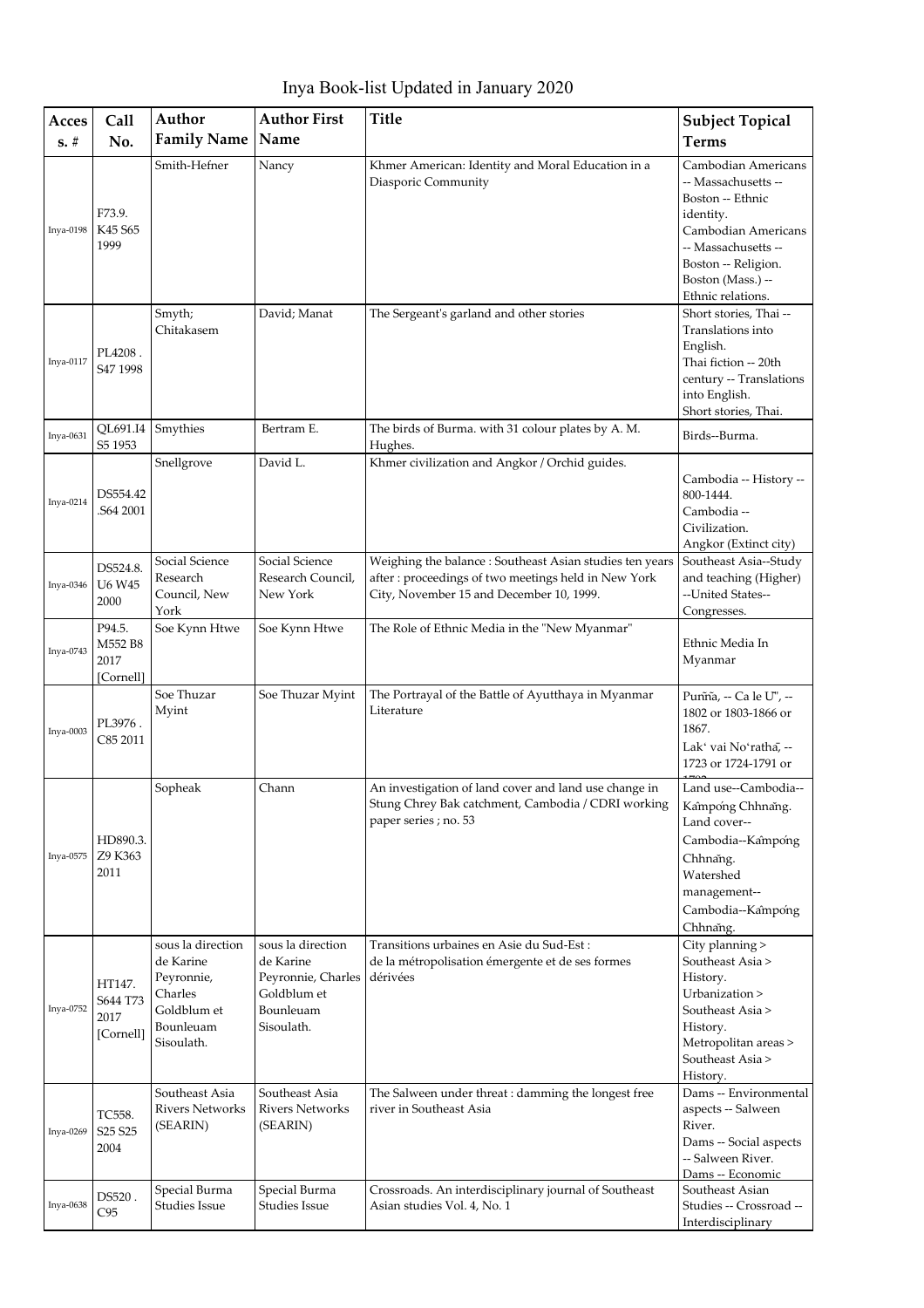Inya Book-list Updated in January 2020

| Acces<br>$s. \#$ | Call<br>No.                              | Author<br><b>Family Name</b> | <b>Author First</b><br>Name | <b>Title</b>                                                                                                                                                    | <b>Subject Topical</b><br><b>Terms</b>                                                                                                                                                                                                                                                                                                                                                                                 |
|------------------|------------------------------------------|------------------------------|-----------------------------|-----------------------------------------------------------------------------------------------------------------------------------------------------------------|------------------------------------------------------------------------------------------------------------------------------------------------------------------------------------------------------------------------------------------------------------------------------------------------------------------------------------------------------------------------------------------------------------------------|
| Inya-0574        | JS7150.3.<br>A3 J48<br>2011<br>[Cornell] | Sreang                       | Chheat                      | A baseline survey of sub-national government : towards<br>a better understanding of decentralisation and<br>deconcentration in Cambodia /<br>Special report; 12 | Local government --<br>Cambodia.<br>Decentralization in<br>government-<br>Cambodia.<br>Cambodia -- Politics<br>and government --<br>1979-                                                                                                                                                                                                                                                                              |
| Inya-0238        | HC440.<br>H53 S65<br>2004                | Srinivas                     | Smriti                      | Landscapes of urban memory : the sacred and the civic<br>in India's high-tech city / rev. ed                                                                    | High technology<br>industries -- India --<br>Bangalore.<br>Information<br>technology -- India --<br>Bangalore.                                                                                                                                                                                                                                                                                                         |
| Inya-0354        | DS575.5.<br>V5 T94<br>2003               | Sripana                      | Thanyathip                  | Twenty-five years of Thai-Vietnamese relationship /<br>Asian studies monographs (Bangkok, Thailand), no. 056.                                                   | Thailand--Relations--<br>Vietnam.<br>Vietnam--Relations--<br>Thailand.                                                                                                                                                                                                                                                                                                                                                 |
| Inya-0034        | BL2051.<br>S73 2011                      | Stadtner                     | Donald Martin               | Sacred sites of Burma: myth and folklore in an evolving<br>spiritual realm / Photography by Donald Martin<br>Stadtner; Phaisan Piammettawat                     | Sacred space -- Burma.<br>Buddhist shrine --<br>Burma.<br>Sacred space./<br>Buddhism                                                                                                                                                                                                                                                                                                                                   |
| Inya-0027        | DS528.2.<br>P95 S73<br>1990              | Stargardt                    | Janice                      | The ancient Pyu of Burma vol. 1 Early Pyu cities in a<br>man-made landscape                                                                                     | Pyu Civilization--<br>Burma--History, To<br>1826/Archaeology                                                                                                                                                                                                                                                                                                                                                           |
| Inya-0445        | PN771.<br>M28v12n<br>2                   | Stewart                      | Frank                       | Manoa : a Pacific journal of international writing. / New<br>writing from Tibet                                                                                 | 1900-2099<br>Literature, Modern--<br>20th century--<br>Periodicals.<br>Literature, Modern--<br>21st century--<br>Periodicals.<br>Pacific Island<br>literature--Translations<br>into English--<br>Periodicals.<br>Oriental literature--<br>Translations into<br>English--Periodicals.<br>Letterkunde.<br>Literature, Modern.<br>Oriental literature--<br>Translations into<br>English.<br>Pacific Island<br>literature. |
| Inya-0730        | PL4328.<br>I5 2005<br>[Cornell]          | Stewart;                     | Frank; Sharon<br>May        | In The Shadow of Angkor: Comtemporary Writing from<br>Cambodia                                                                                                  |                                                                                                                                                                                                                                                                                                                                                                                                                        |
| Inya-0368        | N5300.<br>S923<br>2003                   | Stokstad                     | Marilyn                     | Art: a brief history / 2nd ed.                                                                                                                                  | Art--History.                                                                                                                                                                                                                                                                                                                                                                                                          |
| Inya-0246        | BL1138.<br>62.E5<br>1986                 | Stoler Miller                | Barbara                     | The Bhagavad-gita: Krishna's counsel in time of war                                                                                                             | Hindu literature.<br>Hinduism -- Sacred<br>books.<br>Hinduism.                                                                                                                                                                                                                                                                                                                                                         |
| Inya-0270        | GF668.<br>N37                            | Stott                        | Philip Anthony              | Nature and man in South East Asia                                                                                                                               | Human geography --<br>Southeast Asia.<br>Geographie humaine --<br>Asie meridionale.<br>Human geography.                                                                                                                                                                                                                                                                                                                |
| Inya-0768        | N8193.<br>B93 S78<br>1989                | Strachan                     | Paul                        | Pagan Art and Architecture of Old Burma                                                                                                                         | Art, Burmese;<br>Architecture, Burmese;<br>Pagan (Burma) --<br>Antiquities; Visual arts<br>History; Burma;                                                                                                                                                                                                                                                                                                             |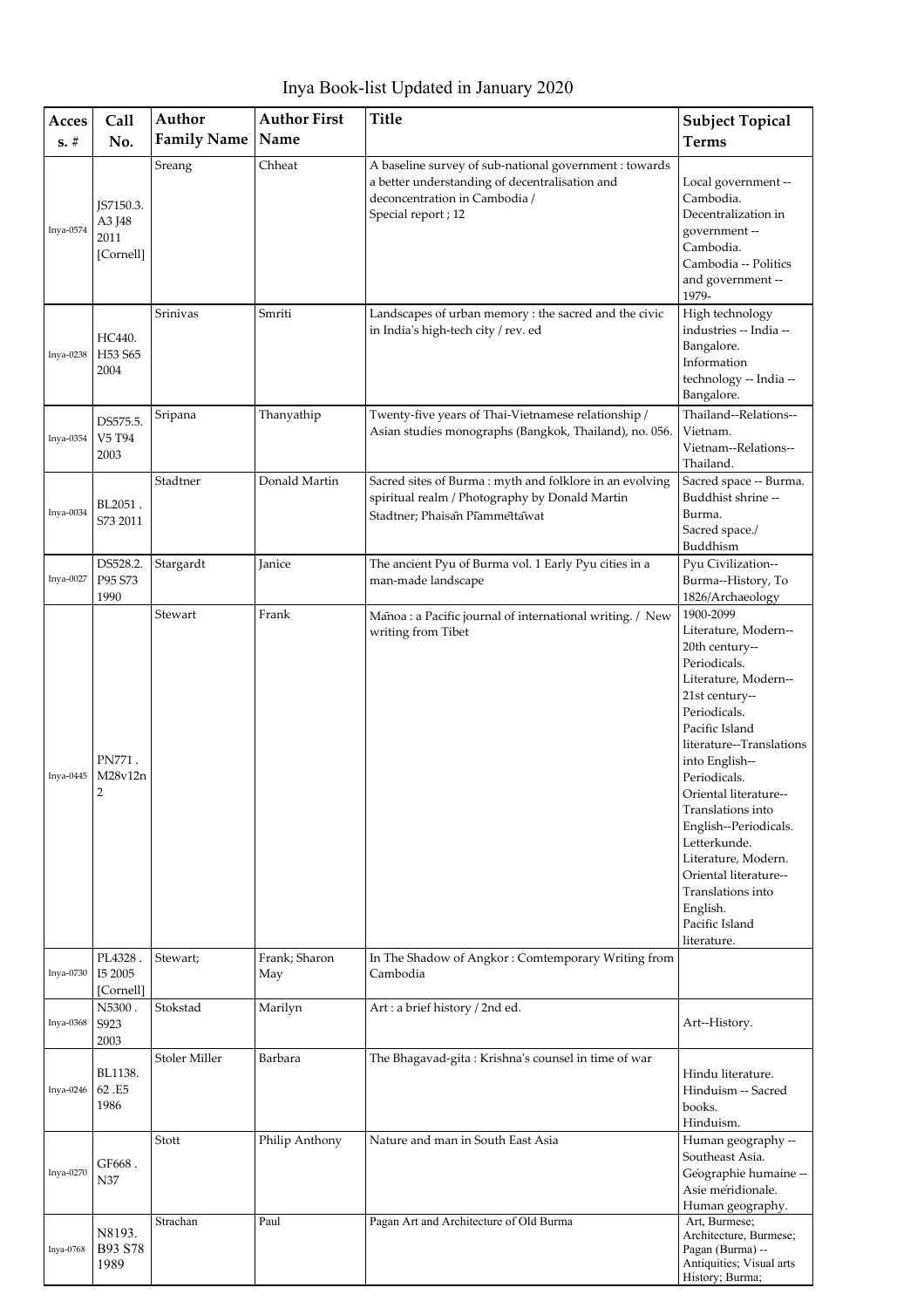Inya Book-list Updated in January 2020

| Acces     | Call                                                  | Author                | <b>Author First</b>   | Title                                                                                                                                         | <b>Subject Topical</b>                                                                                                                                                                                                                                                                                                                                                                                                          |
|-----------|-------------------------------------------------------|-----------------------|-----------------------|-----------------------------------------------------------------------------------------------------------------------------------------------|---------------------------------------------------------------------------------------------------------------------------------------------------------------------------------------------------------------------------------------------------------------------------------------------------------------------------------------------------------------------------------------------------------------------------------|
| $s. \#$   | No.                                                   | <b>Family Name</b>    | Name                  |                                                                                                                                               | <b>Terms</b>                                                                                                                                                                                                                                                                                                                                                                                                                    |
| Inya-0637 | BQ882.<br>S87 2001                                    | Strong                | John S.               | The Buddha: a short biography                                                                                                                 | Calendar, Burmese.<br>Calendar, Gregorian.<br>Calendar--<br>Mathematics.<br>Calendars--Burma--<br>History.                                                                                                                                                                                                                                                                                                                      |
| Inya-0320 | DS559.<br>912.<br>V5425<br>1989                       | Stubbs                | Richard               | Vietnam, facing the 1990s / Asia papers, no. 1.                                                                                               | Vietnam--Politics and<br>government--1975-<br>Vietnam--Economic<br>conditions--1975-<br>Vietnam--Foreign<br>relations.                                                                                                                                                                                                                                                                                                          |
| Inya-0776 | DS486.<br>C <sub>2</sub> C <sub>183</sub><br>1995 v.1 | Sukanta<br>Chaudhuri. | Sukanta<br>Chaudhuri. | Calcutta : the living city Volume I. The Past                                                                                                 | Kolkata (India)                                                                                                                                                                                                                                                                                                                                                                                                                 |
| Inya-0777 | DS486.<br>C <sub>2</sub> C <sub>183</sub><br>1995 v.2 | Sukanta<br>Chaudhuri. | Sukanta<br>Chaudhuri. | Calcutta : the living city Volume II. The Present and<br>Future                                                                               | Kolkata (India)                                                                                                                                                                                                                                                                                                                                                                                                                 |
| Inya-0121 | NA1522.<br><b>B36</b><br>N359<br>1998                 | Suksri                | Naengnoi              | The Grand Palace                                                                                                                              | Phraborommamaharat<br>chawang (Bangkok,<br>Thailand)<br>Architecture --<br>Thailand -- Bangkok.<br>Art, Thai -- Thailand --<br>Bangkok.                                                                                                                                                                                                                                                                                         |
| Inya-0071 | BQ4990.<br>T4 S98<br>2004                             | Swearer               | Donald K.             | Becoming the Buddha: the ritual image consecration in<br>Thailand                                                                             | Abhiseka (Buddhist<br>rite)<br>Buddhism -- Thailand<br>-- Rituals.<br>Theravada Buddhism<br>-- Rituals -- History.                                                                                                                                                                                                                                                                                                              |
| Inya-0266 | BQ410.<br>S93 2010                                    | Swearer               | Donald K.             | The Buddhist world of Southeast Asia                                                                                                          | Buddhism -- Social<br>aspects -- Southeast<br>Asia.<br>Buddhism -- Social<br>aspects.<br>Southeast Asia.                                                                                                                                                                                                                                                                                                                        |
| Inya-0091 | BQ5815.<br>B6313<br>1998                              | Swearer;<br>Premchit  |                       | Donald K; Sommai   The Legend of Queen Cama: Bodhiramsi's<br>Camadevivamsa, a Translation and Commentary (SUNY<br>Series in Buddhist Studies) | 1. Cama (Legendary<br>character) 2. Legends,<br>Buddhist-Thailand-<br>History and criticism.<br>3. Buddhism-<br>Thailand-Lamphun<br>(Province)-Folklore.                                                                                                                                                                                                                                                                        |
| Inya-0454 | HJ7049.<br>8.Z5 T34<br>2005                           | Tagliacozzo           | Eric                  | Secret Traders, Porous Borders: smuggling and states<br>along a southeast Asian Frontier, 1865-1915                                           | Smuggling--Southeast<br>Asia--History.<br>Drug traffic--Southeast<br>Asia--History.<br>Counterfeits and<br>counterfeiting--<br>Southeast Asia--<br>History.<br>Illegal arms transfers--<br>Southeast Asia--<br>History.<br>Southeast Asia--<br>Commerce--History.<br>Southeast Asia--<br>Boundaries--History.<br>Great Britain--<br>Colonies--Asia--<br>History.<br>Netherlands--<br>Colonies--Asia--<br>History--19th century. |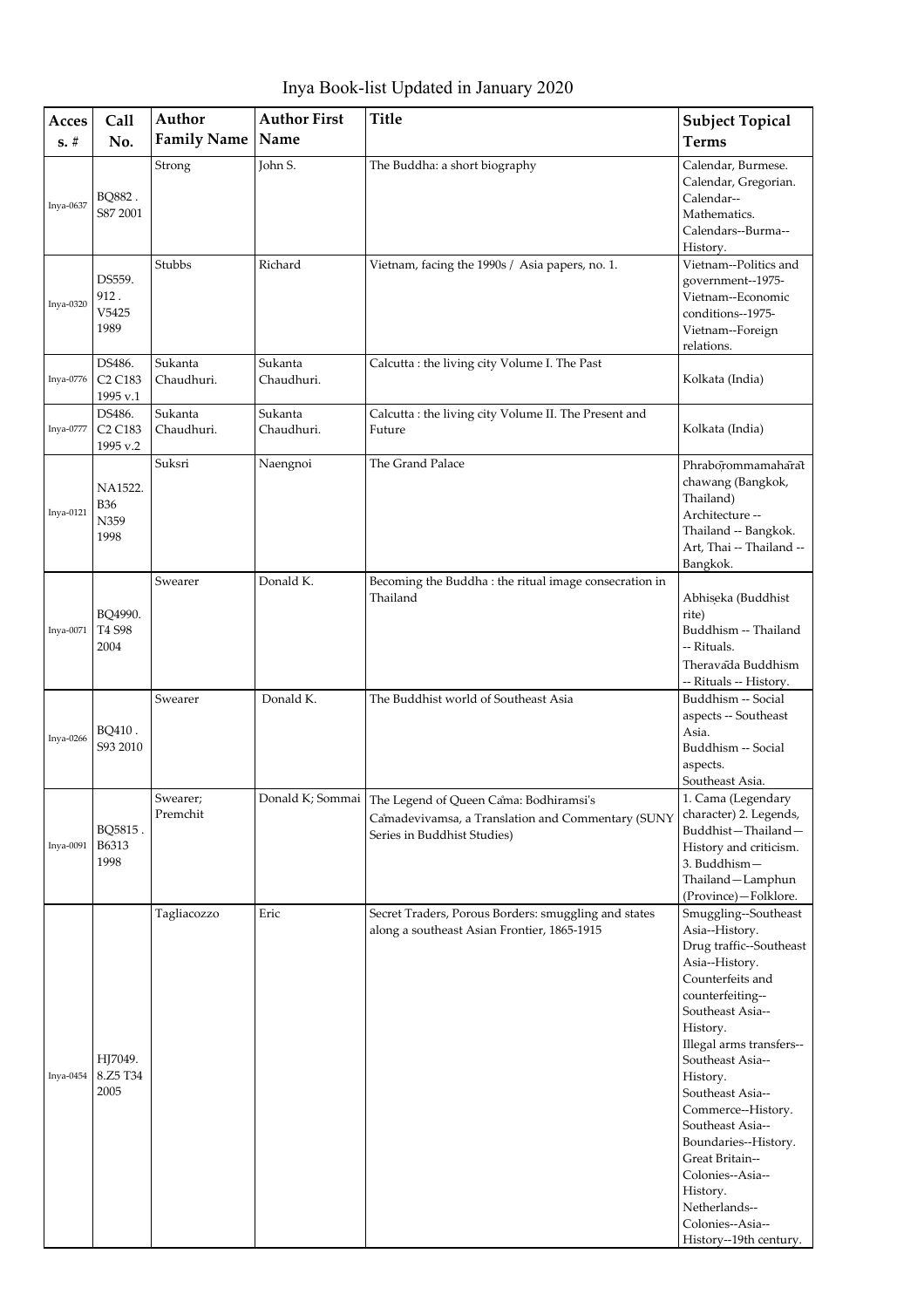Inya Book-list Updated in January 2020

| Acces<br>$s. \#$ | Call<br>No.                         | Author<br><b>Family Name</b> | <b>Author First</b><br>Name | <b>Title</b>                                                                                                                                                                        | <b>Subject Topical</b><br><b>Terms</b>                                                                                                     |
|------------------|-------------------------------------|------------------------------|-----------------------------|-------------------------------------------------------------------------------------------------------------------------------------------------------------------------------------|--------------------------------------------------------------------------------------------------------------------------------------------|
| Inya-0212        | NA1515<br>W66<br>2006               | Tainturier                   | Francois                    | Wooden architecture of Cambodia : a disappearing<br>heritage                                                                                                                        | Building, Wooden --<br>Cambodia.<br>Building, Wooden.<br>Cambodia.                                                                         |
| Inya-0077        | BO554.<br>T35                       | Tambish                      | Stanley J.                  | World Conqueror and World Renouncer : a study of<br>Buddhism and polity in Thailand against a historical<br>background / Cambridge studies in social anthropology<br>15. / 2 copies | Buddhism and state --<br>Thailand.<br>Buddhism -- Thailand<br>-- History.<br>Buddhism -- Thailand<br>-- History                            |
| Inya-0078        | BQ554.<br>T35                       | Tambish                      | Stanley J.                  | World Conqueror and World Renouncer : a study of<br>Buddhism and polity in Thailand against a historical<br>background / Cambridge studies in social anthropology<br>15. / 2 copies | Buddhism and state --<br>Thailand.<br>Buddhism -- Thailand<br>-- History.<br>Buddhism -- Thailand<br>-- History                            |
| Inya-0568        | NK7307.<br>T36 2015<br>[Cornell]    | Tan                          | Terence                     | Ancient jewellery of Myanmar : from prehistory to Pyu<br>period                                                                                                                     | Jewelry, Ancient --<br>Burma.<br>Art objects, Ancient --<br>Burma.<br>Decoration and<br>ornament -- Burma --<br>History.                   |
| Inya-0545        | DS721.<br>U545<br>1996<br>[Cornell] | Tao Tao Liu and<br>Faure     | Tao Tao Liu and<br>David    | Unity and Diversity: Local cultures and indentities in<br>China                                                                                                                     | National<br>characteristics,<br>Chinese.<br>China -- Civilization.<br>China -- Social<br>conditions.                                       |
| Inya-0076        | BQ6160.<br>T4 T39<br>1993           | Taylor                       | J.L                         | Forest monks and the nation-state : an anthropological<br>and historical study in northeastern Thailand                                                                             | Buddhist monks --<br>Thailand.<br>Spiritual life --<br>Buddhism.<br>Buddhism and state --<br>Thailand.                                     |
| Inya-0151        | BL1485.<br><b>B75</b>               | Tenzin Gyatsho               | Tenzin Gyatsho              | The opening of the wisdom-eye and the history of the<br>advancement of Buddhadharma in Tibet                                                                                        | Buddhism -- Doctrines.<br>Buddhism -- China --<br><b>Tibet Autonomous</b><br>Region -- History.<br>Buda y budismo --<br>Tibet -- Historia. |
| Inya-0333        | ML3560.<br>A85 T73<br>2001          | Terada                       | Yoshitaka                   | Transcending boundaries : Asian musics in North<br>America / Senri ethnological reports, 22.                                                                                        | Asian Americans--<br>Music--Congresses.<br>Music--United States--<br>Congresses.                                                           |
| Inya-0767        | DS526.7 .<br>T47 2002               | Tertrais                     | Hugues                      | Asie du sud-est : enjeu regional ou enjeu mondial?                                                                                                                                  | Geopolitique.<br>Relations<br>internationales -- Asie<br>du Sud-Est.<br>Asie du Sud-Est --                                                 |
| Inya-0069        | DS571.<br>T46 1989                  | Terwiel                      | Bernd J.                    | A window on Thai history                                                                                                                                                            | Thailand -- History.<br>Thailand.                                                                                                          |
| Inya-0079        | BQ552.<br>T47                       | Terwiel                      | Bernd J.                    | Monks and magic : an analysis of religious ceremonies in<br>central Thailand / Scandinavian Institute of Asian<br>Studies monograph series, no. 24.                                 | Buddhism -- Thailand,<br>Central -- Rituals.<br>Thailand, Central --<br>Religious life and<br>customs.<br>Riten.                           |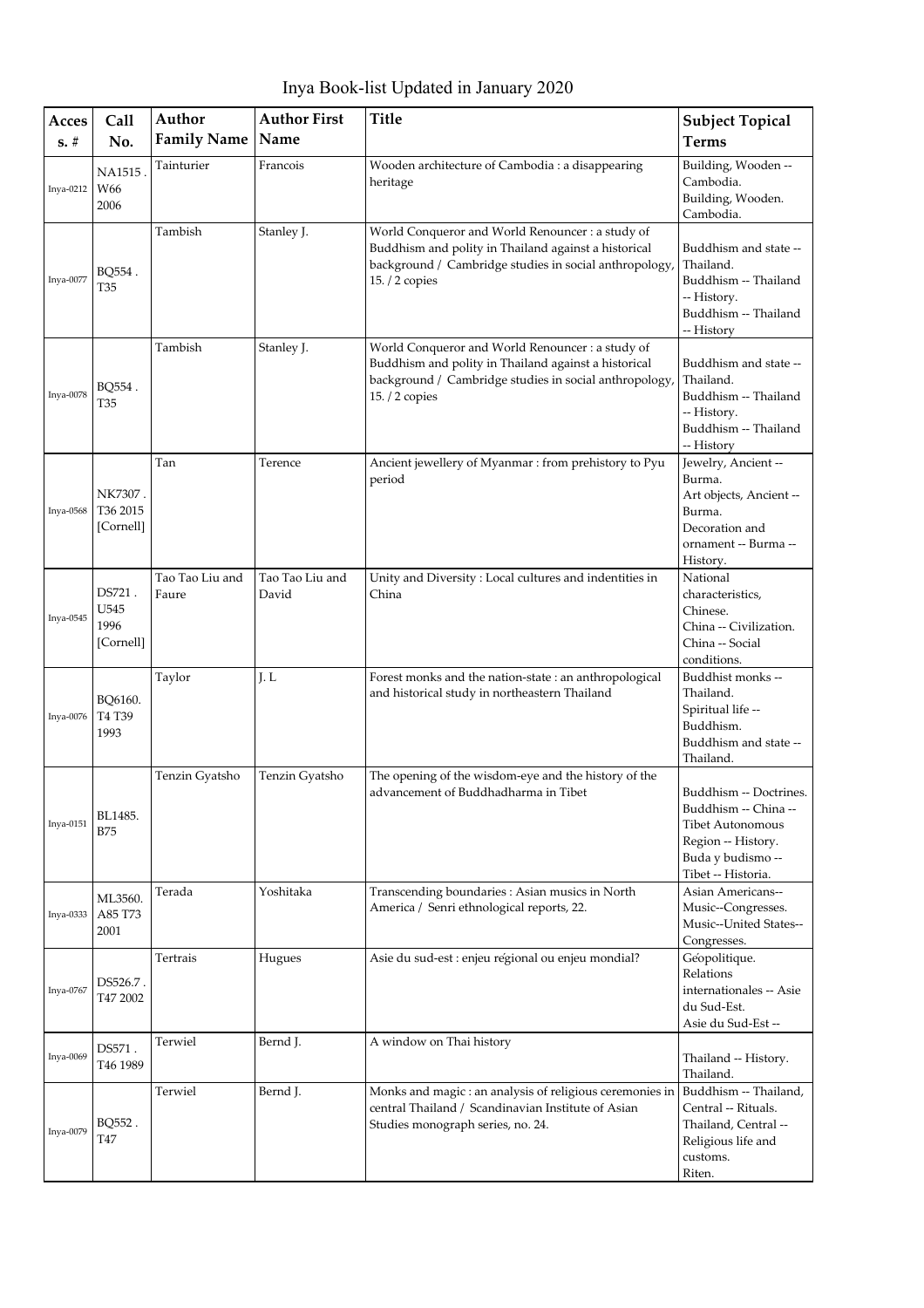| Acces<br>$s. \#$ | Call<br>No.                 | Author<br><b>Family Name</b>                                                                             | <b>Author First</b><br>Name                                                                             | <b>Title</b>                                                                                                                                                                                                                           | <b>Subject Topical</b><br><b>Terms</b>                                                                                                                |
|------------------|-----------------------------|----------------------------------------------------------------------------------------------------------|---------------------------------------------------------------------------------------------------------|----------------------------------------------------------------------------------------------------------------------------------------------------------------------------------------------------------------------------------------|-------------------------------------------------------------------------------------------------------------------------------------------------------|
| Inya-0053        | DS527.8.<br>T43 2008        | Than Tun                                                                                                 | Than Tun                                                                                                | Restoration of the Shwe Yan Pyay Pagoda (1888) and<br>Monastery (1890) / Kunthaya History Series 10<br>ရှူရေန်ပခြစတေီတတ် (၁၈၈၈) နဲ ဘုန်းကျီးကျဆင်း (၁၈၉၀)<br>မူလ လက်ရာမပျက် ပငြ်ဆင်ရႊေ / ကွန်သာယာ<br>သမိုင်းအုပ်ဆဓာင်းစာစဉ် အမှတ် (၁၀) | Nyaungshwe (Burma)<br>-- Antiquities.<br>Buddhist architecture<br>-- Conservation and<br>restoration -- Burma --<br>Nyaungshwe-<br>Congresses.        |
| Inya-0634        | CE61.<br>B93 T43<br>2003    | Than Tun                                                                                                 | Than Tun                                                                                                | The English-Myanma Calendar of The Second<br>Millennium A.D: Eleventh, Twelveth and Thirteenth<br>Centuries (Bagan Period)                                                                                                             | Buddhist temples --<br>Conservation and<br>Calendar, Burmese.<br>Calendar, Gregorian.<br>Calendar--<br>Mathematics.<br>Calendars--Burma--<br>History. |
| Inya-0635        | CE61.<br>B93 T43<br>2002    | Than Tun                                                                                                 | Than Tun                                                                                                | The English-Myanma Calendar of The Second<br>Millennium A.D: Fourteenth and Fifteenth Centuries                                                                                                                                        | Calendar, Burmese.<br>Calendar, Gregorian.<br>Calendar--<br>Mathematics.<br>Calendars--Burma--<br>History.                                            |
| Inya-0636        | CE61.<br>B93 T43<br>2002    | Than Tun                                                                                                 | Than Tun                                                                                                | The English-Myanma Calendar of The Second<br>Millennium A.D: Sixteenth Century                                                                                                                                                         | Calendar -- English-<br>Myanmar Calendar --<br>Bagan Period                                                                                           |
| Inya-0643        | PL3981.<br>T47 2016         | Than Tun                                                                                                 | Than Tun                                                                                                | A Miscellany of Inscriptions                                                                                                                                                                                                           | Inscriptions, Burmese<br>-- Burma -- Pagana.<br>Buddhist inscriptions                                                                                 |
| Inya-0524        | NK1477.<br>6.A1<br>[NIU]    | Than Tun and<br>Aye Myint                                                                                | Than Tun and Aye<br>Myint                                                                               | Ancient Myanmar Designs / မနြမာမုဒီဇိုင်းကဓာင်းများ                                                                                                                                                                                    | Decoration and<br>ornament -- Burma.                                                                                                                  |
| Inya-0001        | DS529.3.<br>T48 2001        | Thant Myint-U                                                                                            | Thant Myint-U                                                                                           | Making of Modern Burma                                                                                                                                                                                                                 | History--Burma                                                                                                                                        |
| Inya-0784        | PL667.<br>160               | The Bard College<br>Institute for<br>Writing &<br>Thinking In<br>collaboration with<br>Yangon University | The Bard College<br>Institute for Writing<br>$&$ Thinking In<br>collaboration with<br>Yangon University | University of Yangon Language & Thinking November 12-<br>22,2014                                                                                                                                                                       | YangonUniversity--<br>Language--Thinking                                                                                                              |
| Inya-0418        | DS561.<br>T5 1973<br>v.61p2 | The Siam Society                                                                                         | The Siam Society                                                                                        | Journal of the Siam Society_July 1973_Vol. 61, Part 2                                                                                                                                                                                  |                                                                                                                                                       |
| Inya-0419        | DS561.<br>T5 1987<br>v.75   | The Siam Society                                                                                         | The Siam Society                                                                                        | Journal of the Siam Society_1987_Vol. 75                                                                                                                                                                                               |                                                                                                                                                       |
| Inya-0420        | DS561.<br>T5 2005<br>v. 93  | The Siam Society                                                                                         | The Siam Society                                                                                        | Journal of the Siam Society_2005_Vol. 93                                                                                                                                                                                               |                                                                                                                                                       |
| Inya-0421        | DS561.<br>T5 2006<br>v. 94  | The Siam Society                                                                                         | The Siam Society                                                                                        | Journal of the Siam Society_2006_Vol. 94                                                                                                                                                                                               |                                                                                                                                                       |
| Inya-0422        | DS561.<br>T5 2007<br>v. 95  | The Siam Society                                                                                         | The Siam Society                                                                                        | Journal of the Siam Society_2007_Vol. 95                                                                                                                                                                                               |                                                                                                                                                       |
| Inya-0423        | DS561.<br>T5 2008<br>v. 96  | The Siam Society                                                                                         | The Siam Society                                                                                        | Journal of the Siam Society_2008_Vol. 96 (2 Copied)                                                                                                                                                                                    |                                                                                                                                                       |
| Inya-0424        | DS561.<br>T5 2008<br>v. 96  | The Siam Society                                                                                         | The Siam Society                                                                                        | Journal of the Siam Society_2008_Vol. 96 (2 Copied)                                                                                                                                                                                    |                                                                                                                                                       |
| Inya-0425        | DS561.<br>T5 2009<br>v. 97  | The Siam Society                                                                                         | The Siam Society                                                                                        | Journal of the Siam Society_2009_Vol. 97 (2 Copied)                                                                                                                                                                                    |                                                                                                                                                       |
| Inya-0426        | DS561.<br>T5 2009<br>v. 97  | The Siam Society                                                                                         | The Siam Society                                                                                        | Journal of the Siam Society_2009_Vol. 97 (2 Copied)                                                                                                                                                                                    |                                                                                                                                                       |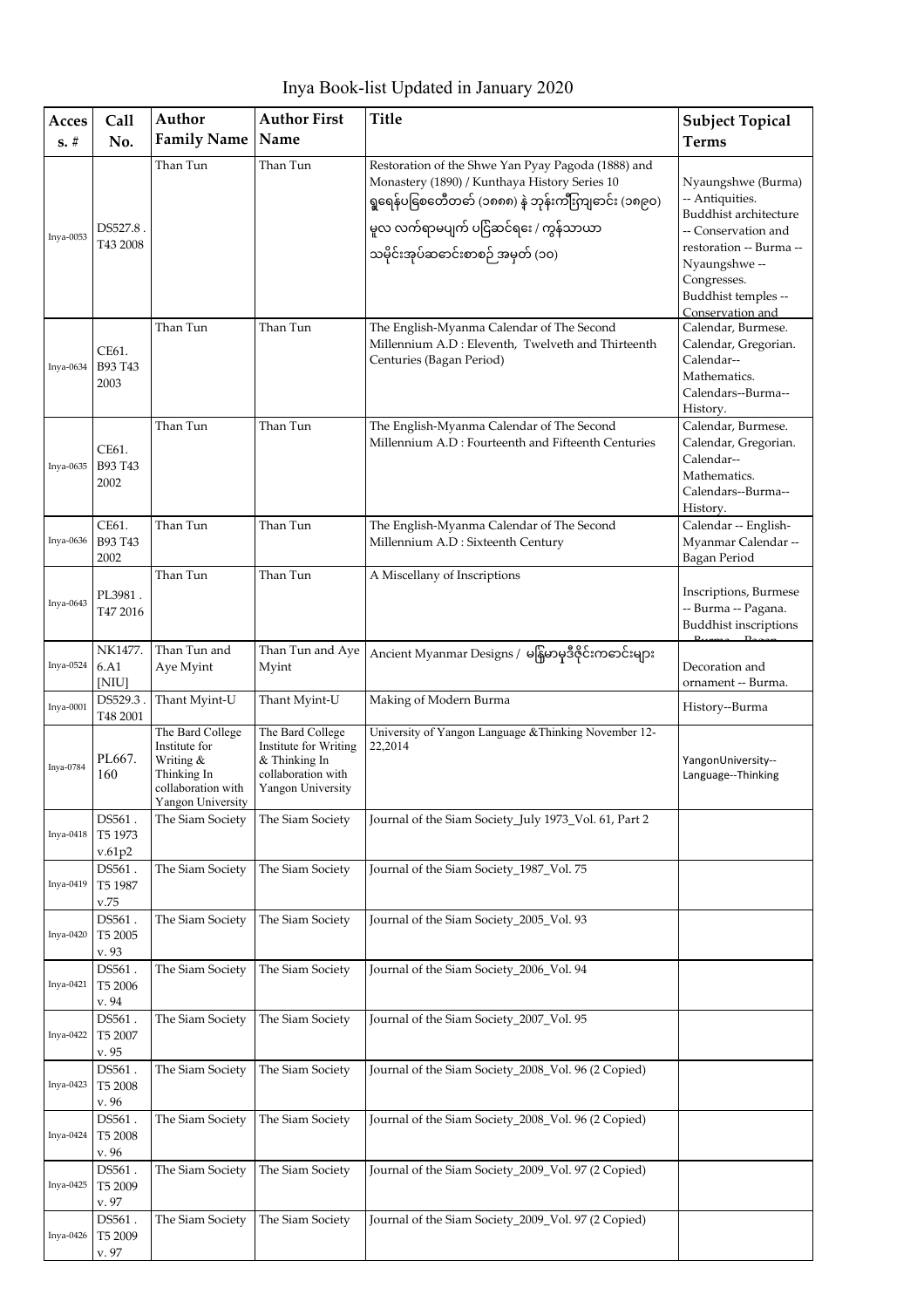| Inya Book-list Updated in January 2020 |  |  |  |
|----------------------------------------|--|--|--|
|----------------------------------------|--|--|--|

| Acces       | <b>Call</b>                                                   | Author                    | <b>Author First</b> | <b>Title</b>                                                                                                                                                      | <b>Subject Topical</b>                                                                                                                                                                                                                                                                                                               |
|-------------|---------------------------------------------------------------|---------------------------|---------------------|-------------------------------------------------------------------------------------------------------------------------------------------------------------------|--------------------------------------------------------------------------------------------------------------------------------------------------------------------------------------------------------------------------------------------------------------------------------------------------------------------------------------|
| $s. \#$     | No.                                                           | <b>Family Name</b>        | Name                |                                                                                                                                                                   | <b>Terms</b>                                                                                                                                                                                                                                                                                                                         |
| Inya-0427   | DS561.<br>T5 2010<br>v. 98                                    | The Siam Society          | The Siam Society    | Journal of the Siam Society_2010_Vol. 98 (2 copied)                                                                                                               |                                                                                                                                                                                                                                                                                                                                      |
| Inya-0428   | DS561.<br>T5 2010<br>v. 98                                    | The Siam Society          | The Siam Society    | Journal of the Siam Society_2010_Vol. 98 (2 copied)                                                                                                               |                                                                                                                                                                                                                                                                                                                                      |
| Inya-0429   | DS561.<br>T5 2011<br>v. 99                                    | The Siam Society          | The Siam Society    | Journal of the Siam Society_2011_Vol. 99                                                                                                                          |                                                                                                                                                                                                                                                                                                                                      |
| Inya-0139   | BQ1138.<br>D4                                                 | Theodore De<br>Bary       | William             | The Buddhist tradition in India, China & Japan /<br>Modern library of the world's best books, 205.; Readings<br>in Oriental thought.                              | Buddhism -- Sacred<br>books.<br>Buddhism.                                                                                                                                                                                                                                                                                            |
| Inya-0779   | NA6010.<br>8.N42<br>K375<br>2003<br>[Cornell]                 | Theophile and<br>Gutschow | Erich and Niels     | The Sulima Pagoda: East Meets West in the Restoration<br>of a Nepalese Temple                                                                                     | Pagodas > Nepal ><br>Kathmandu Valley.<br>Vernacular<br>architecture ><br>Conservation and<br>restoration > Nepal ><br>Kathmandu Valley.<br>Pagodes > Népal ><br>Kathmandu, Vallée de.<br>Architecture<br>vernaculaire ><br>Conservation et<br>restauration > Népal ><br>Kathmandu, Vallée de<br>(Népal)<br>Tempels.<br>Restauratie. |
| Inya-0057   | DS530.<br>53.T494<br>1999                                     | Thet Tun                  | Thet Tun            | သံတိုအမငြ ။ အငမြိးစား သံအမတ်ကျိုးဦးသက်ထွန်း၏<br>အင့်ဂလိပ်-မန်ြမာ နစ်ဘာသာ ဆဓာင်းပါးများ<br>Bilingual Essays of Retired Ambassador U Thet Tun<br>Retired Ambassador | Articles on<br>miscellaneous topics                                                                                                                                                                                                                                                                                                  |
| $Inya-0032$ | DS570.<br>B87 M63<br>1993                                     | Thomas                    | Dorothy Q.          | A Modern form of slavery : trafficking of Burmese<br>women and girls into brothels in Thailand                                                                    | Slavery and<br>Prostitution of<br>Burmese Women--<br>Thailand/Burma --<br>Gender Studies --<br>Human Rights                                                                                                                                                                                                                          |
| Inya-0284   | HC441.<br>S73 1992                                            | Thomas McVey              | Ruth                | Southeast Asian capitalists                                                                                                                                       | Capitalists and<br>financiers -- Southeast<br>Asia.<br>Capital -- Southeast<br>Asia.<br>Capitalismo -- Asia del<br>Sudeste.                                                                                                                                                                                                          |
| Inya-0196   | BL2060.<br>T48 2005                                           | Thompson                  | Ashley              | Calling the souls: A Combodian Ritual Text                                                                                                                        | Cambodia -- Religious<br>life and customs.<br>Rites and ceremonies --<br>Cambodia.<br>Buddhism -- Cambodia<br>-- Rituals.                                                                                                                                                                                                            |
| Inya-0500   | GN855.<br>C <sub>2</sub> T <sub>48</sub><br>2002<br>[Cornell] | Thuy                      | Chanthourn          | Banteay Kou : memotian circular earthwork : Khmer<br>prehistory                                                                                                   | Asien - Kambodscha<br>Neolithikum - Asien<br>Erdwerk - Neolithikum                                                                                                                                                                                                                                                                   |
| Inya-0745   | HD5728.<br>T56 2018                                           | Tin Maung Htwe            | Tin Maung Htwe      | Lives of Migrant Factory Workers From Rural Areas<br>Political, Social, and Economic Lives of Migrant Workers<br>in the Hlaing Tha Yar Industrial Zone            | Employment ---<br>Migrant Industrial<br>Worker                                                                                                                                                                                                                                                                                       |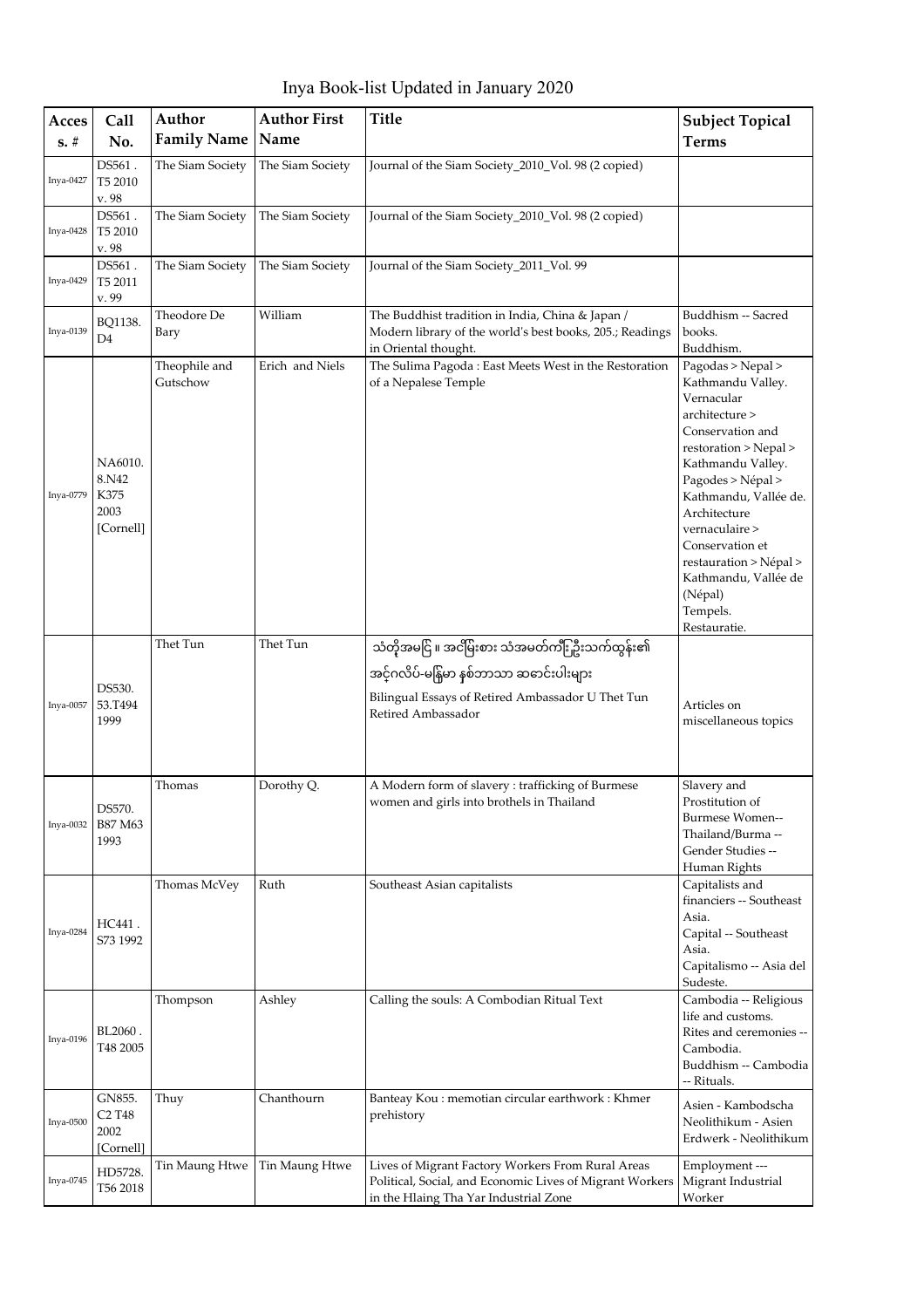Inya Book-list Updated in January 2020

| Acces<br>$s. \#$ | Call<br>No.                            | Author<br><b>Family Name</b>                                                                                                                                    | <b>Author First</b><br>Name                                                                                                                                                   | <b>Title</b>                                                                                                                                         | <b>Subject Topical</b><br><b>Terms</b>                                                                                                                                                                          |
|------------------|----------------------------------------|-----------------------------------------------------------------------------------------------------------------------------------------------------------------|-------------------------------------------------------------------------------------------------------------------------------------------------------------------------------|------------------------------------------------------------------------------------------------------------------------------------------------------|-----------------------------------------------------------------------------------------------------------------------------------------------------------------------------------------------------------------|
| Inya-0084        | BQ5160.<br>T4 K36<br>2003              | Tiyavanich                                                                                                                                                      | Kamala                                                                                                                                                                        | The Buddha in the jungle                                                                                                                             | Buddhism -- Thailand<br>-- History -- 20th<br>century.<br>Buddhist monks --<br>Thailand -- 20th<br>century -- Religious life<br>and customs.<br>Buddhism and social<br>problems -- Thailand --<br>20th century. |
| Inya-0122        | NK8878.<br>7.A3 N66<br>2000            | Tiyayon                                                                                                                                                         | Munintorn                                                                                                                                                                     | Hill tribe textiles                                                                                                                                  | Textile fabrics --<br>Thailand, Northern.<br>Textile design --<br>Thailand, Northern.<br>Indigenous peoples --<br>Thailand -- Social life<br>and customs.                                                       |
| Inya-0764        | <b>NA1511</b><br>.T10                  | <b>Tokyo National</b><br>Research Institute<br>for Cultural<br>Properties (Edited)                                                                              | <b>Tokyo National</b><br>Research Institute<br>for Cultural<br>Properties (Edited)                                                                                            | Ancient Cities and Architecture in South Asia: Edited Volume                                                                                         | Southeast Asia--<br>Civilization--Architecture                                                                                                                                                                  |
| Inya-0783        | HT147.<br>V5 T66<br>2012               | Tổn Nu Quynh<br>Traîn (ed.);<br>Quertamp<br>Nguyen, F. (ed.);<br>Miras, Claude de<br>(ed.); Nguyen<br>Quand Vinh<br>(ed.); Le Van<br>Nam (ed.);<br>Truong Hoang | Tổn Nu Quynh<br>Tran (ed.);<br>Quertamp<br>Nguyen, F. (ed.);<br>Miras, Claude de<br>(ed.); Nguyen<br>Quand Vinh (ed.);<br>Le Van Nam (ed.);<br>Truong Hoang<br>Truong (ed.)Nữ | Trends of Urbanization And suburbanization in<br>Southeast Asia                                                                                      | <b>URBANISATION</b><br>ZONE PERIURBAINE<br><b>EXPANSION</b>                                                                                                                                                     |
| Inya-0583        | HC442.<br>Z9 P672<br>2011<br>[Cornell] | Tong                                                                                                                                                            | Kimsun                                                                                                                                                                        | Poverty and environment links / CDRI working paper<br>series ; no. 64                                                                                | Poverty ><br>Environmental aspects<br>> Cambodia.<br>Human ecology ><br>Cambodia.<br>Cambodia > Rural<br>conditions.                                                                                            |
| Inya-0585        | HC442.<br>Z9 P67<br>2012<br>[Cornell]  | Tong                                                                                                                                                            | Kimsun                                                                                                                                                                        | Analysing chronic poverty in rural Cambodia / Working<br>paper series; no. 66.                                                                       | Poverty > Cambodia.<br>Rural poor ><br>Cambodia.<br>Poverty > Cambodia ><br>Statistics.<br>Rural poor > Cambodia<br>> Statistics.                                                                               |
| Inya-0143        | BQ924.<br>T73 1997                     | Trainor                                                                                                                                                         | Kevin                                                                                                                                                                         | Relics, ritual, and representation in Buddhism:<br>rematerialising the Sri Lankan Theravada tradition /<br>Cambridge Studies in Religious Traditions | Gautama Buddha --<br>Relics.<br>Buddhism -- Doctrines.<br>Buddhism -- Rituals.                                                                                                                                  |
| Inya-0227        | DS554.<br>98.K37<br>T73 1997           | Tranet                                                                                                                                                          | Michel                                                                                                                                                                        | Sambaur-Prei-Kuk: monuments d'Icanavarma, 615-628                                                                                                    | Hindu temples--<br>Cambodia--Kampong<br>Thun (Province)<br>Architecture, Khmer--<br>Cambodia--Kampong                                                                                                           |
| Inya-0232        | PL4328.<br>9.R353<br>T74 1999          | Tranet                                                                                                                                                          | Michel                                                                                                                                                                        | Aperçu sur le Ramakerti                                                                                                                              | Ramkirti --<br>Adaptations.<br>Ramkirti.                                                                                                                                                                        |
| Inya-0536        | DS554.44<br>.L43 2002                  | Tranet                                                                                                                                                          | Michel                                                                                                                                                                        | Les proto-Khmer du Cambodge                                                                                                                          | Ethnology --<br>Cambodia.<br>Ethnology.<br>Cambodia.                                                                                                                                                            |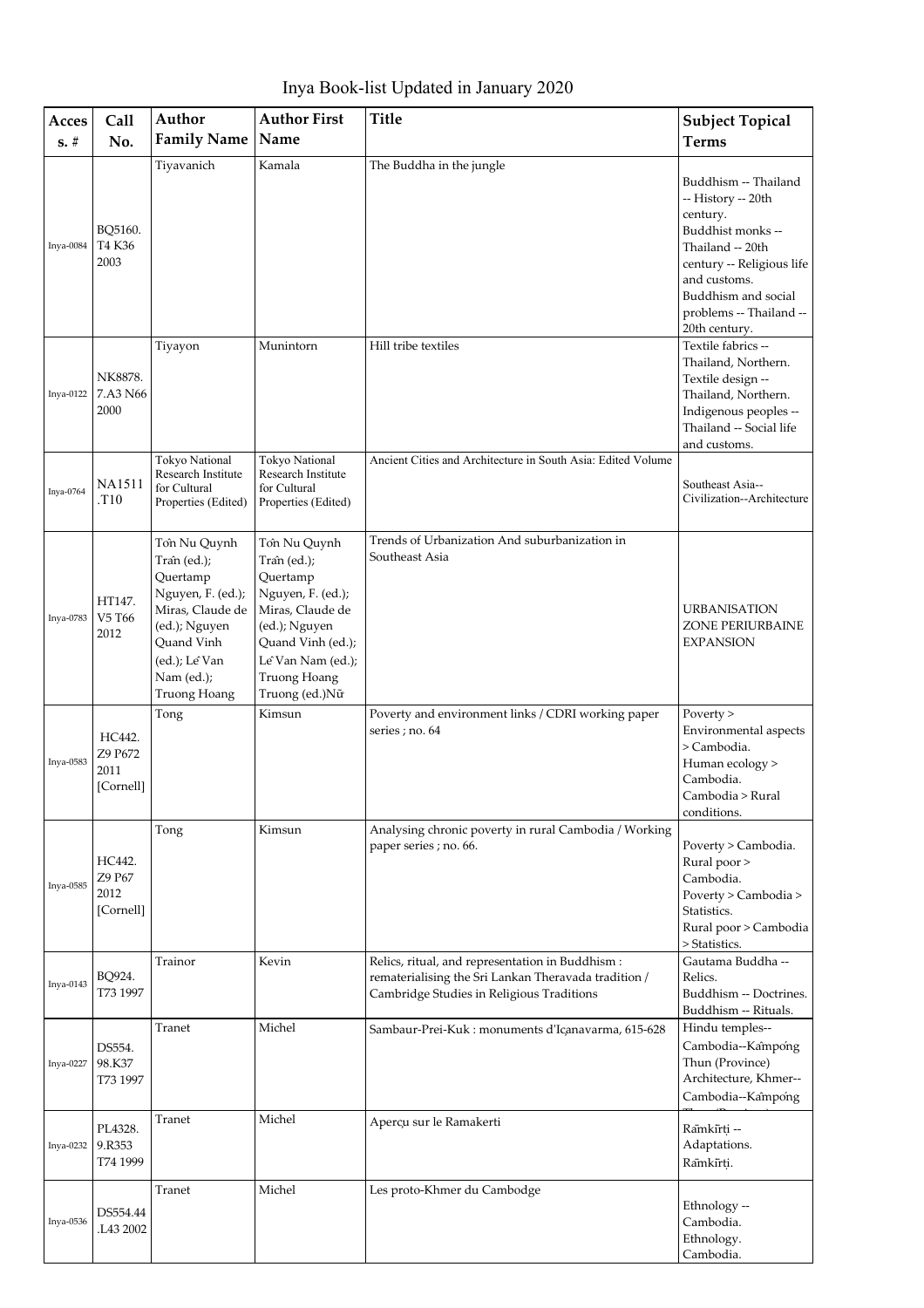Inya Book-list Updated in January 2020

| Acces<br>$s. \#$ | Call<br>No.                       | Author<br><b>Family Name</b>    | <b>Author First</b><br>Name     | Title                                                                                                                        | <b>Subject Topical</b><br><b>Terms</b>                                                                                                                                                        |
|------------------|-----------------------------------|---------------------------------|---------------------------------|------------------------------------------------------------------------------------------------------------------------------|-----------------------------------------------------------------------------------------------------------------------------------------------------------------------------------------------|
|                  |                                   |                                 |                                 |                                                                                                                              |                                                                                                                                                                                               |
| Inya-0201        | DS554.5.<br>T85 2006              | Tully                           | John                            | A Short History of Cambodia: from empire to survival /<br>Short history of Asia series                                       | Cambodia -- History.<br>Cambodia -- Politics<br>and government.<br>Cambodia -- Economic<br>conditions.                                                                                        |
| Inya-0767        | DS577.<br>T87<br>2010             | Tun Aung Chain                  | Tun Aung Chain                  | A Chronicle of The Mons                                                                                                      | Burma -- History -- To<br>1824; Mon State (Burma)<br>-- History                                                                                                                               |
| Inya-0491        | DS577.<br>C51 2005<br>[Cornell]   | Tun Aung Chain                  | Tun Aung Chain                  | Chronicle of Ayutthaya                                                                                                       | Phra Nakhon Si<br>Ayutthaya (Thailand) ><br>History.                                                                                                                                          |
| Inya-0554        | DS528.5<br>T86 2011<br>[ANU]      | Tun Aung Chain                  | Tun Aung Chain                  | Texts and Images: Glimpses of Myanmar History                                                                                | Burma--History--Arts--<br>literature                                                                                                                                                          |
| $Inya-0004$      | DS589.<br>C5 S57<br>2003          | Tun Aung Chain                  | Tun Aung Chain                  | Zinme Yazawin (Chronicle of Chiang Mai)                                                                                      |                                                                                                                                                                                               |
| Inya-0017        | BQ6335.<br>R362<br>S532<br>1996   | Tun Aung Chain;<br>Thein Hlaing | Tun Aung Chain;<br>Thein Hlaing | Shwedagon [2 copies]                                                                                                         | Rvhe ti gum Ce tī toʻ<br>(Rangoon, Burma)<br>Buddhist art and<br>symbolism -- Burma --<br>Rangoon.<br>Buddhist architecture                                                                   |
| Inya-0018        | BQ6335.<br>R362<br>S532<br>1996b  | Tun Aung Chain;<br>Thein Hlaing | Tun Aung Chain;<br>Thein Hlaing | Shwedagon [2 copies]                                                                                                         | Rvhe ti gum Ce tī toʻ<br>(Rangoon, Burma)<br>Buddhist art and<br>symbolism -- Burma --<br>Rangoon.<br>Buddhist architecture                                                                   |
| Inya-0537        | HG3270.<br>7.A6 T87<br>2008       | Turnell                         | Sean                            | Fiery Dragons: banks, moneylenders and microfinance<br>in Burma                                                              | Burma--History--<br>Financial institutions--<br>Burma Economic<br>Conditions--Economic<br>Policy                                                                                              |
| $Inya-0012$      | BQ436.<br>T87 2014                | Turner                          | Alicia                          | Saving Buddhism : the impermanence of religion in<br>colonial Burma / series : Southeast Asia--politics,<br>meaning, memory. | Buddhism and politics<br>-- Burma -- History --<br>19th century.<br>Buddhism and politics<br>-- Burma -- History --<br>20th century.<br>Burma -- Politics and<br>government -- 1824-<br>1948. |
| Inya-0484        | BQ436.<br>T87 2014<br>c.2         | Turner                          | Alicia                          | Saving Buddhism : the impermanence of religion in<br>colonial Burma / series : Southeast Asia--politics,<br>meaning, memory. | Buddhism and politics<br>-- Burma -- History --<br>19th century.<br>Buddhism and politics<br>-- Burma -- History --<br>20th century.                                                          |
| Inya-0770        | BQ4160.<br>N57 2002<br>v.1        | U Han Htay And<br>U Chit Tin    | U Han Htay And<br>U Chit Tin    | How to Live As a Good Buddhist (Volume I)                                                                                    |                                                                                                                                                                                               |
| Inya-0771        | BQ4160.<br>N57 2003<br>v.2        | U Han Htay And<br>U Chit Tin    | U Han Htay And<br>U Chit Tin    | How to Live As a Good Buddhist (Volume II)                                                                                   |                                                                                                                                                                                               |
| Inya-0765        | DS.<br>554.46.<br>J37S 25<br>2016 | Uk                              | Krisna                          | Salvage Cultural Resilience The Joral of Northeast Cambodia                                                                  | Jarai (Southeast Asian<br>people)<br>Cambodia Rotanokiri<br>(Province)<br>Ethnology_Cambodia_R<br>otanokiri (Province)                                                                        |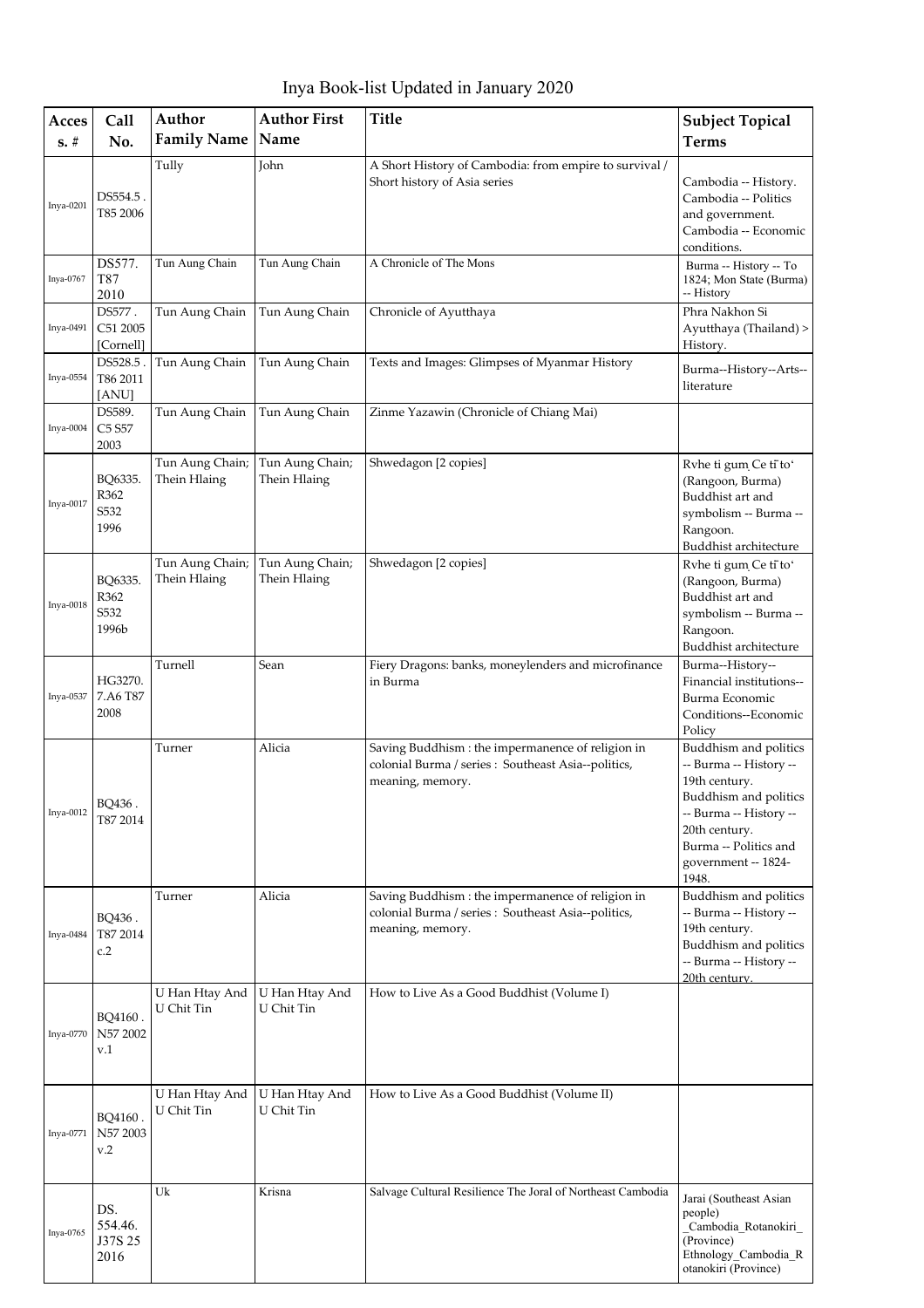Inya Book-list Updated in January 2020

| Acces     | Call                                                        | Author                                        | <b>Author First</b>                           | <b>Title</b>                                                                                                                                                                                                    | <b>Subject Topical</b>                                                                                                                           |
|-----------|-------------------------------------------------------------|-----------------------------------------------|-----------------------------------------------|-----------------------------------------------------------------------------------------------------------------------------------------------------------------------------------------------------------------|--------------------------------------------------------------------------------------------------------------------------------------------------|
| $s. \#$   | No.                                                         | <b>Family Name</b>                            | Name                                          |                                                                                                                                                                                                                 | <b>Terms</b>                                                                                                                                     |
| Inya-0641 | DS530.9.<br>T43 P36<br>2016                                 | U Pannã                                       | U Pannã                                       | <b>Thaton Chronicle</b>                                                                                                                                                                                         | Thaton (Burma)--<br>History.                                                                                                                     |
| Inya-0517 | NA109.<br>A75 A85<br>2007<br>[Cornell,<br>$2005 -$<br>2009] | <b>UNESCO</b>                                 | <b>UNESCO</b>                                 | Asia conserved : lessons learned from the UNESCO<br>Asia-Pacific Awards for Cultural Heritage Conservation<br>$(2000 - 2004).$                                                                                  | Architecture --<br>Conservation and<br>restoration -- Asia.<br>Cultural property --<br>Conservation and<br>restoration.<br>Asia.                 |
| Inya-0518 | DS523.2.<br>T49 2003<br>p.1<br>[Cornell]                    | Universities<br>Historical<br>Research Centre | Universities<br>Historical<br>Research Centre | Texts and contexts in Southeast Asia : proceedings of the<br>Texts and Contexts in Southeast Asia Conference, 12-14<br>December 2001. / PART I                                                                  | Southeast Asia --<br>Civilization -- Sources<br>-- Congresses.<br>Burma -- Civilization --<br>Sources -- Congresses.<br>Civilization -- Sources. |
| Inya-0113 | ND2835.<br>A1 U74<br>2003                                   | Utong<br>Prasasvinitchai                      | Utong<br>Prasasvinitchai                      | Phap phut pœt miti mai nai kandu chittrakam<br>faphanang = For eyes that see : an alternative reading of<br>Thai mural paintings                                                                                | Mural painting and<br>decoration, Thai --<br>Thailand.<br>Mural painting and<br>decoration, Thai --<br>Thailand -- Pictorial                     |
| Inya-0241 | <b>BL65.S8</b><br>V44 2001                                  | Van der Veer                                  | Peter                                         | Imperial encounters : religion and modernity in India<br>and Britain                                                                                                                                            | Religion and state --<br>India.<br>Religion and state --<br>Great Britain.<br>Great Britain --<br>Colonies -- Asia --<br>History.                |
| Inya-0402 | DS556.<br>58.L28<br>T73 2000                                | Văn Quy Trần                                  | Văn Quy Trần                                  | Quan he lịch sư Việt-Lao qua tư liệu Quy-Hop (T.K<br>XVII-XIX)<br>Historic relationship between Laos and Viet Nam<br>through the Quy Hop documents (XVII-XIX centuries)                                         | Vietnam--Foreign<br>relations--Laos--<br>Sources.<br>Laos--Foreign<br>relations--Vietnam--<br>Sources.                                           |
| Inya-0219 | HT147.<br>C <sub>26</sub> M <sub>6</sub><br>2003            | Vann Molyvann                                 | Vann Molyvann                                 | Modern Khmer cities                                                                                                                                                                                             | Cities and towns --<br>Cambodia.<br>City planning --<br>Cambodia.<br>Villes -- Cambodge.                                                         |
| Inya-0058 | LA2383.<br>B932 R35<br>2007                                 | <b>Edited Volume</b>                          | <b>Edited Volume</b>                          | U Razak of Burma : a teacher, a leader, a martyr                                                                                                                                                                | U Razak -- Biography.<br>Politicians -- Burma --<br>Biography.<br>Burma -- Politics and<br>government.                                           |
| Inya-0644 | BQ1470.<br>V487 P<br>36 2017                                | Ven. Sengpan<br>Pannyawamsa                   | Ven. Sengpan<br>Pannyawamsa                   | Dham Vessantara-jataka and its recital in Kengtung with<br>a translation in four languages : English, Khun, Tai/Shan<br>& Myanmar with digitalized copy of the Palaung/Ta-<br>Ang manuscript in Yun/Khun script | Buddhism -- Burma --<br>Shan State.<br>Shan (Asian people) --<br>Social life and customs.<br>Jataka stories, Shan --<br>History and criticism.   |
| Inya-0555 | DS554.8.<br>V53 2007                                        | Vickery                                       | Michael                                       | Cambodia: A Political Survey                                                                                                                                                                                    | Cambodia -- Politics<br>and government --<br>1979-                                                                                               |
| Inya-0560 | DS525.<br>V53 1999                                          | Vickery                                       | Michael                                       | History of Southeast Asia                                                                                                                                                                                       |                                                                                                                                                  |
| Inya-0561 | DS554.5.<br>V53 2003                                        | Vickery                                       | Michael                                       | History of Cambodia: Summary of Lectures Given at<br>the Faculty of Archaeology, Royal University of Fine<br>Arts, 2001-2002 / Vidya Series                                                                     |                                                                                                                                                  |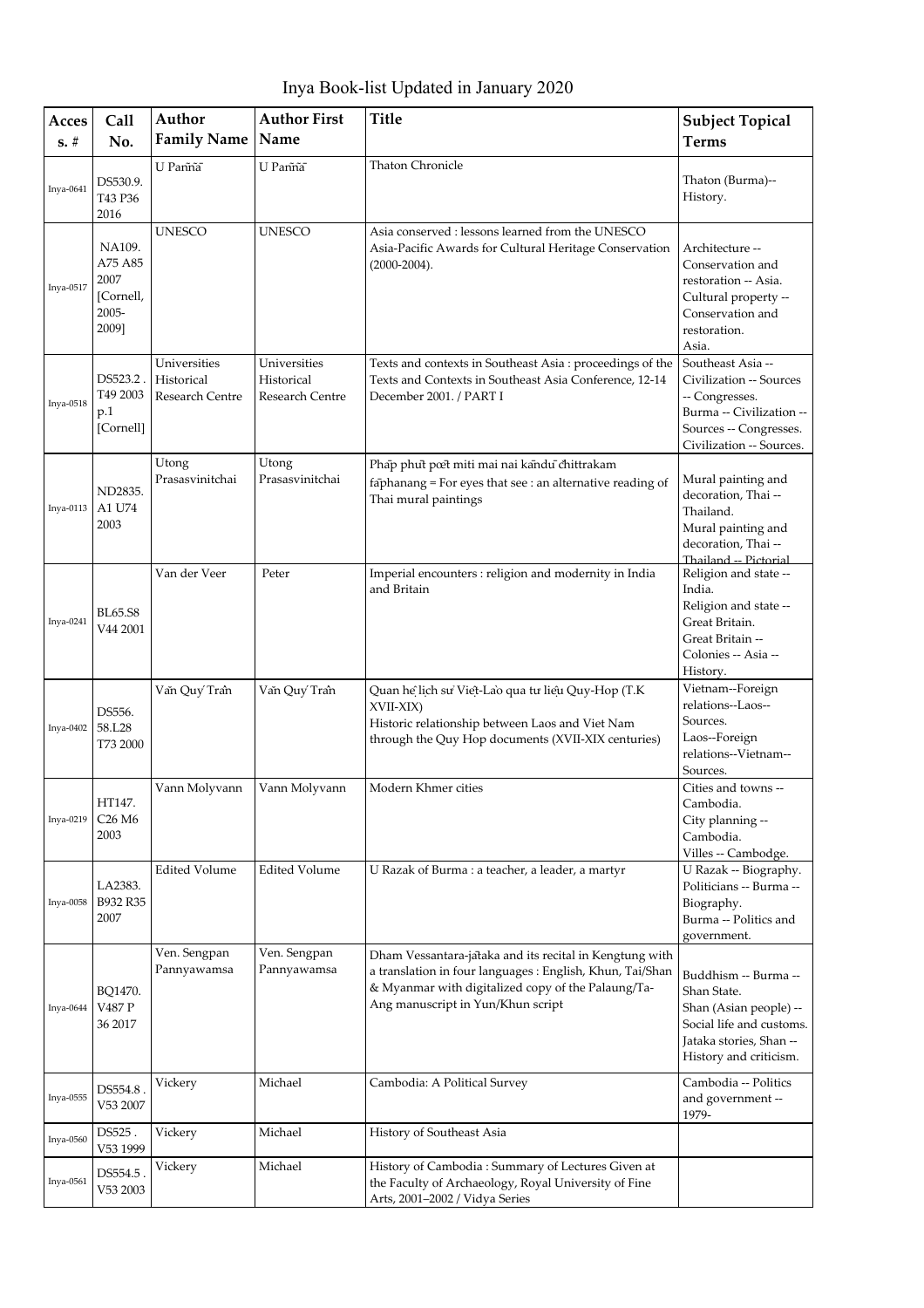| Acces     | Call                                                  | Author                               | <b>Author First</b>                      | <b>Title</b>                                                                                                                                                                                                                                                                                                    | <b>Subject Topical</b>                                                                                                                                                                  |
|-----------|-------------------------------------------------------|--------------------------------------|------------------------------------------|-----------------------------------------------------------------------------------------------------------------------------------------------------------------------------------------------------------------------------------------------------------------------------------------------------------------|-----------------------------------------------------------------------------------------------------------------------------------------------------------------------------------------|
| $s. \#$   | No.                                                   | <b>Family Name</b>                   | Name                                     |                                                                                                                                                                                                                                                                                                                 | <b>Terms</b>                                                                                                                                                                            |
| Inya-0324 | DS538.<br>H54 2009                                    | Vietnam<br>Museum of<br>Ethnology    | Vietnam Museum<br>of Ethnology           | Highway no. 9 : opportunities and challenges                                                                                                                                                                                                                                                                    | Ethnology--Vietnam.<br>Ethnology--Laos.<br>Ethnology--Mekong<br>River Region.<br>Roads--Social aspects--<br>Mekong River Region.<br>Roads--Economic<br>aspects--Mekong River<br>Region. |
| Inya-0248 | PR51.I4<br>V57 1998                                   | Viswanathan                          | Gauri                                    | Masks of conquest : literary study and British rule in<br>India / Oxford India paperbacks.                                                                                                                                                                                                                      | English literature --<br>Study and teaching --<br>India -- History -- 19th<br>century.<br>Politics and literature<br>-- India -- History --<br>19th century                             |
| Inya-0339 | BL639.<br>V57 1998                                    | Viswanathan                          | Gauri                                    | Outside the fold: conversion, modernity, and belief                                                                                                                                                                                                                                                             | Conversion--<br>Comparative studies.<br>India--Religion--19th<br>century.<br>India--Religion--20th<br>century.                                                                          |
| Inya-0628 | DS339.3.<br>K84 V85<br>1988                           | Vumson                               | Vumson                                   | Zo history : with an introduction to Zo culture,<br>economy, religion and their status as an ethnic minority<br>in India, Burma, and Bangladesh                                                                                                                                                                 | Ethnology > Burma.<br>Burma > Social life and<br>customs.<br>India > Social life and<br>customs.                                                                                        |
| Inya-0459 | DS539.<br>M6 W34<br>1975                              | Wall                                 | Barbara                                  | Les Nya Hon : etude ethnographique d'une population<br>du plateau des Bolovens, Sud-Laos                                                                                                                                                                                                                        | Moi (Southeast-Asiatic<br>people)                                                                                                                                                       |
| Inya-0261 | GT359.<br>W38<br>1997                                 | Waterson                             | Roxana                                   | The Living House: An Anthropology of Architecture in<br>South-East Asia                                                                                                                                                                                                                                         | Dwellings -- Indonesia.<br>Dwellings -- Southeast<br>Asia.<br>Vernacular<br>architecture --<br>Indonesia.                                                                               |
| Inya-0278 | NA1511 .<br>A73 1998                                  | Waterson                             | Roxana                                   | The architecture of South-East Asia through travellers'<br>eyes                                                                                                                                                                                                                                                 | Architecture --<br>Southeast Asia.<br>Architecture -- Asia,<br>Southeastern<br>Architecture.                                                                                            |
| Inya-0083 | BQ4990.<br>T4 W44<br>1960                             | Wells                                | Kenneth Elmer                            | Thai Buddhism, its rites and activities                                                                                                                                                                                                                                                                         | Buddhism -- Thailand.<br>Buddhism.<br>Thailand.                                                                                                                                         |
| Inya-0107 | DS575.5.<br>V5 W47<br>2001                            | Wheeler                              | Matthew Z.                               | Thai-Vietnamese Relations in the Post-Cold War Period,<br>1988-2000 (ISIS Paper 4)                                                                                                                                                                                                                              | Thailand -- Foreign<br>relations -- Vietnam.<br>Vietnam -- Foreign<br>relations -- Thailand.<br>Diplomatic relations.                                                                   |
| Inya-0729 | N7301.<br>W46<br>2018                                 | Whiteman;<br>Abdullah; Low;<br>Scott | Stephen H.;<br>Sarena; Yvonne;<br>Phoebe | Ambitious Alignments: New Histories of Southeast<br>Asian Art, 1945-1990                                                                                                                                                                                                                                        | Fine arts: art forms.<br>Architecture.<br>Australian                                                                                                                                    |
| Inya-0103 | LAW<br><b>THAILA</b><br>${\rm ND}\,7$<br>Mang<br>1986 | Wichienkeeo                          | Aroonrut                                 | The Laws of King Mangrai (Mangrayathammasart) / the<br>Wat Chang Kham, Nan manuscript from the Richard<br>Davis collection / A Publication of the Richard Davis<br>Fund and an occasional paper of the Department of<br>Anthropology, Research School of Pacific Studies, the<br>Australian National University | Customary law --<br>Thailand.<br>Customary law.<br>Thailand.                                                                                                                            |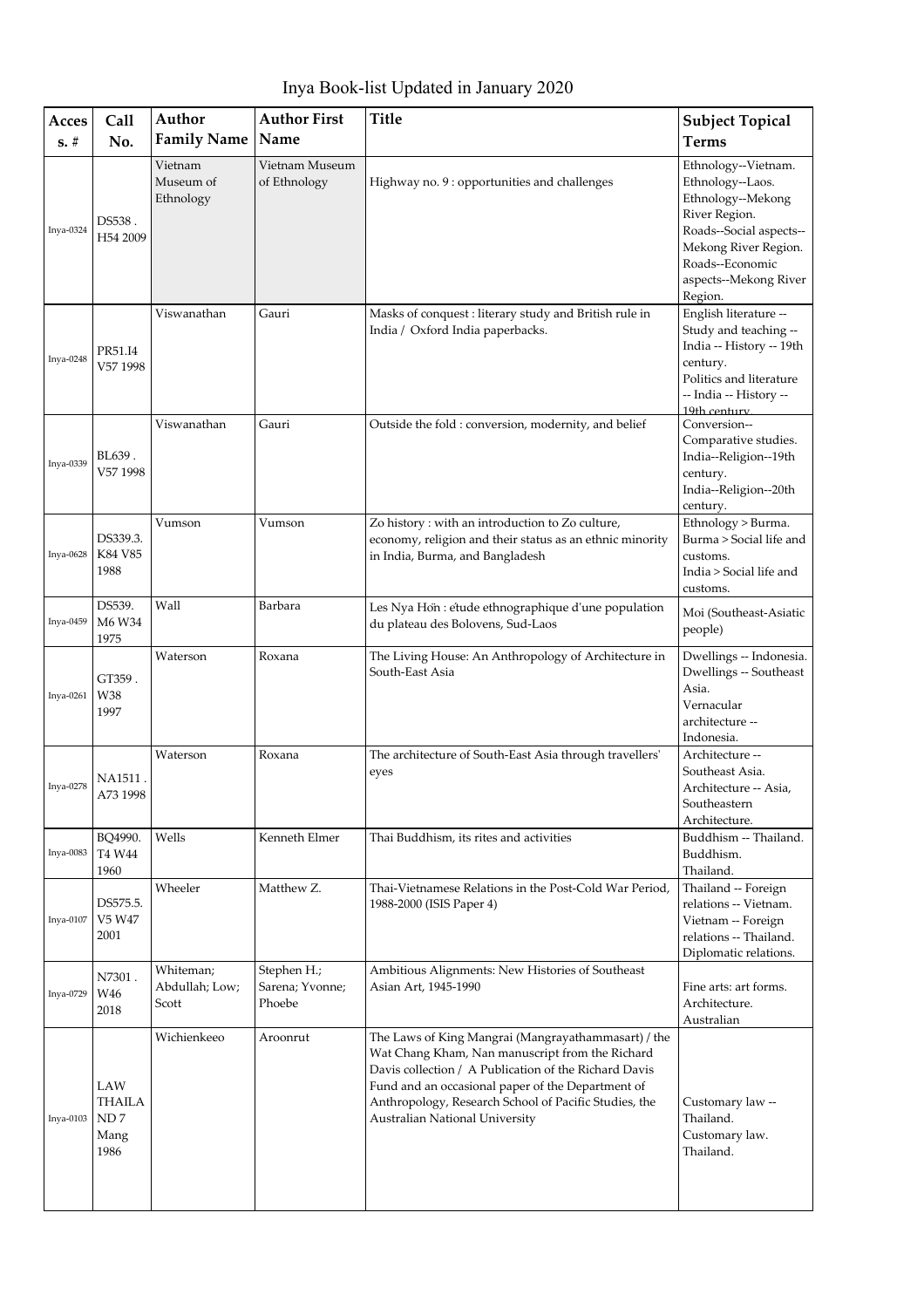Inya Book-list Updated in January 2020

| Acces       | Call          | Author                         | <b>Author First</b>                  | <b>Title</b>                                                                                      | <b>Subject Topical</b>                         |
|-------------|---------------|--------------------------------|--------------------------------------|---------------------------------------------------------------------------------------------------|------------------------------------------------|
| $s. \#$     | No.           | <b>Family Name</b>             | Name                                 |                                                                                                   | <b>Terms</b>                                   |
|             |               | Williamson                     | Muriel C.                            | The Burmese harp : its classical music, tunings, and                                              | Saung-gauk -- Tuning.                          |
|             | ML1015.       |                                |                                      | modes / Northern Illinois University monograph series                                             | Musical intervals and                          |
| Inya-0051   | S39 W55       |                                |                                      | on Southeast Asia, no. 1.                                                                         | scales.                                        |
|             | 2000          |                                |                                      |                                                                                                   | Songs, Burmese --<br>Burma -- Analysis,        |
|             |               |                                |                                      |                                                                                                   | appreciation.                                  |
|             | DS530.65      | Wilson                         | Trevor                               | Myanmar's Long Road to National Reconciliation                                                    | Burma -- Political --                          |
| Inya-0609   | .M928<br>2006 |                                |                                      |                                                                                                   | Burma's Military --                            |
|             |               | Wittayapak and                 | Chusak and Peter                     | The politics of decentralization : natural resource                                               | Economic conditions<br>Natural resources--     |
|             |               | Vandergeest                    |                                      | management in Asia                                                                                | South Asia--                                   |
|             | S934.S64      |                                |                                      |                                                                                                   | Management.                                    |
| Inya-0415   | P65 2010      |                                |                                      |                                                                                                   | Natural resources--<br>Southeast Asia--        |
|             |               |                                |                                      |                                                                                                   | Management.                                    |
|             |               |                                |                                      |                                                                                                   | Decentralization in                            |
|             |               | Wolters                        | O.W                                  | Early Southeast Asia: selected essays                                                             | comont Political<br>Southeast Asia.            |
|             | DS525.        |                                |                                      |                                                                                                   | Southeast Asia --                              |
| Inva-0272   | W64           |                                |                                      |                                                                                                   | History.                                       |
|             | 2008          |                                |                                      |                                                                                                   | Southeast Asia --<br>Politics and              |
|             |               |                                |                                      |                                                                                                   | government.                                    |
|             |               | Wolters                        | O.W                                  | History, culture, and region in Southeast Asian                                                   | Southeast Asia --                              |
|             | DS525.        |                                |                                      | perspectives                                                                                      | History.                                       |
| Inya-0273   | W65           |                                |                                      |                                                                                                   | Southeast Asia --<br>Civilization.             |
|             | 1999          |                                |                                      |                                                                                                   | Asie du Sud-Est --                             |
|             |               |                                |                                      |                                                                                                   | Histoire.                                      |
|             | HF5459.       | Women's                        | Women's                              | Street Vendors (Ganh Hang Rong)                                                                   | Street vendors--                               |
| Inya-0310   | V5 G36        | Publishing<br>House Nha`xuat   | Publishing House<br>Nha`xuat ban Phu |                                                                                                   | Vietnam--Hanoi--<br>Exhibitions.               |
|             | 2008          | $\sim$ $\sim$ $D_{\text{max}}$ |                                      |                                                                                                   | Women-Vietnam-                                 |
|             |               | Wong                           | Deborah Anne                         | Sounding the center : history and aesthetics in Thai<br>Buddhist performance / Chicago studies in | Rites and ceremonies --                        |
|             | GN635.        |                                |                                      | ethnomusicology. / with CD.                                                                       | Thailand -- Bangkok.                           |
| $Inya-0114$ | T4 W66        |                                |                                      |                                                                                                   | Ritual -- Thailand --                          |
|             | 2001          |                                |                                      |                                                                                                   | Bangkok.                                       |
|             |               |                                |                                      |                                                                                                   | Ethnomusicology --<br>Thailand -- Bangkok.     |
|             |               | Wood                           | William                              | Cultural-ecological perspectives on Southeast Asia : a                                            | Ethnology -- Southeast                         |
|             |               |                                |                                      | symposium / Papers in international studies., Southeast                                           | Asia -- Congresses.                            |
|             | GN635.        |                                |                                      | Asia series ;, no. 41.                                                                            | Southeast Asia --<br>Economic conditions --    |
| Inya-0280   | S58 C84       |                                |                                      |                                                                                                   | Congresses.                                    |
|             |               |                                |                                      |                                                                                                   | Human ecology --                               |
|             |               |                                |                                      |                                                                                                   | Southeast Asia --                              |
|             |               | Working Group                  | Working Group on                     | Conference on the Meaning of Community in Cambodia:                                               | Congresses.<br>Civil society --                |
|             | HN700.        | on Social                      | Social                               | Vol. I: Conference Proceedings, June 7-8, 1999, Phnom                                             | Cambodia.                                      |
| Inya-0195   | 3.A8 C65      | Organization in                | Organization in                      | Penh, Cambodia.                                                                                   | Poverty -- Cambodia.                           |
|             | 1999          | Cambodia                       | Cambodia                             |                                                                                                   | Non-governmental                               |
|             |               |                                |                                      |                                                                                                   | organizations --<br>Cambodia.                  |
|             |               | World                          | World Monuments                      | Trails to tropical treasures : a tour of ASEAN's cultural                                         | Historic preservation --                       |
|             | DS525.        | Monuments                      | Fund (New York,                      | heritage                                                                                          | Southeast Asia.                                |
| Inya-0279   | T73 1992      | Fund (New York,<br>N.Y.        | N.Y.                                 |                                                                                                   | Southeast Asia --<br>History.                  |
|             |               |                                |                                      |                                                                                                   | Historic preservation.                         |
|             |               | Wray;                          | Elizabeth; Clare;                    | Ten Lives of the Buddha: Siamese temple painting and                                              | Tipitaka. --                                   |
|             |               | Rosenfield;                    | Dorothy; Joe D                       | Jataka tales                                                                                      | Suttapitaka. --                                |
|             |               | Bailey; Wray                   |                                      |                                                                                                   | Khuddakanikaya. --                             |
|             | BQ1467.       |                                |                                      |                                                                                                   | Jataka -- Criticism,<br>interpretation, etc.   |
| Inya-0082   | W43           |                                |                                      |                                                                                                   | Tipițaka. --                                   |
|             | 1996          |                                |                                      |                                                                                                   | Suttapitaka. --                                |
|             |               |                                |                                      |                                                                                                   | Khuddakanikaya. --                             |
|             |               |                                |                                      |                                                                                                   | Jataka -- Illustrations.<br>Mural painting and |
|             |               |                                |                                      |                                                                                                   | decoration, Thai.                              |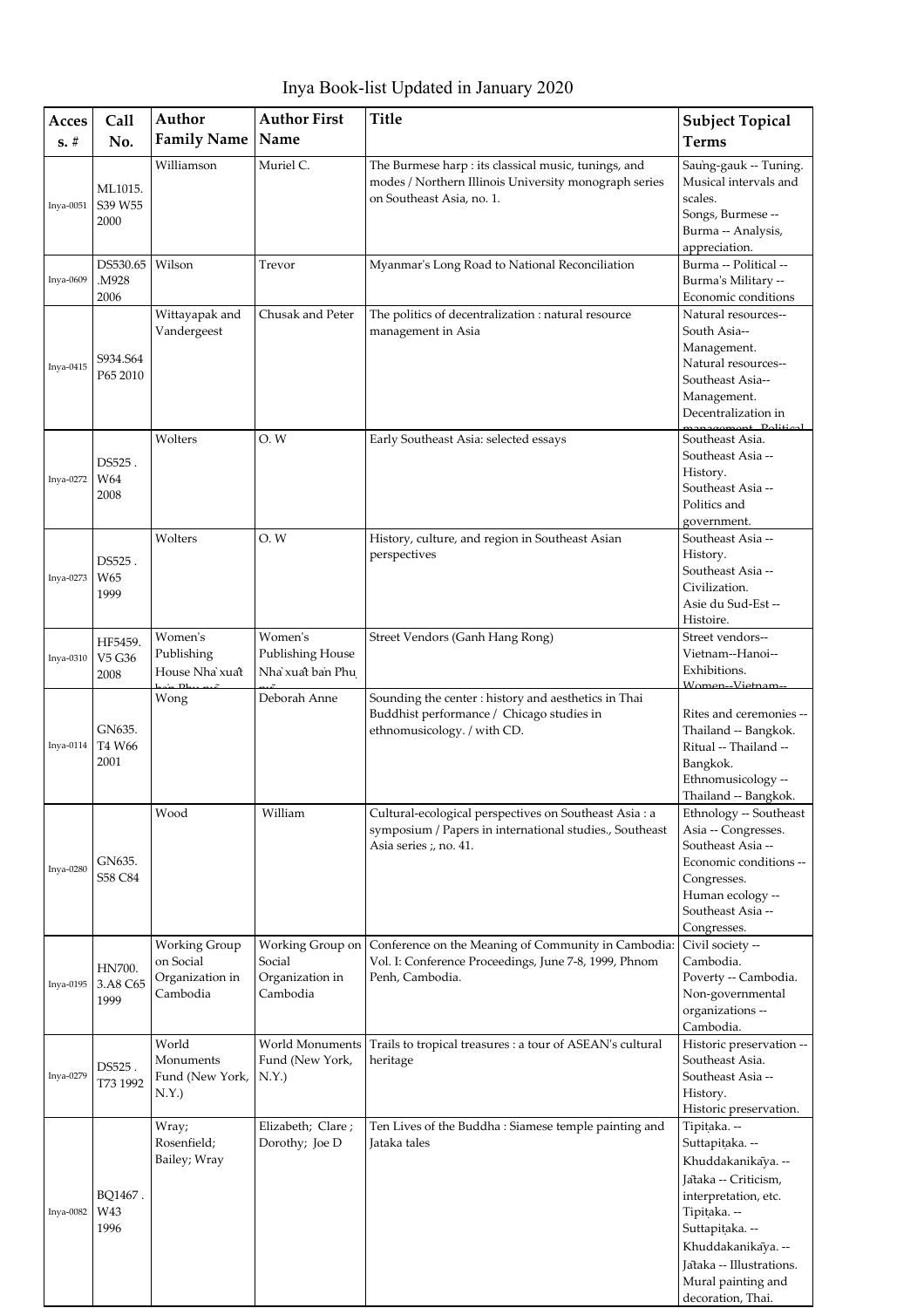Inya Book-list Updated in January 2020

| Acces     | Call                                    | Author                          | <b>Author First</b>             | <b>Title</b>                                                                                                                         | <b>Subject Topical</b>                                                                                                                 |
|-----------|-----------------------------------------|---------------------------------|---------------------------------|--------------------------------------------------------------------------------------------------------------------------------------|----------------------------------------------------------------------------------------------------------------------------------------|
| $s. \#$   | No.                                     | <b>Family Name</b>              | Name                            |                                                                                                                                      | <b>Terms</b>                                                                                                                           |
| Inya-0085 | ND2835.<br>A1 W93<br>2004               | Wyatt                           | David K.                        | Reading Thai murals                                                                                                                  | Mural painting and<br>decoration, Thai --<br>Thailand.<br>Buddhist mural<br>painting and                                               |
| Inya-0439 | DS589.<br>N32 C78<br>1975               | Wyatt                           | David K.                        | The Crystal sands : the chronicles of Nagara Srī<br>Dharrmaraja / Cornell University. Southeast Asia<br>Program. Data paper no. 98   | Nakhon Si Thammarat<br>(Thailand: Province)--<br>History.                                                                              |
| Inya-0347 | <b>JC599.</b><br>A78 E45<br>1995        | Yamamoto                        | Tadashi                         | Emerging civil society in the Asia Pacific community :<br>integrative survey report and conference report of the<br>Osaka symposium. | Civil society -- Asia.<br>Civil society -- Pacific<br>Area.<br>Civil society.                                                          |
| Inya-0559 | N3700.<br>O78 2002                      | Yasuko                          | Furuichi                        | Alternatives : contemporary art spaces in Asia                                                                                       | Art museums -- Asia --<br>Guidebooks.<br>Asia -- Guidebooks.                                                                           |
| Inya-0600 | DS530.4.<br>S256<br>2013                | Yawnghwe                        | Samara                          | Maintaing the union of Burma 1946-1962: the role of the<br>ethnic nationalities in a Shan Perspective                                | Minorities--Political<br>activity--Burma--<br>History.<br>Burma--Politics and<br>government--20th<br>century.                          |
| Inya-0329 | HT243.<br>S55 Y46<br>2003               | Yeoh                            | Brenda S.A.                     | Contesting Space in Colonial Singapore : power relations<br>and the urban built environment                                          | Urban ecology<br>(Sociology)--Singapore.<br>City planning--<br>Singapore.<br>Colonial cities--<br>Singapore.                           |
| Inya-0291 | GR308.5.<br>T34 F65<br>1992             | Ying Yi                         | Ying Yi                         | Folk tales and legends of the Dai people : the Thai Lue in<br>Yunnan, China                                                          | Tai (Southeast Asian<br>people) -- Folklore.<br>Tales -- China --<br>Xishuangbanna Daizu<br>Zizhizhou.                                 |
| Inya-0230 | BO6354.<br>C362 Z37<br>1997             | Zepp                            | Raymond A.                      | A field guide to Cambodian pagodas                                                                                                   | Buddhist temples --<br>Cambodia.<br>Gautama Buddha --<br>Pictorial works.<br>Gautama Buddha.                                           |
| Inya-0199 | DS12.<br>Z4813<br>2007                  | Zhou                            | Daguan                          | A Record of Cambodia: the land and its people                                                                                        | Cambodia --<br>Civilization.<br>Cambodia -- Social life<br>and customs.                                                                |
| Inya-0290 | NA1546.<br>Y86 C58<br>1992              | Zhu                             | Liangwen                        | The Dai: Or the Tai and their Architecture & Customs in<br>South China / Rev. English ed                                             | Vernacular<br>architecture -- China --<br>Yunnan Sheng--<br>China--Dai--Tai--<br>Southeast Asian<br>people--Social life and<br>customs |
| Inya-0547 | HD9016.<br>M45 S88<br>2008<br>[Cornell] | Zola                            | Anthony M.                      | Study on enhancing upland food security and<br>crossborder agricultural production supply chains in the<br>GMS                       | Agricultural<br>productivity.<br>Food security.                                                                                        |
| Inya-0471 | DS528.5.<br>R45 1999<br>c.1             | ကျတ်ဝင်း၊စံငိမြိး၊<br>အုန်းကည်ြ | ကျတ်ဝင်း၊စံငိမြ်း၊အု<br>န်းကည်ြ | သန်းထွန်း ၇၅ မွနေနေ့လက်ဆဓာင် ရှာရှာဖွဖွေေ<br>မန်ြမာသမိုင်းအတွဲ ၂                                                                     | Than Tun, 1923-2005.<br>Burma--History.                                                                                                |
| Inya-0477 | DS528.5.<br>R45 1999<br>c.2             | ကျတ်ဝင်း၊စံငိမြိး၊<br>အုန်းကည်ြ | န်းကည်                          | ကျင်ာဝင်း၊စံငံမြိး၊အု သန်းထွန်း ၇၅ မွနေလေက်ဆဓာင် ရှာရှာဖွဖွေ<br>မန်ြမာသမိုင်းအတွဲ၂                                                   | Than Tun, 1923-2005.<br>Burma--History.                                                                                                |
| Inya-0469 | DS528.2.<br>M6 K94                      | ကည်ြမလြွင်                      | ကည်ြမလြွင်                      | ဝဇီရဗုဒ္ဓမိ-ဦးဖိုးစိန် နင့် ပါဠိဆရာ, ဦးချစ်ဆွတေ့ိ<br>တည်းဖင်္ကြစီစဉ်သည်။                                                             | Mon (Southeast Asian<br>people)                                                                                                        |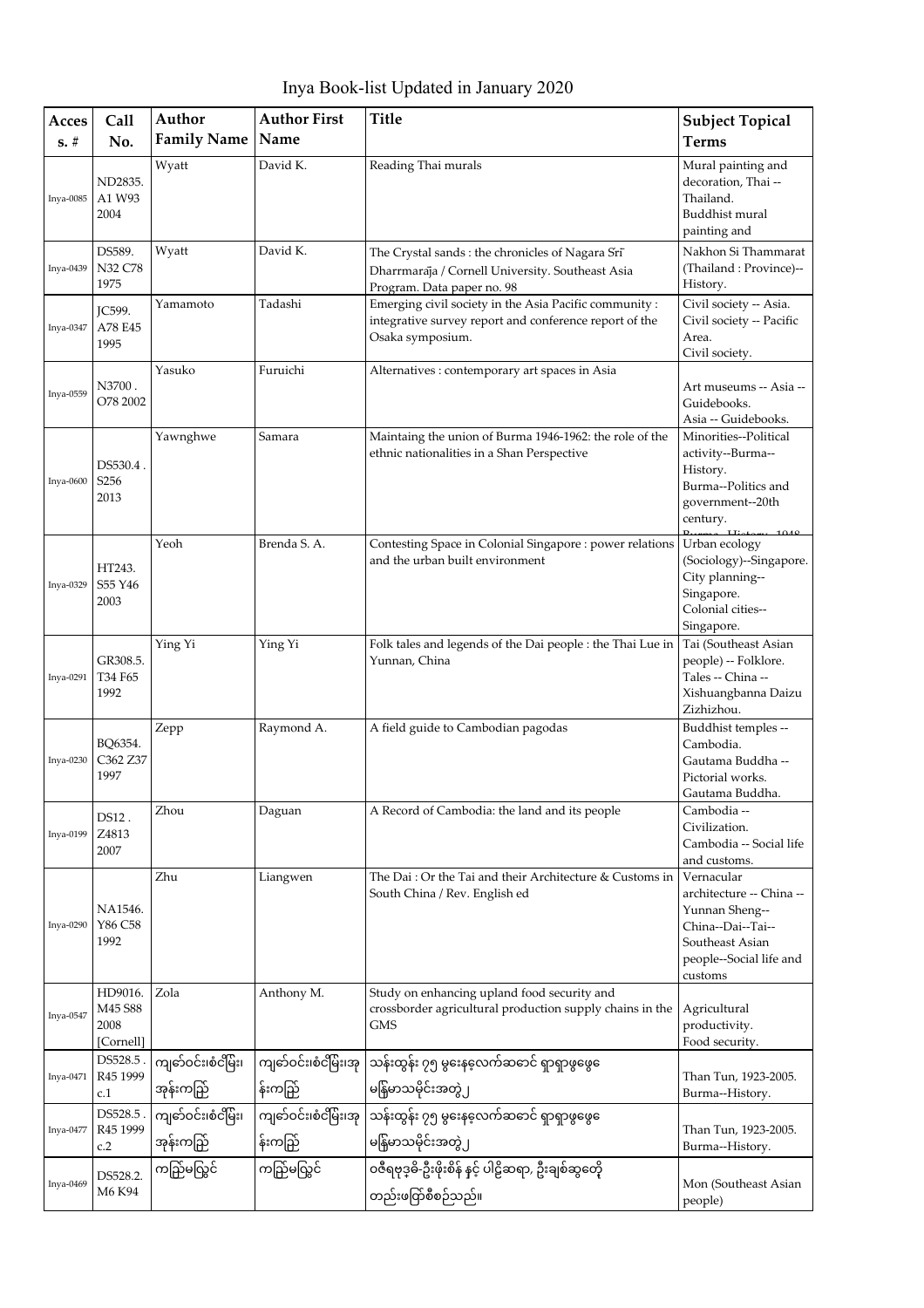| Acces<br>$s. \#$ | Call<br>No.                              | Author<br><b>Family Name</b>      | <b>Author First</b><br>Name       | <b>Title</b>                                                                                                                                                                                                                                                                                                                      | <b>Subject Topical</b><br><b>Terms</b>                                                                                                                                                            |
|------------------|------------------------------------------|-----------------------------------|-----------------------------------|-----------------------------------------------------------------------------------------------------------------------------------------------------------------------------------------------------------------------------------------------------------------------------------------------------------------------------------|---------------------------------------------------------------------------------------------------------------------------------------------------------------------------------------------------|
| Inya-0059        | ML28.<br>M33<br>M747<br>2001             | ကိုရွန်းမျိင်ြ (မျိုမျှ)          | ကိုရွန်းမငြိ (မိုမြ)              | ကမ္ <b>ဘာ့ဂီတသင့်ကတေနည်းပညာ နင့် မ</b> န်ြမာ့မဟာဂီတ၊<br>မနြမာသီချင်း(Kambha' gita sanketa naniñ" paniña nhañ'<br>Mran' ma' mahagita, Mran' ma si khyan") =<br>International notation and Myanmar classical songs /<br>Kui Rvhan" Mruin" (Mrui' ma).                                                                               | Music--Burma--<br>History and criticism.<br>Yenangyaung Region<br>(Burma)--Civilization.                                                                                                          |
| Inya-0651        | PR9199.<br>4.M73<br>C <sub>36</sub> 2016 | ဂျိမ်းစ်မငြ့်ဆွငေ                 | ဂျိမ်းစ်မငြ့်ဆွ                   | မနြမာပည်ြမှ အမခြာက်စစ်သည်များ                                                                                                                                                                                                                                                                                                     | Mercenary troops--<br>Burma--Fiction.<br>Burma--History--<br>Toungoo dynasty,<br>1486-1752--Fiction.<br>Burma--History--<br>Konbaung dynasty,<br>1752-1885--Fiction.                              |
| Inya-0556        | LB2369.<br>H87 1968<br>[Cornell]         | စဝ်ထွန်းမှတ်ဝင်း                  | စဝ်ထွန်းမှတ်ဝင်း                  | သုတသေနပစြနည်းအမျိုးမျိ                                                                                                                                                                                                                                                                                                            | Dissertations,<br>Academic.<br>Research.                                                                                                                                                          |
| Inya-0764        | BQ7135.<br>K93 1108                      | ဆရာတတ်<br>ကျင်္ဘစံထားအဓာ<br>δ     | ဆရာတတ်<br>ကျင်္ဘစံထားအဓာင်        | အဘိန်ဓာန်ပါဌ်နိသျ ( ကျန်ပ်တို့ စီစဉ်ပျှလှုပ်သဓာ ပါဠိ,<br>မနြမာအက္ခခရာဝလိအစုံနှင့်တကွ ပုဂံမင်းလက်ထက်-<br>သံတဓာ်ဆင့်, မဟာဇယေသင့်ခယာပျသြဓာ<br>အဘိဓာနတဝိသဓာဓနီ ညုပ်သဓာ၊ ဟံသာဝတီရဓာက်-<br>မင်းတရားလက်ထက် ကျဓာ်အဓာင်စံထား, ဆရာတဓာ်<br>ပြသြော အဘိဓာန်ပါဌ်နိသျ ဝဇီရဗုဒ္ဓဓိ-ဦးဖိုးစိန် နှင့် ပါဠိဆရာ,<br>ဦးချစ်ဆွတေ့ိ တည်းဖင်္ကြစီစဉ်သည်။) |                                                                                                                                                                                                   |
| Inya-0659        | PL4302.<br>K98 1992                      | ဦးကျင်္ခင်မြိး                    | ဦးကျင်္ခင်မြိး                    | ပုဂံမျှိပြာဓာင်း မငြ်းကပါ                                                                                                                                                                                                                                                                                                         | ဘုရားသမိုင်း--<br>မငြိးကပါဂူပခြာက်ကျိး-ှ-<br>Mran"" ka pa Gu prok'<br>krī" Bhu ra" (Burma)<br>Inscriptions, Mon--<br>Burma--Mran <sup>e</sup> " ka pa <del>l</del><br><b>Inscriptions</b> , Mon-- |
| Inya-0648        | DS529.3.<br>T59 2014                     | ထွန်းရီ<br>(ရှႜေဟဓာင်းသုတ<br>သေီ) | ထွန်းရီ<br>(ရှးေဟဓာင်းသုတဧ<br>သီ) | ကုန်းဘဓာင်ခတ်ေ ပည်ြပရးေရာပဒသဓာစာစု                                                                                                                                                                                                                                                                                                | Burma--History--<br>Konbaung dynasty,<br>1752-1885.                                                                                                                                               |
| Inya-0649        | DS529.3.<br>T55 2015                     | ထွန်းရီ<br>(ရှႜေဟဓာင်းသုတ<br>သေီ) | ထွန်းရီ<br>(ရှးေဟဓာင်းသုတဧ<br>သီ) | ကုန်းဘဓာင်ခတ်ေ ပည်ြပရးေရာပဒသဓာစာစု                                                                                                                                                                                                                                                                                                | Thvan" Ri, honoree.<br>Burma--History--<br>Konbaung dynasty,<br>1752-1885.<br>Burma--Foreign<br>relations.                                                                                        |
| Inya-0758        | PL3984.<br>E35 2017                      | ထွန်းရီ<br>(ရှႜေဟဓာင်းသုတ<br>သေီ) | ထွန်းရီ<br>(ရှးေဟဓာင်းသုတဧ<br>သီ) | ဧချင်းကဗျာလဓာကနင့် ဧချင်းသစ်ဒသော (စာစဉ်သစ်<br>အမှတ်စဉ် ၂၁)                                                                                                                                                                                                                                                                        | မန်ြမာကဗျာအမျိုးအစား<br>--ဧချင်းကဗျာ--ကဗျာ                                                                                                                                                        |
| Inya-0759        | PL3984.<br>E34 2017                      | ထွန်းရီ<br>(ရှႜေဟဓာင်းသုတ<br>သေီ) | ထွန်းရီ<br>(ရှ ေဟဓာင်းသုတ<br>သီ)  | ဧချင်းကဗျာလဓာကနင့် ဧချင်းသစ်ဒသော (စာစဉ်သစ်<br>အမှတ်စဉ် ၂၁)                                                                                                                                                                                                                                                                        | မန်ြမာကဗျာအမျိုးအစား<br>--ဧချင်းကဗျာ--ကဗျာ                                                                                                                                                        |
| Inya-0762        | PL3988.<br>M46.T55<br>2018               | ထွန်းရီ<br>(ရှႜေဟဓာင်းသုတ<br>သေီ) | ထွန်းရီ<br>(ရှႜေဟဓာင်းသုတဧ<br>သီ) | စာပရေိပ်မံုစြာဆိုကမြးမုံ သုတသေနမျိုးစုံကျမ်း                                                                                                                                                                                                                                                                                      | စာဆိုတတ်များ--မနြ်မာ                                                                                                                                                                              |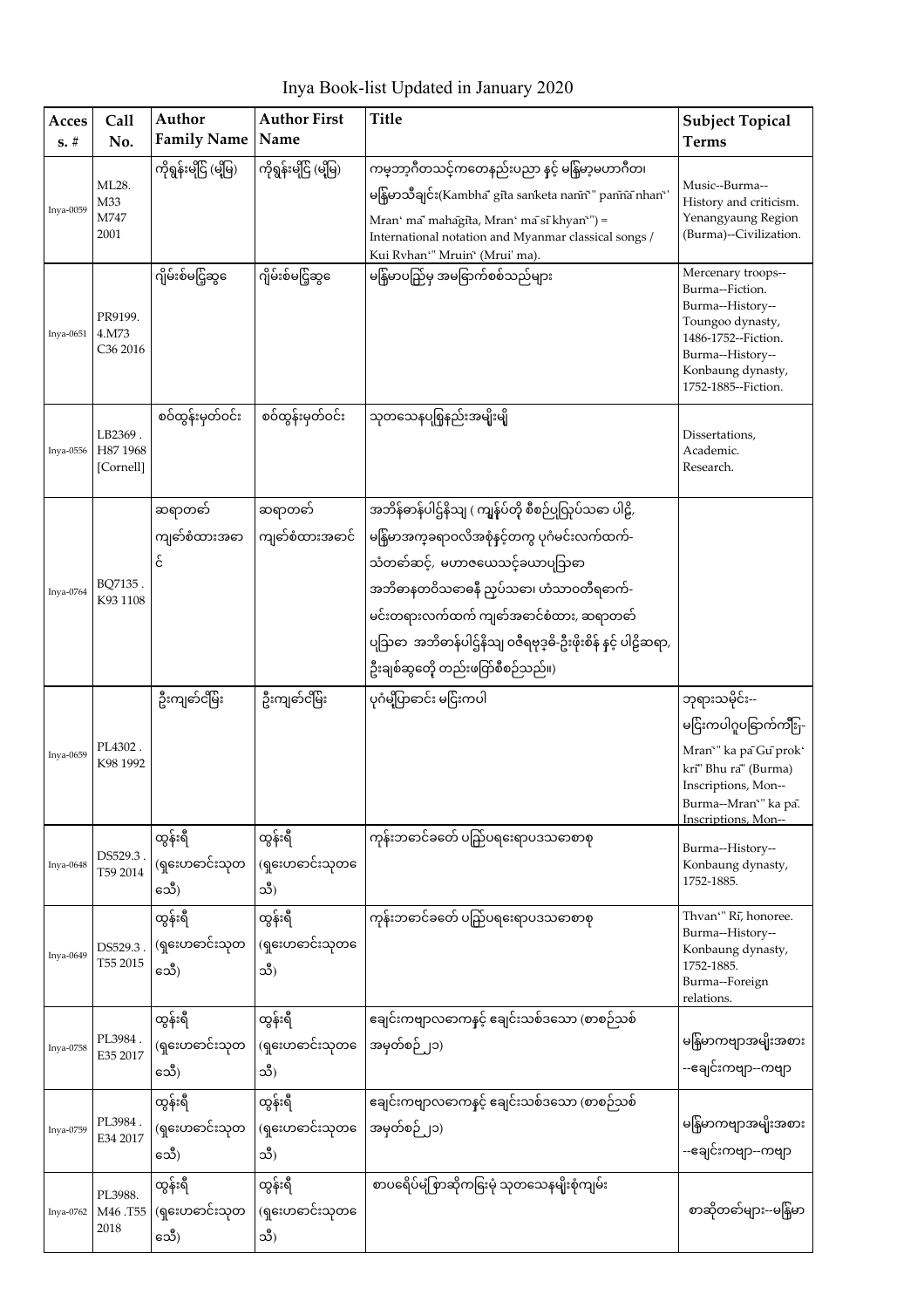Inya Book-list Updated in January 2020

| Acces<br>$s. \#$        | Call<br>No.                                  | Author<br><b>Family Name</b>                   | <b>Author First</b><br>Name                | <b>Title</b>                                                                                                                                                                                                                                             | <b>Subject Topical</b><br><b>Terms</b>                                                                                                                                              |
|-------------------------|----------------------------------------------|------------------------------------------------|--------------------------------------------|----------------------------------------------------------------------------------------------------------------------------------------------------------------------------------------------------------------------------------------------------------|-------------------------------------------------------------------------------------------------------------------------------------------------------------------------------------|
| Inya-0778               | PL.3989.<br>M47.<br>T56<br>2019              | ထွန်းရီ<br>(ရှႜေဟဓာင်းသုတ<br>သေီ)              | ထွန်းရီ<br>(ရှၖေဟဓာင်းသုတဧ<br>သီ)          | မနြံမာမင်းများလက်ထက်မရြပုံဆွဲပုံ စာရင်းစုံ နိဒါန်းကျမ်း                                                                                                                                                                                                  | ရှးေဟဓာင်း--မနြပုံ--<br>ဘုရင်ခတ်ေ                                                                                                                                                   |
| Inya-0779               | PL.3990.<br>M48.<br>T572019                  | ထွန်းရီ<br>(ရှႜေဟဓာင်းသုတ                      | ထွန်းရီ<br>(ရှ ေဟဓာင်းသုတ                  | မနြံမာမင်းများလက်ထက်မရြပုံဆွဲပုံ စာရင်းစုံ နိဂုံးကျမ်း                                                                                                                                                                                                   | ရှးေဟဓာင်း--မနြပုံ--<br>ဘုရင်ခတ်ေ                                                                                                                                                   |
| Inya-0780               | PL.3991.<br>M49.<br>K58200<br>9              | ထွန်းရီ<br>(ရှ ေဟဓာင်းသုတ<br>သေီ)              | ထွန်းရီ<br>(ရှ ေဟဓာင်းသုတ<br>သီ)           | ကုန်းဘဓာင်ခတ်ေ ဘုရင်များ၏ မုဒ္ဒဓါဘိသိက် ခံယူပုံ<br>(စာပဓါင်းချပ်)                                                                                                                                                                                        | ရှးေခတ်ေဘုရင်--ဘွဲ့ခံယူ                                                                                                                                                             |
| Inya-0543               | Q127.<br><b>B85</b><br>M954<br>1987<br>[NIU] | ဒဓါက်တာ<br>မျိုးသန်တင်                         | ဒဓါက်တာ<br>မျိုးသန်တင်                     | ရှးေခတ်ေမနြမာသိပ္ပပံကျမ်းများ/စာပလေဓာက သုတစာအုပ်/<br>စာပလေဓာက စာအုပ် အမှတ် ၁၆၂                                                                                                                                                                           | Science - Burma -<br>History                                                                                                                                                        |
| Inya-0557               | Z3216.<br>S28 2003<br>[Cornell]              | ဒဓါက်တာ<br>သန်းထွန်း                           | ဒဓါက်တာ<br>သန်းထွန်း                       | သုတသနေထုံး/ စာအုပ်ဈးေရဲ့ စာအုပ်-၃၅/ ပထမအကဲမြိ                                                                                                                                                                                                            | Burma > Research.<br>Burma > Bibliography.                                                                                                                                          |
| Inya-0474               | BQ5415.<br>A84 2007                          | ဓမ္မမာစရိယ<br>ပါဠိပါရဂူ ဦးမငြဲ့စိုး            | ဓမ္မမာစရိယ<br>ပါဠိပါရဂူ ဦးမငြဲ့စိုး        | မလက်တိုဂူကုန်း ဆရာတဓာ်ဘုရားကိြီု<br>ပပြငြ်စီရင်တဓာ်မူအပ်သဓာ ဝိနိစ္စဆယပဓါင်း-<br>၁၀၈စဓာင်တို့ကို မပျက်ေမပျက် မတိမ်ကဓာစခေငြ်းငှာ<br>တစ်ပါေင်းတည်းစုပါေင်း ပုံနိပ်ထားအပ်သဓာ<br>ဝိဝါဒဝိနိစ္ဆဆယဒီပနီကျမ်း အမှတ်(၂)/ ပိဋကဗျူဟာအဖွဲ့၏<br>(၂၀) အုပ်မရြာက်ကျမ်းစာ | Tipitaka. Vinayapitaka.<br>Buddhism--Questions<br>and answers.<br>Religious life--<br>Buddhism.<br>Buddhism--Doctrines.                                                             |
| Inya-0511               | BQ420.<br>T37 1981<br>[NIU]                  | အရှင်မဗုဒ္ဓဓ<br>ဓမ္မမာစရိယ<br>ဦးဌဒေလိုင်       | အရှင်မဗုဒ္ဓဓ<br>ဓမ္မမာစရိယ<br>ဦးဌ1ေလိုင်   | နိကာယ်အဋ္ဌဌကထာကျီးများတွင် အရှင်မဗုဒ္ဓဓ                                                                                                                                                                                                                  | Buddhism > Doctrines.<br>Buddhism > Burma.<br>Buddhism > Sri lanka.                                                                                                                 |
| Inya-0571               | DS530.9.<br>M3 T475<br>1994                  | နတ်မဓာက်ထွန်းရှိ<br>န်                         | နတ်မဓာက်ထွန်းရှိန်                         | ယနမေနတလဒေး                                                                                                                                                                                                                                               | Mandalay (Burma)--<br>Guidebooks.                                                                                                                                                   |
| $\frac{2}{3}$ Inya-0785 | PL3960.<br>N1 2019                           | နီတွတ်                                         | နီတွတ်                                     | ရှေးမန်ြမာကျဧာက်စာ လလောချက် အရိမဒ္ဒဒရပည်ြ၊<br>အရိမဒ္ဒဒပူရမျှိတြင်္ဘေ အာမနာရပ် အတွဲ (၁)Study on Old<br><b>Myanmar Inscriptions</b>                                                                                                                        | ရှးေခတ်ေ-မန်ြမာ-<br>ကျဓာက်စာ                                                                                                                                                        |
| Inya-0592               | Q123.<br>P <sub>286</sub><br>1980            | ပညာရၗေ<br>ဝန်ကီးဌာန/အထ<br>က်တန်း<br>ပညာဦးစီဌာန | ပညာရႈ<br>ဝန်ကီးဌာန/အထက်<br>တန်း ပညာဦးစီဌာန | ပညာရပ် ဝပေဘရများ A-Z/Scientific and Technical<br>Terms                                                                                                                                                                                                   | Dictionary-Reference                                                                                                                                                                |
| Inya-0478               | CN1214.<br>M92 P36<br>1997                   | ပါမဓာက္ခခ<br>ဒဂေက်တာနိင်ပန်း<br>လု             | ုပါမဓာက္ခခ<br>ဒဂေါက်တာနိင်ပန်းလု           | မစြတဓီ မွန်ကျဧာက်စာ (မွန်-မနြ်မာ)                                                                                                                                                                                                                        | Mra Ceti (Pagan,<br>Burma)<br>Inscriptions, Burmese--<br>Burma--Pagan.<br>Inscriptions, Mon--<br>Burma--Pagan.<br>Burma--Languages--<br>History.<br>Pagan (Burma)--<br>Antiquities. |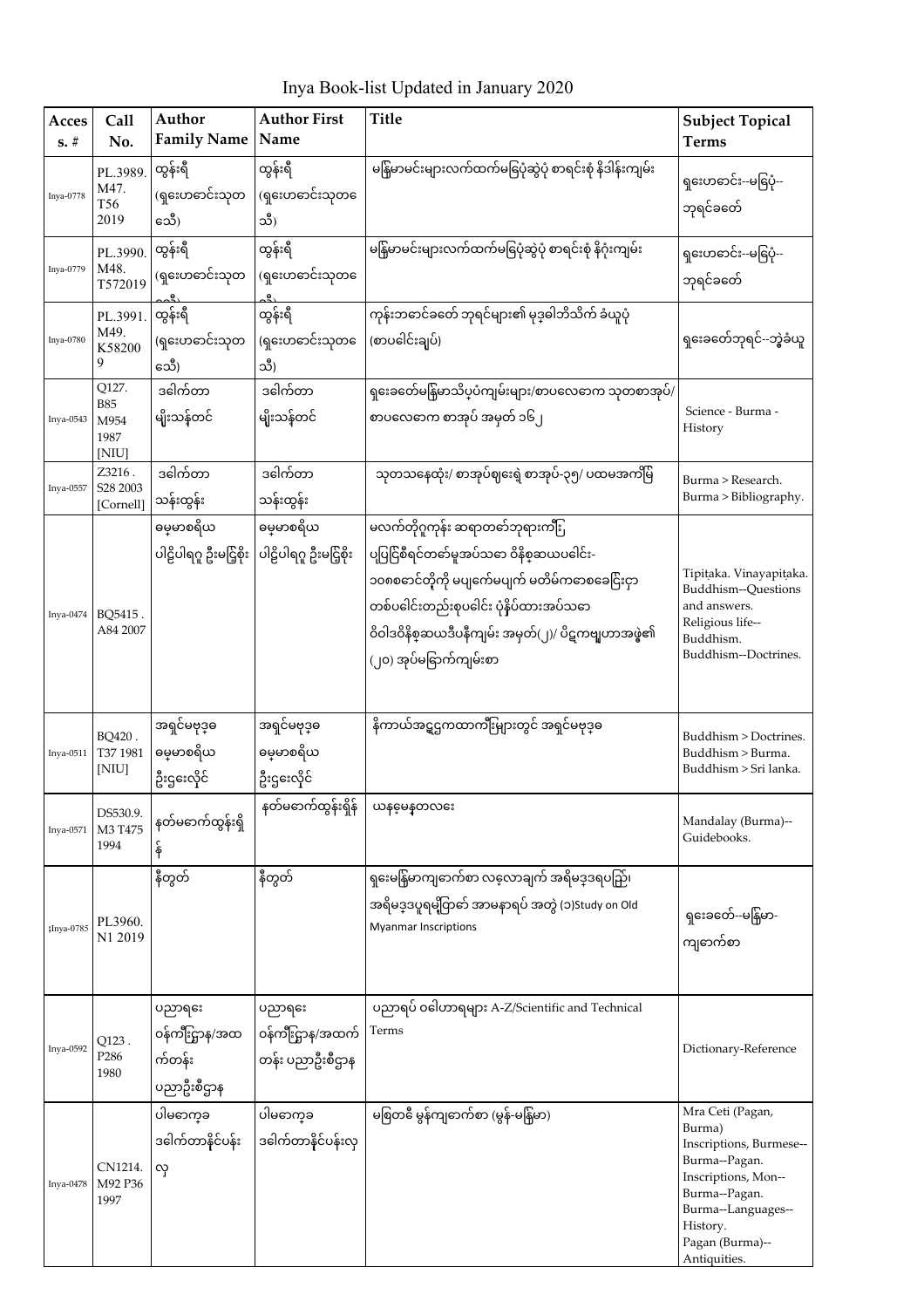Inya Book-list Updated in January 2020

| Acces<br>$s. \#$ | Call<br>No.          | Author<br><b>Family Name</b>    | <b>Author First</b><br>Name           | <b>Title</b>                                                | <b>Subject Topical</b><br><b>Terms</b>         |
|------------------|----------------------|---------------------------------|---------------------------------------|-------------------------------------------------------------|------------------------------------------------|
|                  |                      | ပဲန်မန်ြမာ(Pen                  | ပဲန်မန်ြမာ (Pen                       | နိုဝင်ဘာ(၈) ဒိုင်ယာရီ                                       |                                                |
|                  | E886.                | Myanmar)                        | Myanmar)                              |                                                             | ၂၀၁၅ ရွ၊ေကဓာက်ပွဲ,                             |
| Inya-0761        | P50 2015             |                                 |                                       |                                                             | နိုဝင်ဘာ (၈) ရက်                               |
|                  |                      |                                 |                                       |                                                             | ရှ <sup>ေး</sup> ကဓာက်ပွဲ                      |
|                  |                      | ဖိုးတင့်                        |                                       | ဖိုးတင့် (ဗိုလ်ဗတင့်) တြိုတိုင်းရင်းသား စကားပဒသဓာ           | မနြိမာတိုင်းရင်းသား,                           |
| Inya-0658        | DS528.2.<br>P73 1994 | (ဗိုလ်ဗတင့်)                    |                                       |                                                             | လူမျိုးစု စကားများ,                            |
|                  |                      |                                 |                                       |                                                             | ဒသေသုံး                                        |
|                  |                      |                                 |                                       |                                                             | နစေ့်စကားပရြာ                                  |
| Inya-0558        | LB2369.<br>K93 2006  | မကနြ                            | မကနြ                                  | ကျမ်းသုတသေနပုခြငြ်း [ပထမကိမြ]                               |                                                |
| Inya-0451        | BL2052.<br>N37 M36   | မင်းစည်သူ                       | မင်းစည်သူ                             | မနြမာနိုင်ငံ နတ်ကိုးကွယ်မှ သမိုင်းပဓါင်းချပ်(History of Nat | Nats -- Burma.<br>Cults -- Burma.              |
|                  | 2011                 |                                 |                                       | Worship in Burma)                                           | Animism.                                       |
| Inya-0790        | DS122.<br>BL98.      | မန်ြစာမရြသိန်းလွ                | မန်ြစာမနြသိန်းလွင်                    | မဟာပိနနဲနတ်နင့်မန်ြမာ့ယဉ်ကျးေမှ                             | Burma--Natspirit--culture                      |
|                  | M88                  | င်                              |                                       |                                                             |                                                |
|                  |                      | မန်ြမာဆိုရှယ်လစ်                | မန်ြမာဆိုရှယ်လစ်                      | ပည်ြထေင်စု မန်ြမာနိုင်ငံ တိုင်းရင်းသား ယဉ်ကျနေမှ            | Arakanese (Southeast<br>Asian people)--Social  |
| Inya-0509        | DS528.2.<br>A73 P73  | လမ်းစဉ်ပါတီ၊                    | လမ်းစဉ်ပါတီ၊                          | ရိုးရာဓလထေုံးစံများ ( ရခိုင်)                               | life and customs.                              |
|                  | 1976                 | ပါတီစည်းရုံးရဒေ                 | ပါတီစည်းရုံးရဒေ                       |                                                             | Ethnology--Burma--<br>Arakan State.            |
|                  |                      |                                 | ဗဟိုကဓာ်မတီဌာန  ဗဟိုကဓာ်မတီဌာနခ       |                                                             | Arakan State (Burma)--<br>History              |
|                  |                      | မန်ြမာဆိုရှယ်လစ်                | မြန်မာဆိုရှယ်လစ်                      | ပည်ြထဓာင်စု မန်ြမာနိုင်ငံ တိုင်းရင်းသား ယဉ်ကျနေမှ           | Mon (Southeast Asian                           |
|                  | DS528.2.             | လမ်းစဉ်ပါတီ၊                    | လမ်းစဉ်ပါတီ၊                          | ရိုးရာဓလထေုံးစံများ ( မွန်)                                 | people)--Social life and<br>customs.           |
| Inya-0510        | M6 P73<br>1977       | ပါတီစည်းရုံးရႈေ                 | ပါတီစည်းရုံးရဒေ                       |                                                             | Ethnology--Burma--<br>Mon State.               |
|                  |                      | ဗဟိုကတ်မတီဌာန                   | ဗဟိုကတ်မတီဌာနခ                        |                                                             | Mon State (Burma)--                            |
|                  | PL3957.              | မနြံမာစာအဖွဲ                    | မနြံမာစာအဖွဲ                          | Myanmar-English dictionary / Myanmar Language               | Burmese language--                             |
| Inya-0595        | M93<br>2011          | ဦးစီးဌာန                        | ဦးစီးဌာန                              | Commission, Ministry of Education, Union of Myanmar.        | Dictionaries--English.                         |
|                  |                      | မနြမာဆိုရှယ်လစ်                 | မြန်မာဆိုရှယ်လစ်                      | ပည်ြထေင်စု မန်ြမာနိုင်ငံ တိုင်းရင်းသား                      |                                                |
|                  | DS528.2              | လမ်းစဉ်ပါတီ၊                    | လမ်းစဉ်ပါတီ၊                          | ယဉ်ကျးေမှရိုးရာဓလဇ္ဇထုံးစံများ ( ကရင်)                      | Myanmar nationalities                          |
| Inya-0646        | K35 P73              | ပါတီစည်းရုံးရႈေ                 | ပါတီစည်းရုံးရဒေး                      |                                                             | (Kayin) -- location --<br>Langauge -- Economic |
|                  | 1967                 |                                 | ဗဟိုကဓာ်မတီဌာန $ $ ဗဟိုကဓာ်မတီဌာနခ    |                                                             | -- Social -- Religion                          |
|                  |                      | ချပ်။                           | ူပ်။                                  |                                                             |                                                |
|                  |                      |                                 | မနြမာဆိုရှယ်လစ် မြန်မာဆိုရှယ်လစ်      | ပည်ြထဓာင်စု မန်ြမာနိုင်ငံ တိုင်းရင်းသား                     |                                                |
|                  | DS528.2.             | လမ်းစဉ်ပါတီ၊                    | လမ်းစဉ်ပါတီ၊                          | ယဉ်ကျးေမှရိုးရာဓလဇ္ဇထုံးစံများ (ရှမ်း)                      | Myanmar nationalities                          |
| Inya-0647        | S5 P73<br>1970       | ပါတီစည်းရုံးရးေ ပါတီစည်းရုံးရးေ |                                       |                                                             | (Shan) -- location --<br>Langauge -- Economic  |
|                  |                      |                                 | ဗဟိုကဓာ်မတီဌာန ဗြဟိုကဓာ်မတီဌာနခ       |                                                             | -- Social -- Religion                          |
|                  |                      | ချပ်။                           | ျပ်။                                  |                                                             |                                                |
| Inya-0466        | PL3986.<br>M74       |                                 | မနြမာနိင်ငံစာပနေ မြန်မာနိင်ငံစာပနေင့် | မနြံမာစာပဧ                                                  | Burmese essays.                                |
|                  | 1998                 | င့် စာနယ်ဇင်းအဖွဲ့              | တနယ်ဇင်းအဖွဲ                          |                                                             |                                                |
|                  | DS529.7.             | မသြန်းတင့်                      | မဩန်းတင့်                             | တဓာင်သမန်ရှုအေင်းက လညေင်းဆဓာ်တဓာ့ [ပ+ဒု] / 1st Ed.          |                                                |
| Inya-0465        | M73                  |                                 |                                       | Combined vol                                                | Burma--History--1824-<br>1948.                 |
|                  | 2006                 |                                 |                                       |                                                             |                                                |
|                  |                      | မသီတာ                           | မသီတာ                                 | စမ်းချဓာင်း၊ အင်းစိန်၊ ဟားဗက်                               |                                                |
| Inya-0655        | HQ1236.<br>5.B93     | (စမ်းချဓာင်း)                   | (စမ်းချဓာင်း)                         |                                                             | Ma Thida, 1966-<br>Authors, Burmese--          |
|                  | M34<br>2012          |                                 |                                       |                                                             | 20th century--<br>Biography.                   |
|                  |                      |                                 |                                       |                                                             | Political prisoners--                          |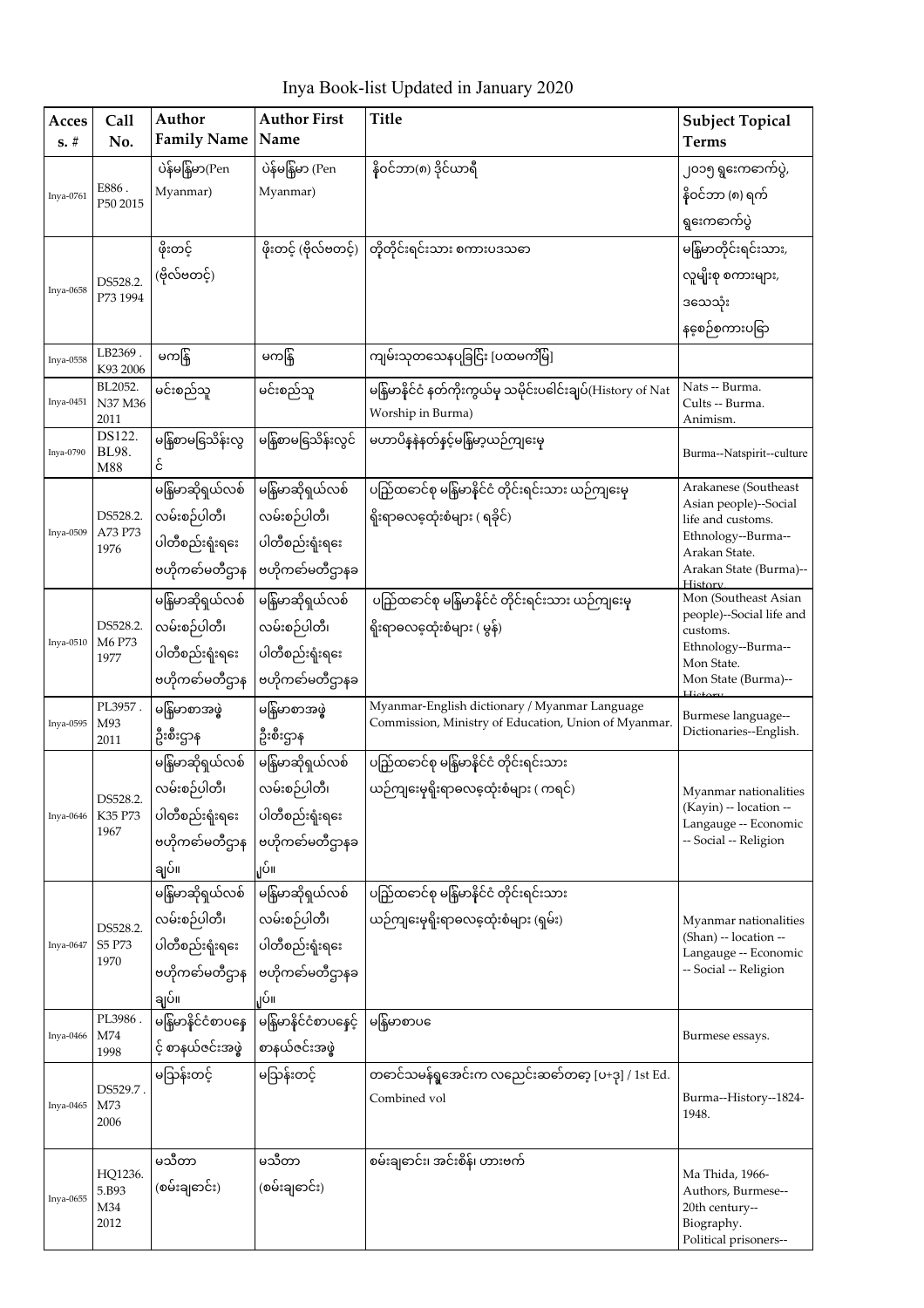Inya Book-list Updated in January 2020

| Acces<br>$s. \#$ | Call<br>No.                                  | Author<br><b>Family Name</b>                | <b>Author First</b><br>Name                                                                | <b>Title</b>                                                                                                                                                                                    | <b>Subject Topical</b><br><b>Terms</b>                                                                                                                |
|------------------|----------------------------------------------|---------------------------------------------|--------------------------------------------------------------------------------------------|-------------------------------------------------------------------------------------------------------------------------------------------------------------------------------------------------|-------------------------------------------------------------------------------------------------------------------------------------------------------|
| Inya-0506        | PL3988.<br>M433<br>C33 2014<br>[NIU]         | မစေဓာ                                       | မစေဓာ                                                                                      | စာဝိုင်းပဝေိုင်း စကားဝိုင်း အမှတ် (၂)                                                                                                                                                           | Burmese literature -<br>History and criticism.  <br>Education - Burma.  <br>Politics and literature -<br>Burma.   Buddhism -<br>Burma.                |
| Inya-0569        | BQ6335.<br>Z352<br>P734<br>1993              | မဓာင်ရှင်း                                  | မဓာင်ရှင်း                                                                                 | တန်ခိုးတဓာ်လွန်စွာ ကျဓာ်စဓာခငြ်းရှိတဓာ်မူတသော<br>ဇလွန်မျှိ်တုတ် မာရ်အဓာင်မငြိ<br>ပည်ြတော်ပန်ြမတ်ြစွာဘုရားကီးြသမိုင်းအကျဉ်းချပ်)<br>ဦးလှထွန်းကျင်္ဘ ရှာဖွဆေဓာင်း ဆရာမဓာင်ရှင်း<br>ရးေသားပုစြုသည် | Praññ' to' pran' Bhu<br>rā" (Zalun, Burma)<br>Buddhist shrines ><br>Burma > Zalun ><br>History.                                                       |
| Inya-0470        | BQ843.<br>S <sub>26</sub> 1999               | မဓာင်သန်ဆွေ<br>(ထားဝယ်)                     | မဓာင်သန်ဆွဓေ<br>(ထားဝယ်)                                                                   | သာသနာ့တံခွန် ထားဝယ်ထရေ်မွန်များ                                                                                                                                                                 | Buddhist monks--<br>Burma--Tavoy<br>(District)--Biography.<br>Buddhist sects--<br>Burma--Tavoy<br>(District)<br>Buddhism--Burma--<br>Tavoy (District) |
| Inya-0502        | PL3925.<br>S <sub>26</sub> 2001<br>[Cornell] | မဓာင်သာနိုး                                 | မဓာင်သာနိး                                                                                 | မနြံမာစကားနဲ့စာပ                                                                                                                                                                                | On Burmese language<br>and literature.                                                                                                                |
| Inya-0776        | DS524.<br>Y1                                 | ဌာန                                         | ယဉ်ကျးေမှဝန်ကျိဳး ယဉ်ကျးေမှဝန်ကျိဳးဌှ  <br>၁န<br>ရှၗေဟဓာင်းအဆ ေရြးေဟဓာင်းအဆဓာ              | အင်းဝဒသေရှးေဟဓာင်းအဆဓာက်အအုံများ မှတ်တမ်း အတွဲ<br>(C)                                                                                                                                           | သမိုင်း--ယဉ်ကျဒေမှ--<br>သုတသေန                                                                                                                        |
| Inya-0777        | DS524.<br>Y2 2015                            | ဌာန<br>ာက်အအုံမှတ်တမ်                       | ယဉ်ကျဒေမှဝန်ကျီး ယဉ်ကျဒေမှဝန်ကျီးဌှ<br>ာန<br>ရှးေဟဓာင်းအဆ ေရြးေဟဓာင်းအဆဓာ<br>က်အအုံမှတ်တမ် | အင်းဝဒသေရှးေဟဓာင်းအဆဓာက်အအုံများ မှတ်တမ်း အတွဲ<br>(j)                                                                                                                                           | သမိုင်း--ယဉ်ကျနေမှ--<br>သုတသေန                                                                                                                        |
| Inya-0652        | DS528.5<br>A93                               | ရား,<br>စည်သူဂါမဏိသင်<br>ကံြု<br>လက်နတ်ရထာ, | ရခိုင်ဆရာတဓာ်ဘု  ရခိုင်ဆရာတဓာ်ဘုရ<br>ລະ,<br>စည်သူဂါမဏိသင်<br>ကံြုလက်နတ်ရထာ,<br>မဟာအတုလ,    | မနြံမာမင်းများအရးေတတ်ပုံ                                                                                                                                                                        | အရးေတတ်ပုံကမြ်း,<br>မန်ြရာဇဝင်                                                                                                                        |
| Inya-0482        | DS530.8.<br>T38 R37<br>2013                  | ရတနာ (ထားဝယ်)                               | ရတနာ (ထားဝယ်)                                                                              | ထားဝယ်ရးေရာ မှတ်တမ်းပဒသော အပိုင်း (၃)                                                                                                                                                           | Tavoy (Burma:<br>District)--Handbooks,<br>manuals, etc.                                                                                               |
| Inya-0468        | ML2851.<br>B93 M85<br>2004                   | ရာမည မိုးစွေေ                               | ရာမည မိုးစွေေ                                                                              | နိဒါန်ဂီတမန် [မွန်ဂီတနိဒါန်း] ဘဒဒြဝေီစာအုပ် အမှတ်စဉ် (၂)                                                                                                                                        | Songs, Mon--History<br>and criticism.<br>Music--Burma--<br>History and criticism.<br>Mon language--<br>Translations into<br>Burmese.                  |
| Inya-0504        | DS530.9.<br>R2 L97<br>[Cornell]              | လွင်မဓာင်                                   | လွင်မဓာင်                                                                                  | မှတ်တမ်းသမိုင်း ဒဂုံ-ဧရာ-တနင့်သာရီတိုင်း                                                                                                                                                        | Rangoon (Burma:<br>Division)--History.<br>Irrawaddy (Burma:<br>Division)--History.<br>Tenassarim Division<br>(Burma)--History.                        |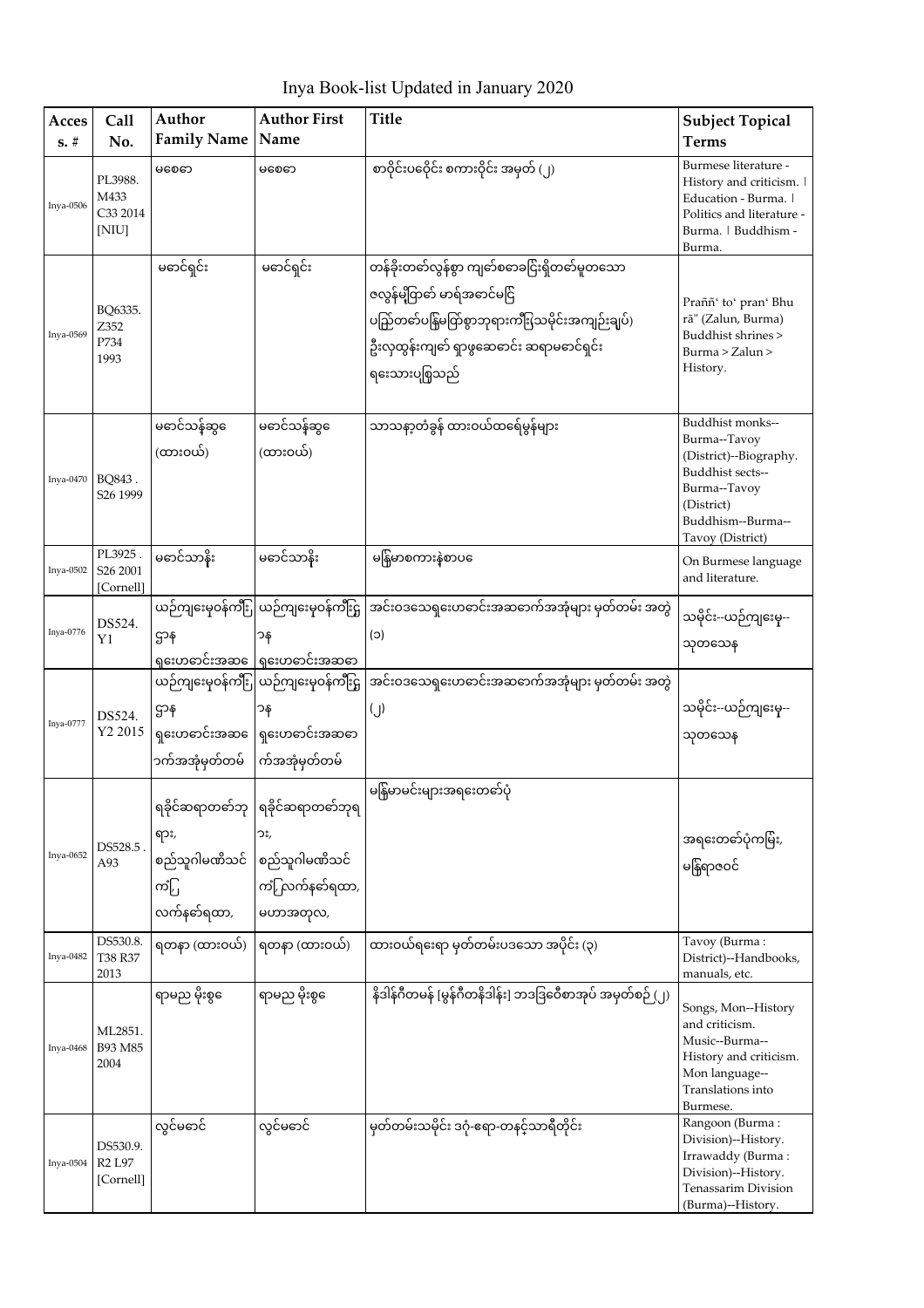Inya Book-list Updated in January 2020

| Acces<br>$s. \#$ | Call<br>No.                            | Author<br><b>Family Name</b>    | <b>Author First</b><br>Name        | <b>Title</b>                                                                                                                                                                                                                                                                          | <b>Subject Topical</b><br><b>Terms</b>                                                                                |
|------------------|----------------------------------------|---------------------------------|------------------------------------|---------------------------------------------------------------------------------------------------------------------------------------------------------------------------------------------------------------------------------------------------------------------------------------|-----------------------------------------------------------------------------------------------------------------------|
| Inya-0483        | PL3959.<br>S2                          | လှသမိန်                         | လုသမိန်                            | ဇီဝဋ္ဋဌာယီ ဦးစံလှ ပုစြုသဓာ မနြမာစကား<br>အသုံးအနန်းအဘိဓာန် ပထမတွဲ (က-ခ အက္၁ရာ) Burmese<br>Expression                                                                                                                                                                                   | Burmese language--<br>Usage.                                                                                          |
| <b>Inya-0508</b> | <b>BQ418</b><br>L47 1999<br>[Cornell]  | လှသိန်းထွဋ်                     | လှသိန်းထွဋ်                        | ဗုဒ္ဓဓနင့်မန်ြမာလူမျိုး/ဦးလှသိန်းထွဋ် ဓမ္မမာစရိယ B.A.<br>(Geography) / စီစဉ်သူ အရှင်စန္ <b>ဒာသိရီ</b> သာသန<br>တက္ကကသီလမဟာဓမ္မမစရိယ M.A. (Thesis)                                                                                                                                      | Buddhism--Burma--<br>History.<br>Burma--Religion.                                                                     |
| Inya-0653        | DS530.9.<br><b>N93 N73</b><br>2016     | မြိုး                           | အမတ်ထဓာက်ဦးင အမတ်ထဓာက်ဦးငံြ<br>မ်း | မိုင်ယဓာင်ဝှ (ေခါ) ညဓာင်ရှုရောဇဝင်တဓာ်ကျိး (၁၈၄၇-<br>၁၉၂၆)                                                                                                                                                                                                                            | ညဓာင်ရှုမေ့ရြာဇဝင် ---<br>Nyaungshwe (Burma)<br>--History.                                                            |
| Inya-0480        | BQ439.<br>A53 K45<br>2010              | အရှင် ကလောသ                     | အရှင် ကလောသ                        | အမရပူရသာသနာဝင်                                                                                                                                                                                                                                                                        | Buddhism--Burma--<br>Amarapura Region--<br>History.<br>Buddhist monks--<br>Burma--Amarapura<br>Region.                |
| Inya-0481        | BO439.<br>M36 K45<br>1985              | အရှင် ကလောသ                     | အရှင် ကလောသ                        | မန္ဝာလးေသာသနာဝင် [စတုတ္ထထတ္ပဲ]                                                                                                                                                                                                                                                        | Buddhism--Burma--<br>Mandalay--History.<br>Buddhist priests--<br>Burma--Biography.<br>Mandalay (Burma)--<br>Religion. |
| Inya-0657        | DS485.<br>B83.I67                      | အ၀းေသင်တက္၏<br>သိုလ်            | အဝးေသင်တက္၏<br>သိုလ်               | ပင်းယခတေ်၊ အင်းဝခတေ်၊ မန်ြမာကျဓာင်စာများ                                                                                                                                                                                                                                              | Inscriptions, Burmese.<br>Inscriptions, Pali.                                                                         |
| Inya-0650        | PL4001.<br>A83 S19                     | ဦးစံသာအဓာင်                     | ဦးစံသာအဓာင်                        | အဒေီခရြာက်ရာစုနင့်ယင်းမတိုင်မီ ရခိုင်ပည်ြသုံး အက္ခခရာ                                                                                                                                                                                                                                 | Arakanese language--<br>Alphabet--History.                                                                            |
| Inya-0479        | PN6519.<br><b>B8 U6</b><br>2009        | ဦးစိုးမငြ့်<br>(ဓမ္မမာစရိယ)     | ဦးစိုးမငြ့်<br>(ဓမ္မမာစရိယ)        | ဥပမာသမူဟဂီရက္eမ [သင့်ဂဇာ စကားပုံပါေင်းချပ်]                                                                                                                                                                                                                                           | Proverbs, Burmese.                                                                                                    |
| Inya-0507        | BQ6335.<br>S3 R35<br>1991<br>[Cornell] | ဦးစဓာမငြ့်                      | ဦးစဓာမငြ့်                         | စစ်ကိုင်းမျိုရာမဏိစူဍဠာ ကဓာင်းမှတဓာ် စတေီတဓာ်ကျီး၏<br>သမိုင်း                                                                                                                                                                                                                         | Pagodas - Burma -<br>Sagaing - History.<br>Rājamaņicūļā Kon"<br>mhu toʻ cetī krī"<br>(Sagaing, Burma)                 |
| Inya-0781        | PL4002.<br>O84S20                      | ဦးစိန်ဝင်                       | ဦးစိန်ဝင်                          | ပျအက္ခခရာစာပပေဓါင်းချပ် အတွဲ (၁)                                                                                                                                                                                                                                                      | ရှးေဟဓာင်းပျူစာပ-ေ<br>အဘိဓာန်                                                                                         |
| Inya-0570        | BF1714.<br><b>B8 T38</b><br>2002       | ဦးထွန်းကျင် နှင့်<br>ဦးထွန်းရည် | ဦးထွန်းကျင် နင့်<br>ဦးထွန်းရည်     | ရှးေဟဓာင်းပျုစာပ-ေအဘိဓာန် ဇယျေပုရ ဒုတိယမပြာည်<br>အလဓာင်းမင်းတရားကျီး၏ သားတဓာ် နဓာင်တဓာ်<br>မင်းတရားကျီးလက်ထက်ဉာဏာလင့်ကာရ<br>မဟာဓမ္မမရာဇာဓိရာဇဂုရု ဟူသဓာ သံဃနာယက<br>သံဃရာဇဖစ်ြတင်္ဓမှသည့် တဓာင်ထွင်းဆရာတဓာ်<br>ခင်ကျီးဖျှင် ရဒေသားပပြငြ်စီရင်ထားမှအပ်သဓာ<br>အဂဝိဇ္ဇဇာဋီကာကျီး (ပထမတွဲ) | Astrology, Burmese.<br>Fortune-telling.                                                                               |
| Inya-0656        | DS529.2<br>P73                         | ဦးဖိုးလတ်                       | ဦးဖိုးလတ်                          | ဦးဖိုးလတ်၏ရှဒေဟဓာင်းမန်ြမာရာဇဝင်နင့် ယဉ်ကျဧေမှ                                                                                                                                                                                                                                        | Burma--History--1824-<br>1948.                                                                                        |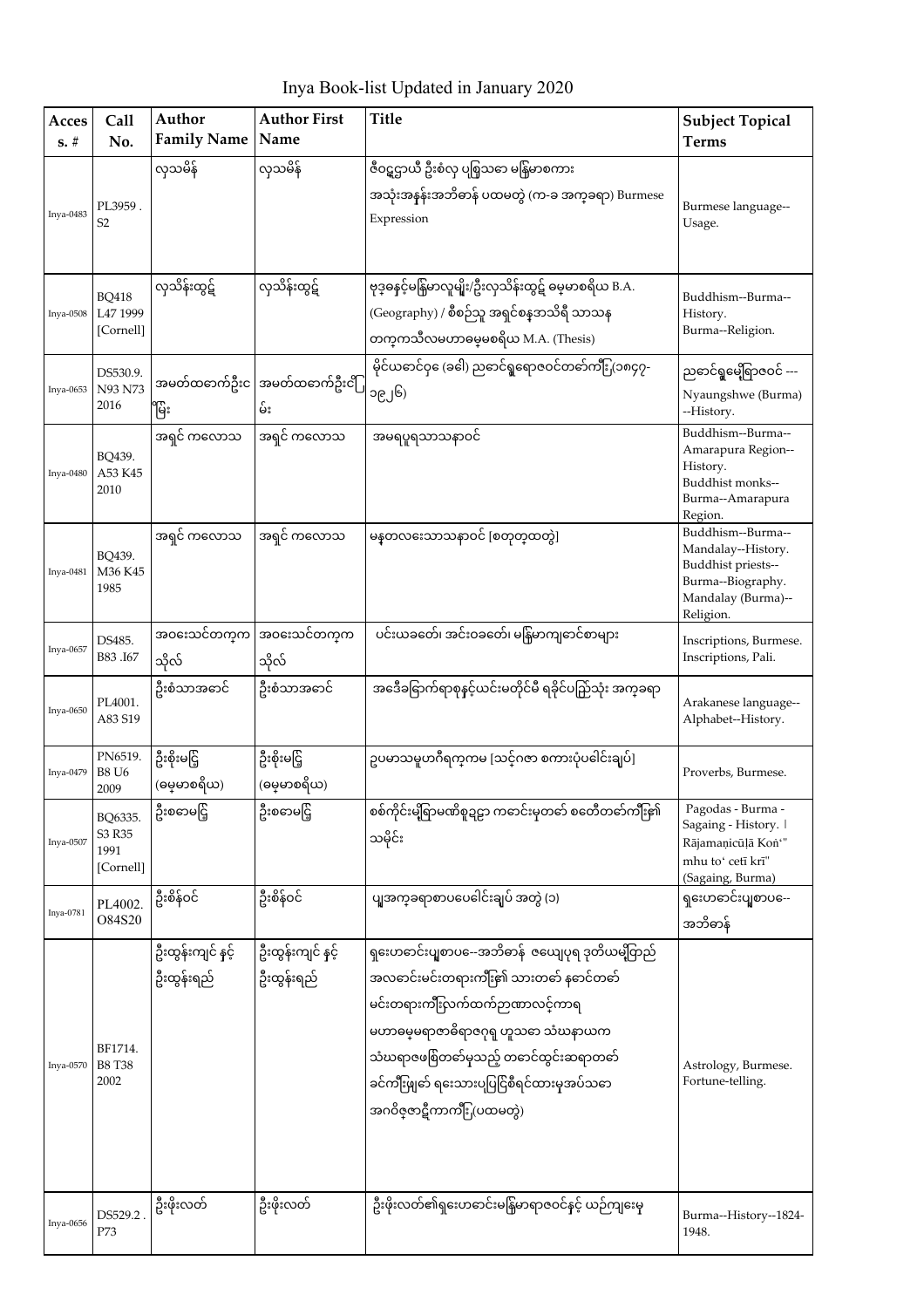Inya Book-list Updated in January 2020

| <b>Acces</b><br>$s. \#$ | Call<br>No.                                   | Author<br><b>Family Name</b>    | <b>Author First</b><br>Name     | <b>Title</b>                                                                                                                                                                                                                         | <b>Subject Topical</b><br><b>Terms</b>                                                                                                                                            |
|-------------------------|-----------------------------------------------|---------------------------------|---------------------------------|--------------------------------------------------------------------------------------------------------------------------------------------------------------------------------------------------------------------------------------|-----------------------------------------------------------------------------------------------------------------------------------------------------------------------------------|
| Inya-0501               | BL2030.<br><b>B8 T28</b><br>2013<br>[Cornell] | ဦးဘည္မွန်                       | ဦးဘည္မွန်                       | မနြံမာ့မိရိုးဖလာဓလဓ့ နတ်သမိုင်း။ ပူဇဓာ်ပသနည်းပါသည်။<br>၃၇မင်း မန်ြမာနိုင်ငံ၌ ကျင့်သုံးနသေဓာ<br>နတ်ပူဇတ်သဓာဓလမေျား ရႊေသူ-ဆာ-ရစ်ချဒ်-<br>တင်ပယ်လ်၊စီ၊အိုင်၊အီး၊လန်ဒန်မျိုဉ၉၀၆                                                          | Nats--Burma.<br>Folklore--Burma.<br>Legends--Burma.<br>Burma--Religious life<br>and customs.                                                                                      |
| Inya-0786               | Z1.U.1                                        | ဦးမာနိတ                         | ဦးမာနိတ                         | စံကခြာရာတဓာ်ဘုရားကျီး၏ထရေပုပတ္စတိအကျဉ်း                                                                                                                                                                                              | ဗုဒ္ဓဓဘာသာ, ဘုန်းကျိဳး,<br>ထရေပုပတ္ဝာိ Biography                                                                                                                                  |
| Inya-0467               | PL3937.<br>M74<br>2001                        | ဦးမတ်ြကျင်္ဘ<br>(မန်ြမာစာအဖွဲ့) | ဦးမတ်ြကျင်္ဘ<br>(မန်ြမာစာအဖွဲ့) | ပုံဂံခတ်ေ မန်ြမာကျဓာက်စာ အဘိဓာန် (က. မု. အ) /<br>စာပဗေိမာန်ထုတ် ပည်ြသူလက်စွဲစာစဉ် / ပခုက္ဣာဦးအုံးဖ<br>(ကျမ်းစာပပေထမဆုရ) [1st Ed.]<br>စာပဆေုရ                                                                                         | Burmese language--<br>Orthography and<br>spelling.<br>Inscriptions, Burmese--<br>Burma--Pagan.                                                                                    |
| Inya-0472               | PL3959.<br>S57 2002                           | ဦးသိန်းလိုင်                    | ဦးသိန်းလိုင်                    | (ဒုတိယအကိမြံ)                                                                                                                                                                                                                        | Burmese language--<br>Usage--Dictionaries.<br>Burmese language--<br>Glossaries,<br>vocabularies, etc.<br>Burmese language--<br>Archaisms.<br>Burmese language--To<br>1500--Usage. |
| Inya-0473               | PL3959.<br>S57 2011                           | ဦးသိန်းလိုင်                    | ဦးသိန်းလိုင်                    | ခတ်ေဟဓာင်းမန်ြမာ့သမိုင်း သုတသေန အဘိဓာန်<br>(တတိယအကိမြံ)                                                                                                                                                                              | Burmese language--<br>Usage--Dictionaries.<br>Burmese language--<br>Glossaries,<br>vocabularies, etc.<br>Burmese language--<br>Archaisms.<br>Burmese language--To<br>1500--Usage. |
| Inya-0654               | BQ6355.<br>B93 U86<br>1955                    | ဦးသဓာတိက                        | ဦးသဓာတိက                        | အင်းလဧး ဖဓာင်တဓာ်ဦး ဘုရားသမိုင်း                                                                                                                                                                                                     | အင်းလဖေဖောင်တမာ်ဦး<br>ဘုရားသမိုင်း--<br>ရှမ်းပည်ြရာဇဝင်အကျဉ်း<br>ချပ်                                                                                                             |
| Inya-0505               | BQ4690.<br>M33 O6<br>2006                     | ဦးအဓာင်မွန်                     | ဦးအဓာင်မွန်                     | ပွင့်တင်ာမှမည့်မက်ြစွာဗုဒ္ဓဓမတေ့တယျ                                                                                                                                                                                                  | Maitreya (Buddhist<br>deity)                                                                                                                                                      |
| Inya-0782               | BQ4691.<br>M34.<br>O72012                     | ဦးအဓာင်မွန်                     | ဦးအဓာင်မွန်                     | ရာပည့်ြစစတာမဓာင်မိုင်း                                                                                                                                                                                                               | biography                                                                                                                                                                         |
| Inya-0047               | KNL174<br>$4.52008$ .<br>A6 2008              |                                 |                                 | Constitution of the Republic of the Union of Myanmar<br>(2008) ပည်ြထဓာင်စုသမ္မမတနိုင်ငံတဓာ် ဖွဲ့စည်းပုံ အခြခံ<br>ဥပဒ(ေ၂၀၀၈ ခုနစ်)                                                                                                    | Constitutions -- Burma.<br>Constitutional law --<br>Burma.<br>Constitutional law.                                                                                                 |
| Inya-0372               | N7260.<br>I58 2008                            |                                 |                                 | Count 10 before you say Asia: Asian art after<br>postmodernism : International Symposium, 2008 : report<br>=報告書                                                                                                                      | Art, Asian--20th<br>century--Congresses.                                                                                                                                          |
| Inya-0373               | DS1.5.<br>I576 2003                           |                                 |                                 | The Japan Foundation 30th anniversary international<br>symposium 2002 : "Asia in transition : representation<br>and identity": report: December 13, 2002  [and]<br>December 14, 2002  the Japan Foundation Conference<br>Hall, Tokyo | Asia--Congresses                                                                                                                                                                  |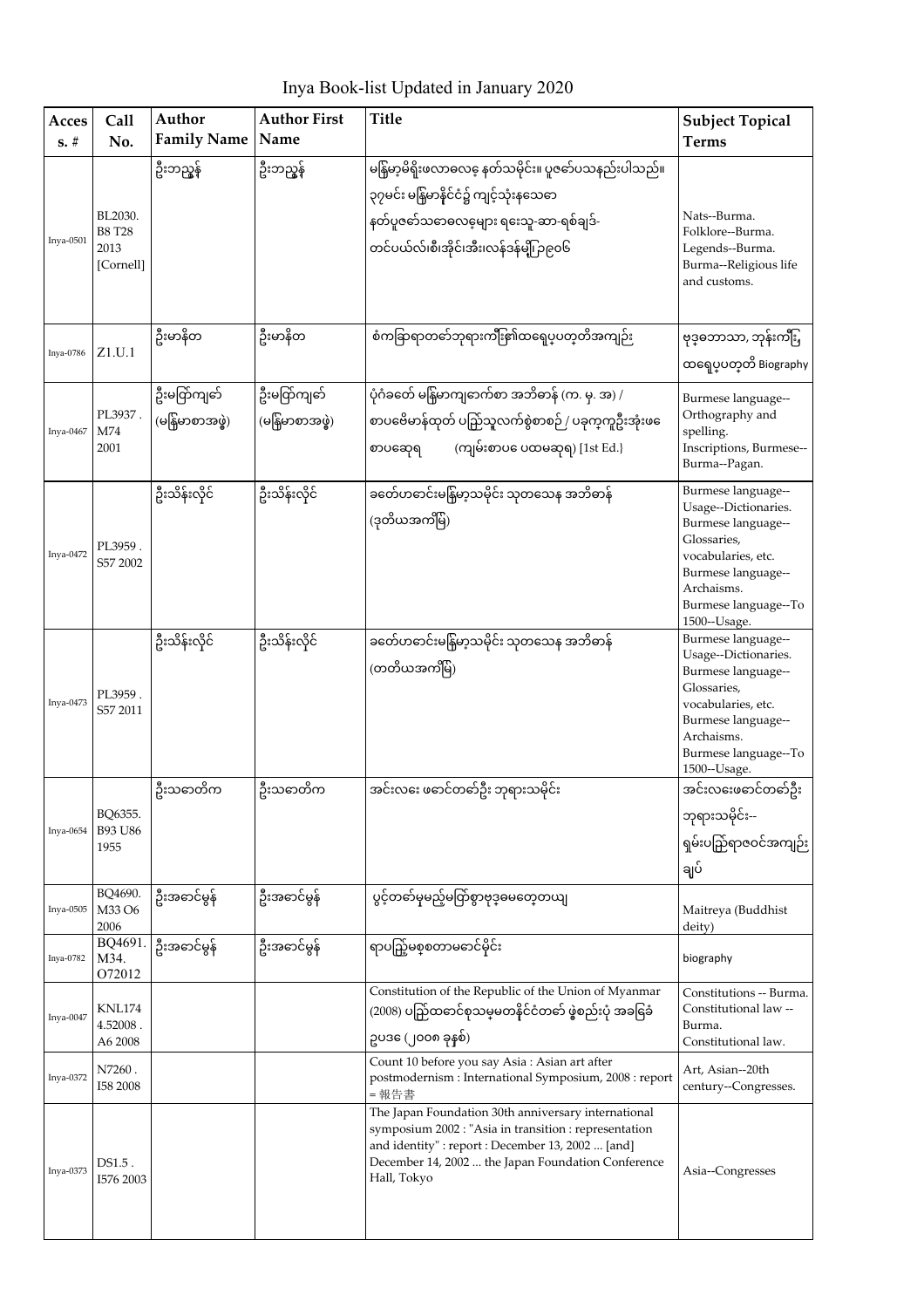Inya Book-list Updated in January 2020

| Acces     | Call                                        | Author             | <b>Author First</b> | Title                                                                                                                                                  | <b>Subject Topical</b>                                                                                                                                                                              |
|-----------|---------------------------------------------|--------------------|---------------------|--------------------------------------------------------------------------------------------------------------------------------------------------------|-----------------------------------------------------------------------------------------------------------------------------------------------------------------------------------------------------|
| $s. \#$   | No.                                         | <b>Family Name</b> | Name                |                                                                                                                                                        | <b>Terms</b>                                                                                                                                                                                        |
| Inya-0378 | DS528.5<br>C65 1997                         |                    |                     | Comparative studies on literature and history of<br>Thailand and Myanmar. / Asian studies monographs<br>(Bangkok, Thailand), no. 052.                  | Comparative<br>literature--Burmese<br>and Thai.<br>Comparative<br>literature--Thai and<br>Burmese.<br>Burma--History.<br>Burma--Relations--<br>Thailand.<br>Thailand--Relations--<br>Burma.         |
| Inya-0383 | DS523.2.<br>C66 2000<br>v.2                 |                    |                     | Views and visions: proceedings of the views and visions<br>conference, 18-20 December 2000. PART-2                                                     | Southeast Asia--<br>Civilization--Sources--<br>Congresses.                                                                                                                                          |
| Inya-0393 | $D16.25$ .<br>C76 1999                      |                    |                     | Crossing Borders: revitalizing area studies.                                                                                                           | Area studies--United<br>States.<br>Area studies--United<br>States--Study and<br>teaching (Higher)<br>Area studies--United<br>States--History--20th<br>century.                                      |
| Inya-0394 | <b>HN49.C6</b><br>C584<br>2001              |                    |                     | Communication for social change : a position paper and<br>conference report                                                                            | Communication in<br>community<br>development--<br>Congresses.<br>Communication in<br>economic<br>development--<br>Congresses.                                                                       |
| Inya-0406 | DS527.9.<br>C66 1995                        |                    |                     | Traditions in current perspective : proceedings of the<br>Conference on Myanmar and Southeast Asian Studies,<br>15-17 November 1995, Yangon.           | Burma--Civilization--<br>Congresses.<br>Southeast Asia--<br>Civilization--<br>Congresses.                                                                                                           |
| Inya-0444 | DS1.C58<br>v.4                              |                    |                     | Contributions to Asian studies. Vol. 4 Tradition and<br>change in Theravada Buddhism : essays on Ceylon and<br>Thailand in the 19th and 20th centuries | Hinayana Buddhism.<br>Buddhism -- Sri Lanka.<br>Buddha and Buddhism<br>-- Thailand.                                                                                                                 |
| Inya-0458 | NB1014.<br>B36 1997                         |                    |                     | Le Musée de Sculpture Cam de Đa`Nang                                                                                                                   | Bao Tang điều khắc<br>Cham Đa`Nang--<br>Catalogs.<br>Sculpture, Cham--<br>Vietnam--Catalogs.<br>Hindu sculpture--<br>Vietnam--Catalogs.<br>Cham (Southeast Asian<br>people)--Vietnam--<br>Religion. |
| Inya-0460 | NA1514.<br>2.H <sub>6</sub><br>S253<br>2004 |                    |                     | Saigon, trois siècles de développement urbain                                                                                                          | Architecture--<br>Vietnam--Ho Chi Minh<br>City.<br>Urbanization--<br>Vietnam--Ho Chi Minh<br>City--History.<br>Ho Chi Minh City<br>(Vietnam)--Buildings,<br>structures, etc.                        |
| Inya-0461 | DS523.2.<br>C66 2000<br>v.1                 |                    |                     | Views and visions: proceedings of the views and visions<br>conference, 18-20 December 2000. PART-1                                                     | Southeast Asia--<br>Civilization--Sources--<br>Congresses.                                                                                                                                          |
| Inya-0503 | DS527.4.<br>N99<br>[Cornell]                |                    |                     | ငွရေတုသဘင်အထိမ်းအမှတ် ပုံနှိပ်ပါိုး စာတမ်း Silver<br>jubilee publication                                                                               | Burma.<br>Burma > History.                                                                                                                                                                          |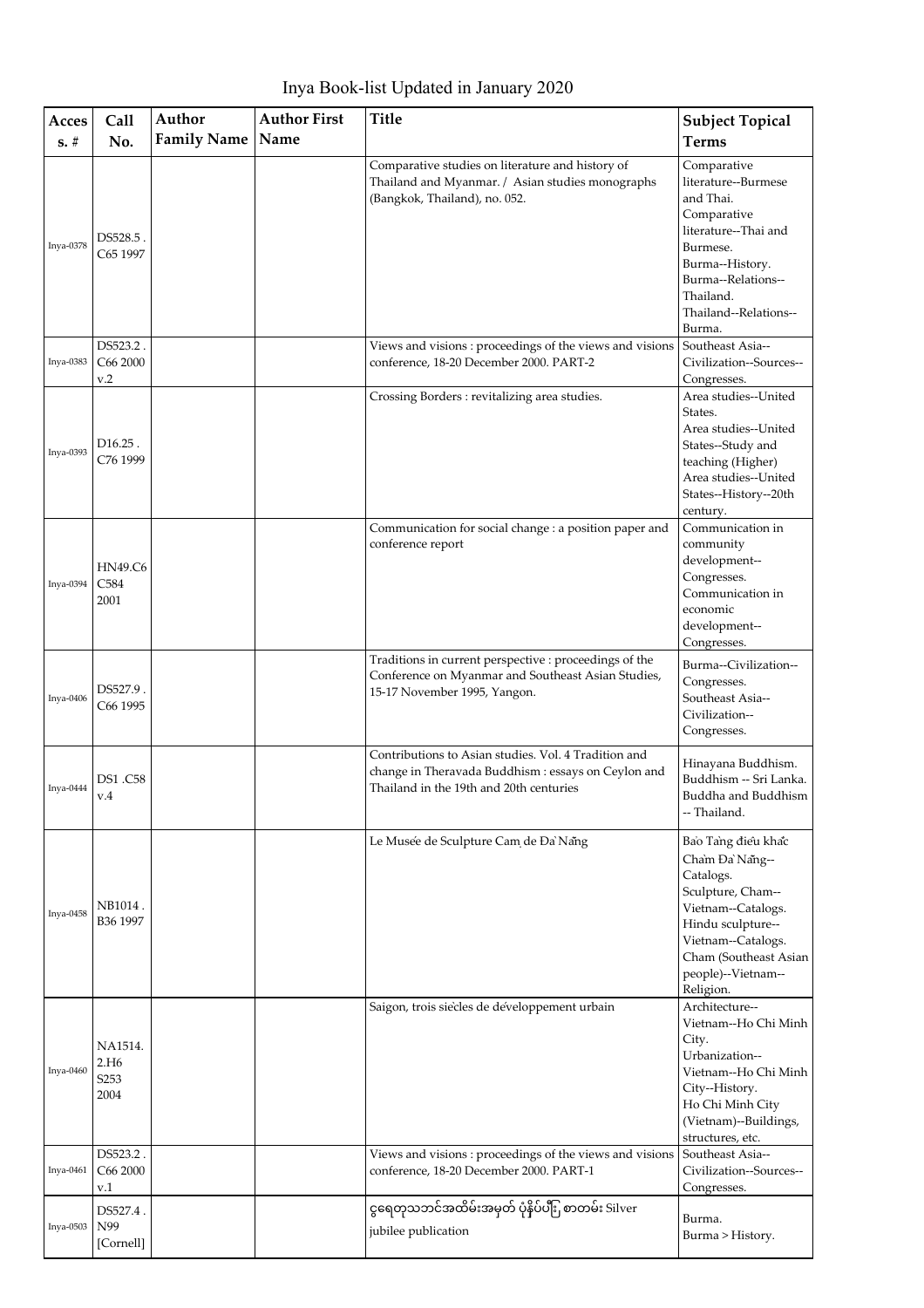Inya Book-list Updated in January 2020

| Acces<br>$s. \#$ | Call<br>No.                     | Author<br><b>Family Name</b> | <b>Author First</b><br>Name | <b>Title</b>                                                                                                                                                    | <b>Subject Topical</b><br><b>Terms</b>                                                                                                                                                                                                                                            |
|------------------|---------------------------------|------------------------------|-----------------------------|-----------------------------------------------------------------------------------------------------------------------------------------------------------------|-----------------------------------------------------------------------------------------------------------------------------------------------------------------------------------------------------------------------------------------------------------------------------------|
| Inya-0515        | DS529.7.<br>B87 1995            |                              |                             | The journal of Henry Burney in the capital of Burma,<br>1830-1832 / with an introduction by Nicholas Tarling.                                                   | Burney, Henry, 1792-<br>1845 > Diaries.<br>Burma > History ><br>1824-1948.<br>Burma > Court and<br>courtiers > History ><br>19th century.<br>Burma > Foreign<br>relations > Great<br>Britain.<br>Great Britain > Foreign<br>relations > Burma.<br>Diplomats > Burma ><br>Diaries. |
| Inya-0522        | DS561.<br>T361 v.1<br>[Cornell] |                              |                             | The Siam Society fiftieth anniversary commemorative<br>publication : selected articles from the Siam Society<br>journal, volume I, 1904 - 1929.                 | Thailand > History.                                                                                                                                                                                                                                                               |
| Inya-0523        | DS561.<br>T361 v.2<br>[Cornell] |                              |                             | The Siam Society fiftieth anniversary commemorative<br>publication : selected articles from the Siam Society<br>journal, volume II, 1929-1953.                  | Thailand > History.                                                                                                                                                                                                                                                               |
| Inya-0573        | ND2835.<br>Z9 B362<br>2004      |                              |                             | The story of Ramakian/From the Mural Paintings along<br>the Galleries of the Temple of the Emerald Buddha /<br>Illustrated book for teaching aid (Thai/English) | Ramayana.<br>Mural painting and<br>decoration -- Thailand.                                                                                                                                                                                                                        |
| Inya-0660        | DS527.9.<br>I68                 |                              | Volume 1                    | The Jounal of Burma Studies                                                                                                                                     |                                                                                                                                                                                                                                                                                   |
| Inya-0661        | DS527.9<br><b>J68</b>           |                              | Volume 2                    | The Jounal of Burma Studies                                                                                                                                     |                                                                                                                                                                                                                                                                                   |
| Inya-0662        | DS527.9.<br><b>J68</b>          |                              | Volume 3                    | The Jounal of Burma Studies                                                                                                                                     |                                                                                                                                                                                                                                                                                   |
| Inya-0663        | DS527.9.<br>I68                 |                              | Volume 4                    | The Jounal of Burma Studies                                                                                                                                     |                                                                                                                                                                                                                                                                                   |
| Inya-0664        | DS527.9.<br><b>168</b>          |                              | Volume 5                    | The Jounal of Burma Studies                                                                                                                                     |                                                                                                                                                                                                                                                                                   |
| Inya-0665        | DS527.9.<br>I68                 |                              | Volume 6                    | The Jounal of Burma Studies                                                                                                                                     |                                                                                                                                                                                                                                                                                   |
| Inya-0666        | DS527.9.<br>I68                 |                              | Volume 7                    | The Jounal of Burma Studies                                                                                                                                     |                                                                                                                                                                                                                                                                                   |
| Inya-0667        | DS527.9.<br>I68                 |                              | Volume 8                    | The Jounal of Burma Studies                                                                                                                                     |                                                                                                                                                                                                                                                                                   |
| Inya-0668        | DS527.9<br>I68                  |                              | Volume 9                    | The Jounal of Burma Studies                                                                                                                                     |                                                                                                                                                                                                                                                                                   |
| Inya-0669        | DS527.9.<br>I68                 |                              | Volume 10                   | The Jounal of Burma Studies                                                                                                                                     |                                                                                                                                                                                                                                                                                   |
| Inya-0670        | DS527.9.<br>I68                 |                              | Volume 11                   | The Jounal of Burma Studies                                                                                                                                     |                                                                                                                                                                                                                                                                                   |
| Inya-0671        | DS527.9.<br>I68                 |                              | Volume 12                   | The Jounal of Burma Studies                                                                                                                                     | Inya-0693/4                                                                                                                                                                                                                                                                       |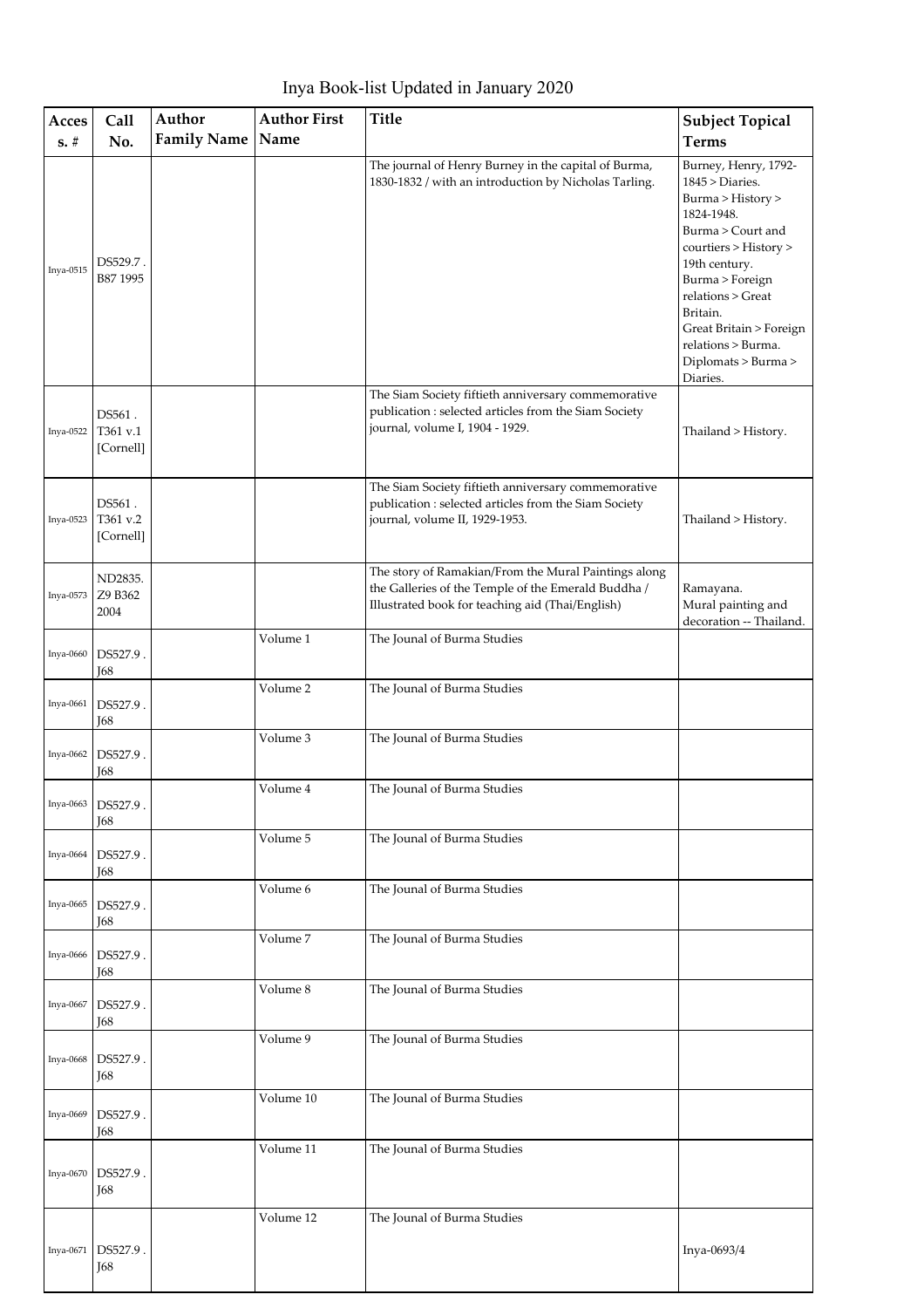Inya Book-list Updated in January 2020

| Acces<br>$\mathbf{s},\mathbf{\#}$ | Call<br>No.            | Author<br><b>Family Name</b> | <b>Author First</b><br>Name | <b>Title</b>                                                      | <b>Subject Topical</b><br><b>Terms</b>                                                                             |
|-----------------------------------|------------------------|------------------------------|-----------------------------|-------------------------------------------------------------------|--------------------------------------------------------------------------------------------------------------------|
| Inya-0672                         | DS527.9.<br>J68        |                              | Volume 13                   | The Jounal of Burma Studies                                       |                                                                                                                    |
| Inya-0673                         | DS527.9.<br>J68        |                              | Volume 14                   | The Jounal of Burma Studies                                       | Inya-0692                                                                                                          |
| Inya-0674                         | DS527.9.<br>I68        |                              | Volume 15, No. 2            | The Jounal of Burma Studies                                       |                                                                                                                    |
| Inya-0675                         | DS527.9.<br>I68        |                              | Volume 16, No. 1            | The Jounal of Burma Studies                                       |                                                                                                                    |
| Inya-0676                         | DS527.9.<br>I68        |                              | Volume 16, No. 2            | The Jounal of Burma Studies                                       |                                                                                                                    |
| Inya-0677                         | DS527.9.<br>I68        |                              | Volume 17, No. 1            | The Jounal of Burma Studies                                       |                                                                                                                    |
| Inya-0678                         | DS527.9.<br>I68        |                              | Volume 17, No. 2            | The Jounal of Burma Studies                                       |                                                                                                                    |
| Inya-0679                         | DS527.9.<br><b>J68</b> |                              | Volume 18, No. 1            | The Jounal of Burma Studies                                       |                                                                                                                    |
| Inya-0680                         | DS527.9.<br>J68        |                              | Volume 18, No. 2            | The Jounal of Burma Studies                                       | Inya-0695                                                                                                          |
| Inya-0681                         | DS527.9.<br>I68        |                              | Volume 19, No. 1            | The Jounal of Burma Studies                                       |                                                                                                                    |
| Inya-0682                         | DS527.9.<br>J68        |                              | Volume 19, No. 1            | The Jounal of Burma Studies                                       |                                                                                                                    |
| Inya-0683                         | DS527.9.<br>J68        |                              | Volume 19, No. 2            | The Jounal of Burma Studies                                       | Inya-0690                                                                                                          |
| Inya-0684                         | DS527.9.<br>J68        |                              | Volume 20, No. 1            | The Jounal of Burma Studies                                       |                                                                                                                    |
| Inya-0685                         | DS527.9.<br>I68        |                              | Volume 20, No. 2            | The Jounal of Burma Studies                                       |                                                                                                                    |
| Inya-0686                         | DS527.9.<br>J68        |                              | Volume 21, No. 1            | The Jounal of Burma Studies                                       |                                                                                                                    |
| Inya-0687                         | GN625.<br>A793         |                              | Volume 7,<br>Number 1       | Asian Ethnicity                                                   | Ethnicity--Asia--<br>Periodicals.<br>Ethnology--Asia--<br>Periodicals.<br>Asia--Ethnic relations--<br>Periodicals. |
| Inya-0688                         | DS527.<br>M627         |                              | No. 10, December<br>2002    | Myanmar Historical Research Journal<br>မန်ြမာသမိုင်းသုတသေနစာစဓာင် | Burma--History--<br>Periodicals.                                                                                   |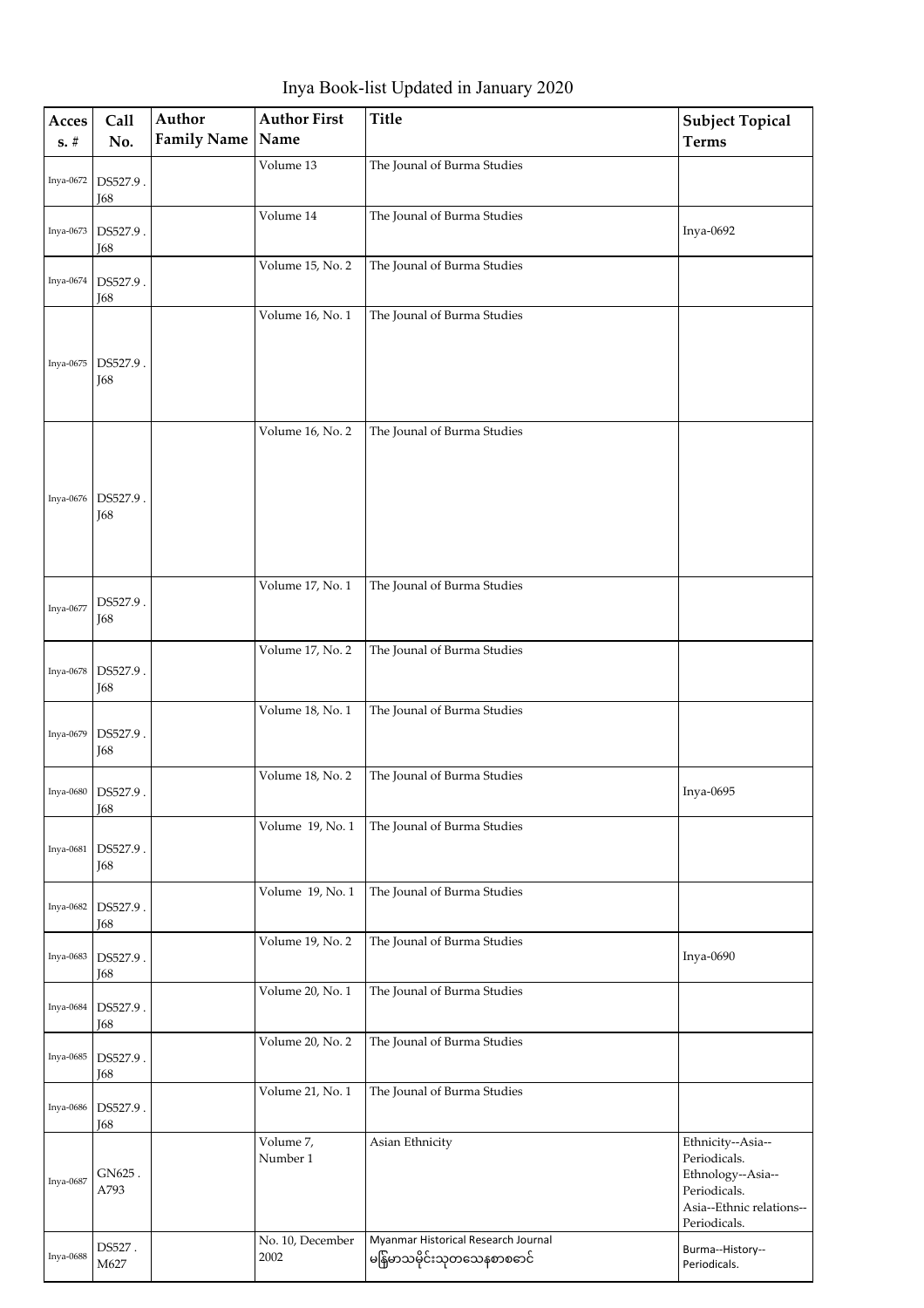Inya Book-list Updated in January 2020

| Acces<br>$s. \#$ | Call<br>No.                          | Author<br><b>Family Name</b> | <b>Author First</b><br>Name | <b>Title</b>                                                     | <b>Subject Topical</b><br><b>Terms</b> |
|------------------|--------------------------------------|------------------------------|-----------------------------|------------------------------------------------------------------|----------------------------------------|
| Inya-0787        | DS527.<br>M627.11                    |                              | No. $(11)$                  | Myanmar Historical Research Journal<br>မနြမာသမိုင်းသုတသေနစာစဓာင် | Burma--History--<br>Periodicals.       |
| Inya-0788        | DS527.<br>M627.21                    |                              | No. (21)                    | Myanmar Historical Research Journal<br>မနြမာသမိုင်းသုတသေနစာစဓာင် | Burma--History--<br>Periodicals.       |
| Inya-0789        | DS527.<br>M627.33                    |                              | No. (33)                    | Myanmar Historical Research Journal<br>မနြမာသမိုင်းသုတသေနစာစဓာင် | Burma--History--<br>Periodicals.       |
| Inya-0689        | $GN1$ .<br>A652<br>HM107.<br>A1 A58  |                              | Volume 16,<br>Number 1      | Anthropological Forum                                            |                                        |
| Inya-0690        | DS527.9.<br>J68                      |                              | Volume 19, No. 2            | The Jounal of Burma Studies                                      | Inya-0683                              |
| Inya-0691        | DS527.9.<br>I68                      |                              | Volume 19, No. 1            | The Jounal of Burma Studies                                      | Inya-0681                              |
| Inya-0692        | DS527.9.<br>J68                      |                              | Volume 14                   | The Jounal of Burma Studies                                      | Inya-0673                              |
| Inya-0693        | DS527.9.<br>J68                      |                              | Volume 12                   | The Jounal of Burma Studies                                      | Inya-0671                              |
| Inya-0694        | DS527.9.<br>J68                      |                              | Volume 12                   | The Jounal of Burma Studies                                      | Inya-0671                              |
|                  |                                      |                              | Volume 18, No. 2            | The Jounal of Burma Studies                                      |                                        |
| Inya-0695        | DS527.9.<br><b>168</b>               |                              |                             |                                                                  | Inya-0680                              |
|                  |                                      |                              | Volume 15, No. 1            | The Jounal of Burma Studies                                      |                                        |
| Inya-0696        | DS527.9.<br><b>168</b>               |                              |                             |                                                                  |                                        |
| Inya-0770        | DS523.<br>4T35J68.<br>1              |                              | vol.I                       | The Journal of Tai Studies                                       |                                        |
| Inya-0771        | DS523.<br>4T35J68.<br>$\overline{2}$ |                              | vol.II                      | The Journal of Tai Studies                                       |                                        |
| Inya-0772        | DS523.<br>4T35J68.<br>3              |                              | vol.III                     | The Journal of Tai Studies                                       |                                        |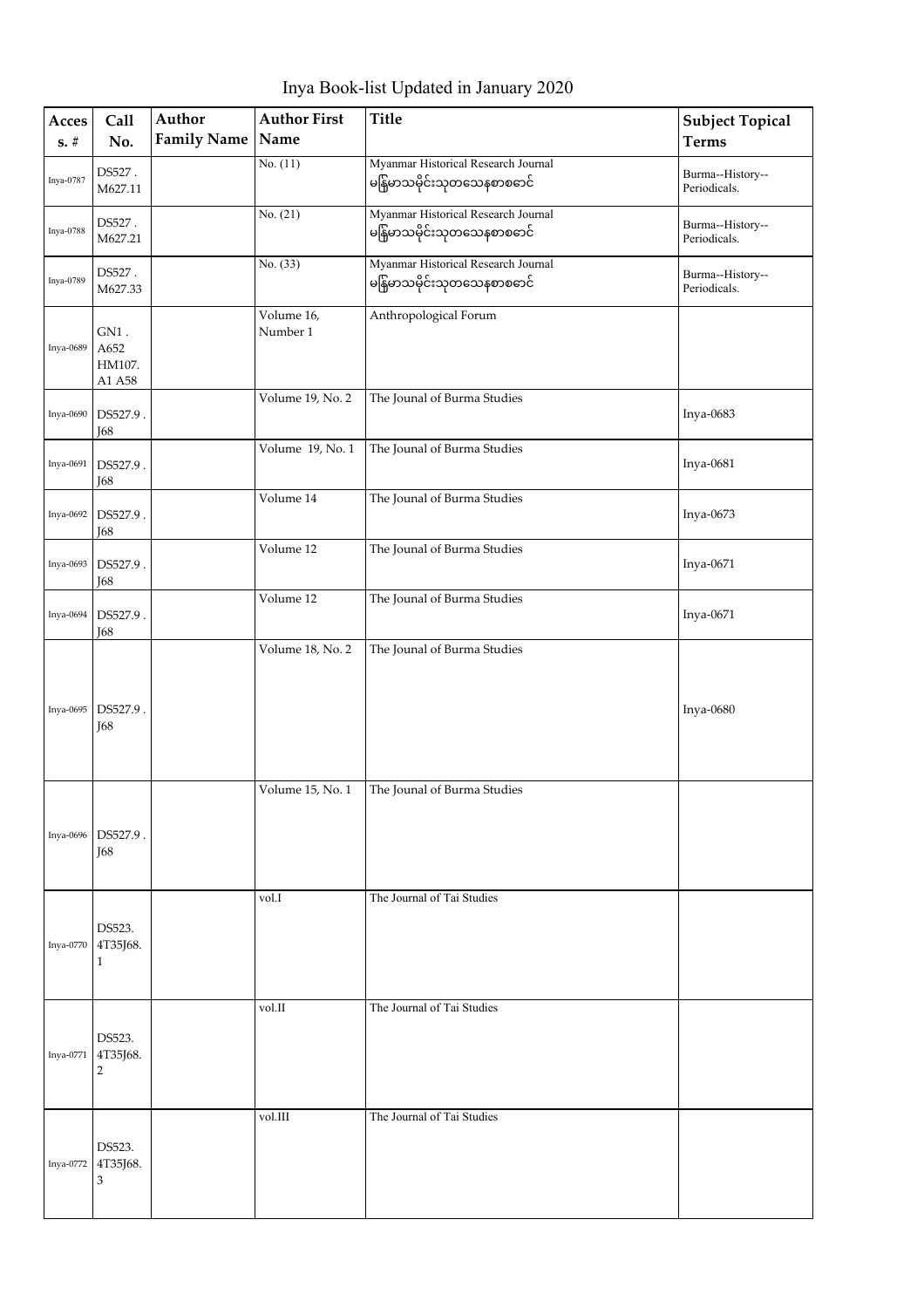Inya Book-list Updated in January 2020

| Acces<br>$s. \#$ | Call<br>No.                 | Author<br><b>Family Name</b> | <b>Author First</b><br>Name                  | <b>Title</b>                                                                                                                   | <b>Subject Topical</b><br><b>Terms</b>                                                                                               |
|------------------|-----------------------------|------------------------------|----------------------------------------------|--------------------------------------------------------------------------------------------------------------------------------|--------------------------------------------------------------------------------------------------------------------------------------|
| Inya-0697        | DS520.<br>C95               |                              | Special Burma<br>Studies Issue Vol 2<br>No.2 | Crossroads. An interdisciplinary journal of Southeast<br>Asian studies Vol. 2, No. 2                                           | Southeast Asian<br>Studies -- Crossroad --<br>Interdisciplinary                                                                      |
| Inya-0698        | DS520.<br>C95               |                              | Special Burma<br>Studies Issue Vol4<br>No.2  | Crossroads. An interdisciplinary journal of Southeast<br>Asian studies Vol. 4, No. 2 (Special Thai Issue Part 1)               | Southeast Asian<br>Studies -- Crossroad --<br>Interdisciplinary                                                                      |
| Inya-0699        | DS520.<br>C95               |                              | Special Burma<br><b>Studies Issue</b>        | Crossroads. An interdisciplinary journal of Southeast<br>Asian studies Vol. 3, No. 1                                           | Southeast Asian<br>Studies -- Crossroad --<br>Interdisciplinary                                                                      |
| Inya-0700        | DS520.<br>C95               |                              | Special Burma<br>Studies Issue               | Crossroads. An interdisciplinary journal of Southeast<br>Asian studies Vol. 8, No. 2 (History of Siamese Music)                | Southeast Asian<br>Studies -- Crossroad --<br>Interdisciplinary                                                                      |
| Inya-0701        | DS527.<br>M627              |                              | No. 18, December<br>2006                     | Myanmar Historical Research Journal<br>သမိုင်းသုတသေနစာစဓာင်                                                                    | Burma--History--<br>Periodicals.                                                                                                     |
| Inya-0702        | DS527.<br>M627              |                              | No. 7, June 2001                             | Myanmar Historical Research Journal<br>သမိုင်းသုတသေနစာစဓာင်                                                                    | Burma--History--<br>Periodicals.                                                                                                     |
| Inya-0703        | DS527.<br>M627              |                              | No. 8, December,<br>2001                     | Myanmar Historical Research Journal<br>သမိုင်းသုတသေနစာစဓာင်                                                                    | Burma--History--<br>Periodicals.                                                                                                     |
| Inya-0704        | DS527.<br>M627              |                              | No. 5, June, 2000                            | Myanmar Historical Research Journal<br>သမိုင်းသုတသေနစာစဓာင်                                                                    | Burma--History--<br>Periodicals.                                                                                                     |
| Inya-<br>07052   | DS527.<br>M627              |                              | No. 1, NOV, 1995                             | Myanmar Historical Research Journal                                                                                            | Burma--History--<br>Periodicals.                                                                                                     |
| Inya-0706        | PL3938.<br>B93 1994         | သိုလ်                        | အဝးေသင်တက္m အဝဒေသင်တက္၏<br>သိုလ်             | မနြမာအက္ခခရာပုံ မနြမာ့ကျဓာက်စာရှဒေချယ်ချက်                                                                                     | က်ောကစာမ်ား                                                                                                                          |
| Inya-0707        | DS611.<br>B5 v.165<br>i.1   |                              | Vol 165, Issue 1                             | Bijdragen tot de Taal-, Land-en Volkenkunde/ Journal of<br>the Humanities and social Sciences of Southeast Asia<br>and Oceania | Ethnology--Indonesia--<br>Periodicals.<br>Ethnology--Malaysia--<br>Periodicals.<br>Indonesia--Periodicals.<br>Malaysia--Periodicals. |
| Inya-0708        | DS611.<br>B5 v.166<br>i.1   |                              | Vol 166, Issue 1                             | Bijdragen tot de Taal-, Land-en Volkenkunde/ Journal of<br>the Humanities and social Sciences of Southeast Asia<br>and Oceania | Ethnology--Indonesia--<br>Periodicals.<br>Ethnology--Malaysia--<br>Periodicals.<br>Indonesia--Periodicals.<br>Malaysia--Periodicals. |
| Inya-0709        | DS611.<br>B5 v.167<br>i.1   |                              | Vol 167, Issue 1                             | Bijdragen tot de Taal-, Land-en Volkenkunde/ Journal of<br>the Humanities and social Sciences of Southeast Asia<br>and Oceania | Ethnology--Indonesia--<br>Periodicals.<br>Ethnology--Malaysia--<br>Periodicals.<br>Indonesia--Periodicals.<br>Malaysia--Periodicals. |
| Inya-0710        | DS611.<br>B5 v.167<br>i.2/3 |                              | Vol 167, Issue 2/3                           | Bijdragen tot de Taal-, Land-en Volkenkunde/ Journal of<br>the Humanities and social Sciences of Southeast Asia<br>and Oceania | Ethnology--Indonesia--<br>Periodicals.<br>Ethnology--Malaysia--<br>Periodicals.<br>Indonesia--Periodicals.<br>Malaysia--Periodicals. |
| Inya-0711        | HN690.8<br>.A63             |                              | Vol 7, No. 1, Feb                            | Sojourn : Social Issues in Southeast Asia                                                                                      | Southeast Asia--Social<br>conditions--                                                                                               |